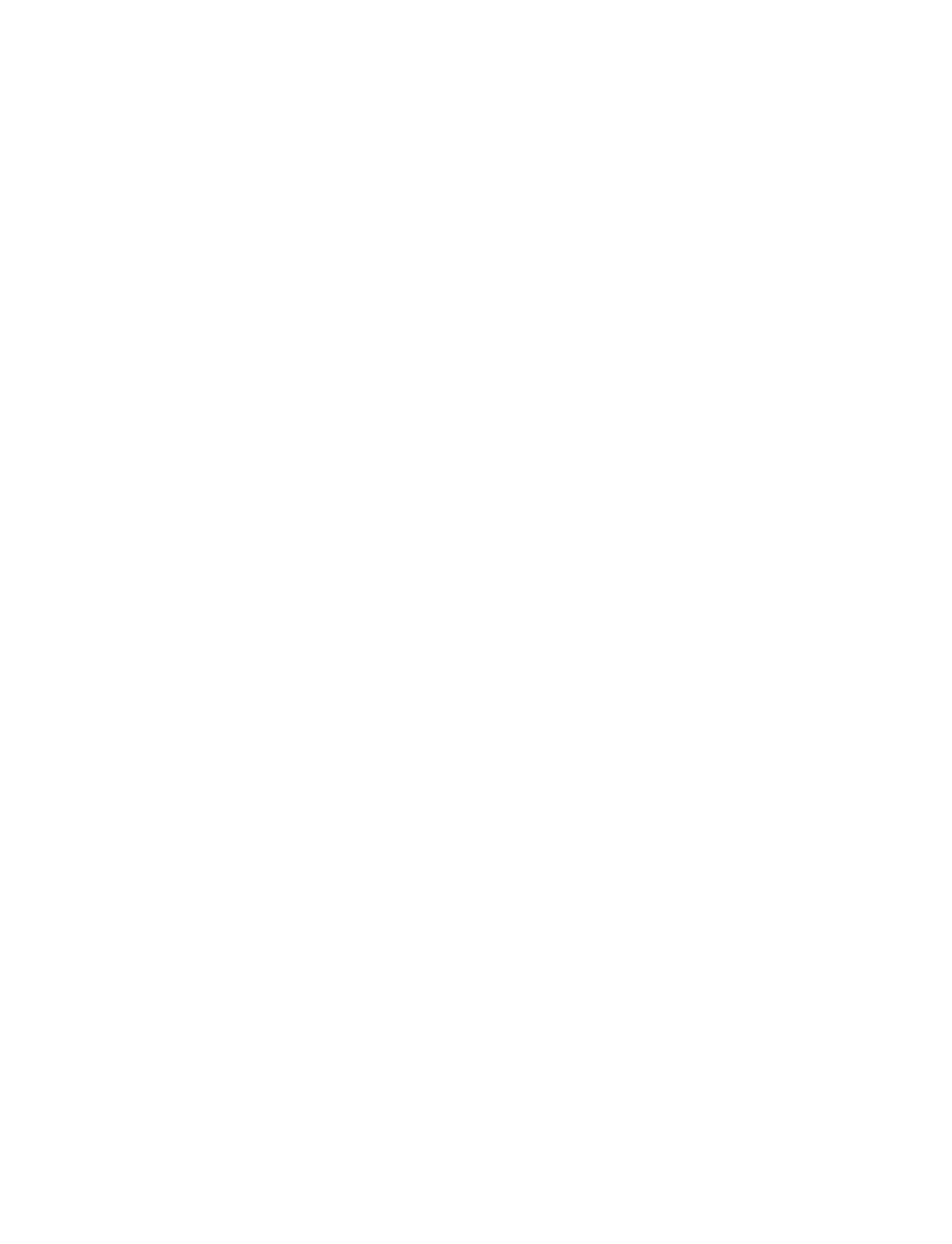# BOARD OF DIRECTORS

Shri M M Dhanuka – *Chairman & Managing Director* Shri Nikunj Dhanuka Shri M M Jayakar Shri Anil Kochar Shri S N Maheshwari Shri Shrikant Somani Smt Uma Acharya

#### **COMPANY SECRETARY**

Shri Anand Kadkol

#### **AUDITORS**

M/s. Hariharan & Co. Chartered Accountants No. 133, 26th Cross 6th Block, Jayanagar Bengaluru – 560 082

#### **INTERNAL AUDITORS**

M/s. Shyam Malpani & Associates Chartered Accountants 307, Chartered House, 297/299, Dr. Cawasji Hormasji Street, Near Marine Lines Church Mumbai – 400 002

#### **FACTORY LOCATION**

#### **MALEIC ANHYDRIDE PLANT**

T-1, MIDC Industrial Area Taloja - 410 208, Dist. Raigad Maharashtra Tel : 022-39289100 Fax : 022-39289148 / 149

# AGM

#### 45<sup>th</sup> Annual General Meeting

Monday 24<sup>th</sup> August, 2015 at 12.30 p.m.

#### Venue

Woodlands Hotel, 5, Raja Rammohan Roy Road Bengaluru-560 025

#### **REGISTERED OFFICE**

D/4, Jyothi Complex 134/1, Infantry Road, Bengaluru - 560 001 Tel. : 080 - 22868372 Fax : 080 - 22868778 E-mail : mys\_petro@rediffmail.com Web : http://igpetro.com CIN : L24221KA1969PLC001799

#### **CORPORATE OFFICE**

401-404, Raheja Centre 214, Nariman Point Mumbai-400 021 Tel : 022-30286100/30286133 Fax : 022-22040747 Email: igpetro@vsnl.com

#### **REGISTRAR & SHARE TRANSFER AGENTS**

M/s. Bigshare Services Pvt. Ltd. E-2/3, Ansa Industrial Estate, Saki Vihar Road, Saki Naka, Andheri (East), Mumbai - 400 072. Tel.: 022-40430200 • Fax : 022-28475207 E-mail : info@bigshareonline.com

### **CONTENTS** Page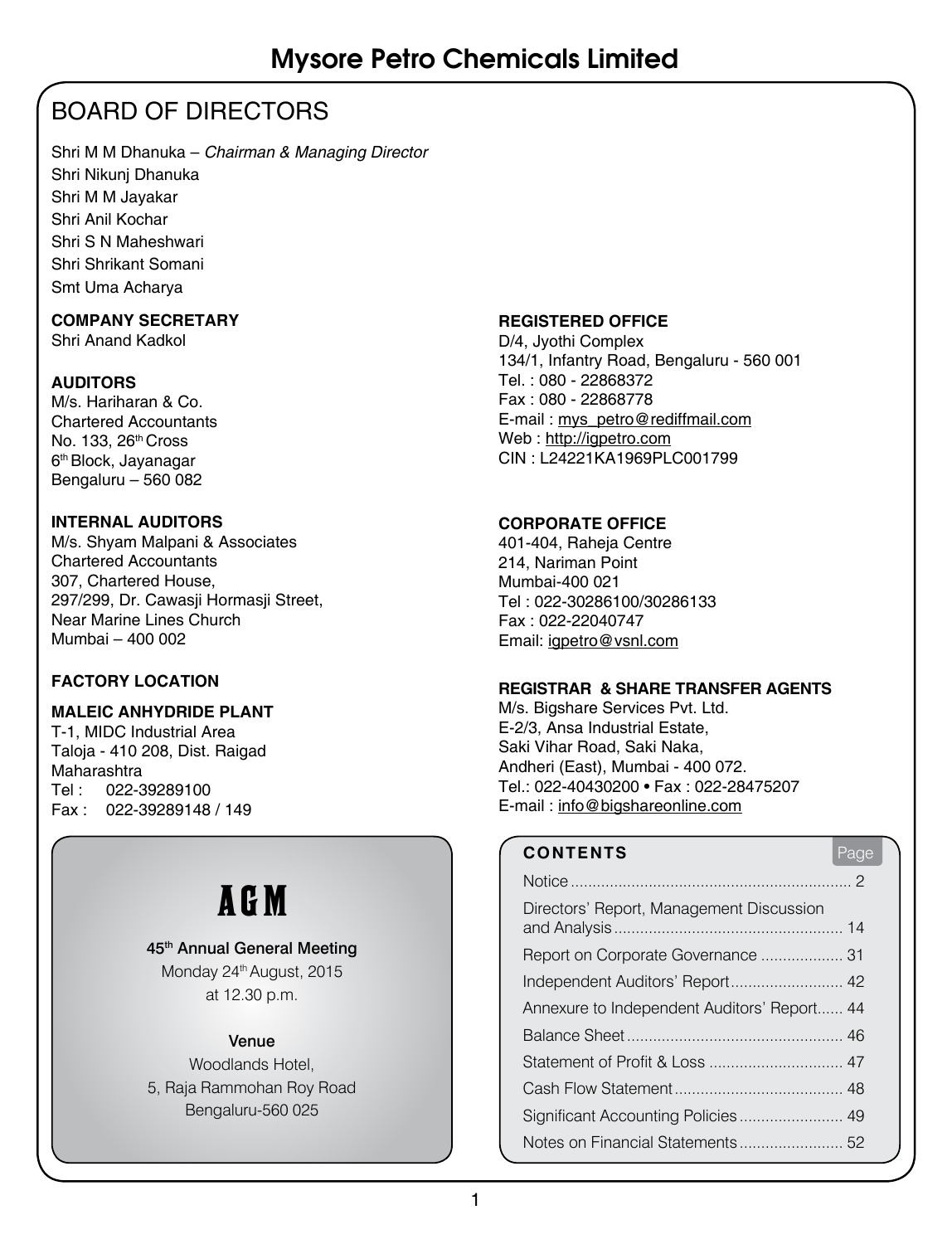# **NOTICE TO THE SHAREHOLDERS**

**NOTICE** is hereby given that the Forty Fifth Annual General Meeting of the members of **MYSORE PETRO CHEMICALS LIMITED** (CIN: L24221KA1969PLC001799) will be held at Woodlands Hotel, 5, Raja Rammohan Roy Road, Bengaluru – 560 025 on Monday, the  $24<sup>th</sup>$  August, 2015 at 12.30 p.m. to transact the following business :

#### **As Ordinary Business**

- 1. To consider and adopt the Audited Financial Statements of the Company for the financial year ended 31st March 2015 and the Report of the Board of Directors and the Auditors' Report thereon.
- 2. To declare dividend on Equity Shares.
- 3. To appoint a Director in place of Shri S N Maheshwari (DIN 00193540 ) who retires by rotation and being eligible offers himself for reappointment.

#### 4. **Appointment of Statutory Auditors**

To consider and if thought fit, to pass with or without modification(s) the following resolution as an **Ordinary Resolution**:

"RESOLVED THAT pursuant to the provisions of Sections 139, 142 and other applicable provisions, if any, of the Companies Act, 2013 ("the Act") and the Companies (Audit and Auditors) Rules, 2014, ("the Rules") (including any statutory modification(s) or re-enactment(s) thereof for the time being in force), M/s. Hariharan & Co., Chartered Accountants, Bengaluru, (Firm Registration No. 001083S), who have offered themselves for re-appointment and have confirmed their eligibility to be appointed as Auditors, in terms of provisions of Section 141 of the Act and Rule 4 of the Rules, be and are hereby re-appointed as Statutory Auditors of the Company to hold office for a term of two consecutive years from the conclusion of this Annual General Meeting (AGM) until the conclusion of the Forty Seventh (47) AGM of the Company to be held in the year 2017 (subject to the ratification of their appointment at the next AGM) on such remuneration as may be agreed upon by the Board of Directors and the Auditors, in addition to service tax and reimbursement of out of pocket expenses incurred by them in connection with the audit of Accounts of the Company."

#### **As Special Business**

#### 5. **Revision of terms of appointment of Shri M M Dhanuka**

To consider and if thought fit, to pass with or without modification, the following resolution as a **Special Resolution**:

"RESOLVED that in partial modification of the resolution passed at the 43<sup>rd</sup> Annual General Meeting of the Company held on 24<sup>th</sup> September, 2013 for the appointment and terms of remuneration of Shri M M Dhanuka (DIN 00193456) as Managing Director of the Company and pursuant to the provisions of Sections 196, 197, 203 and other applicable provisions, if any, of the Companies Act, 2013 ("the Act") and the Rules made thereunder, as amended from time to time, read with Schedule V to the Act, consent of the Company be and is hereby accorded to the revision in the terms of appointment and remuneration (including all perquisites) of Shri M M Dhanuka as the Managing Director of the Company effective 1st July, 2015 and that the term of his appointment be revised upto a period of three years i.e. upto 30th June, 2018 as set out in the Explanatory Statement annexed to the Notice convening this meeting.

RESOLVED FURTHER that the Board of Directors (which term shall always be deemed to include any Committee as constituted or to be constituted by the Board to exercise its powers including the powers conferred under this resolution) be and is hereby authorised to vary or increase the remuneration specified above from time to time to the extent the Board of Directors may deem appropriate, provided that such variation or increase, as the case may be, is within the overall limits as specified under Part II of Schedule V to the Act and the approval of the Central Government, if required.

RESOLVED FURTHER that in the event of insufficiency or inadequacy of profits in any financial year during the tenure of the Managing Director, the above remuneration shall be paid as the minimum remuneration subject to the approval of the Central Government, if required."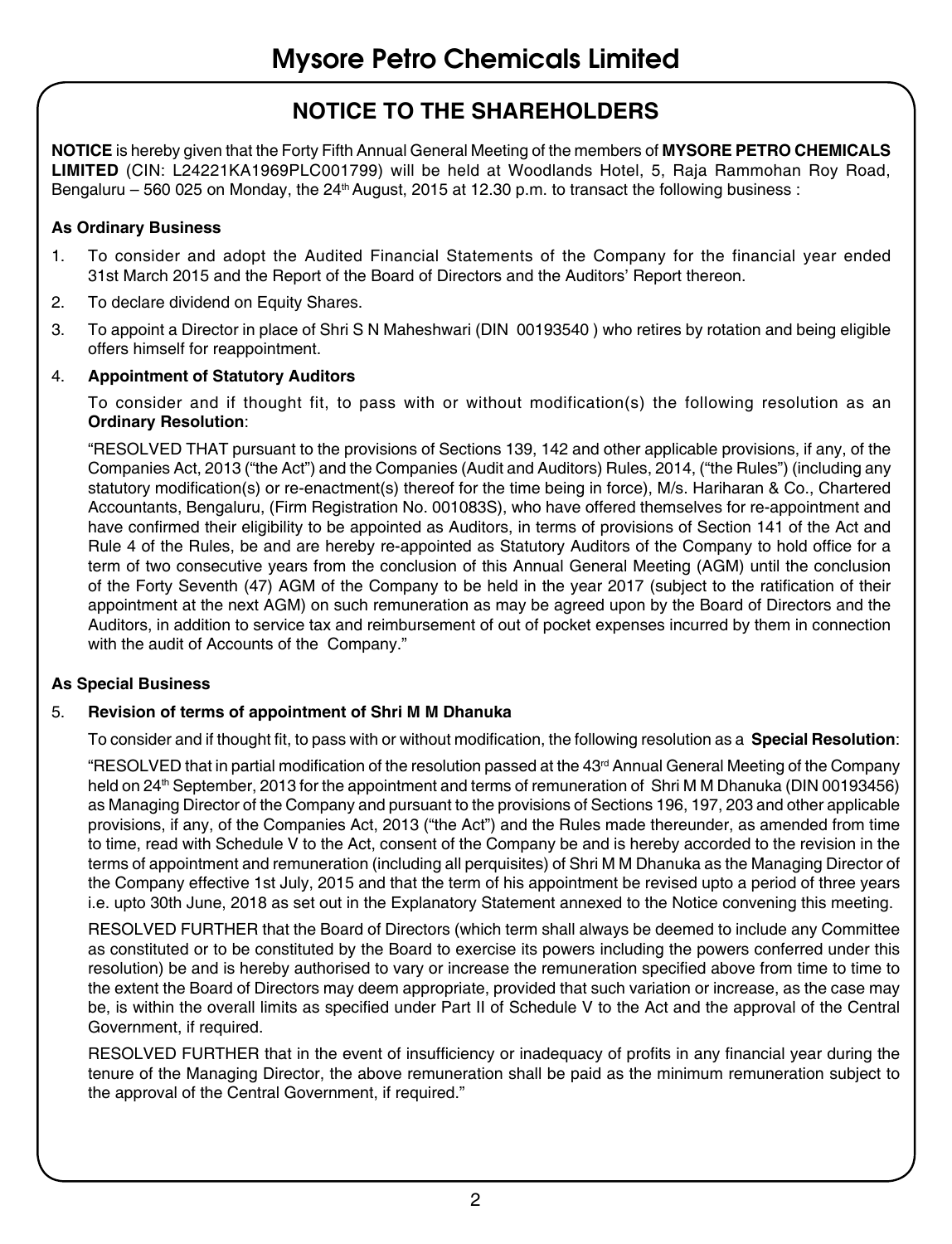#### 6. **Appointment of Independent Director**

To consider and if thought fit, to pass with or without modification the following resolution as an **Ordinary Resolution:**

"RESOLVED THAT pursuant to the provisions of Sections 149, 152 read with Schedule IV and other applicable provisions, if any, of the Companies Act, 2013 ("the Act") and Companies (Appointment and Qualification of Directors) Rules, 2014 and Clause 49 of the Listing Agreement (including any statutory modification(s) or re-enactment thereof for the time being in force), Smt. Uma Acharya (DIN 07165976) who was appointed as an Additional Director with effect from 25<sup>th</sup> May, 2015 and who has submitted a declaration that she meets the criteria of independence under Section 149(6) of the Act and who is eligible for appointment be and is hereby appointed as an Independent Director of the Company, whose term shall not be subject to retirement by rotation, to hold office for 5 (five) consecutive years i.e. upto 24<sup>th</sup> May, 2020."

#### 7. **Adoption of Articles of Association**

To consider and if thought fit, to pass with or without modification the following resolution as a **Special Resolution:**

"RESOLVED THAT pursuant to the provisions of Section 5, 14 and other applicable provisions, if any, of the Companies Act, 2013 read with Companies (Incorporation) Rules, 2014 (including any statutory modification(s) or re-enactment thereof for the time being in force) and subject to the necessary approvals, permissions and sanctions, if any, of the Registrar of Companies, Karnataka, Bengaluru, the existing set of Articles of Association of the Company be and is hereby replaced, altered, modified and revised as per the new set of Articles of Association and that the same be and is hereby approved and adopted as the Articles of Association of the Company in place and in exclusion and substitution of the existing Articles of Association of the Company.

RESOLVED FURTHER THAT the Board and/or Company Secretary be and are hereby severally authorized to do all such acts, deeds, matters and things as may be necessary, expedient or desirable to give effect to the resolution."

#### 8. **Maintenance of the Register of Members and related statutory books at a place other than the Registered Office of the Company:**

To consider and if thought fit, to pass with or without modification the following resolution as a **Special Resolution:**

"RESOLVED THAT pursuant to the provisions of Section 94 of the Companies Act, 2013 ("the Act") and all other applicable provisions of the Act and the relevant Rules, if any, consent of the members of the Company be and is hereby accorded to keep the Register of Members and Index of Members, Register and Index of any other Security holders, Register of Renewed and Duplicate Share Certificates and copies of all annual returns prepared, together with the copies of certificates and documents required to be annexed thereto under Section 92 of the Act and other related statutory books be kept at the Corporate Office of the Company situated at 401-404, Raheja Centre, 214, Nariman Point, Mumbai-400 021 or at the office of the Company's Registrar and Transfer Agents i.e. Bigshare Services Private Limited situated at E-2/3, Ansa Industrial Estate, Sakivihar Road, Sakivihar, Andheri (East), Mumbai-400 072.

RESOLVED FURTHER THAT for the purpose of giving effect to this Resolution, the Board of Directors and/or Company Secretary of the Company be and are hereby severally authorized to intimate to the Registrar of Companies, Karnataka, Bengaluru and to do all such acts, deeds and things as may be necessary."

> By order of the Board For **Mysore Petro Chemicals Limited**

**Registered Office :** D - 4, Jyothi Complex

134/1, Infantry Road, Bengaluru – 560 001.

Mumbai **Anand Kadkol** 17th July, 2015 **Company Secretary**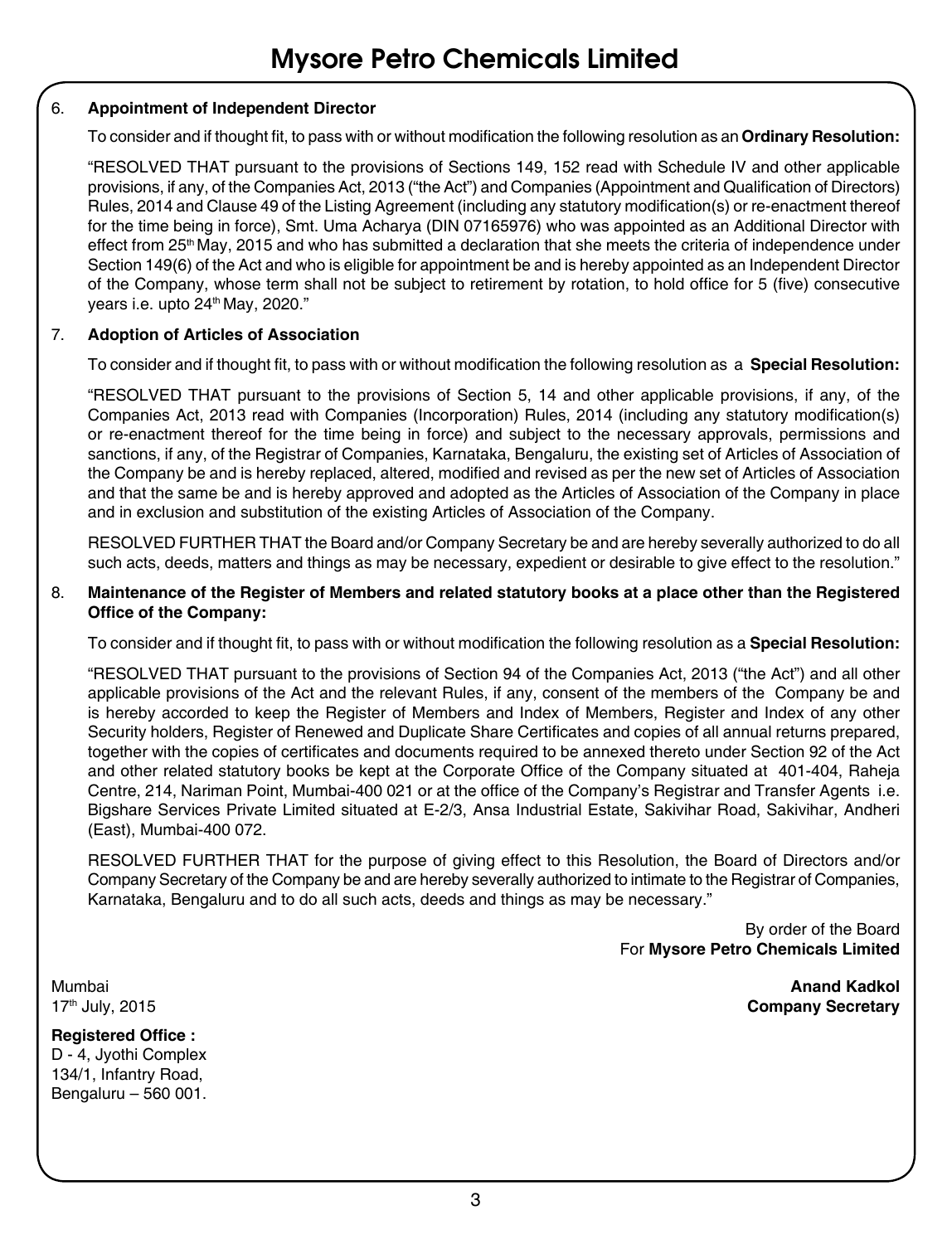#### **Notes :**

- 1. **A MEMBER ENTITLED TO ATTEND AND VOTE AT THE ANNUAL GENERAL MEETING OF THE COMPANY MAY APPOINT A PROXY TO ATTEND AND VOTE INSTEAD OF HIMSELF AND A PROXY NEED NOT BE A MEMBER OF THE COMPANY. Proxies in order to be effective must be received by the Company at its Registered Office not later than forty-eight hours before the commencement of the meeting. Proxies submitted on behalf of Companies, societies, etc. must be supported by an appropriate resolution/authority, as applicable. A person shall not act as a Proxy for more than 50 members and holding in the aggregate not more than ten percent of the total voting share capital of the Company. However, a single person may act as a Proxy for a member holding more than ten percent of the total voting share capital of the Company provided that such person shall not act as a Proxy for any other person.**
- 2. The Explanatory Statements pursuant to Section 102 of the Companies Act, 2013, which sets out details relating to Special Business at the meeting is annexed hereto and forms part of the Notice.
- 3. A statement giving the relevant details of the Directors seeking appointment/re-appointment under item Nos.3 and 6 of the accompanying Notice, as required under Clause 49 of the Listing Agreement entered into with the Stock Exchange is annexed hereto. The Directors have furnished the requisite declarations for their appointment/ re-appointment.
- 4. The register of members and share transfer books of the Company will remain closed from Tuesday, 18<sup>th</sup> August, 2015 to Monday, 24<sup>th</sup> August, 2015 (AGM date) (both days inclusive), for payment of Dividend, if declared at the Annual General Meeting.
- 5. After the declaration of Final Dividend as recommended by the Board of Directors, payment of such dividend will be made on Friday, 28<sup>th</sup> August, 2015 as under:
	- a) To all Beneficial Owners in respect of shares held in dematerialized form as per the data made available by the National Securities Depository Limited (NSDL) and the Central Depository Services (India) Limited (CDSL) as of the close of business hours on 14<sup>th</sup> August, 2015;
	- b) To all Members holding shares in physical form, whose names stand on the Register of Members of the Company on 24<sup>th</sup> August, 2015.
- 6. Members are requested to immediately intimate change of address, if any, to the Company/Registrar & Share Transfer Agents.
- 7. SEBI has mandated the submission of Permanent Account Number (PAN) by every participant in securities market. Members holding shares in electronic form are, therefore requested to submit the PAN to their Depository Participants with whom they are maintaining their demat accounts. Members holding shares in physical form can submit their PAN details to the Registrar and Transfer Agent/the Company.
- 8. In terms of Sections 205C and 205A of the Companies Act, 1956, the amount of dividend remaining unpaid or unclaimed for a period of seven years from the date of transfer to the unpaid dividend account is required to be transferred to the Investor Education and Protection Fund (IEPF). The Dividend for the years 2007-2008 and 2013- 2014 shall be transferred to the IEPF after seven years of the respective dates of declaration. Shareholders are therefore requested to claim the same if not claimed earlier.
- 9. Members holding shares in single name or in physical form are advised to make nomination in respect of their shareholding in the Company. The nomination forms can be downloaded from the company's website i.e. **www.igpetro.com**.
- 10. Electronic copy of the Annual Report is being sent to the members whose email ID's are registered with the Company/Depository Participants for communication purposes unless any member has requested for a physical copy of the same. For members who have not registered their email address, physical copies of the Annual Report 2015 is being sent in the permitted mode. **A form for registration of your e-mail address is being sent. You are requested to kindly avail the facility of electronic communication.** Shareholders may note that even after registering their e-mail address, they shall always have a right to ask for a physical copy of the annual report.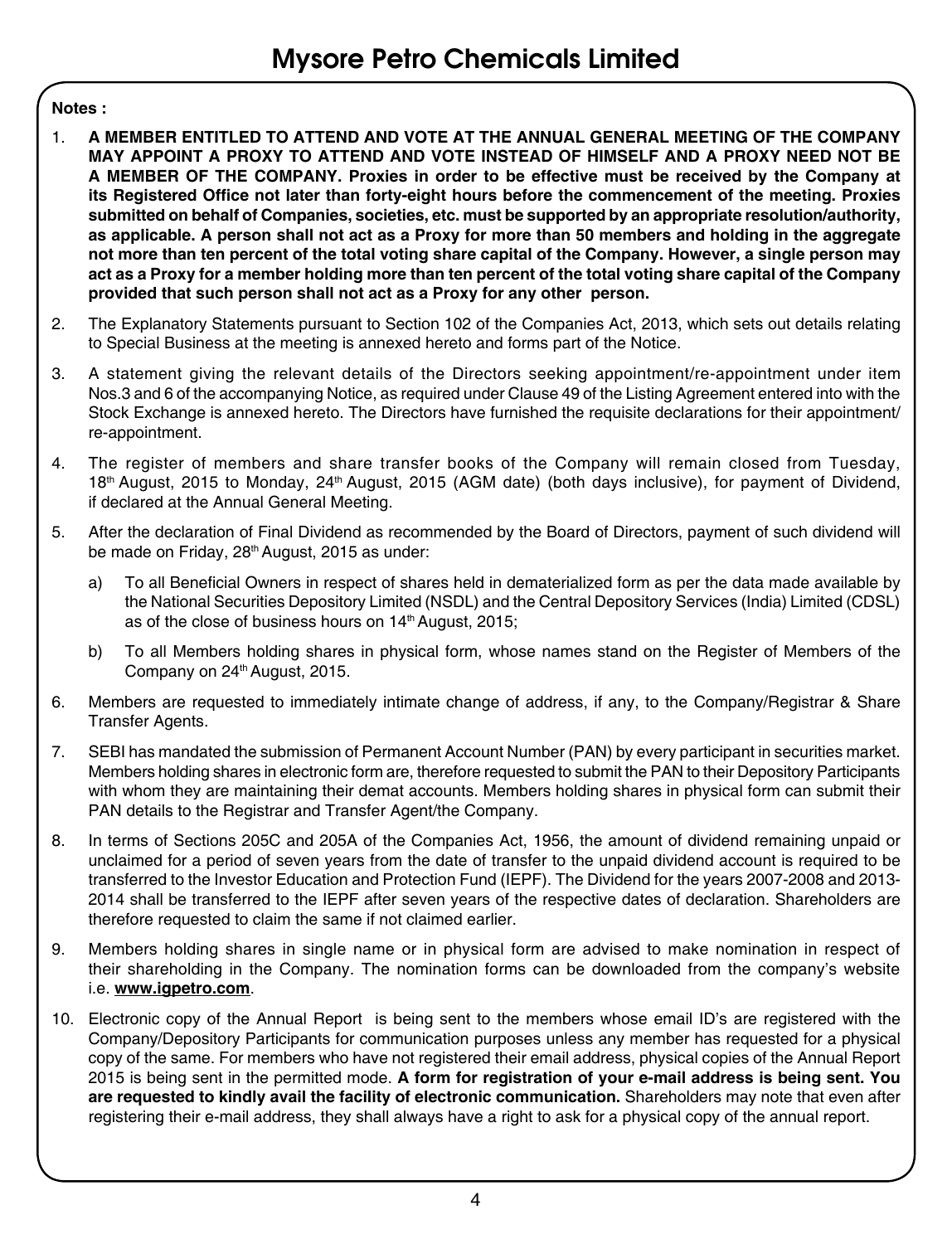- 11. Members are requested to bring their personal copy of the Annual Report to the Meeting. Corporate members are requested to forward a certified copy of the Board Resolution authorizing their representatives to attend and vote on their behalf at the Annual General Meeting.
- 12. Members may also note that the Notice of the 45<sup>th</sup> Annual General Meeting and the Annual Report will also be available on the Company's website **www.igpetro.com** for download. The physical copies of the aforesaid documents will also be available at the Company's Registered Office for inspection during normal business hours on working days.
- 13. All documents referred to in the accompanying Notice and the Explanatory Statement shall be open for inspection at the Registered Office of the Company during normal working days, up to and including the date of the Annual General Meeting of the Company.
- 14. The Company is providing the facility to the Members to cast their vote by electronic means i.e. through the e-voting services provided by Central Depository Services (India) Limited (CDSL") on all resolutions set forth in this Notice and the Members may cast their vote on resolutions through such e-voting.
- 15. The facility for voting, either through e-voting or ballot or polling paper shall also be made available to the Members at the meeting and the Members attending the meeting who have not already cast their vote by remote e-voting shall be able to vote either through ballot or polling at the meeting. However, the Members who have cast their vote by remote e-voting prior to the meeting may attend the meeting but they shall not be able to cast their vote again at the meeting.

# **PROCESS FOR MEMBERS OPTING FOR E-VOTING**

#### **For Members whose e-mail addresses are registered with the Company/Depositories**

The instructions for members for voting electronically are as under:-

In case of members receiving e-mail:

- (i) Log on to the e-voting website **www.evotingindia.com**
- (ii) Click on "Shareholders" tab.
- (iii) Now, select the "COMPANY NAME" from the drop down menu and click on "SUBMIT"
- (iv) Now Enter your User ID
	- a. For CDSL: 16 digits beneficiary ID,
	- b. For NSDL: 8 Character DP ID followed by 8 Digits Client ID,
	- c. Members holding shares in Physical Form should enter Folio Number registered with the Company.
- (v) Next enter the Image Verification as displayed and Click on Login.
- (vi) If you are holding shares in demat form and had logged on to **www.evotingindia.com** and voted on an earlier voting of any company, then your existing password is to be used.
- (vii) If you are a first time user follow the steps given below:

| <b>PAN</b> | Enter your 10 digit alpha-numeric *PAN issued by Income Tax Department (Applicable<br>for both demat shareholders as well as physical shareholders)                                                                                                                                            |
|------------|------------------------------------------------------------------------------------------------------------------------------------------------------------------------------------------------------------------------------------------------------------------------------------------------|
|            | Members who have not updated their PAN with the Company/Depository Participant<br>are requested to use the first two letters of their name and the 8 digits of the sequence<br>number (refer serial no. printed on the name and address sticker/Postal Ballot Form/<br>mail) in the PAN field. |
|            | In case the sequence number is less than 8 digits enter the applicable number of<br>0's before the number after the first two characters of the name in CAPITAL letters.<br>Eq. If your name is Ramesh Kumar with serial number 1 then enter RA00000001<br>in the PAN field.                   |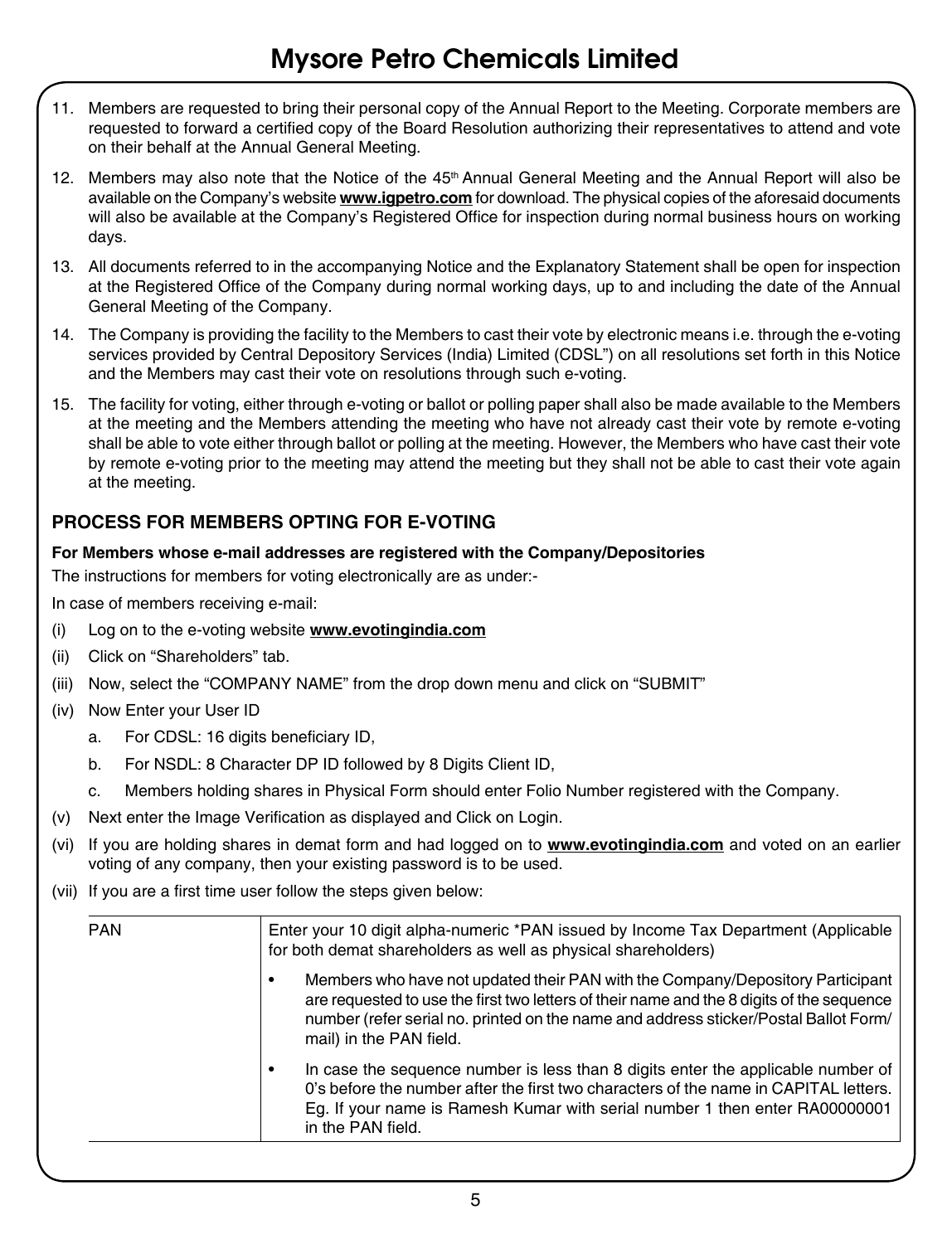|      | <b>DOB</b>                                   | Enter the Date of Birth as recorded in your demat account or in the company records for<br>the said demat account or folio in dd/mm/yyyy format.                                                                                                                                                                                                                                                                                                                                                                                                                                                                                                                  |
|------|----------------------------------------------|-------------------------------------------------------------------------------------------------------------------------------------------------------------------------------------------------------------------------------------------------------------------------------------------------------------------------------------------------------------------------------------------------------------------------------------------------------------------------------------------------------------------------------------------------------------------------------------------------------------------------------------------------------------------|
|      | Dividend Bank Details                        | Enter the Dividend Bank Details as recorded in your demat account or in the company<br>records for the said demat account or folio.                                                                                                                                                                                                                                                                                                                                                                                                                                                                                                                               |
|      |                                              | Please enter the DOB or Dividend Bank Details in order to login. If the details are<br>$\bullet$<br>not recorded with the depository or company please enter the member id / folio<br>number in the Dividend Bank details field.                                                                                                                                                                                                                                                                                                                                                                                                                                  |
|      |                                              | (viii) After entering these details appropriately, click on "SUBMIT" tab.                                                                                                                                                                                                                                                                                                                                                                                                                                                                                                                                                                                         |
| (ix) |                                              | Members holding shares in physical form will then reach directly the Company selection screen. However, members<br>holding shares in demat form will now reach 'Password Creation' menu wherein they are required to mandatorily<br>enter their login password in the new password field. Kindly note that this password is to be also used by the demat<br>holders for voting for resolutions of any other company on which they are eligible to vote, provided that company<br>opts for e-voting through CDSL platform. It is strongly recommended not to share your password with any other<br>person and take utmost care to keep your password confidential. |
|      |                                              | (x) For Members holding shares in physical form, the details can be used only for e-voting on the resolutions contained                                                                                                                                                                                                                                                                                                                                                                                                                                                                                                                                           |
|      | in this Notice.                              | (xi) Click on the EVSN for the relevant <company name=""> on which you choose to vote.</company>                                                                                                                                                                                                                                                                                                                                                                                                                                                                                                                                                                  |
|      |                                              | (xii) On the voting page, you will see "RESOLUTION DESCRIPTION" and against the same the option "YES/NO" for<br>voting. Select the option YES or NO as desired. The option YES implies that you assent to the Resolution and<br>option NO implies that you dissent to the Resolution.                                                                                                                                                                                                                                                                                                                                                                             |
|      |                                              | (xiii) Click on the "RESOLUTIONS FILE LINK" if you wish to view the entire Resolution details.                                                                                                                                                                                                                                                                                                                                                                                                                                                                                                                                                                    |
|      | your vote.                                   | (xiv) After selecting the resolution you have decided to vote on, click on "SUBMIT". A confirmation box will be displayed.<br>If you wish to confirm your vote, click on "OK", else to change your vote, click on "CANCEL" and accordingly modify                                                                                                                                                                                                                                                                                                                                                                                                                 |
|      |                                              | (xv) Once you "CONFIRM" your vote on the resolution, you will not be allowed to modify your vote.                                                                                                                                                                                                                                                                                                                                                                                                                                                                                                                                                                 |
|      |                                              | (xvi) You can also take out print of the voting done by you by clicking on "Click here to print" option on the Voting page.                                                                                                                                                                                                                                                                                                                                                                                                                                                                                                                                       |
|      |                                              | (xvii) If Demat account holder has forgotten the changed password then Enter the User ID and the image verification<br>code and click on Forgot Password & enter the details as prompted by the system.                                                                                                                                                                                                                                                                                                                                                                                                                                                           |
|      | $\bullet$                                    | Non-Individual shareholders (i.e. other than Individuals, HUF, NRI etc.) are required to log on to<br>https://www.evotingindia.com and register themselves as Corporates.                                                                                                                                                                                                                                                                                                                                                                                                                                                                                         |
|      | $\bullet$<br>helpdesk.evoting@cdslindia.com. | They should submit a scanned copy of the Registration Form bearing the stamp and sign of the entity to                                                                                                                                                                                                                                                                                                                                                                                                                                                                                                                                                            |
|      | ٠<br>they wish to vote on.                   | After receiving the login details they have to create a user ID, who would be able to link the account(s) which                                                                                                                                                                                                                                                                                                                                                                                                                                                                                                                                                   |
|      | they would be able to cast their vote.       | The list of accounts should be mailed to helpdesk.evoting@cdslindia.com and on approval of the accounts                                                                                                                                                                                                                                                                                                                                                                                                                                                                                                                                                           |
|      | ٠                                            | They should upload a scanned copy of the Board Resolution and Power of Attorney (POA) which they have<br>issued in favour of the Custodian, if any, in PDF format in the system for the scrutinizer to verify the same.                                                                                                                                                                                                                                                                                                                                                                                                                                           |
|      |                                              | In case of members receiving the physical copy:                                                                                                                                                                                                                                                                                                                                                                                                                                                                                                                                                                                                                   |
|      | (A)                                          | Please follow all steps from sl. no. (i) to sl. no. (xvi) above to cast vote.                                                                                                                                                                                                                                                                                                                                                                                                                                                                                                                                                                                     |
|      | (B)                                          | The voting period begins on 20 <sup>th</sup> August, 2015 (10.00 a.m. IST) and ends on $23^{rd}$ August, 2015 (5.00 p.m. IST).<br>During this period shareholders' of the Company, holding shares either in physical form or in dematerialized                                                                                                                                                                                                                                                                                                                                                                                                                    |

be disabled by CDSL for voting thereafter.

form, as on the cut-off date i.e.17<sup>th</sup> August, 2015, may cast their vote electronically. The e-voting module shall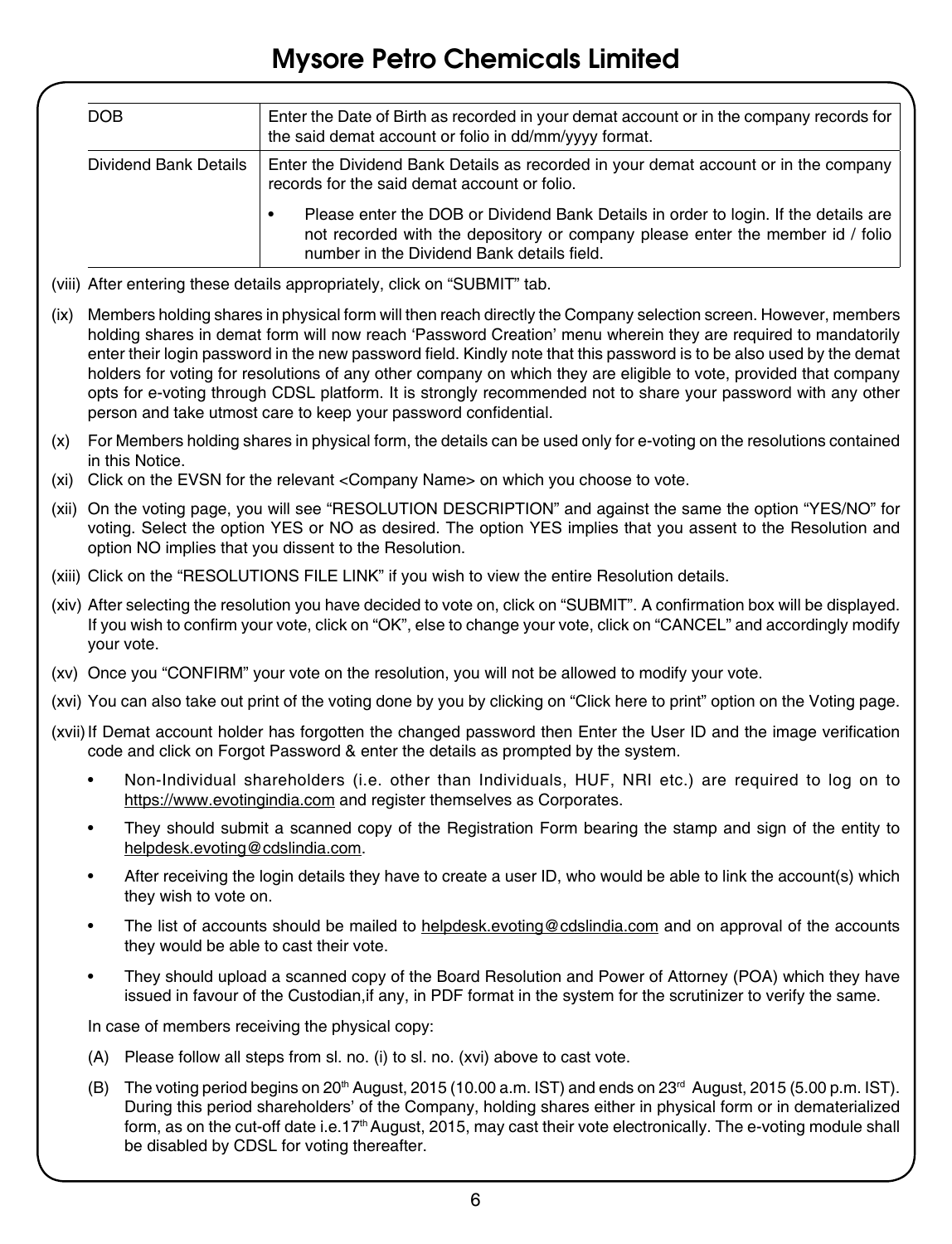(C) In case you have any queries or issues regarding e-voting, you may refer the Frequently Asked Questions ("FAQs") and e-voting manual available at www.evotingindia.com under help section or write an email to helpdesk.evoting@cdslindia.com.

#### **For Members whose e-mail addresses are not registered with the Company/Depositories:**

Members will receive a Ballot Form along with the Annual Report. They have two options:

i. To opt for e-voting by using the initial password that is provided in the enclosed Ballot Form. Follow all steps as given in Sr. No. (ii) to Sr. No. (xvi) above, to cast your vote.

OR

ii. To opt for casting your vote in physical form, fill in the Ballot Form and post it to the address mentioned in the enclosed Business Reply Envelope.

#### **Other Instructions:**

- i. The e-voting period commences on  $20<sup>th</sup>$  August, 2015 (10.00 a.m. IST) and ends on 23<sup>rd</sup> August, 2015 (5.00 p.m. IST). During this period, Members of the Company holding shares either in physical form or in dematerialised form as on 17<sup>th</sup> August, 2015, may cast their vote electronically. The e-voting module shall be disabled by CDSL for voting thereafter. Once the vote on the Resolution is cast by the Member, he/she shall not be allowed to alter it subsequently.
- ii. The voting rights of Members shall be in proportion to the shares held by them on the paid up equity share capital of the Company as on  $17<sup>th</sup>$  August, 2015 and as per the Register of Members of the Company.
- iii. Mr. Himanshu Kapadia, Practicing Company Secretary (Membership No.2285) or failing him Mr. Vipin Meha, Practicing Company Secretary (Membership No.9869) have been appointed as the Scrutinizer to scrutinise the voting and remote e-voting process (including the Ballot Form received from the Members who do not have access to the e-voting process) in a fair and transparent manner.
- iv. The Scrutinizer shall, immediately after the conclusion of voting at the general meeting, count the votes cast at the meeting, thereafter unblock the votes cast through remote e-voting in the presence of at least two witnesses not in the employment of the Company and make, not later than 27<sup>th</sup> August, 2015 a consolidated Scrutinizer's Report of the total votes cast in favour or against, if any, forthwith to the Chairman of the Company.
- v. Members opting to vote in physical form should send duly completed Ballot Form (enclosed with the Annual Report) so as to reach the Scrutinizer, in the enclosed postage pre-paid self addressed envelope not later than 21<sup>st</sup> August, 2015 (6.00 p.m. IST). Ballot Forms deposited in person or sent by post or courier at the expense of the Member will also be accepted. Members have the option to request for a physical copy of the Ballot Form by sending an e-mail to udhuri@igpetro.com by mentioning their Folio No./DP ID and Client ID No. However, the duly completed Ballot Forms should reach the Scrutintizer not later than, 21<sup>st</sup> August, 2015 (6.00 p.m. IST).
- vi. A Member can opt for only one mode of voting i.e. either through e-voting or in physical form. If a Member casts his/her vote by both modes, then voting done through e-voting shall prevail and the vote by ballot shall be treated as invalid.

The results declared along with the Scrutinizer's Report shall be placed on the Company's website www.igpetro.com and on the website of CDSL www.evoting.cdsl.com immediatelty after the result is declared by the Chairman. The Company shall also simultaneously forward the results to BSE where its shares are listed.

> By order of the Board For **Mysore Petro Chemicals Limited**

**Registered Office :** D-4, Jyothi Complex 134/1, Infantry Road Bengaluru – 560 001.

Mumbai **Anand Kadkol** 17th July 2015 **Company Secretary**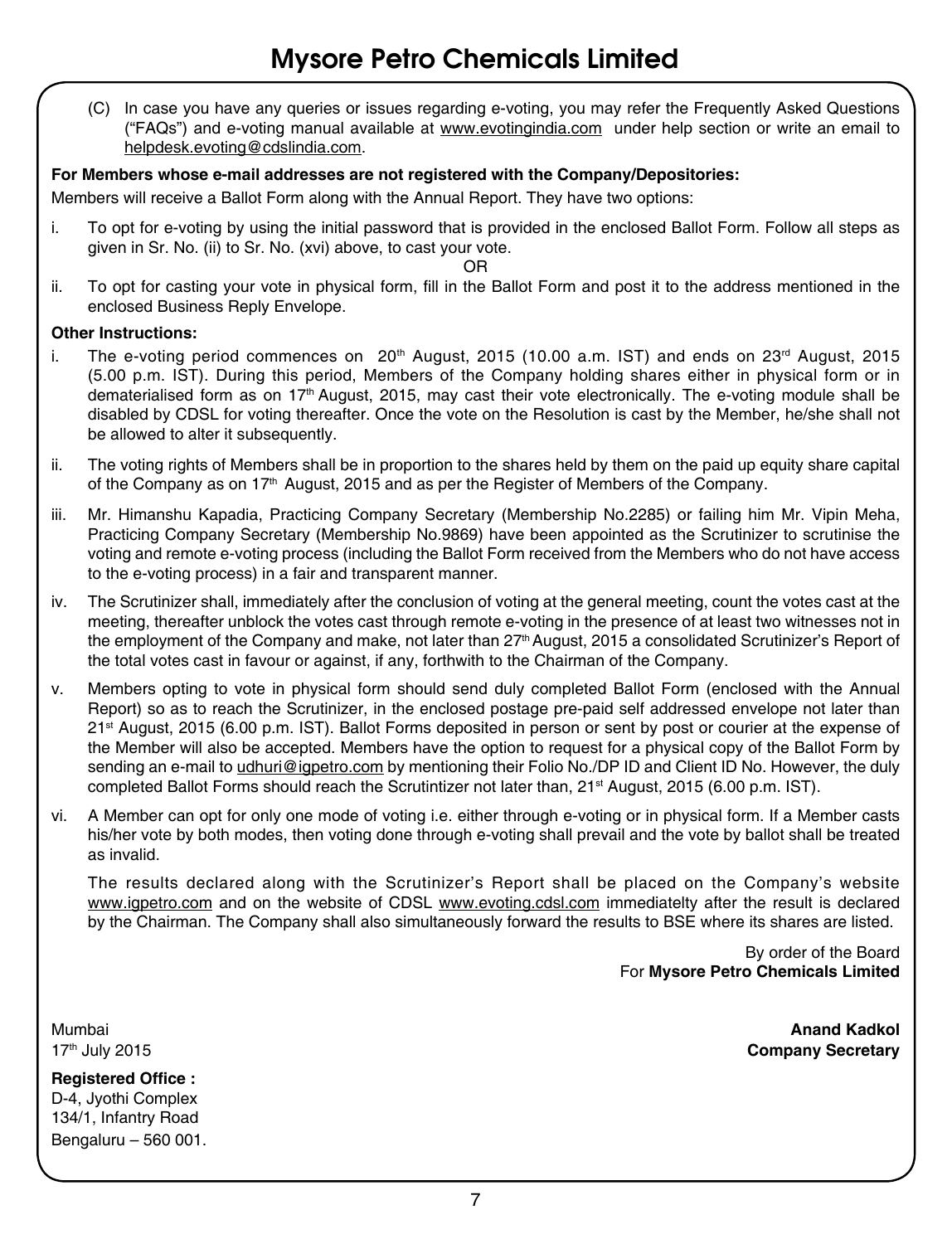### **Explanatory Statement pursuant to Section 102 of the Companies Act, 2013**

#### **Item No. 5**

Pursuant to the recommendation of the Nomination and Remuneration Committee, the Board of Directors have approved the revision of remuneration of Shri M M Dhanuka as set out below effective 1st July, 2015 and for the change in tenure of his contract so as to expire on 30th June, 2018 instead of 30th November, 2018:

#### **Remuneration**

- I. Salary : ₹5,00,000/- per month.
- II. Personal Pay : Equivalent to two month's salary per year.
- III. Perquisities : Perquisites shall be in addition to the salary and are classified in three categories:

#### **Category A**

#### **(a) Housing**

The expenditure by the Company for hiring the furnished accommodation shall not exceed  $\bar{\tau}$  25,000/- per month.

 In case no accommodation is provided by the Company, Shri M M Dhanuka shall be entitled to the house rent allowance of  $\bar{\tau}$  25,000/- per month.

#### **(b) Medical reimbursement**

 Expenses incurred by him and his family subject to a ceiling of one month's salary in a year or three month's salary over a period of three years.

### **(c) Leave travel concession**

For self and family once in a year in accordance with the rules of the Company.

#### **(d) Leave**

 Earned leave with full pay and allowance as per the rules of the Company but not exceeding to one month's leave for every eleven months of service. Encashment of leave at the end of the tenure as per the rules of the Company will be allowed.

#### **(e) Club fees**

Subject to a maximum of two clubs. No life membership fee will be paid by the Company.

#### **Category B**

Contribution to provident fund, superannuation fund or annuity fund as per the rules of the Company. Gratuity payable shall not exceed half month's salary for each completed year of service.

#### **Category C**

Provision for use of car and telephone for Company's business as per the rules of the Company.

#### **IV. Term of Appointment**

The term of appointment of Shri M M Dhanuka shall expire on 30th June, 2018.

#### **V. Minimum Remuneration**

In the event of insufficiency or inadequacy of profits in any financial year during the term of his contract, he may be paid the remuneration as set out above as the minimum remuneration in accordance with Section II, Part II of Schedule V to the Act.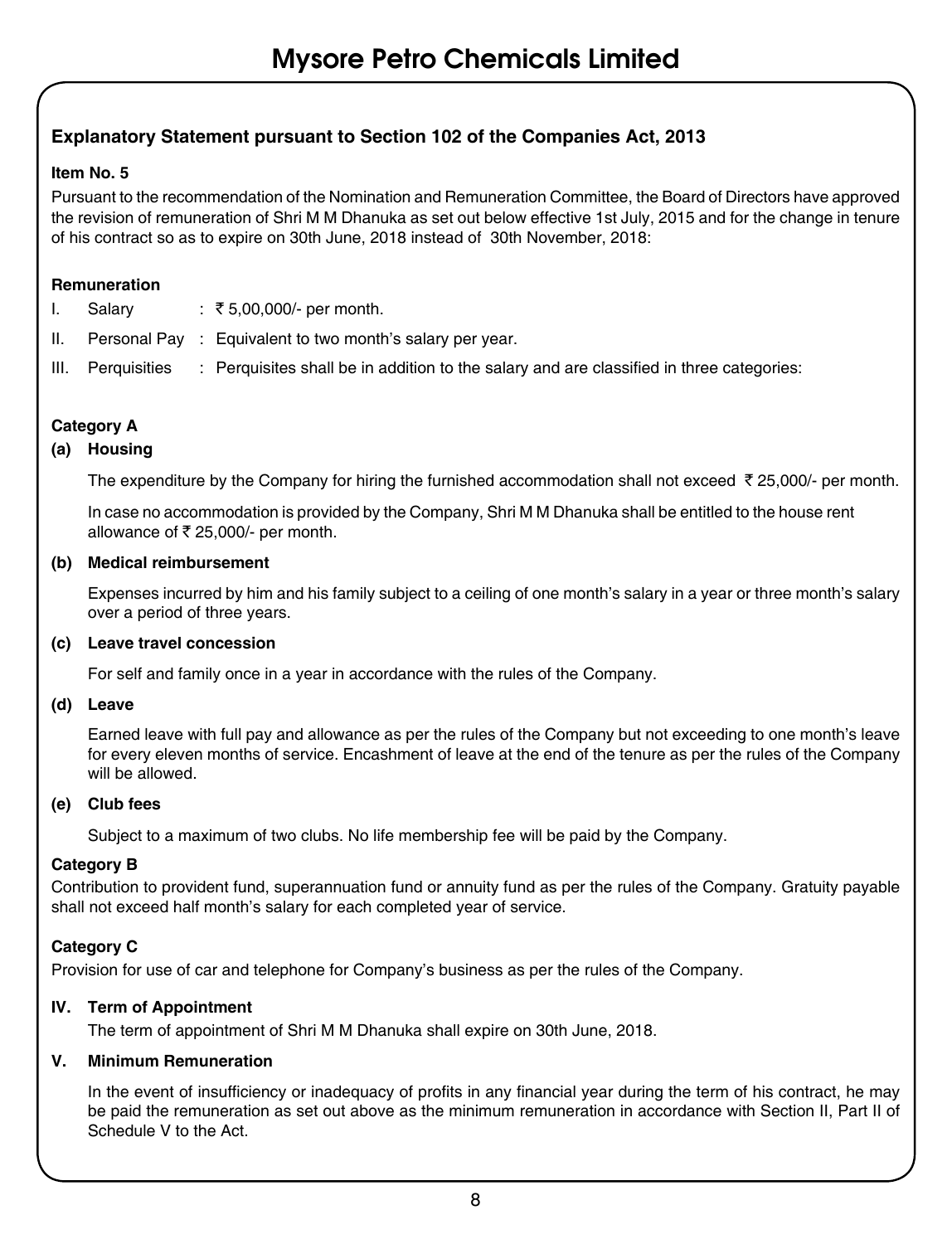Disclosure as required under Schedule V to the Companies Act, 2013 is appended herewith.

Shri M M Dhanuka is B.E. (Chem.) and is the Promoter of the Company. He has over three decades of experience and expertise in the technical, production and marketing areas. He has been responsible for the overall management of business and the corporate strategies of the Company.

In terms of Part II, Schedule V to the Act, the revision of remuneration was approved by the Board based on industry standards, responsibilities handled by the Managing Director of the Company

Approval of the shareholders is sought for the revision in his terms of appointment effective 1st July, 2015.

Except for Shri M M Dhanuka, no other Directors, Key Managerial Personnel or their relatives are concerned or interested in the resolution.

The Board of Director recommends the relevant resolution for your consideration and approval as a Special Resolution.

| Nature of Industry                                                                                                                                        |                                | Manufacture of Maleic Anhydride                                          |                 |  |
|-----------------------------------------------------------------------------------------------------------------------------------------------------------|--------------------------------|--------------------------------------------------------------------------|-----------------|--|
| Date or expected date of Commercial Production                                                                                                            |                                | N.A. since the Company has already commenced<br>its business activities. |                 |  |
| In case of new Companies, expected date of<br>commencement of activities as per project approved<br>by financial institutions appearing in the prospectus |                                | N.A.                                                                     |                 |  |
| Financial performance:-                                                                                                                                   |                                |                                                                          | (₹ in lacs)     |  |
| Particulars                                                                                                                                               |                                | For the year ended                                                       |                 |  |
|                                                                                                                                                           | 31st March 2013                | 31st March 2014                                                          | 31st March 2015 |  |
| Total Income                                                                                                                                              | 13298.04                       | 3998.87                                                                  | 3381.68         |  |
| Depreciation                                                                                                                                              | 318.49<br>352.59<br>273.98     |                                                                          |                 |  |
| <b>Total Expenses</b>                                                                                                                                     | 12992.24<br>3556.16<br>2148.49 |                                                                          |                 |  |
| Net Profit                                                                                                                                                | 204.22                         | 337.32<br>721.54                                                         |                 |  |
| Paid up Capital                                                                                                                                           | 658.76                         | 658.76                                                                   | 658.76          |  |
| Reserves & Surplus                                                                                                                                        | 2121.51                        | 2280.94                                                                  | 2268.25         |  |

#### **I. General Information**

 Foreign Investments or collaborations, if any – There is no direct foreign investment in the Company except to the extent shares held by NRI's /Foreign Institutional Investors (FII) acquired through secondary market. There is no foreign collaboration in the Company.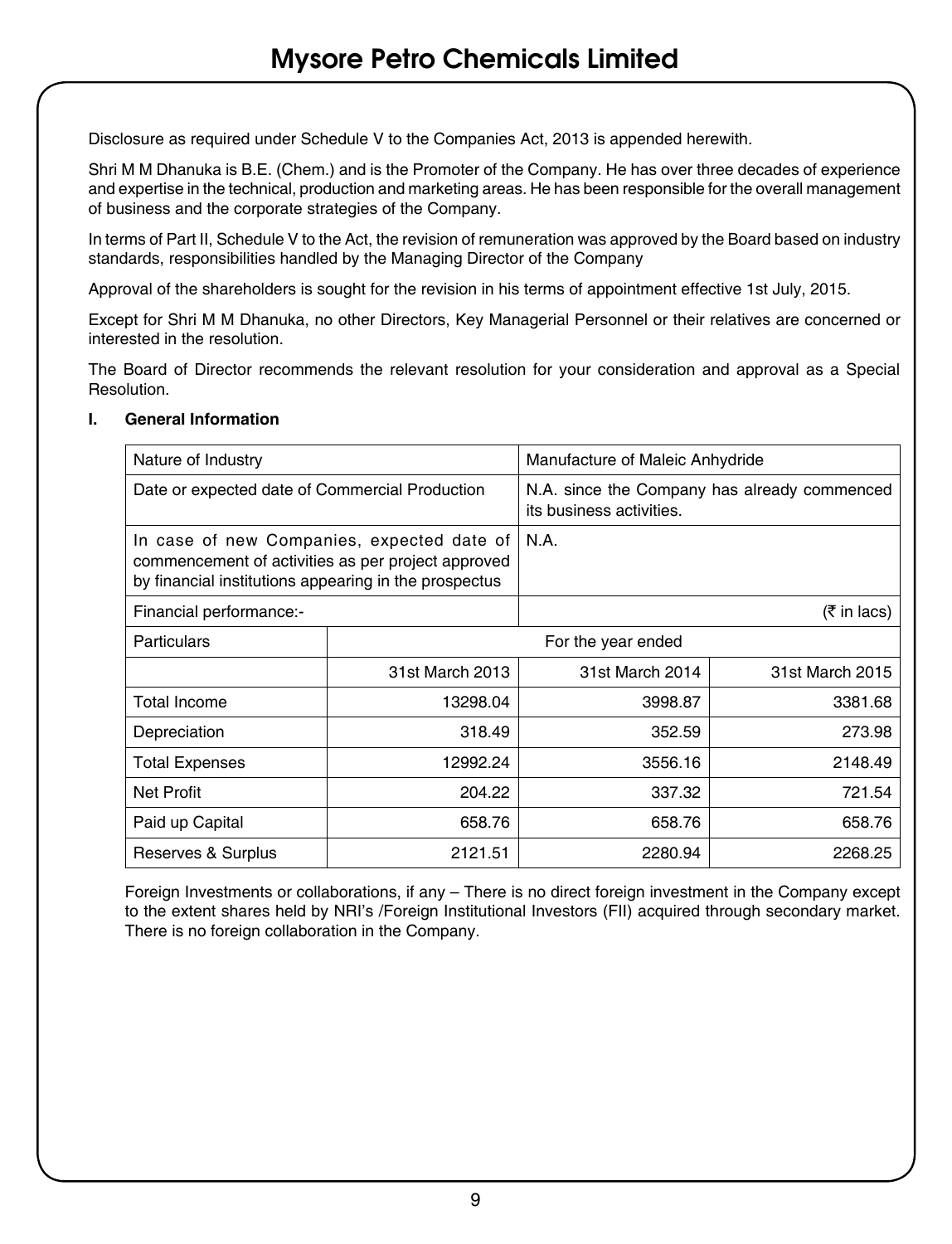#### **II. Information about the Appointees**

| Background details                                                                                                           | Given in the body of this statement                                                                                     |
|------------------------------------------------------------------------------------------------------------------------------|-------------------------------------------------------------------------------------------------------------------------|
| Past Remuneration<br>(₹ in lacs)                                                                                             | ₹ 55.41 lacs                                                                                                            |
| <b>Recognition and Awards</b>                                                                                                | Nil                                                                                                                     |
| Job profile and his suitability                                                                                              | Information given under the requirements of Clause<br>49 of the Listing Agreement                                       |
| Remuneration proposed                                                                                                        | As mentioned in the resolution                                                                                          |
| Pecuniary relationship directly or indirectly with<br>the Company, or relationship with the managerial<br>personnel, if any. | Apart from receiving managerial remuneration, he<br>does not have any other pecuniary relationship with<br>the Company. |

Comparative remuneration profile with respect to industry, size of company, profile of the position and person:

 During last decade, the Indian economy has seen increased growth and spending on infrastructure activities. Due to this there is growth in the industries such as paints, plasticizers etc. In turn there is rise in demand for the company's product. Due to economic unviability the company had to close down the PAN division. However the MAN division is performing well and is profitable. In view of this the Company requires experienced professionals to understand the consumer behavior and market trends. It also requires expertise for appropriate fund allocation, optimum utilization of various resources in the business. Shri M M Dhanuka has successfully proved his expertise in very effective manner and driven the Company towards the growth over the period of time. Hence, the Board of Directors considers that the remuneration proposed to him is justified commensurate with other organisations of the similar type, size and nature of industry.

#### **III. Other information:**

1. Reasons for loss or inadequate profits:

 Due to the losses incurred by the Company in the PAN division it was required to close the unit as it was economically unviable and was finally closed down in July 2013. Thereafter MA division continued to show profits. However the overheads of PA division still continued and hence there was inadequate profits. Moreover due to fall in crude oil prices all the downstream product prices fell in tandem with crude prices, thereby reducing the MA prices considerably resulting into lower profits during the previous fiscal.

2. Steps taken or proposed to be taken for improvement:

 The Company produces Maleic Anhydride from the waste stream of I G Petrochemicals Ltd. (IGPL). As such the Company is dependent upon IGPL for the continuous supply of raw materials. With optimum utilization of resources and less inventory, there can be improved efficiency in the production process. Also with stable or rise in crude oil prices, the profitability may improve.

3. Expected increase in productivity and profits in measurable terms:

 With political stability visible and governments thrust on infrastructure spending the demand for the product will increase thereby hoping that the profits may increase in the years to come.

#### **IV. Disclosures:**

The relevant disclosures under this head forms part of the Corporate Governance Report.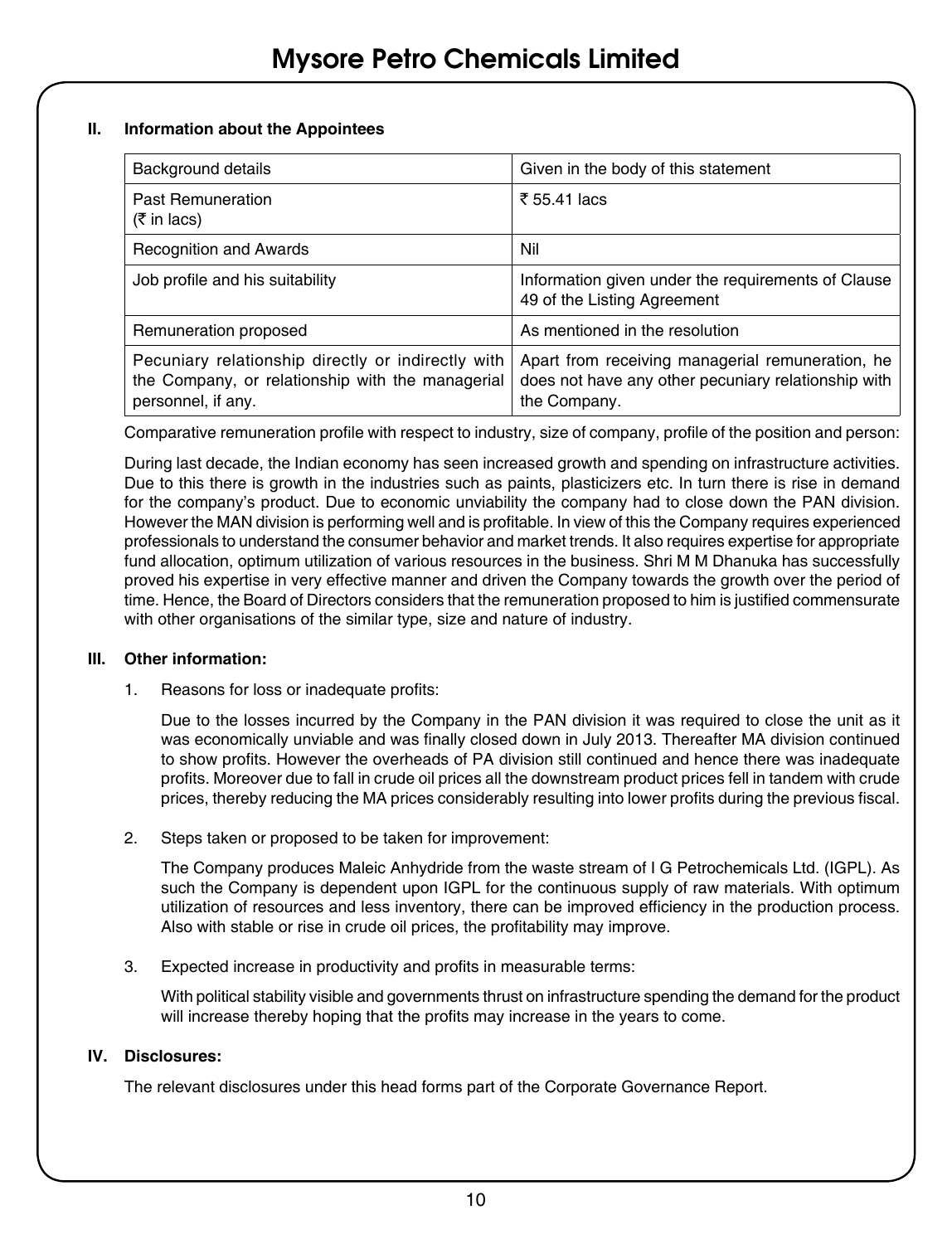The above explanatory statement (together with Annexure thereto) shall be construed to be memorandum setting out the terms of the appointment/re-appointment as specified under Section 190 of the Companies Act, 2013.

#### **Item No. 6**

Pursuant to Clause 49 of the Listing Agreement and Rule 3 of the Companies (Appointment and Qualification of Directors) Rules, 2014, the Company is required to appoint one woman director. Based on the recommendation of the Nomination and Remuneration Committee, the Board of Directors had appointed, effective 25<sup>th</sup> May, 2015, Smt. Uma Acharya (DIN 07165976) as an Additional Independent Director of the Company who in terms of Section 161 of the Companies Act, 2013 holds office upto the date of this Annual General Meeting. The Company has received notice pursuant to Section 160 of the Companies Act, 2013 from a member proposing the appointment of Smt. Uma Acharya as a Director along with a deposit of  $\overline{5}$  1,00,000/-.

Pursuant to Sections 149, 152, Schedule IV of the Companies Act, 2013 read with Companies (Appointment and Qualification of Directors) Rules, 2014, it is proposed to appoint Smt. Uma Acharya as an Independent Director of the Company, whose term shall not be subject to retirement by rotation, to hold office for 5 (five) consecutive years i.e. upto 24th May, 2020.

The Board of Directors believe that the association of Smt. Uma Acharya as Independent Director with the Company shall be beneficial to the progress of the Company and also fulfils the mandatory requirement and hence, the Board recommends her appointment as Independent Director as set out in Item No. 6 for the approval of the shareholders at the Annual General Meeting.

In the opinion of the Board, Smt. Uma Acharya fulfils the conditions specified in Sections 149, 152 and Schedule IV of the Companies Act, 2013 read with Companies (Appointment and Qualification of Directors) Rules, 2014 and Clause 49 of the Listing Agreement and she is independent of the management. Further, the Board has received a declaration from her to the effect that she meets the criteria of independence as provided in Section 149(6) of the Companies Act, 2013.

A brief profile of Smt. Uma Acharya including nature of her expertise and other disclosure as required under Clause 49 of the Listing Agreement, is annexed to this Notice.

The Board of Directors recommend the Ordinary Resolution set out at Item No. 6 of the Notice for approval by the Members.

Except for Smt. Uma Acharya, no other Directors, Key Managerial Personnel and their relatives are concerned or interested in the said Resolution.

#### **Item No. 7**

The existing Articles of Association has been in force since the incorporation of the Company under the Companies Act, 1956 subject to necessary alterations from time to time. With the enforcement of the Companies Act, 2013 introducing several new provisions, the reference to the existing Articles of Association have been rendered ineffective to the extent they are inconsistent with the Companies Act, 2013 ("the Act").

It is, therefore, considered expedient to replace, substitute or alter the existing Articles of Association of the company with the new Articles of Association so as to align with Table F of Schedule I to the Act, which sets out the model Articles of Association.

In terms of Section 5 and 14 of the Act, read with Companies (Incorporation) Rules, 2014, consent of the Members of the Company by way of special resolution is sought to adopt the new set of Articles of Association in complete substitution to the existing Articles of Association of the Company.

A copy of the proposed set of new Articles of Association of the Company would be available for inspection by the members at the Registered Office of the Company during the office hours on any working day, between 11.00 a.m. to 6.00 p.m. up to the date of the AGM.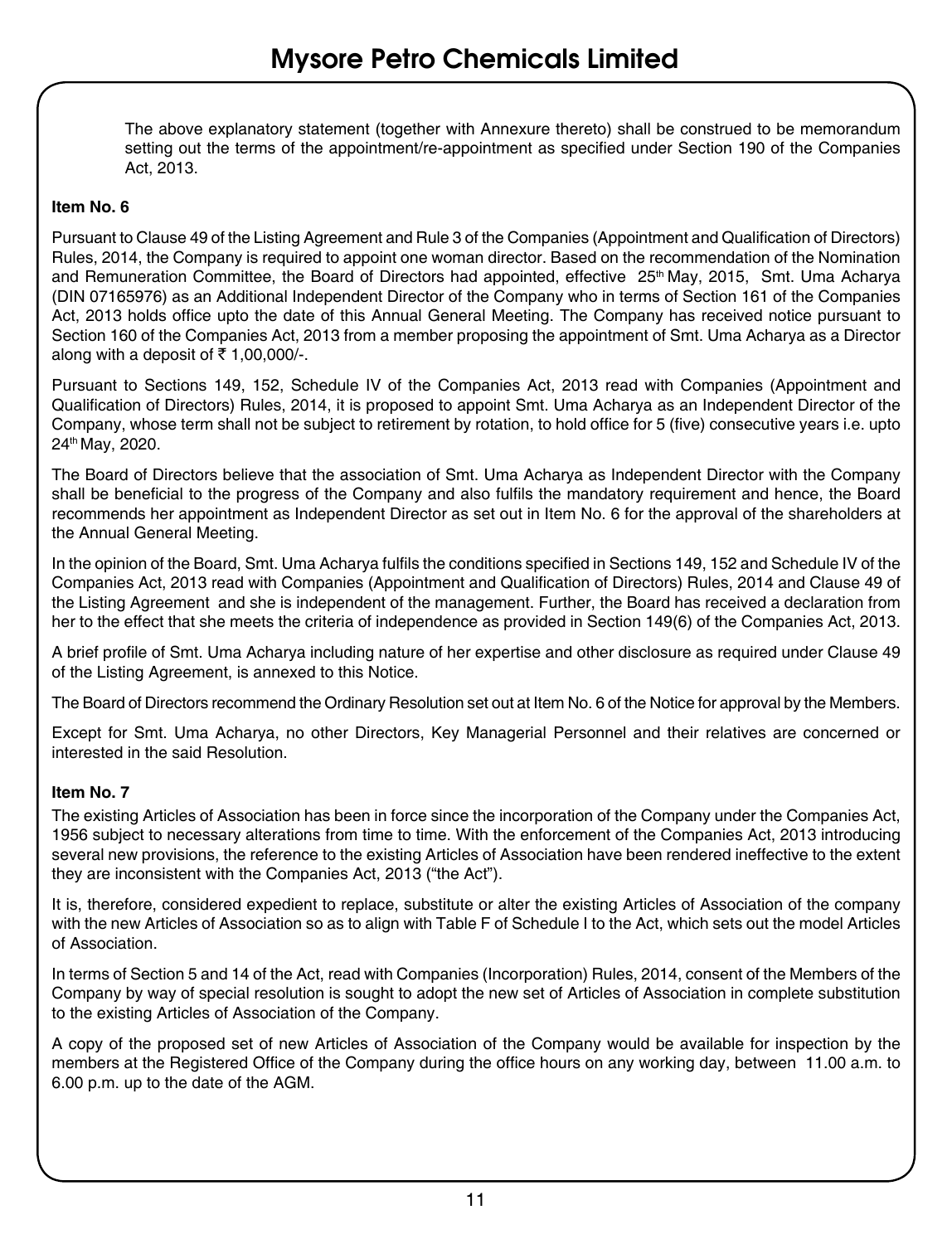None of the Directors, Key Managerial Personnel and their relatives are concerned or interested in the said Resolution.

The Board of Directors recommend the Special Resolution set out at Item No. 7 of the Notice for approval by the Members.

#### **tem No. 8**

Pursuant to the provisions of Section 88, 92 and all other applicable provisions of the Companies Act, 2013 ("the Act"), the Register of Members and Index of Members, Register and Index of any other Security holders, Register of Renewed and Duplicate Share Certificates and copies of all annual returns prepared, together with the copies of certificates and documents required to be annexed thereto under Sections 92 of the Act and other related books are required to be kept at the registered office of the Company. However, the provisions of the Act and the Rules framed under the Act allows the Company to keep the above mentioned Registers, Returns, etc. at any other place within the city, town or village in which the registered office of the Company is situated or at any other place in India in which more than one-tenth of the total members of the Company reside with the consent of the members in the general meeting by way of special resolution.

Based on the data provided by the Company's Registrar and Transfer Agent i.e. Bigshare Services Private Limited, out of the total 7,796 members as on 17<sup>th</sup> July, 2015, 2,252 members constituting 28.89% reside in the city of Mumbai.

The Board of Directors recommends the Resolution at item no. 8 as a Special Resolution for approval of the members.

None of the Directors and/or Key Managerial Personnel of the Company and their relatives is concerned or interested in the aforesaid resolution.

> By order of the Board For **Mysore Petro Chemicals Limited**

Mumbai **Anand Kadkol** 17th July, 2015 **Company Secretary**

**Registered Office :** D-4, Jyothi Complex 134/1, Infantry Road Bengaluru-560 001.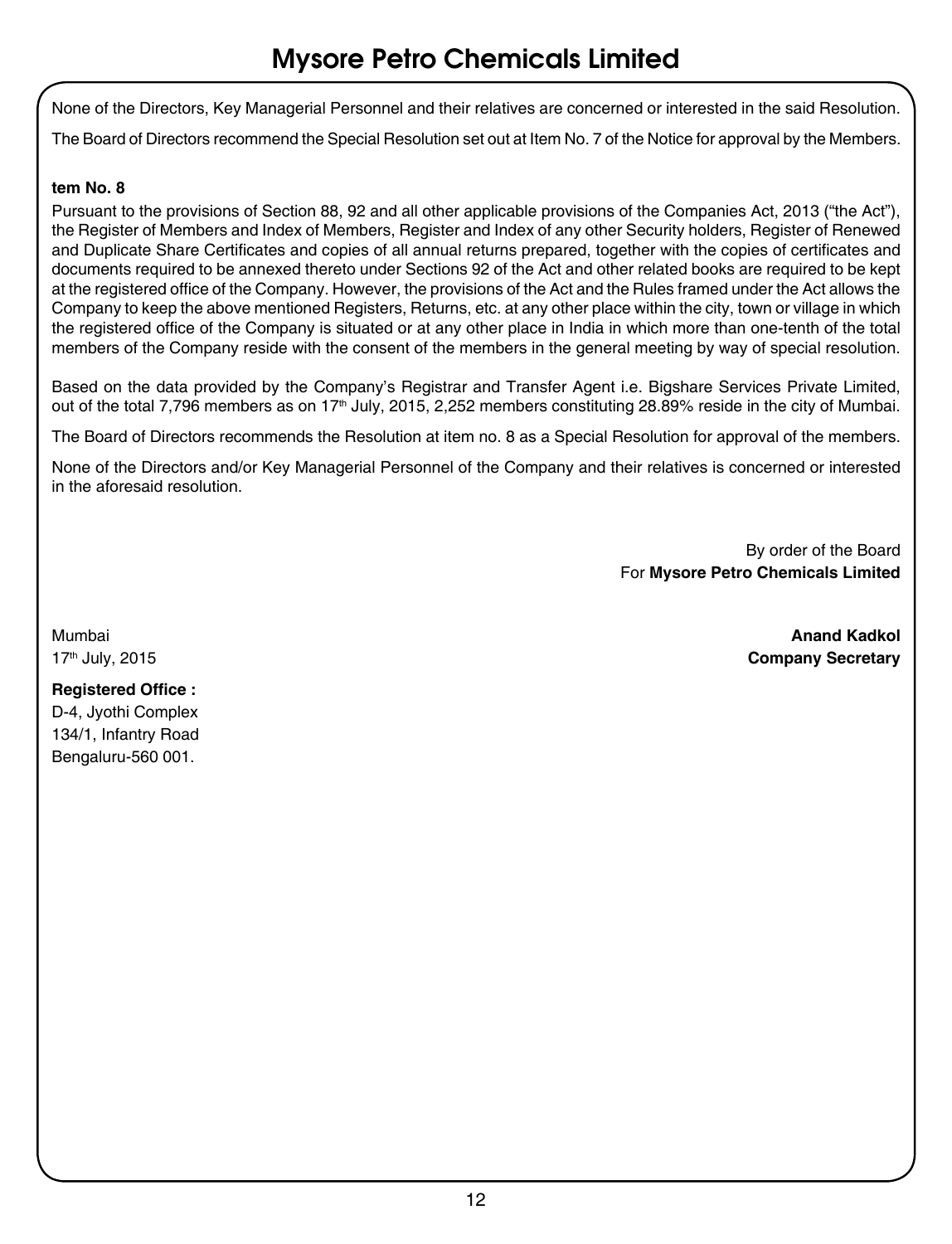Details of Directors seeking Appointment/Re-appointment as required under Clause 49 of the Listing Agreement with the Stock Exchange

| Name of the Directors                                                                         | <b>Shri S N Maheshwari</b>                                                           | Smt. Uma Acharya                                                                         |
|-----------------------------------------------------------------------------------------------|--------------------------------------------------------------------------------------|------------------------------------------------------------------------------------------|
| Directors Identification Nunber (DIN)                                                         | 00193540                                                                             | 07165976                                                                                 |
| Date of Birth                                                                                 | 19.10.1956                                                                           | 14.09.1983                                                                               |
| Date of Appointment                                                                           | 19.11.2001                                                                           | 25.05.2015                                                                               |
| Qualifications                                                                                | B.Com., F.C.A.                                                                       | B.Com; LL.M                                                                              |
| Expertise                                                                                     | He has vast knowledge and<br>experience in finance, accounts and<br>taxation fields. | She has experience in legal area and<br>is specilised in Intelllectual property<br>Laws. |
| Directorship held in other Public Com-<br>panies (excluding foreign and private<br>Companies) | Seasky Investments Limited<br>Vincent (I) Limited                                    | Nil                                                                                      |
| Chairmanships / Memberships of Com-<br>mittee across                                          | Nil                                                                                  | Nil                                                                                      |
| Shareholding of Directors                                                                     | 700 Shares                                                                           | Nil                                                                                      |
| Relationship between directors inter-se                                                       | Nil                                                                                  | Nil                                                                                      |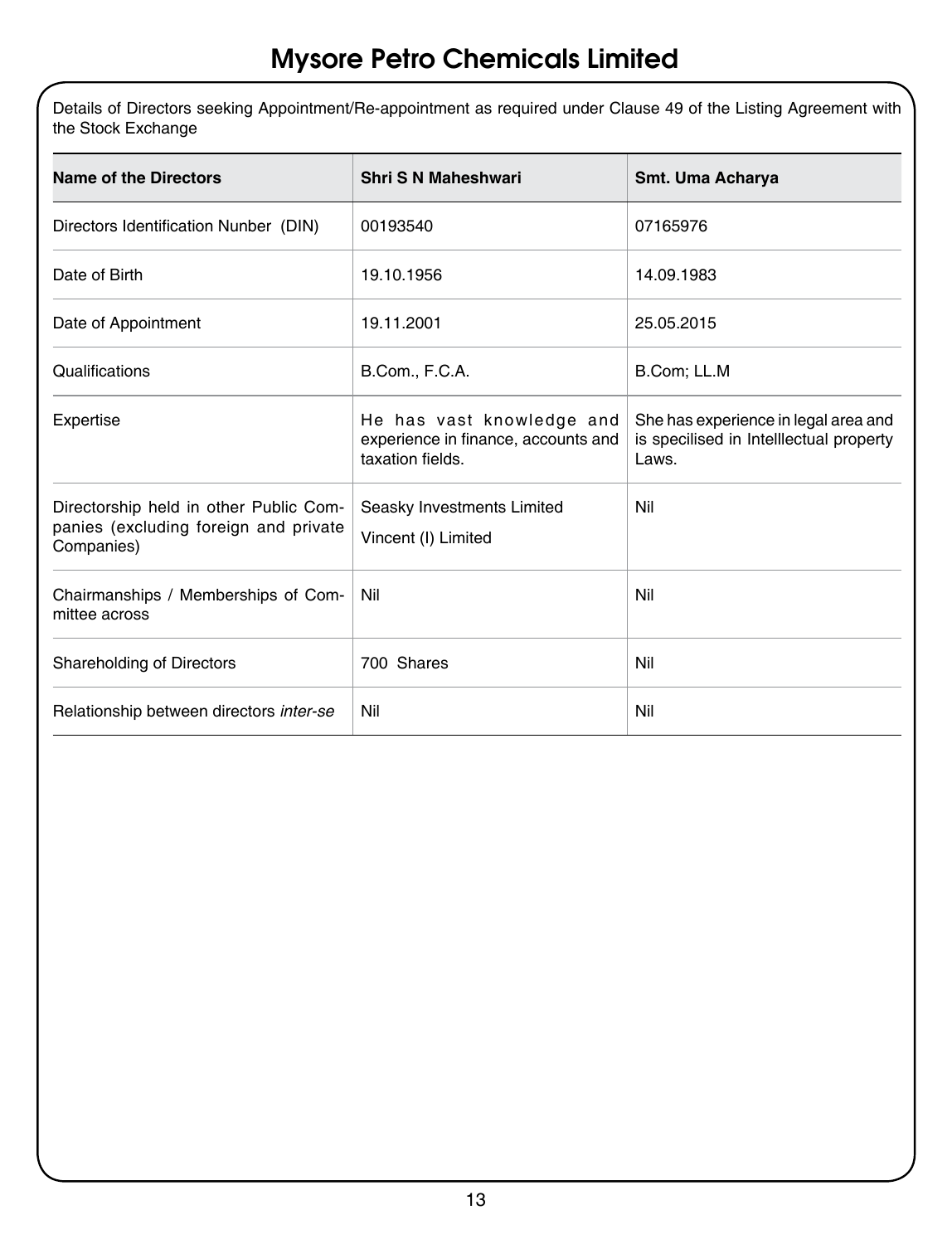# **DIRECTORS' REPORT**

To,

The Members

Your Directors hereby present the Forty Fifth Annual Report alongwith Audited Financial Statements of the Company for the financial year ended 31<sup>st</sup> March, 2015.

#### **1. Financial Results**

|                                            |           | ₹ in Lacs |
|--------------------------------------------|-----------|-----------|
|                                            | 2014-2015 | 2013-2014 |
| Revenue from Operations (Gross)            | 3,696.73  | 4,474.78  |
| Less: Excise duty                          | 409.99    | 482.26    |
| Revenue from Operations (Net)              | 3,286.74  | 3,992.52  |
| Other Income                               | 94.94     | 6.35      |
| <b>Total Revenue</b>                       | 3,381.68  | 3,998.87  |
| <b>Gross Profit</b>                        | 1,642.31  | 1,041.60  |
| Less:                                      |           |           |
| <b>Finance Cost</b>                        | 135.14    | 246.30    |
| Depreciation and Amortisation expenses     | 273.98    | 352.59    |
| Profit/(Loss) before Tax                   | 1,233.19  | 442.71    |
| Tax Expenses:                              |           |           |
| <b>Current Tax</b>                         | 462.00    | 68.55     |
| Deferred Tax                               | 49.65     | 36.84     |
| Profit for the year                        | 721.54    | 337.32    |
| Less: Appropriations                       |           |           |
| <b>Transfer to General Reserve</b>         | 200.00    | 100.00    |
| Proposed Final Equity Dividend @20%        | 131.67    | 98.75     |
| Tax on Proposed Dividend / earlier year    | 27.56     | 16.02     |
| Balance brought forward from previous year | 1,153.54  | 1,030.99  |
| Balance carried forward to Balance Sheet   | 1,515.85  | 1,153.54  |
|                                            |           |           |

#### **2. Operational Review**

The Company's Maleic Anhydride (MA) Plant at Taloja, Maharashtra operated uninterruptedly during most part of the year. The Net Sales Turnover was  $\bar{z}$  3,286.74 lacs during the year as against  $\bar{z}$  3,992.52 lacs during the previous year 2013-2014. Inspite of rise in production, the sales turnover was less due to fall in sale price of MA during the third quarter of the year as a result of the steep fall in the international crude oil prices, due to which there was equal fall in the prices of the downstream petro products including MA. The production was affected during October 2014 due to less Wash Water available from M/s. I G Petrochemicals Limited (IGPL) due to stoppage of one of its Plant for change of Catalyst. However the Net Profit for the year was substantially higher at  $\bar{\tau}$  721.54 lacs as against ` 337.32 lacs in the previous year 2013-2014. This was on account of better realization on sales and reduction in Finance and other costs and minimum overheads of the closed Phthalic Anhydride (PA) Unit at Raichur, Karnataka.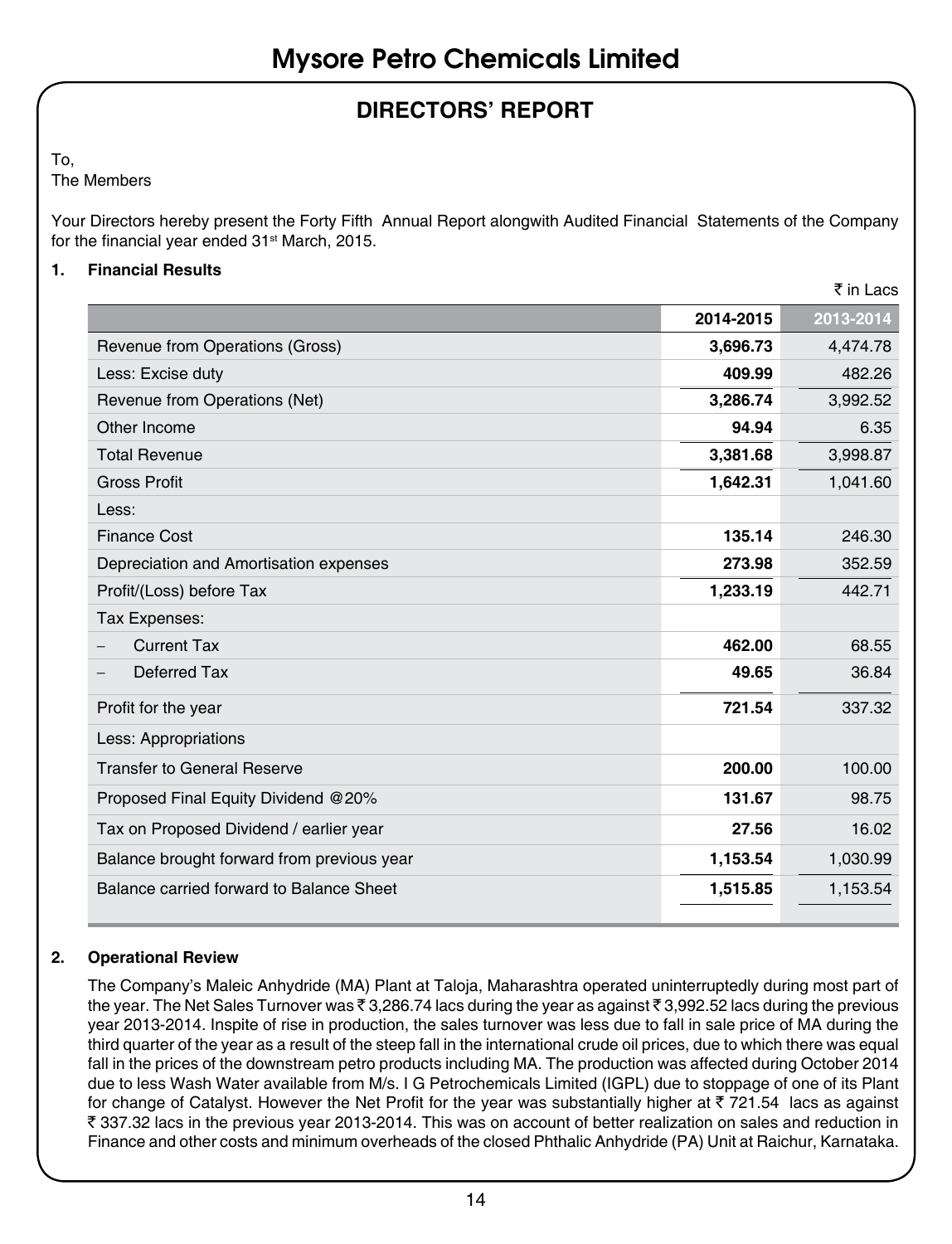#### **3. Dividend**

Your Directors are pleased to recommend dividend of  $\bar{z}$  2/- (20%) per equity share of  $\bar{z}$  10/- each. The total outgo on account of dividend for the current year amounts to  $\bar{\tau}$  159.23 lacs,( including dividend distribution tax) as against  $\bar{\tau}$  114.77 lacs (including dividend distribution tax).

#### **4. Share Capital**

The paid up Equity Share Capital as on 31<sup>st</sup> March, 2015 was  $\bar{\zeta}$  658.76 lacs. During the year under review, the Company has neither issued any shares nor granted any stock options or sweat equity. The Promoter shareholding as on 31st March, 2015 is 72.99%.

#### **5. Particulars of Loans, Guarantees or Investments**

Details of the Loans, Guarantees and Investments covered under the provisions of Section 186 of the Companies Act, 2013 are given in the notes to the Financial Statements.

#### **6. Management's Discussion and Analysis**

#### **a) Performance Review**

The Company's MA Plant at Taloja, Maharashtra operated uninterruptedly during most part of the year with a Net Sales turnover of ₹ 3,286.74 lacs. The production was less during October 2014 due to less availability of Wash Water and also the price realization fell sharply due to fall in the price of MA in tandem with the steep fall in the international crude oil prices. Prices started picking up during the last quarter of the year due to which the sales and profits improved reasonably.

The PA Plant at Raichur, Karnataka was closed since July, 2013 due to economic unviability and the management staff and a few workmen accepted the retrenchment compensation offered by the Company. 52 (fifty two) workmen have not accepted the offer and have approached the Labour Department, Government of Karnataka for further demands and the matter is pending before the Industrial Tribunal, Hubballi, Karnataka. The management is awaiting the outcome of the Tribunal's judgement in this regard.

#### **b) Taxes and Duties**

The Company has contributed  $\bar{\tau}$  971.17 lacs to the Central and State exchequer by way of Central Excise, Sales Tax, Income Tax, Wealth Tax and Professional Tax.

#### **c) Economic Scenario, Opportunities, concerns and future outlook**

The Indian economy which was at its low during 2013 improved during 2014 thereby helping the economy to grow at 5.12% from 4.7%. Some of the proactive measures taken by the Government recently coupled with the fall in crude oil prices has resulted in taming the inflation levels. Due to strong agricultural growth, gradual reduction in interest rates and the Government's determination to bring in reforms, the economic activity in the medium term to long term is expected to improve.

MA is used in the manufacture of Resins, paints and certain plasticizer industries and there is a steady growth in these industries. Therefore the demand for MA is on the rise. The Company is the only manufacturer of MA in India and the shortfall is met through imports.

I G Petrochemicals Limited (IGPL) supplies Wash Water to the Company and hence the performance of the Company is dependent on the uninterrupted supply of the product to the Company. The Governments import policies and other environmental issues are the other areas which is a cause of concern. The Company constantly keeps itself abreast with these situations and strives to perform better.

The demand for MA is on the rise with newer applications and growth in demand from user industries. The performance since the last quarter of the year has improved and continues during the current quarter and hence the Company is optimistic about the performance in the current financial year.

#### **d) Internal Control System**

The Company has internal controls commensurate with the size of its business and has established framework of internal controls to ensure that the assets are safeguarded and are productive. Necessary checks and balances are in place to ensure that transactions are adequately authorized and reported correctly. The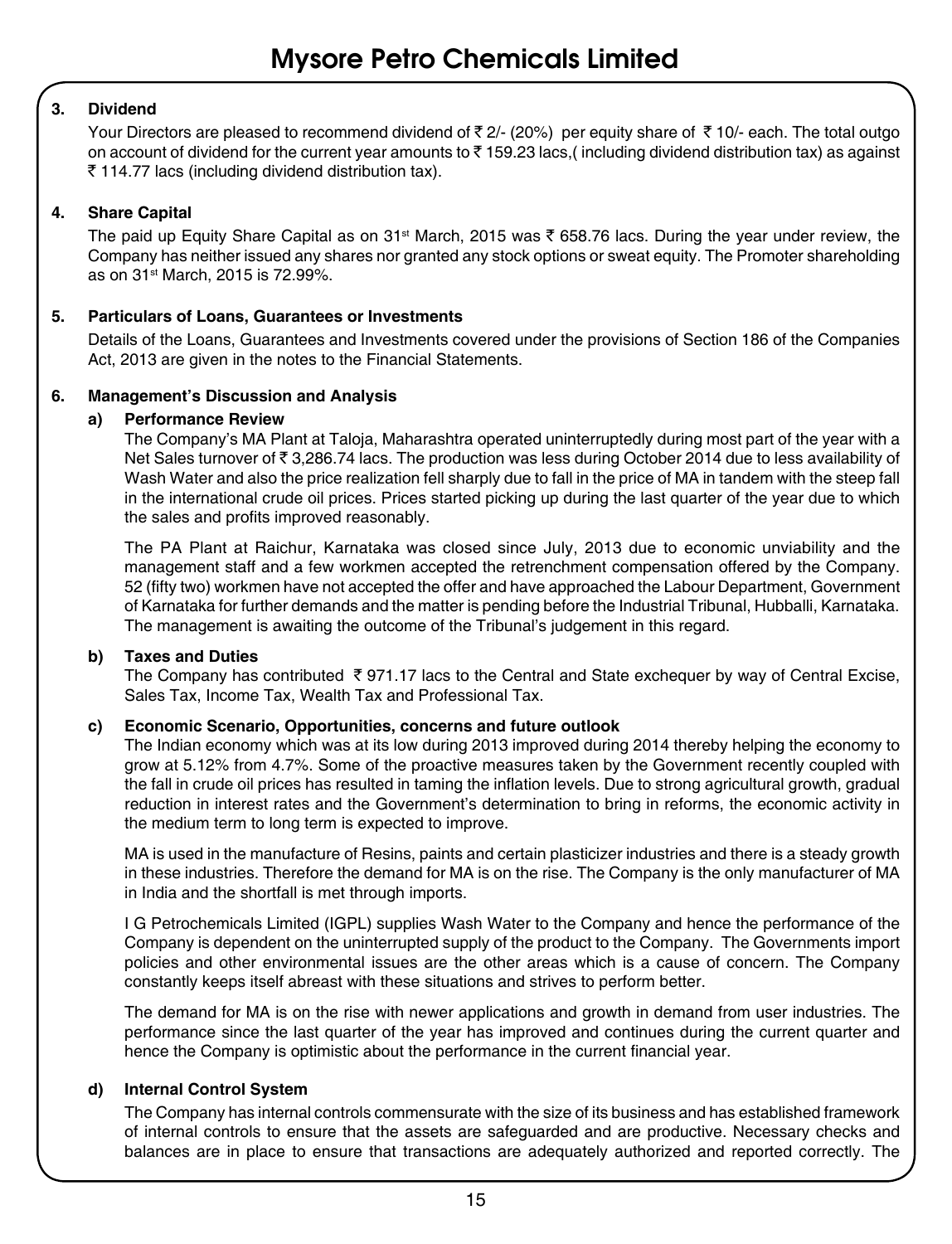Company is following all the Accounting Standards for properly maintaining the books of accounts and the reporting of financial statements. The Company has appointed the Internal Auditors to review various areas of the operations of the Company. The audit reports are reviewed by the management and the Audit Committee of the Board and corrective actions are taken by the Company when needed.

#### **e) Human Resource Development/Industrial Relations**

The PA Plant at Raichur, Karnataka has closed down its operations since July, 2013 and the settlement with the workers is in progress.

Industrial relations continued to remain cordial at the manufacturing unit at Taloja, Maharashtra.

#### **f) Cautionary Statement**

Statements made in this report describes the Company's objectives, projections and estimates and may be forward looking and are stated as required by applicable laws and regulations. Actual results may differ substantially or materially from those expressed or implied. Important developments that could affect the Company's operations include market conditions, Government regulations, exchange rate fluctuations, interest and other costs.

#### **7. Fixed Deposits**

The Company has not accepted any Fixed Deposits during the year. However in view of the repayment of the Working Capital loan of The Saraswat Co-operative Bank Ltd. certain loans by the relatives of Directors were considered as deposits amounting to  $\bar{\tau}$  499.50 lacs and were repaid in full before the stipulated period of one year as per the provisions of Section 74(b) of the Companies Act, 2013.

#### **8. Risk Management**

The Company manufactures a single product MA which is recovered from the Wash Water made available by IGPL. Hence there are only the general business risks which are inherent to any business. The Board of Directors do a periodic assessment of risks through properly defined frame work and its mitigation resulting in minimization of risks.

The key business risks identified by the Company and its mitigation plans are as under:

#### **a. Technical/Operational risk**

During the year under review the MA-1/2/3 Plants operations were smooth except on certain occasions due to minor technical problems and less availability of Wash Water from IGPL. The maintenance department at Taloja Plant takes care of the day to day maintenance. The Company's Plants are adequately insured viz. Fire Policy, Loss of Profit Policy etc.

#### **b. Exchange Rate risk ( Procurement of Raw material and sale of finished goods)**

Wash Water is supplied from IGPL Plants for recovery of MA and the product is sold locally. Hence there is no exchange rate risk for the product. There are no forex transactions and hence there is no exchange rate risk.

#### **c. Interest rate risk**

The Company does not have any secured debts from Banks/Institutions. There are only unsecured debts from group Companies. Interest as per Bank rates is paid regularly to the Companies from whom inter-corporate loans are accepted. The Company reviews the position on regular basis and keeps the loan/interest cost at minimum level.

#### **d. Economic and Geo Political risk**

The political situation and the Government policies viz. import duty, taxes etc. and the international situation have an impact on the overall corporate growth. There was a steep fall in the international crude oil price from a high of about 115 US\$ to 45 US\$ during the the period September 2014 to January 2015 due to which all the downstream petro products witnessed a sharp fall in the prices. The Company keeps abreast with the domestic and international economic developments and works on the strategies favourable to the Company. The Company maintains minimum inventory levels of finished goods in order to minimize the loss due to external factors.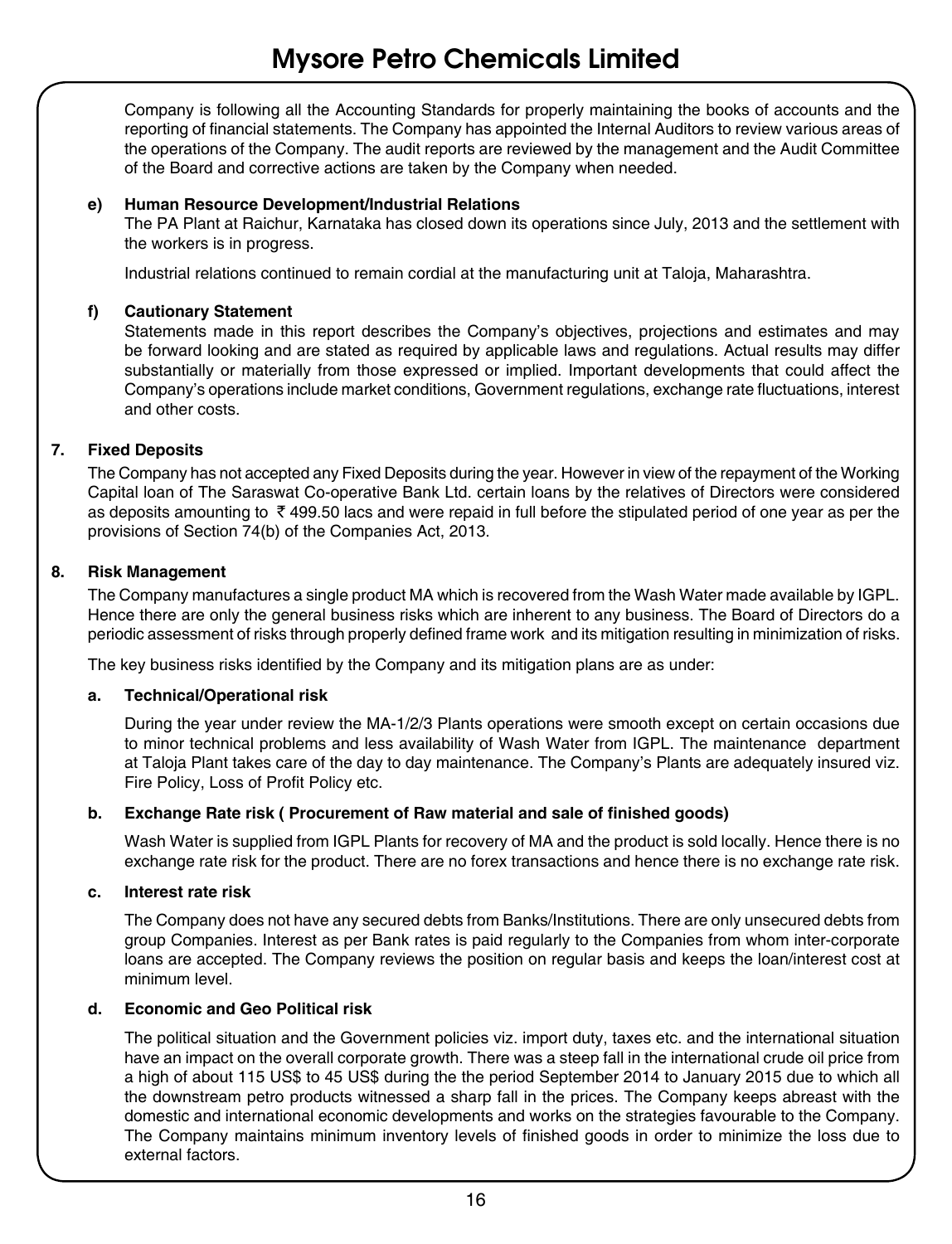#### **9. Vigil Mechanism/Whistle Blower Policy**

The Company has a Vigil Mechanism Policy to deal with instance of fraud and mismanagement, if any. The details of the Policy is explained in the Corporate Governance Report and also posted on the website of the Company.

#### **10. Directors**

The Board of Directors of the Company, pursuant to the recommendations of the Nomination and Remuneration Committee, in its meeting held on 17<sup>th</sup> July, 2015 revised the remuneration payable to Shri M M Dhanuka w.e.f. 1st July, 2015 and also modified the term of his appointment to expire on 30th June, 2018 subject to the approval of the shareholders at the ensuing Annual General Meeting of the Company.

Based on the recommendation of the Nomination and Remuneration Committee the Board of Directors appointed Smt. Uma Acharya (DIN 07165976) as Additional Independent Director effective 25<sup>th</sup> May, 2015. She has given declaration that she meets the criteria of independence as laid down under Section 149(6) of the Companies Act, 2013 ("the Act") and Clause 49 of the Listing Agreement. In terms of sections 149, 152, 161, Schedule IV and applicable provisions, if any, of the Act read with the Companies (Appointment and Qualification of Directors) Rules, 2014, the Independent Directors can hold office for a term of up to five (5) consecutive years on the Board of your Company and are not liable to retire by rotation. Accordingly it is proposed to appoint Smt. Uma Acharya as Independent Director of your Company up to five (5) consecutive years i.e. upto 24<sup>th</sup> May, 2020.

All Independent Directors have given declarations that they meet the criteria of independence as prescribed under Section 149(6) of the Companies Act, 2013 and Clause 49 of the Listing Agreement.

Shri. S N Maheshwari, Director retires by rotation and being eligible has offered himself for re-appointment.

#### **10.1 Board Evaluation**

Pursuant to the provisions of the Act and Clause 49 of the Listing Agreement, the Board has carried out an evaluation of its own performance, the directors individually as well as the working of the Committees. The manner in which the evaluation has been carried out has been explained in the Corporate Governance Report.

#### **10.2 Remuneration Policy**

The Board has, on the recommendation of the Nomination and Remuneration Committee framed a policy for selection and appointment of Directors, Senior Management and determination of their remuneration. The Remuneration Policy forms part of the Corporate Governance Report.

#### **10.3 Meetings**

During the year four Board Meetings and equal number of Audit Committee Meetings were convened and held. The details of the same are given in the Corporate Governance Report. The intervening gap between the Meetings was within the period prescribed under the Act.

#### **11. Directors' responsibility statement.**

To the best of our knowledge and belief and according to the information and explanation obtained by us, in terms of Section 134(3)(c) of the Companies Act, 2013 we state:

- a) that in the preparation of the annual financial statements for the year ended 31st March 2015, all the applicable accounting standards have been followed and no material departures have been made from the same;
- b) that appropriate accounting policies have been selected and applied consistently and have made judgments and estimates that are reasonable and prudent, so as to give a true and fair view of the state of affairs of the Company at the end of the financial year ended 31st March 2015 and of the profit of the Company for that year;
- c) that proper and sufficient care has been taken for the maintenance of adequate accounting records in accordance with the provisions of the Companies Act, 2013 for safeguarding the assets of the Company and for preventing/detecting fraud and other irregularities;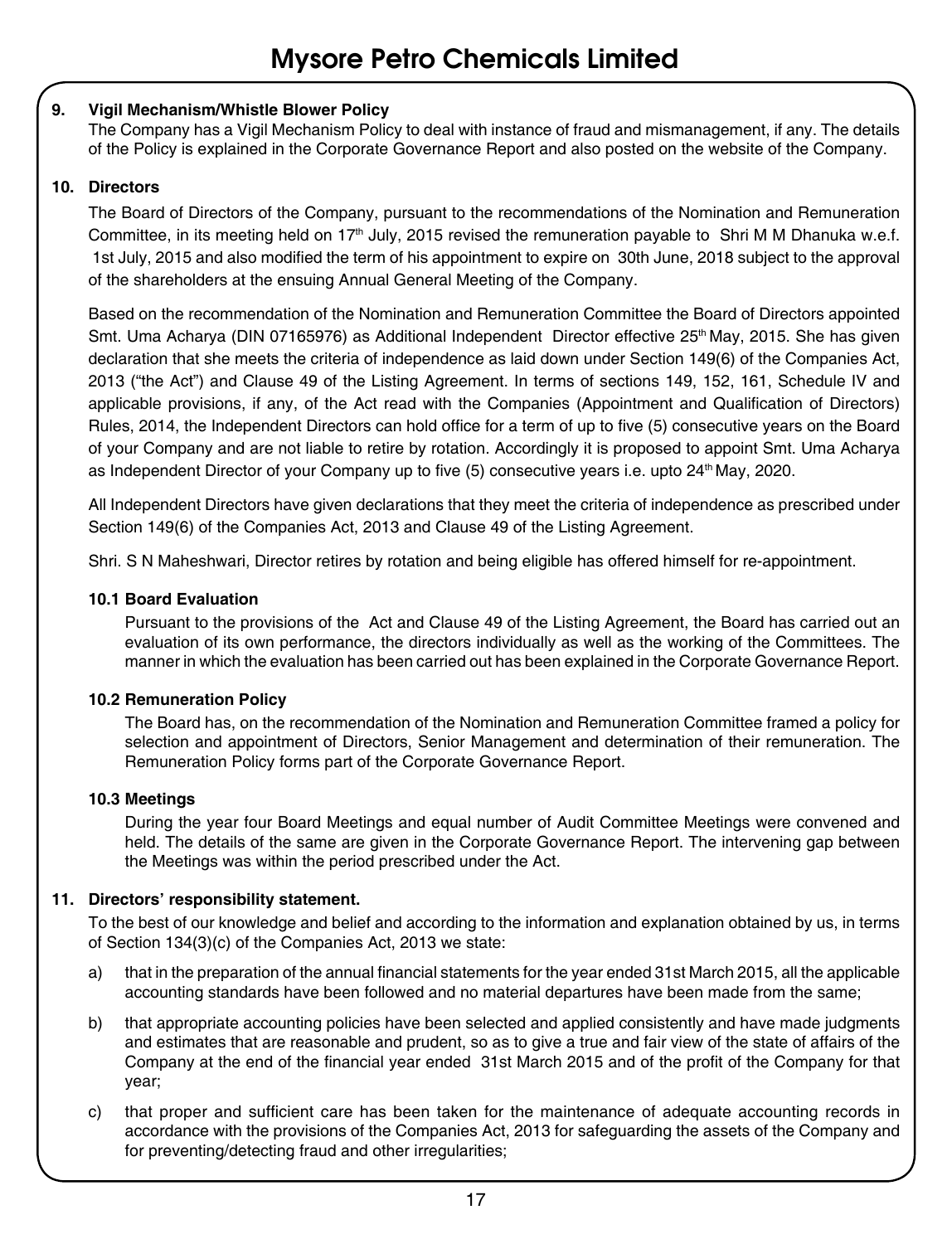- d) that the annual financial statements have been prepared on a going concern basis;
- e) that proper internal financial controls were in place and that the financial controls were adequate and were operating effectively;
- f) that systems to ensure compliance with the provisions of all applicable laws were in place and were adequate and operating effectively.

#### **12. Related Party Transactions**

The Company has certain long term related party transactions which are on arm's length basis and in the ordinary course of business. During the year under review, there were no related party transactions within the meaning of Section 188 of the Companies Act, 2013 read with Rule 15 of the Companies (Meeting of the Board and its Powers) Rules, 2014 and Clause 49 of the Listing Agreement. The Board has framed a policy on Related Party Transactions which is hosted on the Company's website www.igpetro.com.

#### **13. Auditors**

#### **13.1 Statutory Auditors**

The Company's Auditors, M/s. Hariharan and Company, Chartered Accountants, Bengaluru (Firm's Registration No. 001083S) retire at the ensuing Annual General Meeting and are eligible for re-appointment for the financial year 2015-2016. As per the requirement of Section 139 of the Companies Act, 2013 the Company has obtained written confirmation from M/s. Hariharan and Company that their appointment, if made, would be in conformity with the limits specified in the said section. Also they have confirmed their eligibility under Section 141 of the said Act and the Rules framed there under for re-appointment as Auditors of the Company. As required under Clause 49 of the listing agreement, the Auditors have also confirmed that they hold a valid certificate issued by the Peer Review Board of the Institute of Chartered Accountants of India.

Your Directors recommend their re-appointment as the Statutory Auditors to hold office for a term of two consecutive years from the conclusion of this Annual General Meeting (AGM) until the conclusion of the 47<sup>th</sup> AGM of the Company to be held in the year 2017 subject to the ratification of their appointment at the next AGM to be held in the year 2016.

#### **13.2 Cost Auditors**

Pursuant to Section 148 of the Companies Act, 2013 read with The Companies (Cost Records and Audit) Rules, ("Said Rules") 2014, the cost records by the Company in respect of Maleic Anhydride is required to be maintained. However Cost Audit is not required as per the said Rules from the financial year 2014-15.

The Cost Audit Report for the financial year 2013-2014 was filed with the Ministry of Corporate affairs in the stipulated time on 25.09.2014.

#### **13.3 Secretarial Audit**

Pursuant to the provisions of Section 204 of the Companies Act, 2013 and Rule 9 of The Companies (Appointment and Remuneration of Managerial Personnel) Rules, 2014, the Board of Directors has appointed M/s. Makarand M Joshi and Associates, a firm of Company Secretaries in Practice to conduct the Secretarial Audit of the Company for the Financial Year 2014-15. The said Report is annexed herewith as "Annexure A".

The Company has appointed a Woman Director on Board w.e.f. 25.5.2015 and hence the Observations made by the Secretarial Auditors in this regard is resolved.

#### **14. Listing of Shares**

Your Company's shares are listed on BSE Limited (BSE) under Scrip Code No. 506734. The ISIN code is INE741A01011.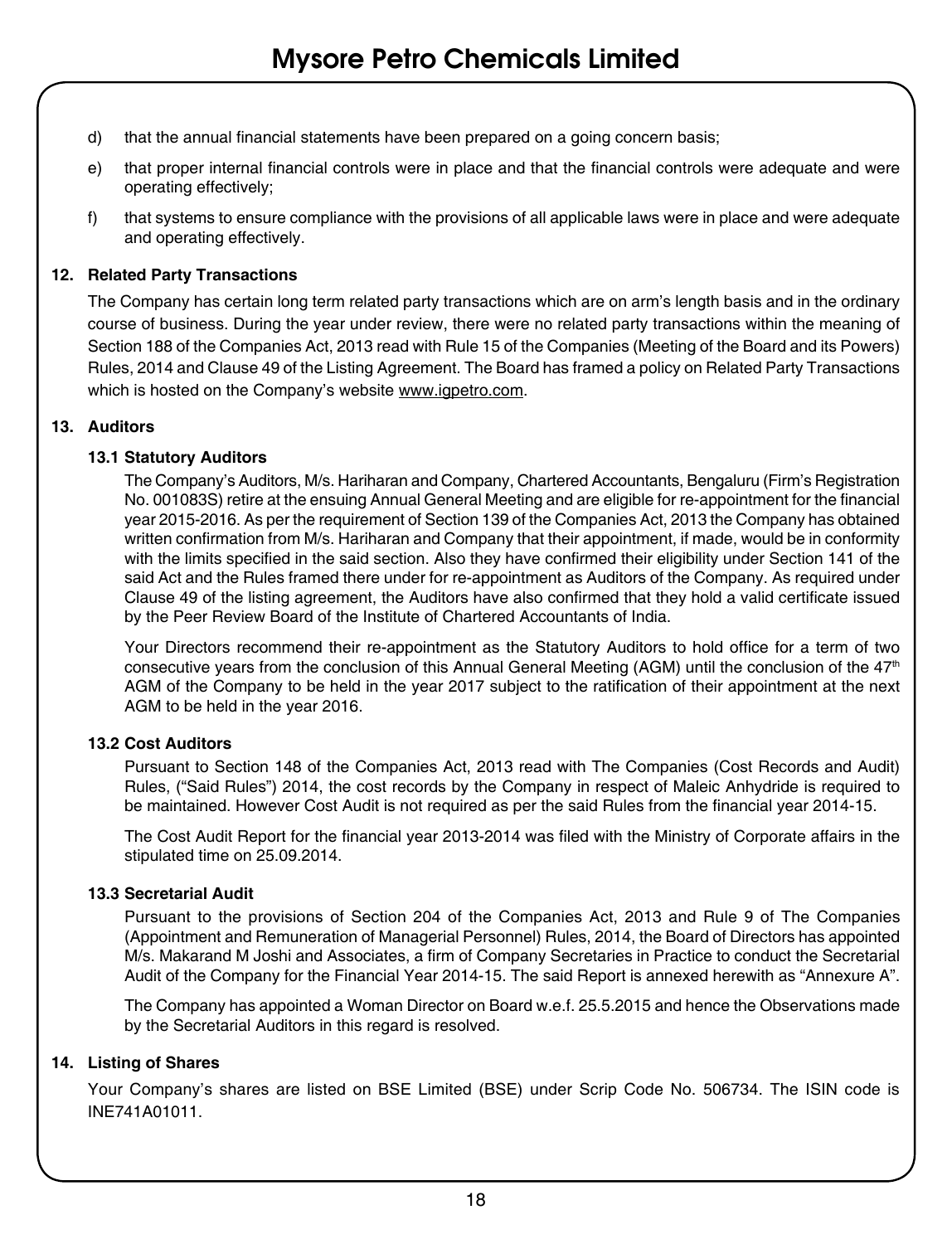#### **15. Corporate Governance**

As per Clause 49 of the Listing Agreement with the Stock Exchanges, a separate section on corporate governance practices followed by the Company, together with a certificate from the Company's Auditors confirming compliance forms an integral part of this Report.

#### **16. Conservation of Energy, Technology Absorption and Foreign Exchange Earnings and Outgo**

The information on conservation of energy, technology absorption and foreign exchange earnings and outgo stipulated under Section 134(3)(m) of the Companies Act, 2013 read with Rule 8 of The Companies (Accounts) Rules, 2014 is annexed herewith as "Annexure B".

#### **17. Extract of Annual Return**

Pursuant to the provisions of Section 92(3) of the Companies Act, 2013 read with Rule 12 of the Companies (Management and Administration) Rules, 2014, an extract of the Annual return in Form MGT-9 is annexed herewith as "Annexure C".

#### **18. Particulars of Employees**

The information required pursuant to Section 197 read with Rule 5 of The Companies (Appointment and Remuneration of Managerial Personnel) Rules, 2014 in respect of employees of the Company, will be provided upon request. In terms of Section 136 of the Act, the Report and Accounts are being sent to the Members and others entitled thereto, excluding the information on employees' particulars which is available for inspection by the Members at the Registered Office/Corporate Office of the Company during business hours on working days of the Company up to the date of the ensuing Annual General Meeting. If any Member is interested in obtaining a copy thereof, such Member may write to the Company Secretary in this regard.

#### **19. Acknowledgements**

Your Directors sincerely thank the various Central and State Government Departments and various Organizations for their continued help and co-operation extended by them. The Directors also gratefully acknowledge all stakeholders of the Company viz. customers, members, dealers, vendors, banks and other business partners for their excellent support. The Directors place on record their sincere appreciation to all employees of the Company for their unstinted commitment and continued contribution to the Company.

For and on behalf of the Board

**M M Dhanuka** Mumbai Chairman & Managing Director

17th July, 2015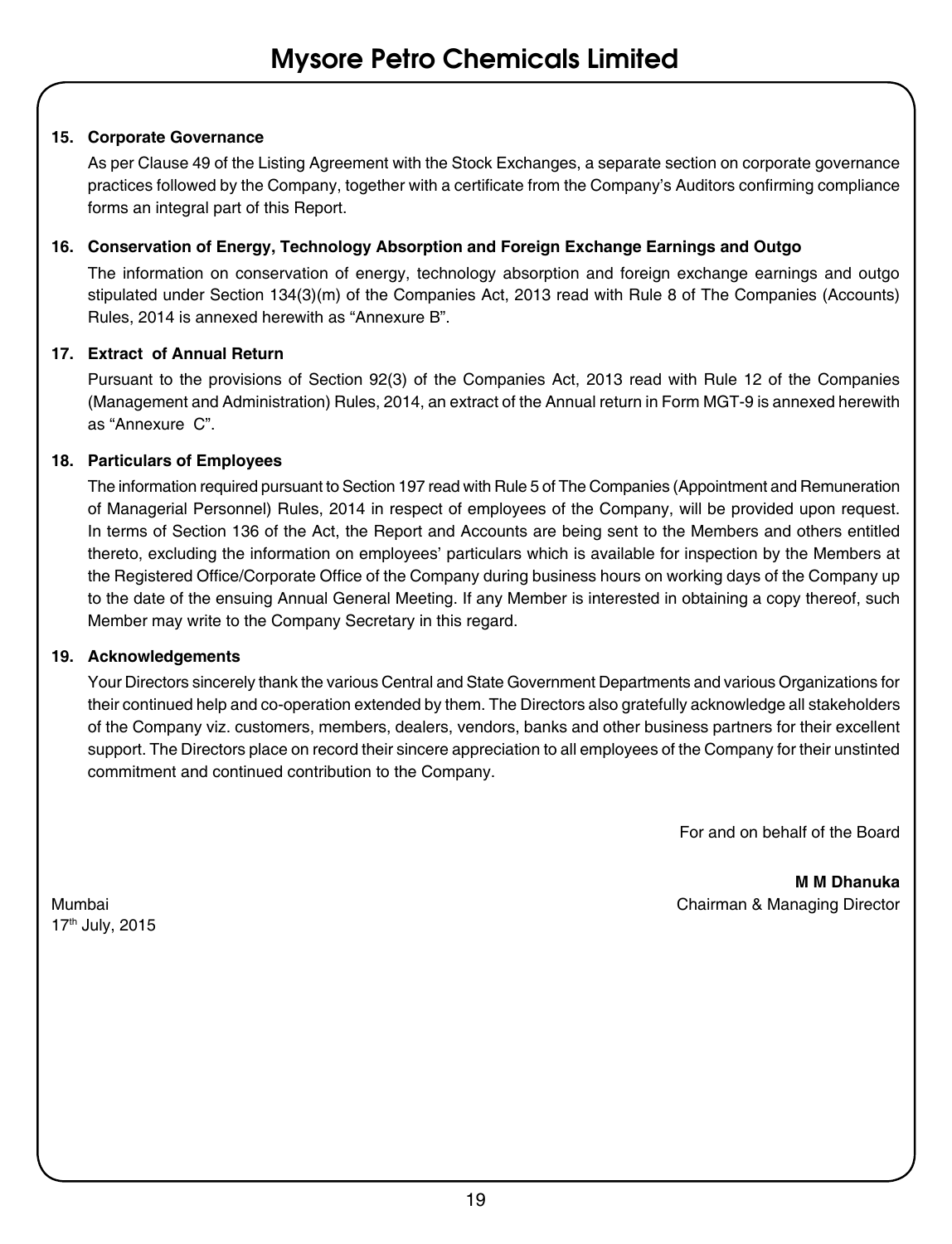# **ANNEXURE 'A' TO DIRECTORS' REPORT**

### **FORM NO. MR.3**

### **SECRETARIAL AUDIT REPORT**

For The Financial Year Ended 31<sup>st</sup> March, 2015

[Pursuant to Section 204(1) of the Companies Act, 2013 and rule 9 of the Companies (Appointment and Remuneration of Managerial Personnel) Rules, 2014]

To, The Members,

#### **MYSORE PETRO CHEMICALS LIMITED**

D. 4, Jyothi Complex, 134/1, Infantry Road, BENGALURU - 560001

We have conducted the Secretarial audit of the compliance of applicable statutory provisions and the adherence to good corporate practices by MYSORE PETRO CHEMICALS LIMITED (hereinafter called the "Company"). Secretarial Audit was conducted in a manner that provided us a reasonable basis for evaluating the corporate conducts/ statutory compliances and expressing our opinion thereon.

Based on our verification of the Company's books, papers, minute books, forms and returns filed and other records maintained by the Company and also the information provided by the Company, its officers, agents and authorized representatives during the conduct of secretarial audit, We hereby report that in our opinion, the Company has, during the audit period covering the financial year ended on 31st March,2015 ('Audit Period') complied with the statutory provisions listed hereunder and also that the Company has proper Board-processes and compliance-mechanism in place to the extent, in the manner and subject to the reporting made hereinafter:

We have examined the books, papers, minute books, forms and returns filed and other records maintained by the Company for the financial year ended on  $31<sup>st</sup>$  March, 2015 according to the provisions of:

- (i) The Companies Act, 2013 (the Act) and the rules made there under;
- (ii) The Securities Contracts (Regulation) Act, 1956 ('SCRA') and the rules made there under;
- (iii) The Depositories Act, 1996 and the Regulations and Bye-laws framed there under;
- (iv) Foreign Exchange Management Act, 1999 and the rules and regulations made there under to the extent of Foreign Direct Investment, Overseas Direct Investment and External Commercial Borrowings (Not applicable to the Company during the Audit Period)
- (v) The following Regulations and Guidelines prescribed under the Securities and Exchange Board of India Act, 1992 ('SEBI Act'):
	- a) The Securities and Exchange Board of India (Substantial Acquisition of Shares and Takeovers) Regulations, 2011
	- b) The Securities and Exchange Board of India (Prohibition of Insider Trading) Regulations, 1992
	- c) The Securities and Exchange Board of India (Issue of Capital and Disclosure Requirements) Regulations, 2009 (Not Applicable during the audit period)
	- d) The Securities and Exchange Board of India (Employee Stock Option Scheme and Employee Stock Purchase Scheme) Guidelines, 1999 and The Securities and Exchange Board of India (Share Based Employee Benefits) Regulations, 2014 notified on 28<sup>th</sup> October, 2014 (Not Applicable during the audit period)
	- e) The Securities and Exchange Board of India (Issue and Listing of Debt Securities) Regulations, 2008 (Not Applicable during the audit period)
	- f) The Securities and Exchange Board of India (Registrars to an Issue and Share Transfer Agents) Regulations, 1993 regarding the Companies Act and dealing with client.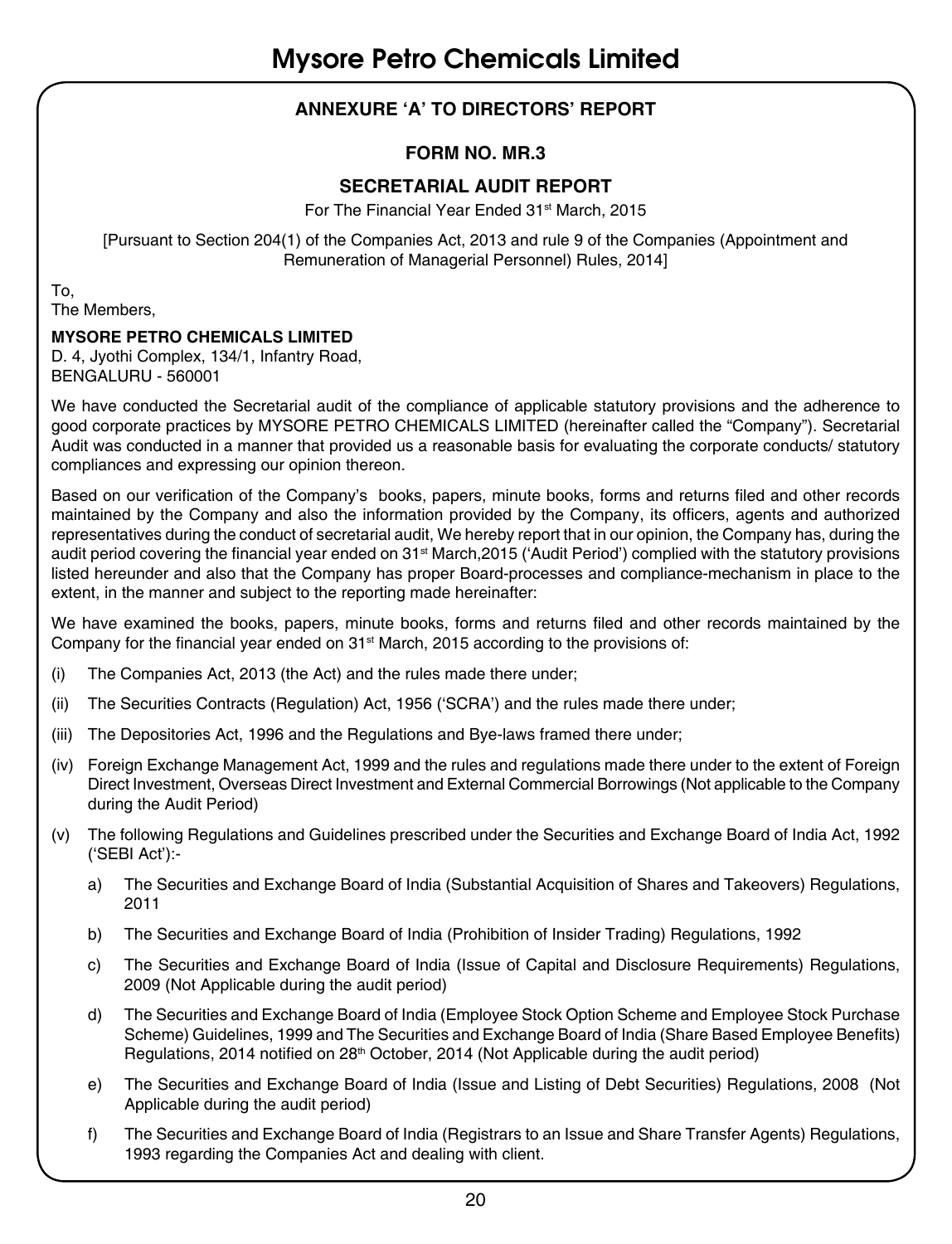- g) The Securities and Exchange Board of India (Delisting of Equity Shares) Regulations, 2009 (Not Applicable during the audit period) and
- h) The Securities and Exchange Board of India (Buyback of Securities) Regulations, 1998 (Not Applicable during the audit period);

We have also examined compliance with the applicable clauses of the following:

- (i) Secretarial Standards issued by The Institute of Company Secretaries of India (Not notified during the audit period and hence not applicable to the Company).
- (ii) The Listing Agreements entered into by the Company with stock exchanges.

 During the period under review the Company has complied with the provisions of the Act, Rules, Regulations, Guidelines, Standards and etc. except the Company has not appointed woman director before 31<sup>st</sup> March, 2015, which is required to appoint under section 149 of the Act.

 We further report that**,** having regard to the compliance system prevailing in the Company and on examination of the relevant documents and records in pursuance thereof on test check basis, the Company has complied with the following law applicable specifically to the Company:

- Petroleum Act, 1934 and
- Petroleum Rules, 2002

We further report that

 The Board of Directors of the Company is duly constituted with proper balance of Executive Directors, Non-Executive Directors and Independent Directors. The changes in the composition of the Board of Directors that took place during the period under review were carried out in compliance with the provisions of the Act.

 Adequate notice is given to all directors to schedule the Board Meetings, agenda and detailed notes on agenda were sent in advance and a system exists for seeking and obtaining further information and clarifications on the agenda items before the meeting and for meaningful participation at the meeting.

 All decisions at Board Meetings and Committee Meetings are carried out unanimously as recorded in the minutes of the meetings of the Board of Directors or Committee of the Board, as the case may be.

 We further report that there are adequate systems and processes in the company commensurate with the size and operations of the company to monitor and ensure compliance with applicable laws, rules, regulations and guidelines.

For **Makarand M. Joshi & Co**

Sd/-

**Makarand Joshi** Partner FCS No. 5533 CP No. 3662

Place: Mumbai

Date: 25<sup>th</sup> May, 2015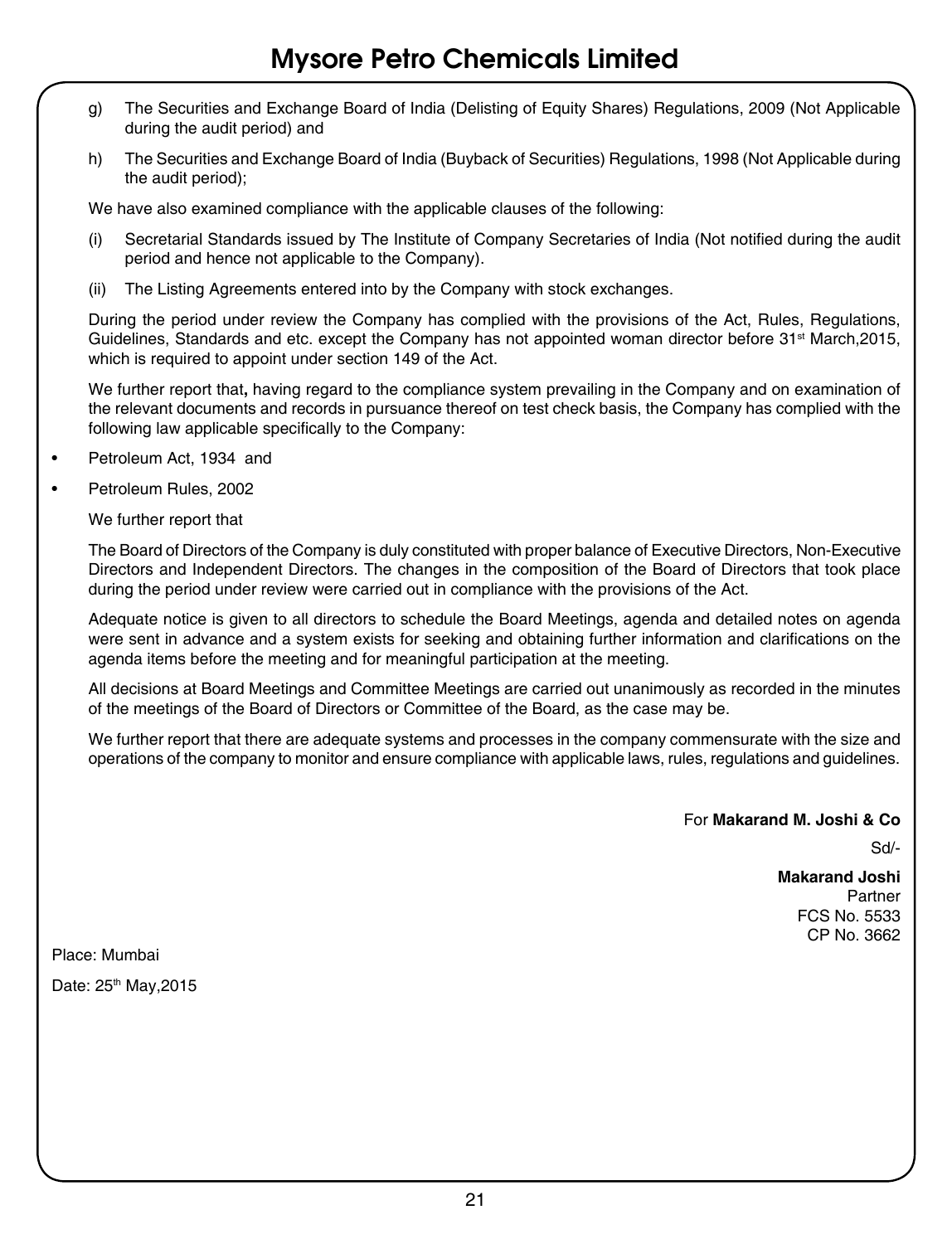### **ANNEXURE 'B' TO DIRECTORS' REPORT**

#### **Conservation of Energy, Technology Absorption and Foreign Exchange earnings and outgo**

[Section 134(3)(m) of the Companies Act, 2013 read with Rule 8(3) of The Companies (Accounts) Rules, 2014]

#### **A) Conservation of Energy**

#### **a. Energy Conservation Measures Taken**

- 1. Steam leaks are being attended to prevent losses by carrying out relevant action day to day and with online sealing action wherever system cannot be isolated.
- 2. Predictive and preventive maintenance and in certain areas pro-active maintenance activities are carried out by which energy is saved.
- **b.** (i) Total energy consumption and energy consumption per unit of production:

#### **Power & Fuel Consumption**

|      |    |                                              |                      | For the<br>Year ended<br>31.03.2015 | For the<br><b>Year ended</b><br>31.03.2014 |
|------|----|----------------------------------------------|----------------------|-------------------------------------|--------------------------------------------|
|      |    | 1. Electricity                               |                      |                                     |                                            |
|      |    | a. Purchased (Units)                         |                      | 143,380                             | 557,436                                    |
|      |    | Total Amount (₹)                             |                      | 1,701,115                           | 4,410,356                                  |
|      |    | Rate/Unit (₹)                                |                      | 11.86                               | 7.91                                       |
|      |    | b. Own Generation                            |                      |                                     |                                            |
|      |    | I Through Diesel Generator                   |                      |                                     | 41,785                                     |
|      |    | Unit per Litre of Diesel Oil                 |                      |                                     | 3.42                                       |
|      |    | Cost/Unit (₹)                                |                      |                                     | 15.75                                      |
|      |    | II Through Steam Turbine                     |                      |                                     |                                            |
|      |    | Generator (Units)                            |                      |                                     | 32,675                                     |
|      |    | Cost/Unit (₹)                                |                      |                                     |                                            |
|      |    | 2. Coal is not used in Manufacturing Process |                      |                                     |                                            |
|      |    | 3. Furnace Oil quantity (K.L.)               |                      |                                     | 70                                         |
|      |    | Total Amount (₹)                             |                      |                                     | 32,18,498                                  |
|      |    | Average rate/KL (₹)                          |                      |                                     | 46,085                                     |
|      |    | Other/Internal generation                    |                      |                                     |                                            |
| (ii) |    | Energy consumption per unit (MT) of Product  |                      |                                     |                                            |
|      |    | 1. Phthalic Anhydride                        | Standard             | 2014-2015                           | 2013-2014                                  |
|      |    | Electricity                                  | <b>Not Specified</b> |                                     | 297 Units                                  |
|      |    | Furnace Oil                                  | <b>Not Specified</b> |                                     | 145 Ltrs.                                  |
|      | 2. | Maleic Anhydride                             | Standard             |                                     |                                            |
|      |    | Electricity                                  | <b>Not Specified</b> | 45 Units                            | 168 Units                                  |
|      |    | Furnace Oil                                  | Not Specified        |                                     |                                            |

#### **B) Technology absorption, adaptation and innovation**

 The technology of recovery of Maleic Anhydride from the waste water has been adapted in the Maleic Anhydride project of the Company.

|                                   | 2014-15 | 2013-14 |
|-----------------------------------|---------|---------|
| Foreign Exchange Earnings & Outgo |         |         |
| Total Foreign Exchange Earnings   |         |         |
| Total Foreign Exchange Outgo      | 17.95   | 28.34   |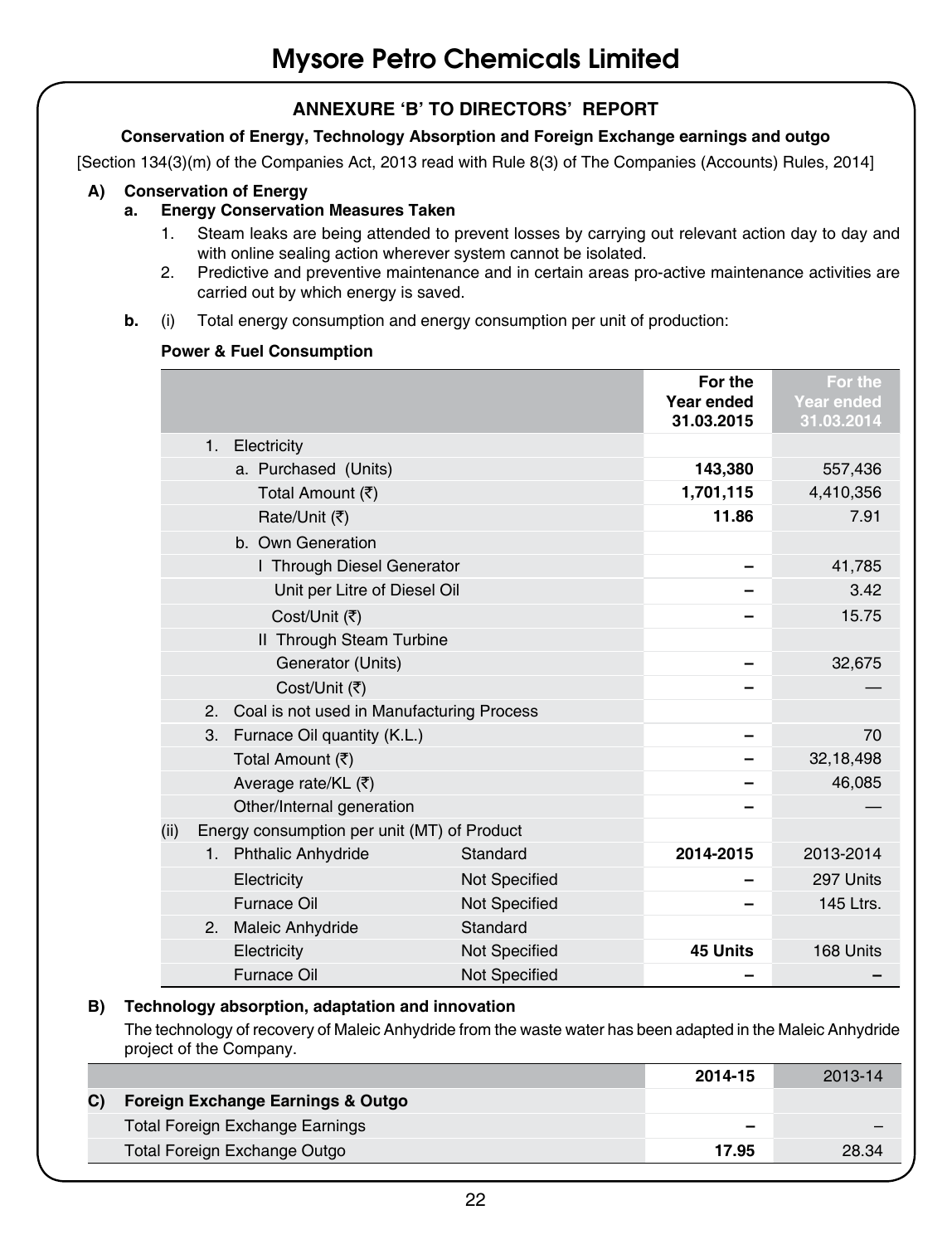# **ANNEXURE 'C' TO DIRECTOR'S REPORT**

# **FORM NO. MGT-9**

### **EXTRACT OF ANNUAL RETURN**

as on the financial year ended 31.3.2015 [Pursuant to Section 92(3) of the Companies Act, 2013 and Rule 12(1) of the Companies (Management and Administration) Rules, 2014]

#### **I. Registration and other details**

| <b>CIN</b>                                                                   | L24221KA1969PLC001799                                                                                                                                                                                      |
|------------------------------------------------------------------------------|------------------------------------------------------------------------------------------------------------------------------------------------------------------------------------------------------------|
| Registration date                                                            | 9 <sup>th</sup> June 1969                                                                                                                                                                                  |
| Name of the Company                                                          | Mysore Petro Chemicals Limited                                                                                                                                                                             |
| Category/Sub-Category of the Company                                         | Company Limited by shares / Indian Non-Government<br>Company                                                                                                                                               |
| Address of the Registered Office and Contact details                         | D/4 Jyothi Complex, 134/1, Infantry Road<br>Bengaluru - 560 001.<br>Tel.: 080 - 22868372<br>Fax: 080 - 22868778<br>E-mail: mysore_petro@vsnl.net                                                           |
| Whether listed company                                                       | Yes                                                                                                                                                                                                        |
| Name, address and contact details of Registrar and<br>Transfer agent, if any | Bigshare Services Pvt. Ltd.<br>E-2/3, Ansa Industrial Estate<br>Saki Vihar Road, Saki Naka<br>Andheri (East), Mumbai - 400 072.<br>Tel. 022 40430200; Fax - 022 28475207<br>Email: info@bigshareonline.com |

#### **II. Principal Business Activity of the Company**

All the Business Activities contributing 10% or more of the total turnover of the Company shall be stated:

| Name and Description of main<br><b>Products/Services</b> | NIC Code of the Product/Service | % of total turnover of the<br>Company |
|----------------------------------------------------------|---------------------------------|---------------------------------------|
| Maleic Anhydride                                         | 24117                           | 100%                                  |

#### **III. Particulars of Holding / Subsidiary / Associate Companies**

| Name and address<br>of the Company | <b>CIN/GLN</b> | Holding/<br>Subsidiary/<br>Associate | % of shares held | <b>Applicable Section</b> |  |  |
|------------------------------------|----------------|--------------------------------------|------------------|---------------------------|--|--|
| Nil                                |                |                                      |                  |                           |  |  |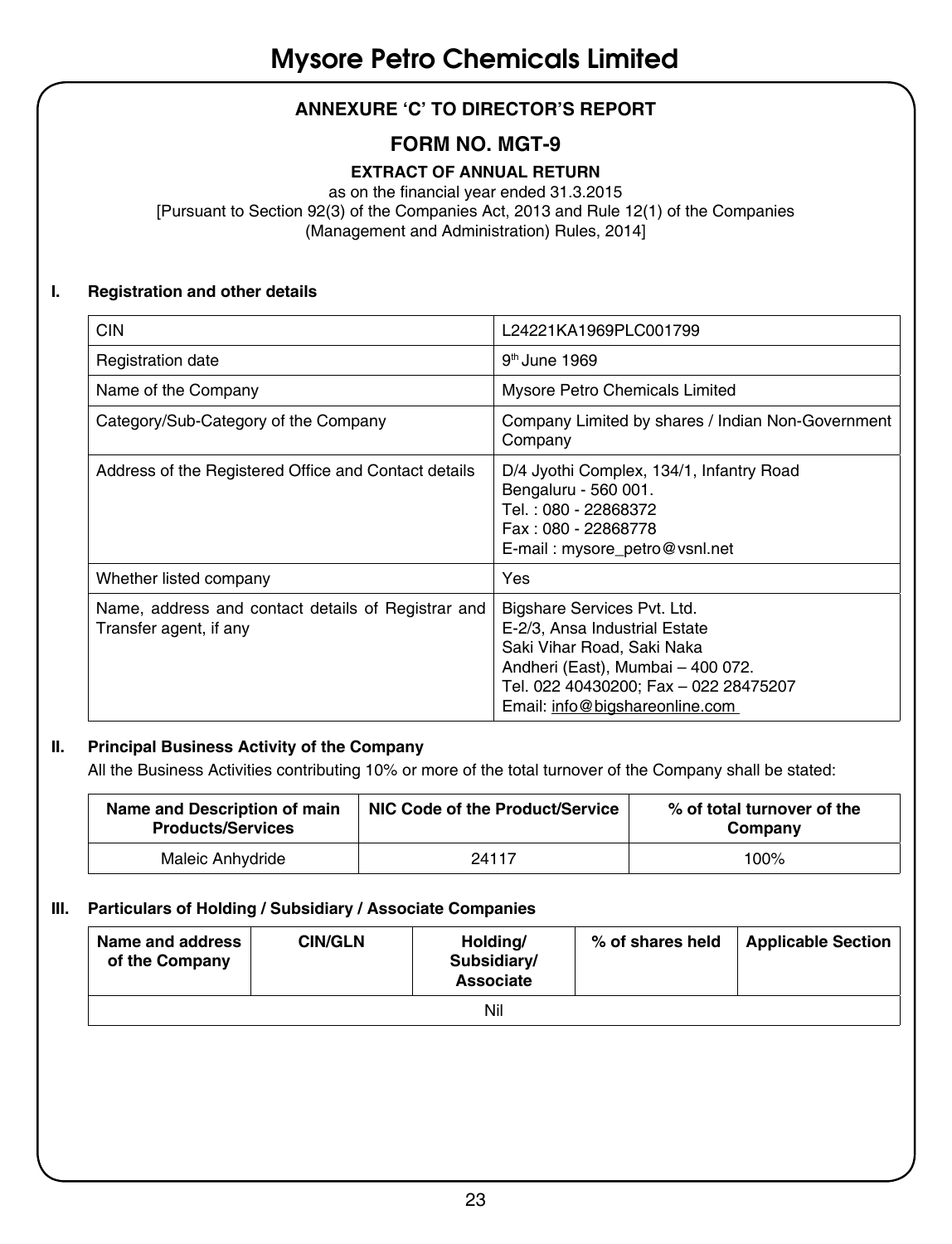# **IV. SHARE HOLDING PATTERN (Equity Share Capital Breakup as percentage of Total Equity)**

# i) **Category-wise Share Holding**

|     | <b>Category of Shareholders</b>                      |             | No. of Shares held at the begining of<br>the year i.e. 01.04.2014 |              |                                         | No. of Shares held at the end of the<br>year i.e. 31.03.2015 |                       |              |                                       | %<br>Change        |
|-----|------------------------------------------------------|-------------|-------------------------------------------------------------------|--------------|-----------------------------------------|--------------------------------------------------------------|-----------------------|--------------|---------------------------------------|--------------------|
|     |                                                      | Demat       | Physical                                                          | <b>Total</b> | $%$ of<br><b>Total</b><br><b>Shares</b> |                                                              | <b>Demat Physical</b> | <b>Total</b> | % of<br><b>Total</b><br><b>Shares</b> | during<br>the year |
| А.  | <b>Promoter and Promoter</b><br>Group                |             |                                                                   |              |                                         |                                                              |                       |              |                                       |                    |
| (1) | Indian                                               |             |                                                                   |              |                                         |                                                              |                       |              |                                       |                    |
| a)  | Individual / HUF                                     | 390881      | 0                                                                 | 390881       | 5.94                                    | 118881                                                       | 0                     | 118881       | 1.81                                  | (4.13)             |
| b)  | Central / State Government(s)                        | $\mathbf 0$ | 0                                                                 | 0            | 0.00                                    | 0                                                            | 0                     | 0            | 0.00                                  | 0.00               |
| c)  | <b>Bodies Corporate</b>                              | 4399145     | 0                                                                 | 4399145      | 66.82                                   | 4686424                                                      | 0                     | 4686424      | 71.18                                 | 4.36               |
| d)  | Financial Institutions / Banks                       | 0           | $\mathbf 0$                                                       | $\Omega$     | 0.00                                    | 0                                                            | $\mathbf 0$           | 0            | 0.00                                  | 0.00               |
| e)  | Any Others                                           | 0           | $\mathbf 0$                                                       | 0            | 0.00                                    | 0                                                            | 0                     | 0            | 0.00                                  | 0.00               |
|     | SUB TOTAL (A)(1) :                                   | 4790026     | 0                                                                 | 4790026      | 72.76                                   | 4805305                                                      | $\mathbf{0}$          | 4805305      | 72.99                                 | 0.23               |
| (2) | Foreign                                              |             |                                                                   |              |                                         |                                                              |                       |              |                                       | 0.00               |
| a)  | NRI - Individual                                     | 0           | $\Omega$                                                          | 0            | 0.00                                    | 0                                                            | 0                     | $\Omega$     | 0.00                                  | 0.00               |
| b)  | Other Individuals                                    | $\mathbf 0$ | $\Omega$                                                          | 0            | 0.00                                    | 0                                                            | 0                     | 0            | 0.00                                  | 0.00               |
| c)  | <b>Bodies Corporate</b>                              | $\mathbf 0$ | 0                                                                 | 0            | 0.00                                    | 0                                                            | 0                     | $\mathbf 0$  | 0.00                                  | 0.00               |
| d)  | Banks / Financial Institutions                       | $\mathbf 0$ | 0                                                                 | 0            | 0.00                                    | 0                                                            | 0                     | $\mathbf 0$  | 0.00                                  | 0.00               |
| e)  | Any Others                                           | 0           | 0                                                                 | 0            | 0.00                                    | 0                                                            | 0                     | 0            | 0.00                                  | 0.00               |
|     | SUB TOTAL (A)(2) :                                   | $\Omega$    | $\Omega$                                                          | $\Omega$     | 0.00                                    | $\Omega$                                                     | $\Omega$              | 0            | 0.00                                  | 0.00               |
|     | Total holding of Promoter (A) =<br>$(A)(1) + (A)(2)$ | 4790026     | 0                                                                 | 4790026      | 72.76                                   | 4805305                                                      | 0                     | 4805305      | 72.99                                 | 0.23               |
| В.  | <b>Public Shareholding</b>                           |             |                                                                   |              |                                         |                                                              |                       |              |                                       |                    |
| 1.  | Institutions                                         |             |                                                                   |              |                                         |                                                              |                       |              |                                       |                    |
| a)  | <b>Mutual Funds</b>                                  | 130         | 100                                                               | 230          | 0.00                                    | 130                                                          | 100                   | 230          | 0.00                                  | 0.00               |
| b)  | Financial Institutions / Banks                       | 455         | 970                                                               | 1425         | 0.02                                    | 455                                                          | 970                   | 1425         | 0.02                                  | 0.00               |
| C)  | Central / State Government(s)                        | 200         | 0                                                                 | 200          | 0.00                                    | 200                                                          | $\Omega$              | 200          | 0.00                                  | 0.00               |
| d)  | Venture Capital Funds                                | 0           | 0                                                                 | 0            | 0.00                                    | 0                                                            | 0                     | $\Omega$     | 0.00                                  | 0.00               |
| e)  | <b>Insurance Companies</b>                           | 196010      | 0                                                                 | 196010       | 2.98                                    | 196010                                                       | 0                     | 196010       | 2.98                                  | 0.00               |
| f)  | Flls                                                 | 0           | 0                                                                 | 0            | 0.00                                    | 0                                                            | 0                     | 0            | 0.00                                  | 0.00               |
| g)  | Foreign Venture Capital Funds                        | 0           | 0                                                                 | 0            | 0.00                                    | 0                                                            | 0                     | 0            | 0.00                                  | 0.00               |
| h)  | Any Others                                           | $\Omega$    | $\Omega$                                                          | $\Omega$     | 0.00                                    | $\Omega$                                                     | $\Omega$              | $\Omega$     | 0.00                                  | 0.00               |
|     | SUB TOTAL (B)(1) :                                   | 196795      | 1070                                                              | 197865       | 3.01                                    | 196795                                                       | 1070                  | 197865       | 3.01                                  | 0.00               |
| 2.  | <b>Non-Institutions</b>                              |             |                                                                   |              |                                         |                                                              |                       |              |                                       |                    |
| a)  | <b>Bodies Corporate</b>                              |             |                                                                   |              |                                         |                                                              |                       |              |                                       |                    |
| i)  | Indian                                               | 158424      | 2833                                                              | 161257       | 2.45                                    | 186193                                                       | 2833                  | 189026       | 2.87                                  | 0.42               |
| ii) | Overseas                                             | 0           | 0                                                                 | $\Omega$     | 0.00                                    | $\overline{0}$                                               | 0                     | 0            | 0.00                                  | 0.00               |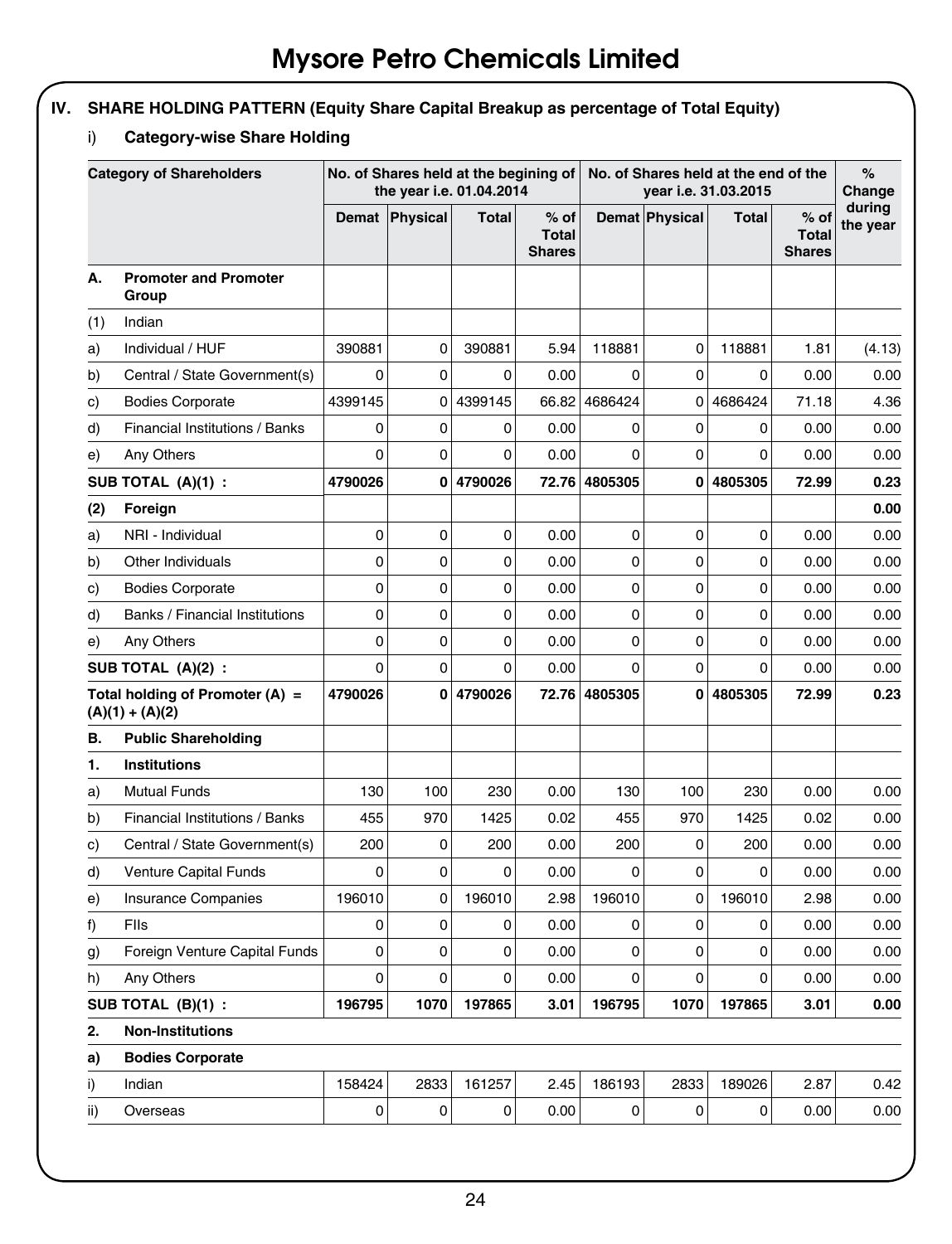|      | <b>Category of Shareholders</b>                                                        |          | No. of Shares held at the begining of<br>the year i.e. 01.04.2014 |          |                                  |                |                | No. of Shares held at the end of the<br>vear i.e. 31.03.2015 |                                         | $\%$<br>Change     |
|------|----------------------------------------------------------------------------------------|----------|-------------------------------------------------------------------|----------|----------------------------------|----------------|----------------|--------------------------------------------------------------|-----------------------------------------|--------------------|
|      |                                                                                        |          | Demat Physical                                                    | Total    | $%$ of<br>Total<br><b>Shares</b> |                | Demat Physical | Total                                                        | $%$ of<br><b>Total</b><br><b>Shares</b> | during<br>the year |
| b)   | Individuals                                                                            |          |                                                                   |          |                                  |                |                |                                                              |                                         |                    |
| i)   | Shareholder holding nominal<br>share capital upto ₹1 Lakh)                             | 957655   | 353294                                                            | 1310949  | 19.91                            | 923673         | 342069         | 1265742                                                      | 19.23                                   | (0.69)             |
| ii)  | Shareholder holding nominal<br>share capital exceeding of<br>₹ 1 Lakh)                 | 98484    | 0                                                                 | 98484    | 1.50                             | 89758          | 0              | 89758                                                        | 1.36                                    | (0.13)             |
| c)   | <b>Any Others</b>                                                                      |          |                                                                   |          |                                  |                |                |                                                              |                                         |                    |
| i)   | Trusts                                                                                 | 150      | $\Omega$                                                          | 150      | 0.00                             | 150            | $\Omega$       | 150                                                          | 0.00                                    | 0.00               |
| ii)  | <b>Clearing Member</b>                                                                 | 1741     | 0                                                                 | 1741     | 0.03                             | 14901          | 0              | 14901                                                        | 0.23                                    | 0.20               |
| iii) | <b>Other Directors</b>                                                                 | 3625     | 0                                                                 | 3625     | 0.06                             | 3625           | 0              | 3625                                                         | 0.06                                    | 0.00               |
| iv)  | Non Resident Indians (NRI)                                                             | 19081    | 310                                                               | 19391    | 0.29                             | 16806          | 310            | 17116                                                        | 0.260                                   | (0.03)             |
|      | SUB TOTAL (B)(2):                                                                      | 1239160  | 356437                                                            | 1595597  | 24.23                            | 1235106        | 345212         | 1580318                                                      | 24.004                                  | (0.23)             |
|      | Total Public Shareholding (B)=(B)<br>$(1)+(B)(2)$                                      | 1435955  | 357507                                                            | 1793462  |                                  | 27.24 1431901  | 346282         | 1778183                                                      | 27.01                                   | (0.23)             |
|      | Total $(A) + (B)$ :                                                                    | 6225981  | 357507                                                            | 6583488  |                                  | 100.00 6237206 | 346282         | 6583488                                                      | 100.00                                  | 0.00               |
| C.   | Shares held by Custodians<br>and against which Depository<br>Receipts have been issued | $\Omega$ | $\Omega$                                                          | $\Omega$ | 0                                | $\Omega$       | $\Omega$       | 0                                                            | $\Omega$                                | $\Omega$           |
|      | Grand Total (A+B+C)                                                                    |          | 357507                                                            | 6583488  | 100.00                           | 6237206        |                | 346282 6583488                                               | 100.00                                  | 100.00             |

### **ii) Shareholding of Promoters**

| SI.<br>No. | Shareholder's Name                   | Shareholding at the<br>begining of the year i.e. 01.04.2014 |                                                  |                                                            |                         | Shareholding at the<br>end of the year i.e. 31.03.2015 |                                                            | % change<br>in share-         |
|------------|--------------------------------------|-------------------------------------------------------------|--------------------------------------------------|------------------------------------------------------------|-------------------------|--------------------------------------------------------|------------------------------------------------------------|-------------------------------|
|            |                                      | No. of<br><b>Shares</b>                                     | % of total<br><b>Shares</b><br>of the<br>company | %of Shares<br>Pledged / en-<br>cumbered to<br>total shares | No. of<br><b>Shares</b> | % of total<br><b>Shares</b><br>of the<br>company       | %of Shares<br>Pledged / en-<br>cumbered to<br>total shares | holding<br>during the<br>year |
| 1          | Madan Mohan Dhanuka                  | 160900                                                      | 2.44                                             | 0.00                                                       | 60900                   | 0.93                                                   | 0.00                                                       | $-1.51$                       |
| 2          | Nikunj Dhanuka                       | 180                                                         | 0.00                                             | 0.00                                                       | 180                     | 0.00                                                   | 0.00                                                       | 0.00                          |
| 3          | Amishi Dhanuka                       | 2050                                                        | 0.03                                             | 0.00                                                       | 2050                    | 0.03                                                   | 0.00                                                       | 0.00                          |
| 4          | Mayank Dhanuka                       | 70750                                                       | 1.07                                             | 0.00                                                       | $\Omega$                | 0.00                                                   | 0.00                                                       | $-1.07$                       |
| 5          | Mayank Dhanuka                       | 9125                                                        | 0.14                                             | 0.00                                                       | 9125                    | 0.14                                                   | 0.00                                                       | 0.00                          |
| 6          | Umang Dhanuka                        | 146732                                                      | 2.23                                             | 0.00                                                       | 45482                   | 0.69                                                   | 0.00                                                       | $-1.54$                       |
| 7          | Umang Dhanuka                        | 1144                                                        | 0.02                                             | 0.00                                                       | 1144                    | 0.02                                                   | 0.00                                                       | 0.00                          |
| 8          | Bihariji Constructions (I) Ltd       | 294510                                                      | 4.47                                             | 0.00                                                       | 294510                  | 4.47                                                   | 0.00                                                       | 0.00                          |
| 9          | Bihariji Projects Ltd                | 296835                                                      | 4.51                                             | 0.00                                                       | 296835                  | 4.51                                                   | 0.00                                                       | 0.00                          |
| 10         | Brahamputra Enterprises Ltd          | 294349                                                      | 4.47                                             | 0.00                                                       | 294349                  | 4.47                                                   | 0.00                                                       | 0.00                          |
| 11         | Ellenbarrie Steel & Allied Ind. Ltd. | 38140                                                       | 0.58                                             | 0.00                                                       | 38140                   | 0.58                                                   | 0.00                                                       | 0.00                          |
| 12         | Ellenbarrie Steel & Allied Ind. Ltd. | 334434                                                      | 5.08                                             | 0.00                                                       | 334434                  | 5.08                                                   | 0.00                                                       | 0.00                          |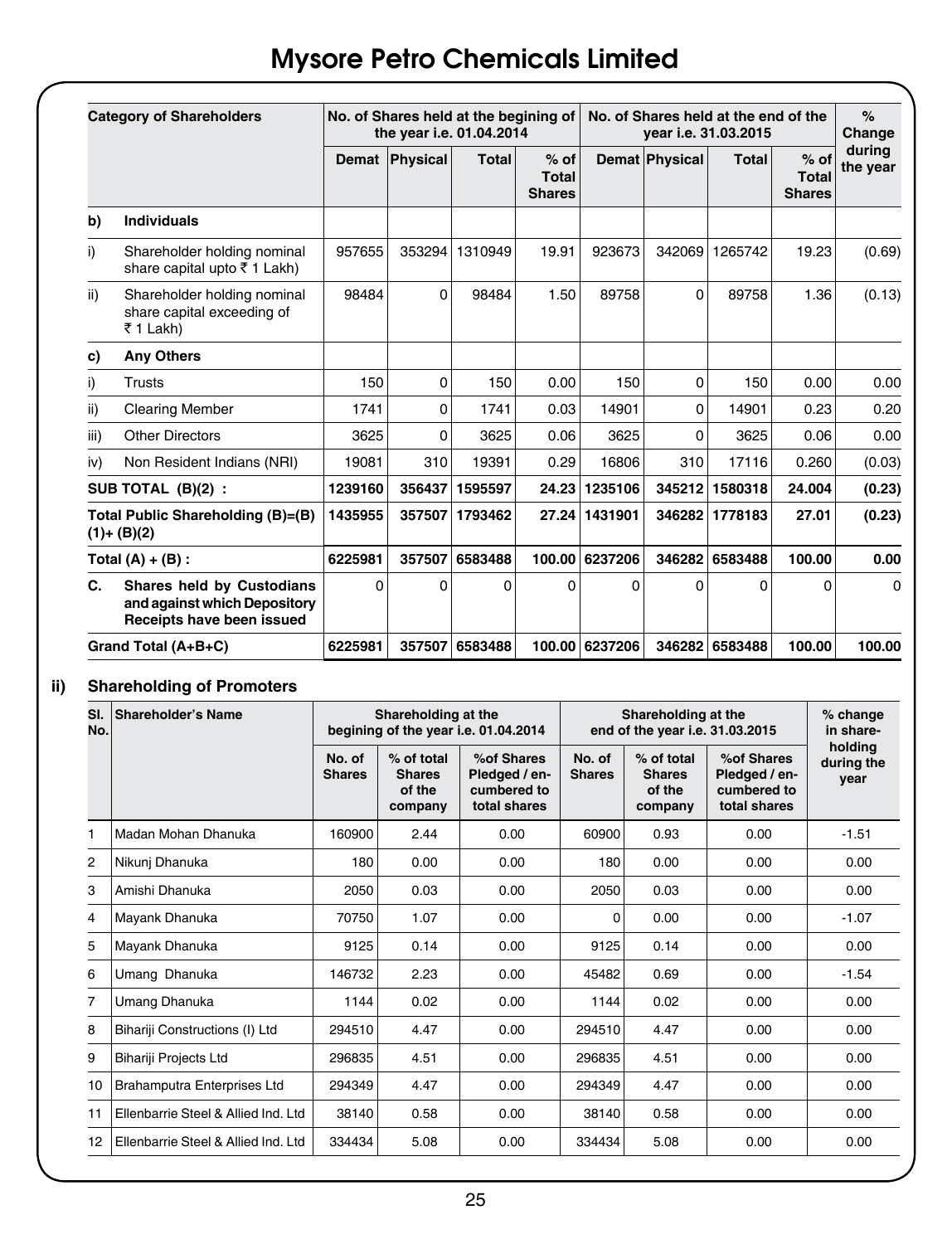| SI.<br>No. | Shareholder's Name               |                         | Shareholding at the                              | begining of the year i.e. 01.04.2014                       |                         | Shareholding at the<br>end of the year i.e. 31.03.2015 |                                                            | % change<br>in share-         |
|------------|----------------------------------|-------------------------|--------------------------------------------------|------------------------------------------------------------|-------------------------|--------------------------------------------------------|------------------------------------------------------------|-------------------------------|
|            |                                  | No. of<br><b>Shares</b> | % of total<br><b>Shares</b><br>of the<br>company | %of Shares<br>Pledged / en-<br>cumbered to<br>total shares | No. of<br><b>Shares</b> | % of total<br><b>Shares</b><br>of the<br>company       | %of Shares<br>Pledged / en-<br>cumbered to<br>total shares | holding<br>during the<br>year |
| 13         | Gembel Trade Enterprises Ltd     | 769020                  | 11.68                                            | 0.00                                                       | 769020                  | 11.68                                                  | 0.00                                                       | 0.00                          |
| 14         | Kalimpong Produce Co. Ltd        | 4800                    | 0.07                                             | 0.00                                                       | 4800                    | 0.07                                                   | 0.00                                                       | 0.00                          |
| 15         | Kamakhaya Enterprises Ltd.       | 84960                   | 1.29                                             | 0.00                                                       | 84960                   | 1.29                                                   | 0.00                                                       | 0.00                          |
| 16         | Kamrup Enterprises Ltd.          | 132090                  | 2.01                                             | 0.00                                                       | 132090                  | 2.01                                                   | 0.00                                                       | 0.00                          |
| 17         | Savita Investments Co. Ltd.      | 1509503                 | 22.93                                            | 0.00                                                       | 1509503                 | 22.93                                                  | 0.00                                                       | 0.00                          |
| 18         | Shekhavati Investment Corp. Ltd. | 347558                  | 5.28                                             | 0.00                                                       | 447558                  | 6.80                                                   | 0.00                                                       | 1.52                          |
| 19         | Shekhavati Investment Corp. Ltd. | 208536                  | 3.17                                             | 0.00                                                       | 208536                  | 3.17                                                   | 0.00                                                       | 0.00                          |
| 20         | Shogun Vinimay (P) Ltd.          | 4633                    | 0.07                                             | 0.00                                                       | 4633                    | 0.07                                                   | 0.00                                                       | 0.00                          |
| 21         | Vincent (India) Ltd.             | 79777                   | 1.21                                             | 0.00                                                       | 267056                  | 4.06                                                   | 0.00                                                       | 2.85                          |
|            | <b>Total</b>                     | 4790026                 | 72.76                                            | 0.00                                                       | 4805305                 | 72.99                                                  | 0.00                                                       | 0.26                          |

#### **iii) Change in Promoters' Shareholding (please specify, if there is no change)**

| SI.<br>No. | <b>Particulars</b>                     | Shareholding at the begining of<br>the year i.e. 01.04.2014 |                                          | Shareholding at the<br>end of the year i.e. 31.03.2015 |                                        |  |
|------------|----------------------------------------|-------------------------------------------------------------|------------------------------------------|--------------------------------------------------------|----------------------------------------|--|
|            |                                        | No. of shares                                               | $%$ of total<br>shares of the<br>company | No. of shares                                          | % of total<br>shares of the<br>company |  |
|            | At the beginning of the year           | 4790026                                                     | 72.76                                    | 4805305                                                | 72.99                                  |  |
|            | 04/04/2014<br>11/04/2014<br>02/05/2014 | 239<br>5650<br>9390                                         | 0.00<br>0.09<br>0.14                     | 4790265<br>4795915<br>4805305                          | 72.76<br>72.85<br>72.99                |  |
|            | At the end of the year                 |                                                             |                                          | 4805305                                                | 72.99                                  |  |

#### **iv) Shareholding Pattern of top ten Shareholders: (Other than Directors, Promoters and Holders of GDRs and ADRs):**

| SI.<br>No.     | For each of the Top 10 Shareholders              |                            | Shareholding at the begining of<br>the year i.e. 01.04.2014 | Shareholding at the<br>end of the year i.e. 31.03.2015 |                                     |  |
|----------------|--------------------------------------------------|----------------------------|-------------------------------------------------------------|--------------------------------------------------------|-------------------------------------|--|
|                |                                                  | No. of shares              | % of total shares<br>of the company                         | No. of shares                                          | % of total shares<br>of the company |  |
|                | Life Insurance Corporation of India              | 196010                     | 2.98                                                        | 196010                                                 | 2.98                                |  |
| $\mathfrak{p}$ | Woodburn Infratech Pyt. Ltd.<br>19/04/2014       | 46200<br>10769             | 0.70<br>0.17                                                | 56969                                                  | 0.87                                |  |
| 3              | <b>Rakesh Sawant</b><br>04/07/2014               | 30121<br>1000              | 0.46<br>0.02                                                | 30121<br>31121                                         | 0.46<br>0.48                        |  |
| 4              | Minaxi Praful Satara<br>30/05/2014<br>06/06/2014 | 21962<br>(1962)<br>(20000) | 0.33<br>(0.03)<br>(0.30)                                    | 21962<br>20000<br>0                                    | 0.33<br>0.30<br>0.00                |  |
| 5              | Aryav Exports Pvt. Ltd.<br>21/11/2014            | $\Omega$<br>21227          | 0.00<br>0.32                                                | 0                                                      | 0.00                                |  |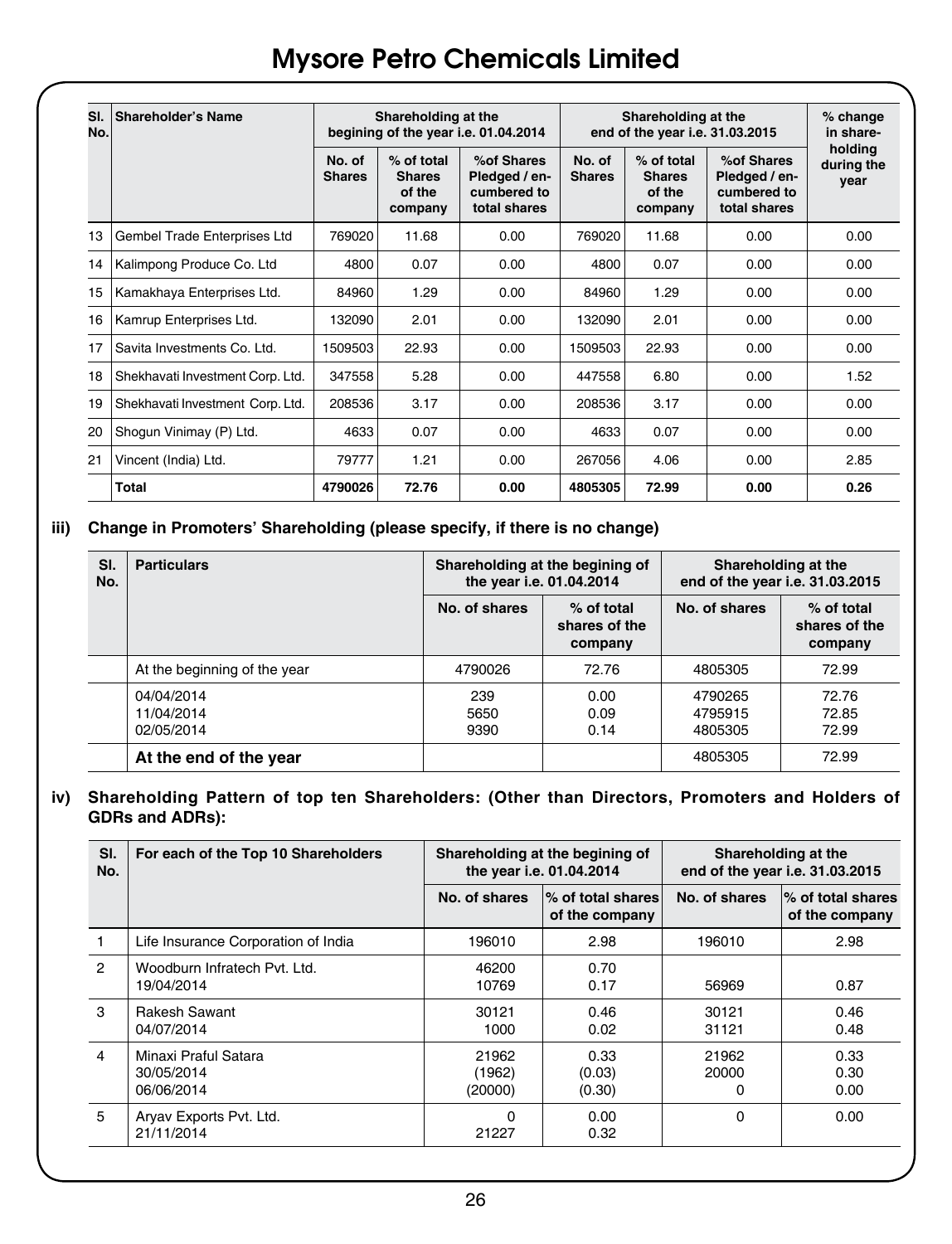| SI.<br>No.     | For each of the Top 10 Shareholders     |                  | Shareholding at the begining of<br>the year i.e. 01.04.2014 |               | Shareholding at the<br>end of the year i.e. 31.03.2015 |
|----------------|-----------------------------------------|------------------|-------------------------------------------------------------|---------------|--------------------------------------------------------|
|                |                                         | No. of shares    | % of total shares<br>of the company                         | No. of shares | % of total shares<br>of the company                    |
| 6              | Shiv Kumar Bagri                        | 16764            | 0.25                                                        | 16764         | 0.25                                                   |
|                | 9/12/2014                               | (150)            | (0.00)                                                      | 16614         | 0.25                                                   |
|                | 9/19/2014                               | (150)            | (0.00)                                                      | 16464         | 0.25                                                   |
|                | 1/30/2015                               | (2000)           | (0.03)                                                      | 14464         | 0.22                                                   |
|                | 2/27/2015                               | (4000)           | (0.06)                                                      | 10464         | 0.16                                                   |
| $\overline{7}$ | Deepa Shah<br>18/04/2014                | 16088<br>(16088) | 0.24<br>(0.24)                                              | $\Omega$      | 0.00                                                   |
| 8              | <b>B</b> Daulat Ltd.                    | 14500            | 0.22                                                        | 14500         | 0.22                                                   |
| 9              | P. S. Subramanian                       | 13549            | 0.21                                                        | 13549         | 0.21                                                   |
|                | 18/07/2014                              | (349)            | (0.01)                                                      | 13200         | 0.20                                                   |
|                | 24/07/2014                              | (200)            | (0.00)                                                      | 13000         | 0.20                                                   |
|                | 12/09/2014                              | (500)            | (0.01)                                                      | 12500         | 0.19                                                   |
|                | 17/10/2014                              | 1500             | 0.02                                                        | 14000         | 0.21                                                   |
|                | 16/01/2015                              | (14000)          | (0.21)                                                      | 0             | 0.00                                                   |
| 10             | Ravi Raj Singh                          | 11237            | 0.17                                                        | 11237         | 0.17                                                   |
|                | 06/06/2014                              | (1500)           | (0.02)                                                      | 9737          | 0.15                                                   |
|                | 20/06/2014                              | (484)            | (0.01)                                                      | 9253          | 0.14                                                   |
|                | 30/06/2014                              | (500)            | (0.01)                                                      | 8753          | 0.13                                                   |
|                | 15/08/2014<br>12/09/2014                | (821)            | (0.01)                                                      | 7932<br>5432  | 0.12<br>0.08                                           |
|                | 19/09/2014                              | (2500)<br>(3000) | (0.04)<br>(0.05)                                            | 2432          | 0.04                                                   |
|                | 21/11/2014                              | (2432)           | (0.04)                                                      | 0             | 0.00                                                   |
| 11             | Nangalia Stock Broking Pvt. Ltd.        | 4800             | 0.07                                                        | 4800          | 0.07                                                   |
|                | 5/9/2014                                | (1938)           | (0.03)                                                      | 2942          | 0.04                                                   |
|                | 5/16/2014                               | 3666             | 0.06                                                        | 6608          | 0.10                                                   |
|                | 5/30/2014                               | 4377             | 0.07                                                        | 10985         | 0.17                                                   |
|                | 6/6/2014                                | 9072             | 0.14                                                        | 20057         | 0.30                                                   |
|                | 6/20/2014                               | 15000            | 0.23                                                        | 35057         | 0.53                                                   |
|                | 6/30/2014                               | 2307             | 0.04                                                        | 37364         | 0.57                                                   |
|                | 7/18/2014                               | (1664)           | (0.03)                                                      | 35700         | 0.54                                                   |
|                | 7/24/2014                               | (908)            | (0.01)                                                      | 34792         | 0.53                                                   |
| 12             | Satya Prakash Mittal (HUF) (31/03/2015) | $\Omega$         | 0.00                                                        | 20015         | 0.30                                                   |
| 13             | Ayush Mittal (31/03/2015)               | $\Omega$         | 0.00                                                        | 18038         | 0.27                                                   |
| 14             | Camel Foods Pvt. Ltd.                   |                  |                                                             |               |                                                        |
|                | 05/12/2014                              | 0                | 0.00                                                        | 2909          | 0.04                                                   |
|                | 12/12/2014                              | 3000<br>29189    | 0.05<br>0.44                                                | 5909<br>35098 | 0.09<br>0.53                                           |
|                | 09/01/2015<br>16/01/2015                | (491)            | (0.01)                                                      | 34607         | 0.53                                                   |
|                | 23/01/2015                              | (2307)           | (0.04)                                                      | 32300         | 0.49                                                   |
|                | 06/02/2015                              | (5585)           | (0.08)                                                      | 26715         | 0.41                                                   |
|                | 13/02/2015                              | (3715)           | (0.06)                                                      | 23000         | 0.35                                                   |
|                | 20/02/2015                              | (5625)           | (0.09)                                                      | 17375         | 0.26                                                   |
|                | 27/02/2015                              | (7875)           | (0.12)                                                      | 9500          | 0.14                                                   |
|                | 06/03/2015                              | 4295             | 0.07                                                        | 13795         | 0.21                                                   |
|                | 13/03/2015                              | 1220             | 0.02                                                        | 15015         | 0.23                                                   |
|                | 27/03/2015                              | 300              | 0.00                                                        | 15315         | 0.23                                                   |
| 15             | Meeta VIJ                               | 0                | 0.00                                                        | 9000          | 0.14                                                   |
|                | 3/27/2015                               | 1120             | 0.02                                                        | 10120         | 0.15                                                   |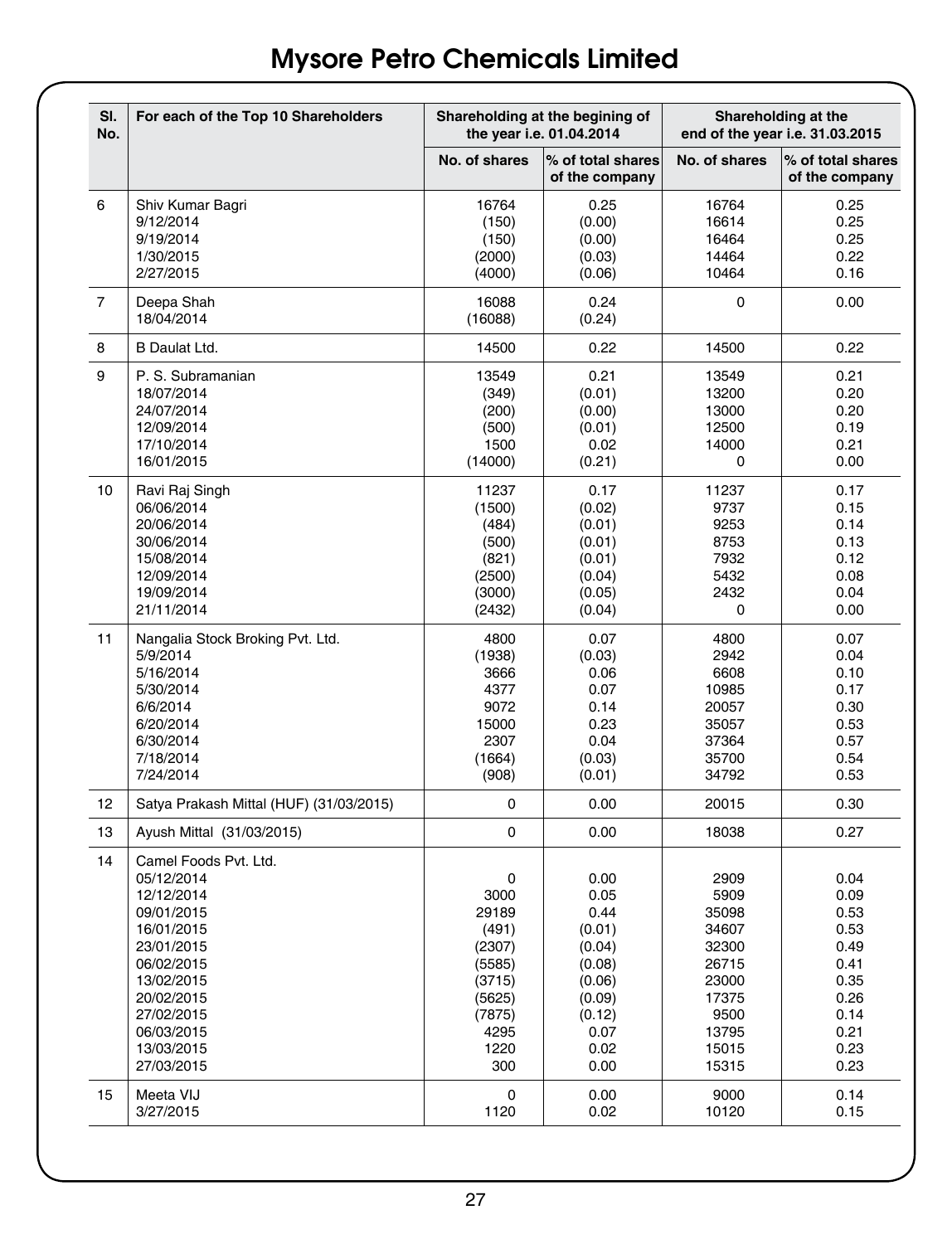| V. | SI. No. | <b>Shareholding of each Directors</b><br>and each Key Managerial | Shareholding at the beginning of<br>the year i.e. 01.04.2014 |                                        | <b>Cumulative Shareholding during</b><br>the year i.e. 31.03.2015 |                                        |  |
|----|---------|------------------------------------------------------------------|--------------------------------------------------------------|----------------------------------------|-------------------------------------------------------------------|----------------------------------------|--|
|    |         | Personnel                                                        | No. of shares                                                | % of total<br>shares of the<br>company | No. of shares                                                     | % of total<br>shares of the<br>company |  |
|    |         | M M Dhanuka                                                      | 160900                                                       | 2.44                                   | 60900                                                             | 0.93                                   |  |
|    | 2       | Nukunj Dhanuka                                                   | 180                                                          | 0.00                                   | 180                                                               | 0.00                                   |  |
|    | 3       | M M Jayakar                                                      | 2725                                                         | 0.04                                   | 2725                                                              | 0.04                                   |  |
|    | 4       | Shrikant Somani                                                  | 100                                                          | 0.00                                   | 100                                                               | 0.00                                   |  |
|    | 5       | Anil Kochar                                                      | 100                                                          | 0.00                                   | 100                                                               | 0.00                                   |  |
|    | 6       | S N Maheshwari                                                   | 700                                                          | 0.01                                   | 700                                                               | 0.01                                   |  |
|    | 7       | Paras Jain                                                       | 0                                                            | 0.00                                   | 0                                                                 | 0.00                                   |  |
|    | 8       | Anand Kadkol                                                     | 83                                                           | 0.00                                   | 83                                                                | 0.00                                   |  |

#### **V) INDEBTEDNESS - Indebtedness of the Company including interest outstanding/accrued but not due for payment.**  $(\bar{\tau}$  in lace)

|                  |                                                     | <b>Secured</b><br>Loans excluding<br>deposits | <b>Unsecured</b><br>Loans | <b>Deposits</b> | Total<br><b>Indebtedness</b> |
|------------------|-----------------------------------------------------|-----------------------------------------------|---------------------------|-----------------|------------------------------|
|                  | Indebtedness at the beginning of the financial year |                                               |                           |                 |                              |
| i)               | <b>Principal Amount</b>                             |                                               | 1,439.90                  |                 | 1,439.90                     |
| ii)              | Interest due but not paid                           |                                               |                           |                 |                              |
| iii)             | Interest accrued but not due                        |                                               |                           |                 |                              |
| Total (i+ii+iii) |                                                     |                                               | 1,439.90                  |                 | 1,439.90                     |
|                  | Change in Indebtedness during the financial year    |                                               |                           |                 |                              |
|                  | Addition                                            | 16.80                                         |                           |                 | 16.80                        |
|                  | Reduction                                           |                                               | (822.16)                  |                 | (822.16)                     |
|                  | <b>Net Change</b>                                   | 16.80                                         | (822.16)                  |                 | (805.36)                     |
|                  | Indebtedness at the end of the financial year       |                                               |                           |                 |                              |
| i)               | <b>Principal Amount</b>                             | 16.80                                         | 617.74                    |                 | 634.54                       |
| ii)              | Interest due but not paid                           |                                               |                           |                 |                              |
| iii)             | Interest accrued but not due                        |                                               |                           |                 |                              |
| Total (i+ii+iii) |                                                     | 16.80                                         | 617.74                    |                 | 634.54                       |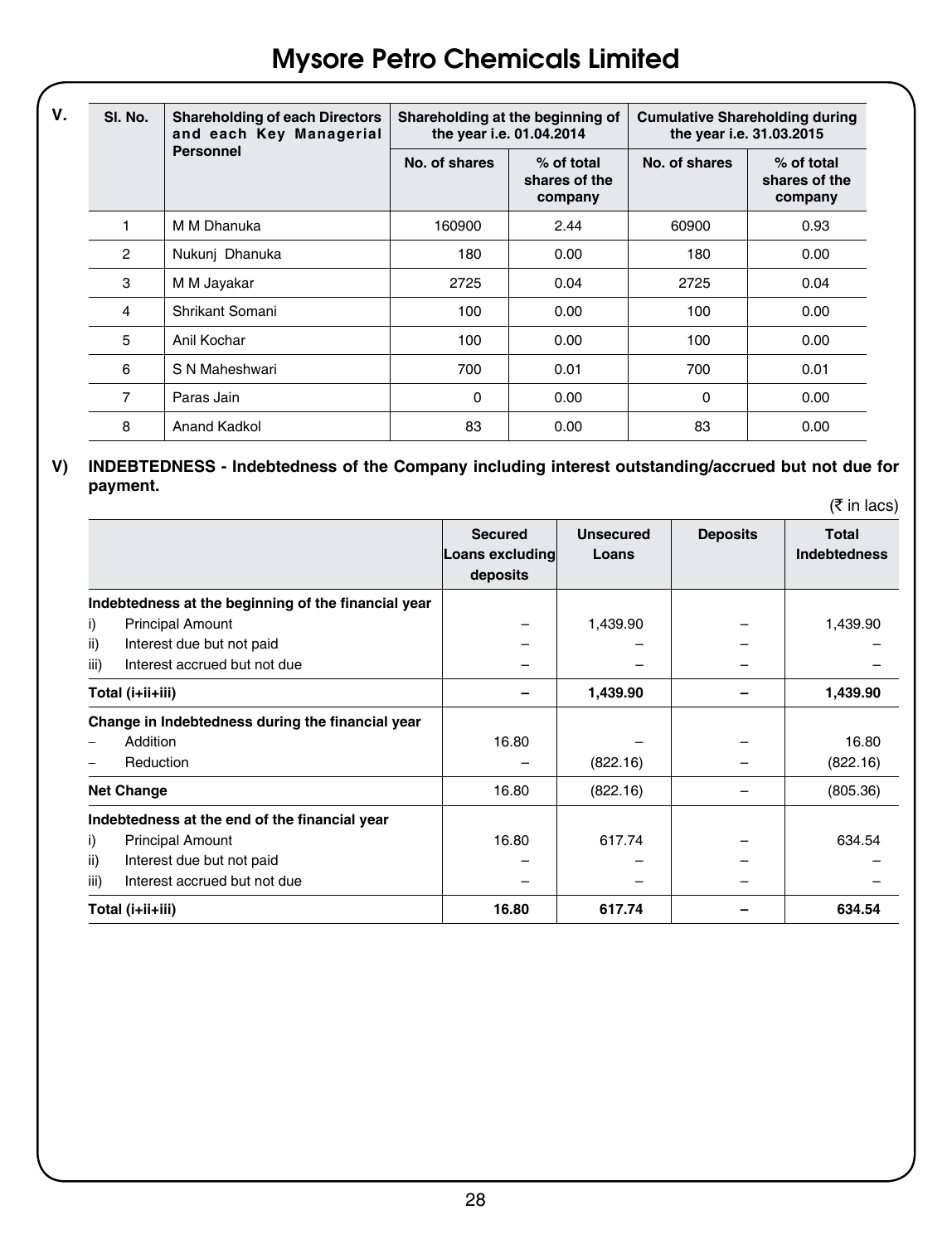- **VI. REMUNERATION OF DIRECTORS AND KEY MANAGERIAL PERSONNEL-**
	- **A. Remuneration to Managing Director, Whole-time Directors and/or Manager:**

| SI.            |                                                                                        |                                            | <b>Total Amount</b> |
|----------------|----------------------------------------------------------------------------------------|--------------------------------------------|---------------------|
| No.            | <b>Particulars of Remuneration</b>                                                     | <b>Name of Managing</b><br><b>Director</b> |                     |
|                | <b>Independent Directors</b>                                                           | Shri, M M Dhanuka                          |                     |
| 1.             | Gross salary                                                                           | 36.00                                      | 36.00               |
|                | (a) Salary as per provisions contained in section<br>17(1) of the Income-tax Act, 1961 |                                            |                     |
|                | (b) Value of perquisites u/s 17(2) Income-tax Act,<br>1961                             | 19.41                                      | 19.41               |
|                | (c) Profits in lieu of salary under section 17(3)<br>Income-tax Act, 1961              |                                            |                     |
| 2.             | <b>Stock Option</b>                                                                    |                                            |                     |
| 3.             | <b>Sweat Equity</b>                                                                    |                                            |                     |
| 4 <sup>1</sup> | Commission<br>- as % of profit<br>- others, specify                                    |                                            |                     |
| 5.             | Others, please specify                                                                 |                                            |                     |
|                | Total (A)                                                                              | 55.41                                      | 55.41               |
|                | Ceiling as per Section 198 of the Companies Act, 2013                                  |                                            | 59.96               |

#### **B. Remuneration to other directors**

 $($ ₹ in lacs)

|     | SI. Particulars of Remuneration               |             | <b>Name of Directors</b> | <b>Total Amount</b> |      |
|-----|-----------------------------------------------|-------------|--------------------------|---------------------|------|
| No. |                                               |             |                          |                     |      |
| 1.  | Independent Directors                         | Anil Kochar | M M Jayakar              | Shrikant Somani     |      |
|     | Fee for attending Board Committee<br>meetings | 0.44        | 0.82                     | 0.82                | 2.08 |
|     | Commission                                    |             |                          |                     |      |
|     | Others, please specify                        |             |                          |                     |      |
|     | Total (1)                                     | 0.44        | 0.82                     | 0.82                | 2.08 |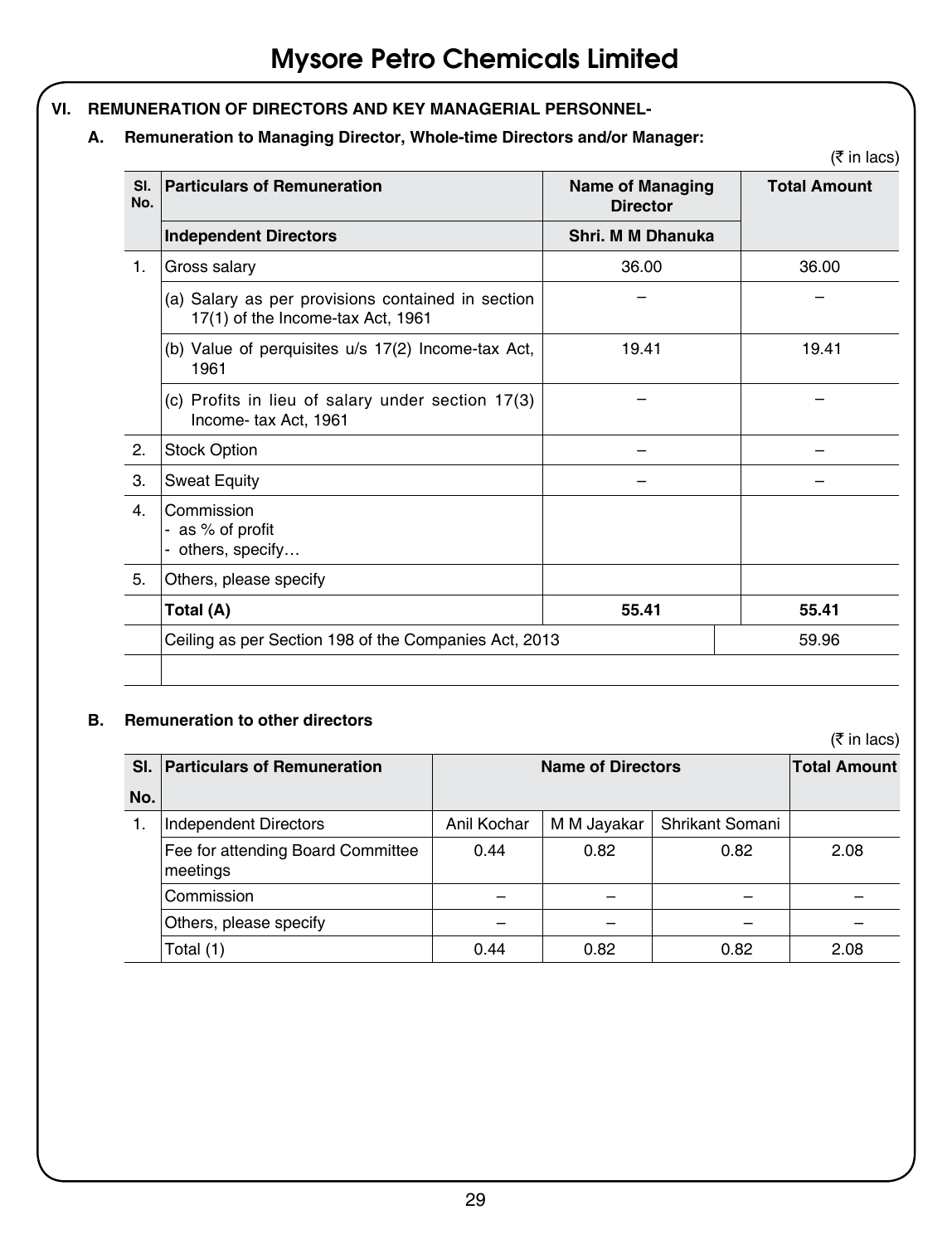|     | SI. Particulars of Remuneration                       |                   | <b>Name of Directors</b>     | <b>Total Amount</b> |
|-----|-------------------------------------------------------|-------------------|------------------------------|---------------------|
| No. |                                                       |                   |                              |                     |
| 2.  | Other Non-Executive Directors                         | Nikunj<br>Dhanuka | S <sub>N</sub><br>Maheshwari |                     |
|     | Fee for attending board committee<br>meetings         | 0.30              | 0.86                         | 1.16                |
|     | Commission                                            |                   |                              |                     |
|     | Others, please specify                                |                   |                              |                     |
|     | Total (2)                                             | 0.30              | 0.86                         | 1.16                |
|     | Total $(B)=(1+2)$                                     |                   |                              | 3.24                |
|     | <b>Total Managerial Remuneration</b>                  |                   |                              | 3.24                |
|     | Ceiling as per Section 198 of the Companies Act, 2013 | 11.99             |                              |                     |

### **C. Remuneration to Key Managerial Personnel other than MD / Manager / WTD**

 $($ ₹ in lacs)

|     | SI. Particulars of Remuneration                                                           | <b>Key Managerial Personnel</b> |                     |       |  |
|-----|-------------------------------------------------------------------------------------------|---------------------------------|---------------------|-------|--|
| No. |                                                                                           | <b>Anand Kadkol</b><br>(CS)     | Paras Jain<br>(CFO) | Total |  |
| 1.  | Gross salary                                                                              | 13.18                           | 6.81                | 19.99 |  |
|     | Salary as per provisions contained in section 17(1)<br>(a)<br>of the Income-tax Act, 1961 |                                 |                     |       |  |
|     | Value of perquisites u/s 17(2) Income-tax Act, 1961<br>(b)                                | 4.19                            | 3.33                | 7.52  |  |
|     | Profits in lieu of salary under section 17(3) Income-<br>(c)<br>tax Act, 1961             |                                 |                     |       |  |
| 2.  | <b>Stock Option</b>                                                                       |                                 |                     |       |  |
| 3.  | <b>Sweat Equity</b>                                                                       |                                 |                     |       |  |
| 4.  | Commission                                                                                |                                 |                     |       |  |
|     | as % of profit<br>$\overline{\phantom{0}}$                                                |                                 |                     |       |  |
|     | others                                                                                    |                                 |                     |       |  |
| 5.  | <b>Others</b>                                                                             |                                 |                     |       |  |
|     | Total                                                                                     | 17.37                           | 10.14               | 27.51 |  |

# **VII Penalties / Punishment / Compounding of Offences**

There were no penalties / Punishment / Compounding of Offences during the year ended 31st March, 2015.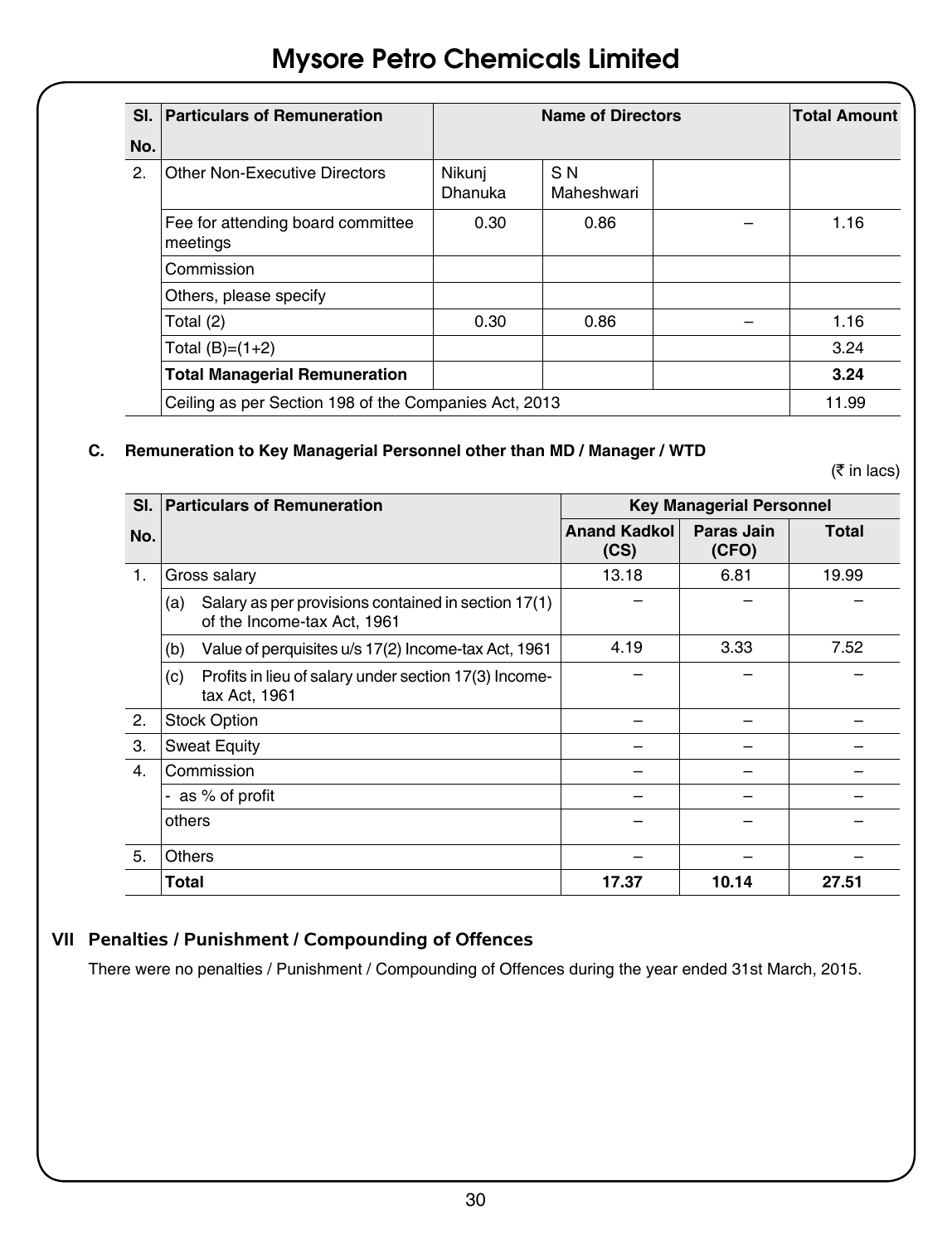# **REPORT ON CORPORATE GOVERNANCE**

(Pursuant to Clause 49 of the Listing Agreement entered into with the Stock Exchange)

The Directors present the Company's Report on Corporate Governance for the year ended 31st March, 2015.

#### **Company's Philosophy on Code of Governance**

The Company's philosophy of Corporate Governance is to create an environment of fairness, equity and transparency in its transactions with the objective of securing long term value for its stakeholders. The management of the Company aims for efficient conduct of its business and in meeting its obligations to all its stakeholders and business partners.

The Compliance Report on Corporate Governance herein signifies compliance of all mandatory requirements of Clause 49 of the Listing Agreement with the Stock Exchange.

#### **Board of Directors**

#### **Composition and size of the Board**

The present strength of the Board is 7 (seven) Directors. The Board comprises of optimum combination of Executive and Non-Executive Directors. The Chairman is Executive Chairman and Managing Director and two other Directors are non-Executive Directors. Also there are four Non-Executive and Independent Directors out of which one is a Woman Director. The Non-Executive Directors bring independent judgment in the Board's deliberations and decisions.

#### **Management Structure**

The Management structure for running the business activities of the Company is in place with appropriate delegation of powers and responsibilities. This broadly is as under:

#### **a. Chief Executive Officer and Managing Director**

The Chairman of the Company is the Chief Executive Officer and Managing Director (CEO & MD) and is in overall control and responsible for the day-to-day working of the Company. He gives strategic directions, lays down policy guidelines and ensures implementation of the decisions of the Board of Directors and its various Committees.

#### **b. Chief Financial Officer**

The Chief Financial Officer is responsible for all matters pertaining to finance and accounting operations of the Company. He reports to the Managing Director and the Board of the Company.

#### **Director's Profile**

The Board of Directors comprises of professionals from diverse fields. They bring with them independent judgments which enhances the quality of the Board's decision making process.

The brief profile of the Company's Board of Directors is as under:

#### **Shri M M Dhanuka** (Chairman & Managing Director)

Shri M M Dhanuka, B.E. (Chem), aged 67 years is the promoter of the Company and has over 35 years of varied expertience and expertise in technical, production and marketing fields. Possesses over 35 years of varied experience and expertise in technical, production and marketing.

#### **Shri Nikunj Dhanuka** (Non-Executive Director)

Shri Nikunj Dhanuka, aged 47 years, is a Commerce and a Management Graduate and Promoter of the Company and is associated with the Company since 1998. Possesses diverse experience in handling overseas business and an extensive knowledge on the functioning of Chemical Industries. In charge of the overall affairs of the Company and specifically supervises the finance, banking and operations of the Company.

#### **Shri M M Jayakar** (Non-Executive & Independent Director)

Shri M M Jayakar, aged 64 years is B.A., LL.B. He is a Solicitor and an eminent Supreme Court lawyer. He has vast knowledge of more than 35 years as a lawyer and specializes in customs, central excise and International laws and corporate matters like mergers, acquisitions and joint ventures. He has been a member of the CEGAT Bar Association.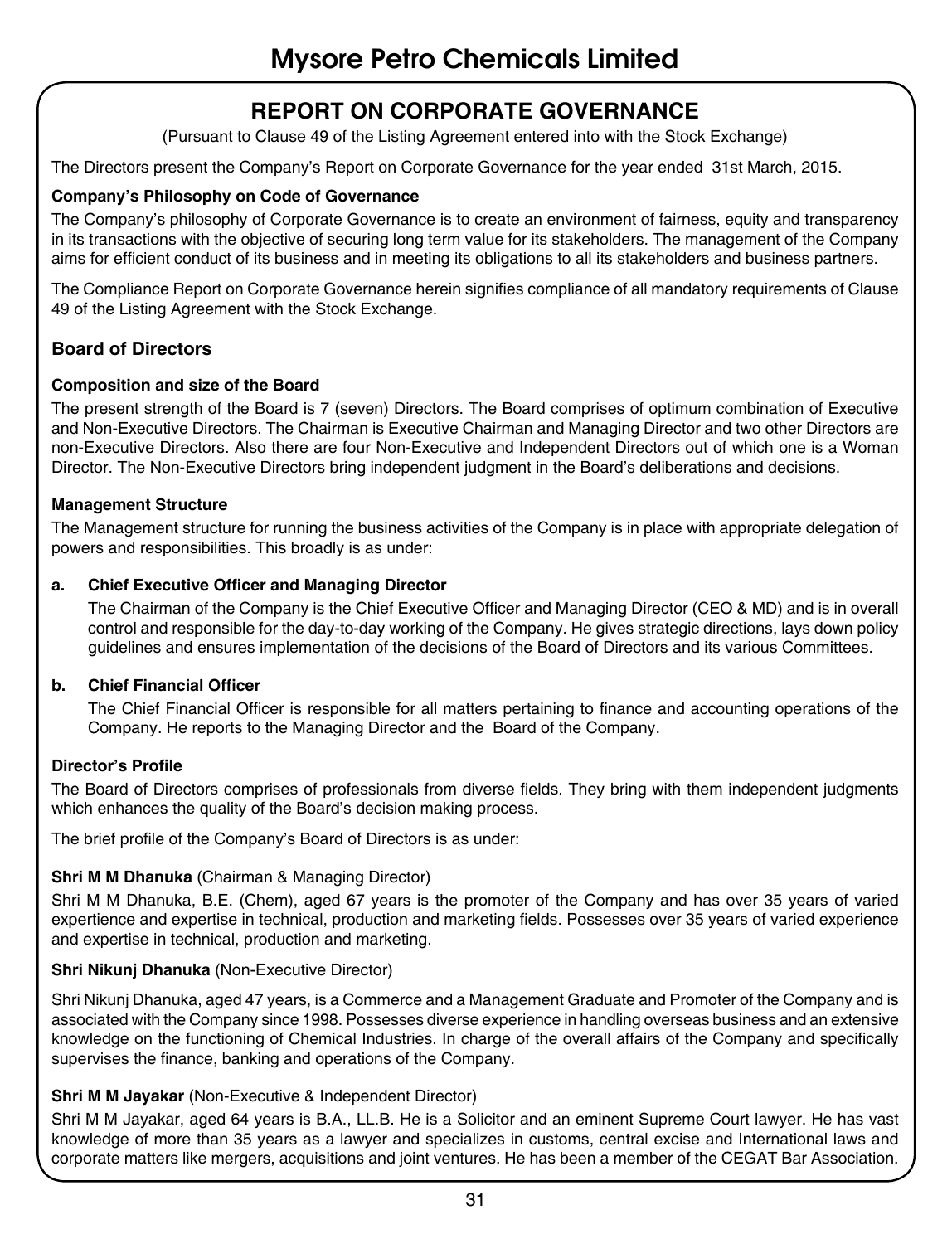#### **Shri Anil Kochar** (Non-Executive & Independent Director)

Shri Anil Kochar, aged 58 years is a Commerce and Law graduate. He is Tax Consultant and has vast knowledge and experience in accounting and taxation areas.

#### **Shri Shrikant Somani** (Non-Executive & Independent Director)

Shri Shrikant Somani, aged 47 years is a Commerce graduate. He is an industrialist and belongs to a reputed business house. He has vast experience in the Chemical and Power industries. He is associated with various charitable activities.

#### **Shri S N Maheshwari (Non-Executive Director)**

Shri S N Maheshwari, aged 58 years is B.Com., F.C.A. and is associated with the Company for more than 20 years. He has vast knowledge and experience in finance, accounts and taxation fields.

#### **Smt. Uma Acharya** (Non-Executive & Independent Director)

Smt. Uma Acharya, aged 32 years, is B.Com; LL.M and has a Certificate Course in Intellectual Property Laws and is a Member of Chamber of Tax Consultants, Mumbai. She was appointed as an Additional Independent Director of the Company on 25<sup>th</sup> May 2015.

#### **Board Training and Induction**

At the time of appointing a Director, a formal letter of appointment is given to him/her, which inter alia explains the role, function, duties, responsibilities expected of him/her as a Director of the Company. The Director is also explained in detail the compliances required from him/her under the Companies Act, Clause 49 of the Listing Agreement and other relevant regulations and his/her affirmation taken with respect to the same. By way of introduction to the Company, the Chairman has a one-to-one discussion with the newly appointed Director and explains about the overall perspective of the PA/MA industry, organizational setup and functioning of the various divisions and market related information. This helps the Director to equip and effectively fulfill his/her role as a Director of the Company.

The Board thus, attempts to familiarize the newly appointed directors by adhering to the above mechanism so as to achieve the object of bringing diversity to the Board which in turn would result in effective and responsible decision making process.

#### **BOARD MEETINGS AND ATTENDANCE**

During the financial year under review, four Board Meetings were held i.e. 23<sup>rd</sup> May, 2014, 12<sup>th</sup> August, 2014, 11<sup>th</sup> November, 2014 and 11<sup>th</sup> February, 2015.

The composition of the Board, attendance at the Board Meeting held during the year and at the last Annual General Meeting, number of Directorships in other Companies and memberships in Committees across other Companies of which the Director is a Member/Chairman are given below:

| Name of the<br><b>Director</b> | Date of<br>Appointment | Category                                       | <b>Number</b><br>of Board<br><b>Meetings</b><br>attended | Attendance at<br>the AGM held<br>on 1 <sup>st</sup> August,<br>2014 | *Number of<br>Directorship(s) held<br>in Indian Public<br><b>Limited Companies</b> | Number of<br><b>Committee positions</b><br>held |               |
|--------------------------------|------------------------|------------------------------------------------|----------------------------------------------------------|---------------------------------------------------------------------|------------------------------------------------------------------------------------|-------------------------------------------------|---------------|
|                                |                        |                                                |                                                          |                                                                     |                                                                                    | Chairman                                        | <b>Member</b> |
| Shri M M Dhanuka               | 14.09.1982             | Executive<br>Director                          | 4                                                        | No                                                                  |                                                                                    |                                                 | 2             |
| Shri Nikunj Dhanuka            | 28.09.1996             | Non-<br>Executive<br>Director                  | 3                                                        | No                                                                  |                                                                                    |                                                 |               |
| Shri M M Jayakar               | 16.06.2007             | Non-<br>Executive &<br>Independent<br>Director | 4                                                        | Yes                                                                 | 4                                                                                  |                                                 |               |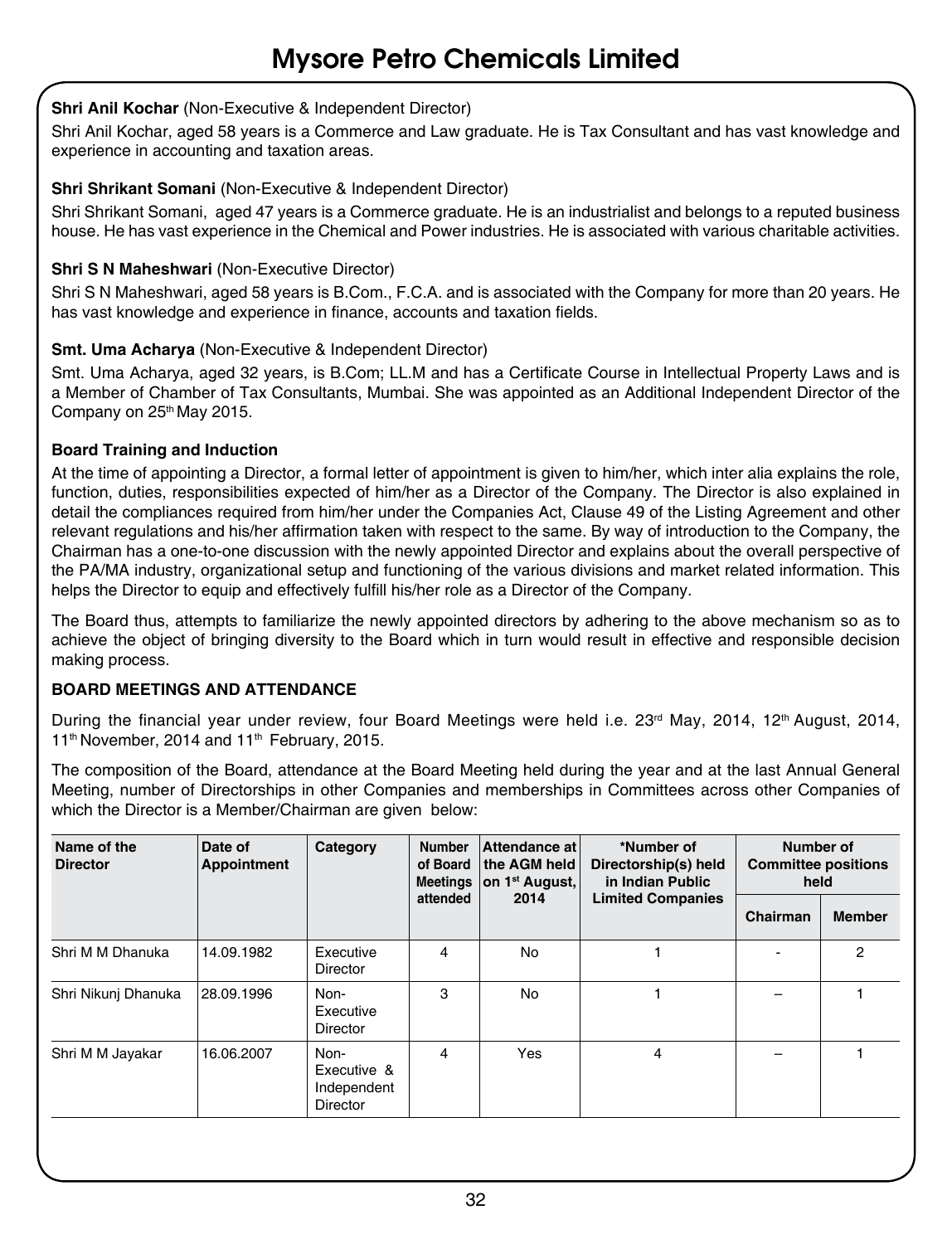| Name of the<br><b>Director</b>                         | Date of<br>Appointment | Category                                              | <b>Number</b><br>of Board<br>attended | Attendance at<br>the AGM held<br>Meetings on 1 <sup>st</sup> August,<br>2014 | *Number of<br>Directorship(s) held<br>in Indian Public<br><b>Limited Companies</b> | Number of<br><b>Committee positions</b><br>held |               |
|--------------------------------------------------------|------------------------|-------------------------------------------------------|---------------------------------------|------------------------------------------------------------------------------|------------------------------------------------------------------------------------|-------------------------------------------------|---------------|
|                                                        |                        |                                                       |                                       |                                                                              |                                                                                    | Chairman                                        | <b>Member</b> |
| Shri Anil Kochar                                       | 21.09.2007             | Non-<br>Executive &<br>Independent<br>Director        | 2                                     | Yes                                                                          | 2                                                                                  |                                                 |               |
| Shri Shrikant Somani                                   | 22.05.2009             | Non-<br>Executive &<br>Independent<br>Director        | 4                                     | <b>No</b>                                                                    | 4                                                                                  |                                                 |               |
| Shri S N Maheshwari                                    | 19.11.2001             | Non-<br>Executive<br>Director                         | 4                                     | Yes                                                                          | $\overline{2}$                                                                     |                                                 |               |
| Smt. Uma Acharya<br>(Inducted effective<br>25.05.2015) | 25.05.2015             | Non-<br>Executive &<br>Independent<br><b>Director</b> |                                       |                                                                              |                                                                                    |                                                 |               |

\*Excludes Directorships held in Private Limited Companies, Foreign Companies and Section 8 Companies.

#Only Audit Committee and Stakeholders Relationship committee has been considered as per Clause 49 of the Listing Agreement.

#### **Shareholding of Directors:**

Shareholding of Non-Executive Directors as on 31st March, 2015 are as under :

| <b>Name</b>                                         | No. of ordinary shares held | % of Paid-up Capital |
|-----------------------------------------------------|-----------------------------|----------------------|
| Shri Nikunj Dhanuka                                 | 180                         | 0.00                 |
| Shri M M Jayakar                                    | 2725                        | 0.04                 |
| Shri Anil Kochar                                    | 100                         | 0.00                 |
| Shri Shrikant Somani                                | 100                         | 0.00                 |
| Shri S N Maheshwari                                 | 700                         | 0.01                 |
| Smt. Uma Acharya<br>(Inducted effective 25.05.2015) |                             |                      |

#### **COMMITTEES OF THE BOARD**

With a view to have a more focused attention on business and for better governance and accountability, the Board has constituted the following Committees (applicable w.e.f. financial year 2015-2016) viz. Audit committee, Stakeholders' Relationship Committee, Nomination and Remuneration Committee and Corporate Social Responsibility (CSR) Committee w.e.f. 25.05.2015 (applicable from the financial year 2015-16). The terms of reference of these Committees are determined by the Board and their relevance reviewed from time to time. Meetings of each of these Committees are convened by the respective Chairman of the Committee, who also informs the Board about the summary of discussions held in the Committee Meetings. The Minutes of the Committee Meetings are sent to all directors individually and tabled at the Board Meetings.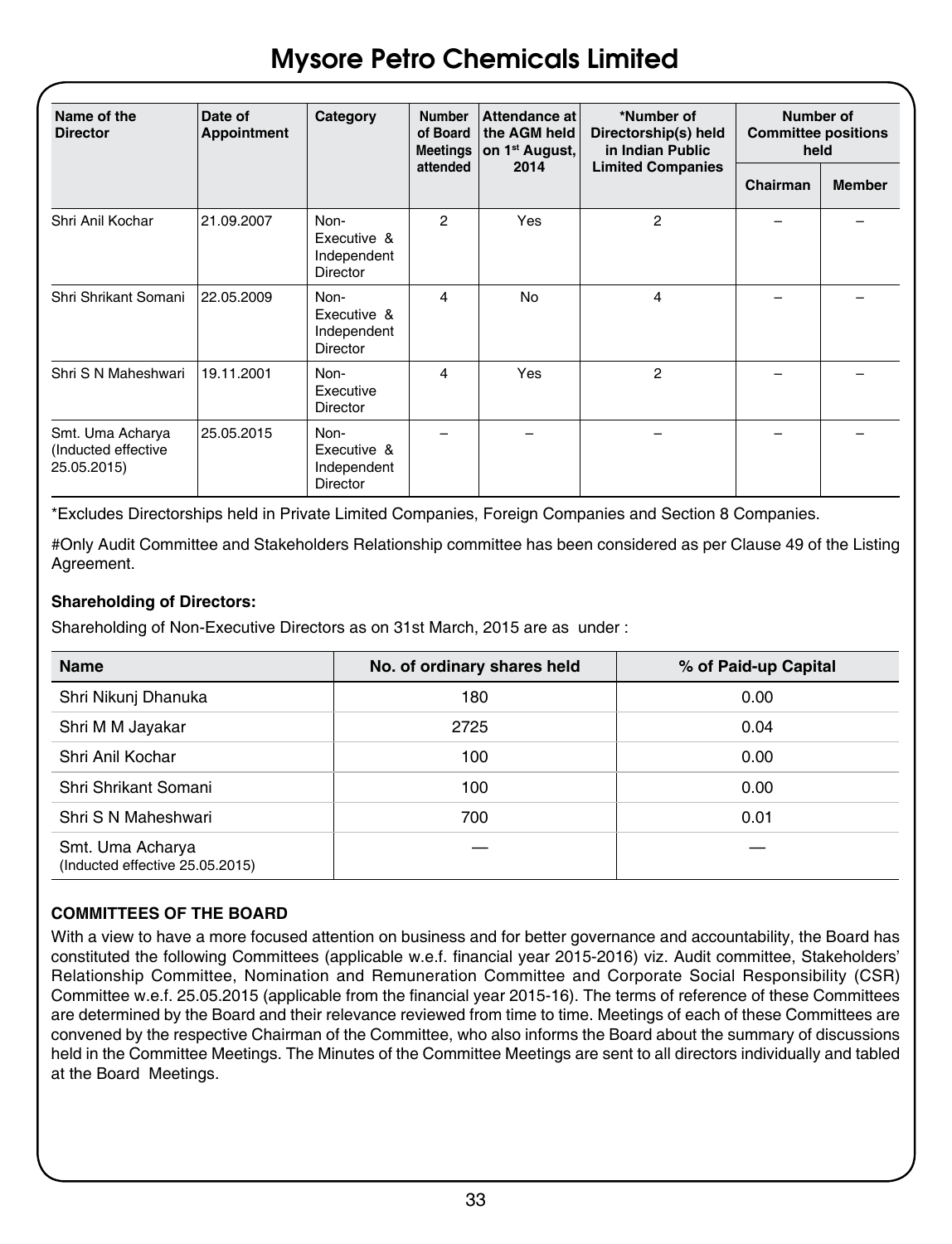### **A. AUDIT COMMITTEE**

#### **Terms of Reference of the Committee are:**

- i. To oversee Company's financial reporting/financial information/financial statements.
- ii. To review with management the Annual financial statements before submission to Board, focusing primarily on changes in accounting policies and practices.
- iii. To look into compliance with Stock Exchange and legal requirements concerning financial statements.
- iv. To review the external and internal management systems and internal control systems.
- v. To discuss with the auditors periodically about internal control system, the scope of audit including the observations of the auditors and review the half yearly and annual financial statements before submission to the Board and also ensure compliance on internal control system.

#### **Additional Terms of Reference as per the provisions of Section 177 of the Companies Act, 2013**

- i. The recommendation for appointment, remuneration and terms of appointment of auditors of the Company;
- ii. Review and monitor the auditor's independence and performance and effectiveness of audit process;
- iii. Examination of the financial statement and the auditor's report thereon;
- iv. Approval or any subsequent modification of transactions of the Company with related parties;
- v. Scrutiny of inter-corporate loans and investments;
- vi. Valuation of undertakings or assets of the Company wherever it is necessary;
- vii. Evaluation of internal financial controls and risk management systems;
- viii. Monitoring the end use of funds raised through public offers and related matters.

The Audit Committee comprises mainly of Independent Directors and their meetings were held on 23<sup>rd</sup> May, 2014,  $12<sup>th</sup>$  August, 2014, 11<sup>th</sup> November, 2014 and 11<sup>th</sup> February, 2015.

The Audit Committee was reconstituted w.e.f 25.5.2015 with the following members Viz. Shri M M Jayakar, Shri Nikunj Dhanuka, Shri. Anil Kochar and Shri. Shrikant Somani

| Name of the Director  | <b>Position</b> | Category                             | <b>Number of Meetings</b> |                 |
|-----------------------|-----------------|--------------------------------------|---------------------------|-----------------|
|                       |                 |                                      | <b>Held</b>               | <b>Attended</b> |
| Shri M M Jayakar      | Chairman        | Non-Executive & Independent Director | 4                         | 4               |
| Shri Nikunj Dhanuka * | Member          | Executive Director                   |                           | $- -$           |
| Shri Anil Kochar      | Member          | Non-Executive & Independent Director | 4                         | 2               |
| Shri Shrikant Somani  | Member          | Non-Executive & Independent Director | 4                         | 4               |
| Shri S N Maheshwari # | Member          | Non Executive Director               | 4                         | 4               |

Attendance at its meetings held during 2014-2015 is given below:

\* Inducted effective 25.05.2015

# upto 11.02.2015

The Managing Director, the Internal Auditors and the Statutory Auditors are the invitees to the meeting. It is the prerogative of the Audit Committee to invite Senior Executives, whom it considers appropriate to be present at the Meetings.

The Chairman of the Audit Committee Shri. M M Jayakar was present at the Annual General Meeting of the Company held on 1st August, 2014.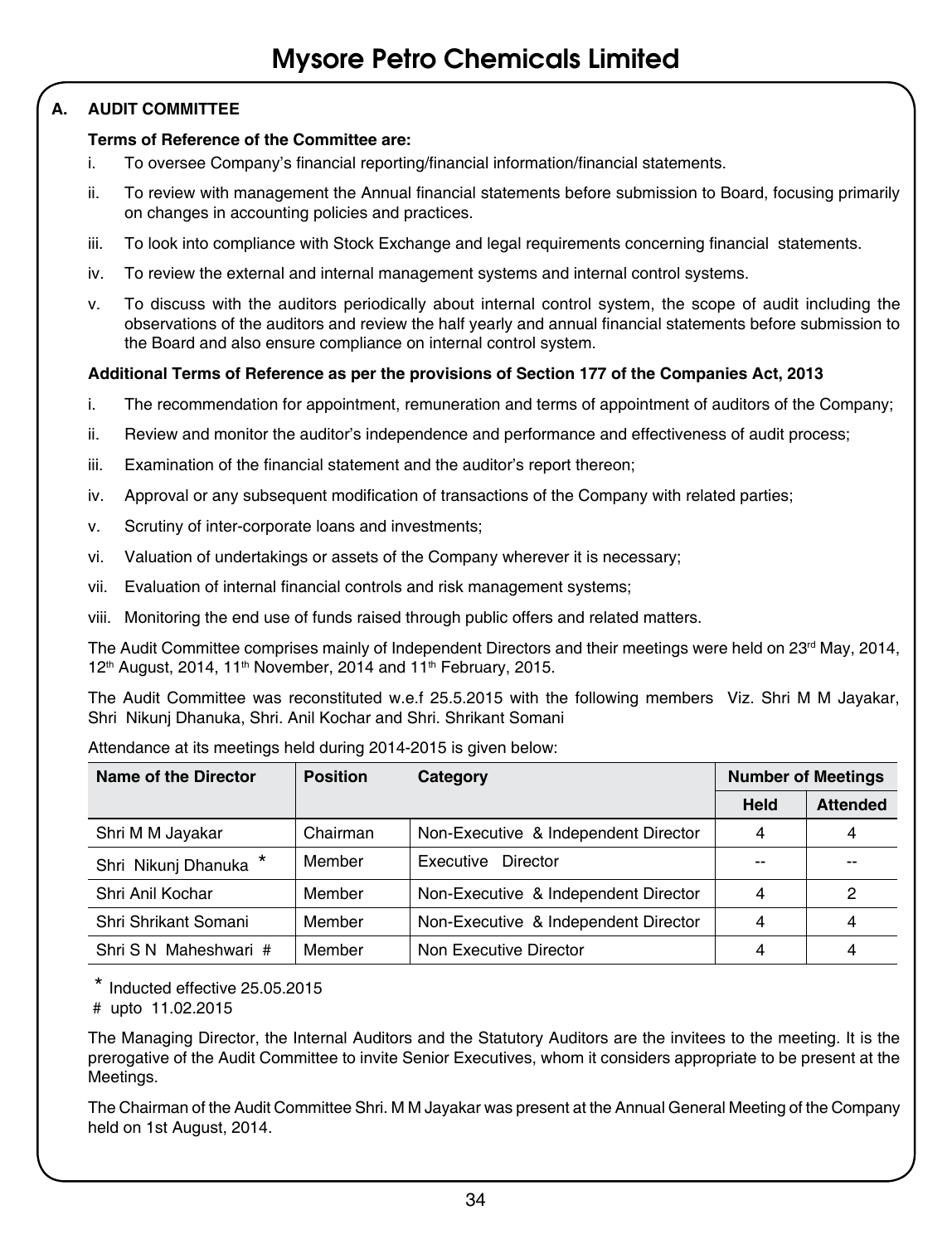#### **Self Assessment by the Audit Committee**

The Audit Committee has set in place a process to measure and benchmark its performance each year. The assessment broadly covers composition, structure and committee meetings, overview of the financial reporting process, internal control systems and overview of internal and external audits. The results of the self assessment are presented to the audit Committee along with the action plan in the areas requiring improvement.

#### **STAKEHOLDERS' RELATIONSHIP COMMITTEE**

The Stakeholders' Relationship Committee was reconstituted w.e.f 25.5.2015 with the following members Viz. Shri Nikunj Dhanuka Shri M M Jayakar and Shri S N Maheshwari.

The Committee overseas and reviews all matters connected with the investor services viz. transfer of shares, dematerialization and rematerialisation of shares, issue of duplicate share certificates in lieu of reported lost, defaced or destroyed certificates, issue of new certificates against sub-division of shares, renewal, split or consolidation of share certificates, issue of rights, bonus share etc. and other related matters. The Company Secretary/other officers of the Share department attend to matters relating to non-receipt of Annual Reports, notices, non-receipt of declared dividends, change of address for correspondence etc. and to monitor action taken, monitoring expeditious redressal of investor/stakeholder grievances and all other matters incidental or related to shares and other securities of the Company.

The Company has appointed M/s. Bigshare Services Pvt. Ltd. to act as Registrars and Transfer Agent (RTA) of the Company. The Committee overseas the performance of the RTA and recommends measures for overall improvement in the quality of investor services. The Board has also constituted the Share Transfer Committee which deals with transfers/transmissions of securities and other matters and delegated the power of approving the transfer statements to the officers of the Company.

| Name of the Director  | <b>Position</b> | Category                             | Held on 23.05.2014 &<br>11.11.2014<br>and Attended |
|-----------------------|-----------------|--------------------------------------|----------------------------------------------------|
| Shri Anil Kochar #    | Chairman        | Non-Executive & Independent Director | All                                                |
| Shri M M Dhanuka #    | Member          | Executive Director                   | All                                                |
| Shri S N Maheshwari   | Member          | Non-Executive Director               | All                                                |
| Shri Nikunj Dhanuka * | Chairman        | Non-Executive Director               |                                                    |
| Shri M M Jayakar      | Member          | Non Executive & Independent Director |                                                    |

#### **Meetings and Attendance:**

\* Inducted effective 25.05.2015

# upto 24.05.2015

#### **Name and designation of Compliance Officer:**

Shri Anand Kadkol Company Secretary 401, Raheja Centre 214, Nariman Point, Mumbai-400 021 Tel. No.: 022 30286100 Fax: 022 22040747 Email: igpetro@vsnl.com

During the year, 5 complaints were received form the shareholders and the same were resolved.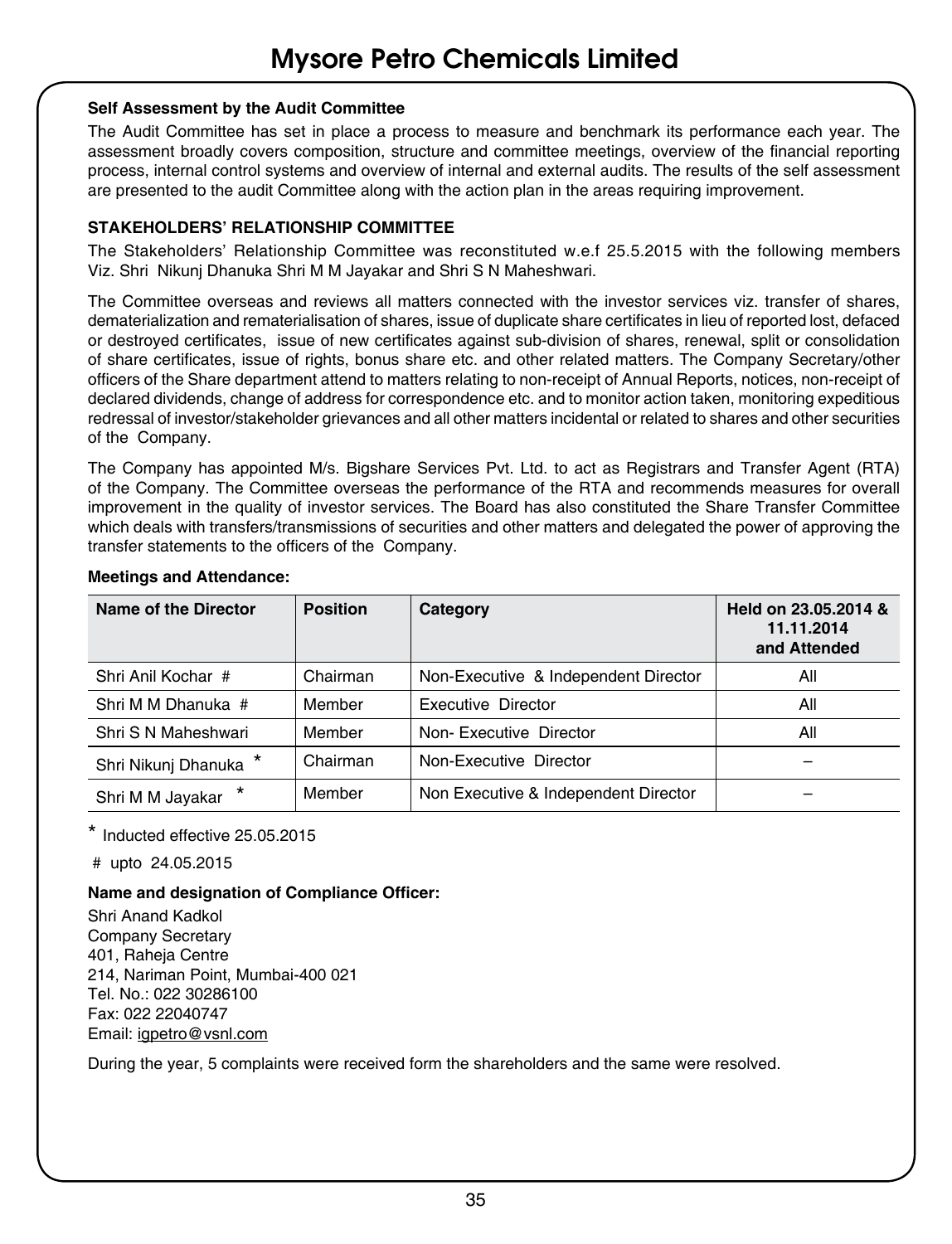#### **NOMINATION AND REMUNERATION COMMITTEE**

The Nomination and Remuneration Committee was reconstituted w.e.f 25.5.2015 with the following members comprises of four members out of which three are Independent Directors. Shri Anil Kochar is the Chairman and Shri M M Jayakar, Shri S N Maheshwari and Shri Shrikant Somani are the other members.

#### **Meetings and Attendance:**

| Name of the Director | <b>Position</b> | Category                             | Held on 11.02.2015<br>and Attended |
|----------------------|-----------------|--------------------------------------|------------------------------------|
| Shri Anil Kochar     | Chairman        | Non-Executive & Independent Director | No                                 |
| Shri M M Jayakar     | Member          | Non-Executive & Independent Director |                                    |
| Shri S N Maheshwari  | Member          | Non-Executive Director               |                                    |
| Shri Shrikant Somani | Member          | Non-Executive & Independent Director |                                    |

The Chairman of the Nomination and remuneration committee Shri Anil Kochar was present at the Annual General Meeting held on 1<sup>st</sup> August, 2014.

#### **Terms of Reference and Remuneration policy**

The terms of reference of the Committee includes manner of selection of the Directors and senior management personnel., the determination of their remuneration and evaluation of their performance. In the process of the appointment of Directors, the Committee attempts to bring diversity to the Board having regard to the nature of the business of the Company, consider the appointee's expertise and experience, age, qualification, degree of independance, integrity, etc.

The Non-Executive Directors are paid sittings fees for each meeting of the Board/Committee whereas the remuneration of the Executive Directors consists of fixed pay, perquisites, etc subject to the overall ceiling limit under the Companies Act,2013. The remuneration of the senior management employees are recommended by the committee based on the prevailing industry standards.

The Board evaluates its own performance vis-a-vis directors individually taking into consideration the number of meetings attended, level of engagement, measures initiated for the protection of the stakeholders interest etc.

The Committee discharges its function within the defined scope of reference.

#### **CORPORATE SOCIAL RESPONSIBILITY COMMITTEE**

The Corporate Social Responsibility (CSR ) Committee was constituted w.e.f 25.5.2015 comprising of four members out of which two are Independent. Shri Nikunj Dhanuka is the Chairman and Smt Uma Acharya, Shri S N Maheshwari and Shri Shrikant Somani are the other members.

#### **RELATED PARTY TRANSACTIONS**

The Company has certain long term related party transactions which are on arm's length basis and in the ordinary course of business. During the year under review, there were no related party transactions within the meaning of Section 188 of the Companies Act, 2013 read with Rule 15 of the Companies (Meeting of the Board and its powers) Rules, 2014 and Clause 49 of the Listing Agreement. Suitable disclosure as required by the Accounting Standards (AS18) has been made in the notes to the Financial Statements.

The Board has approved a policy for related party transactions which has been uploaded on the company's website.

#### **DISCLOSURES**

#### **Item No. 5 of the Explanatory Statement of Notice convening AGM**

1. All elements of remuneration package such as salary, benefits, bonuses, stock options, pension, etc. of all the Directors:

The remuneration package proposed to be paid to Shri M M Dhanuka has been disclosed in the Explanatory Statement forming part of the Notice convening the Annual General Meeting (AGM).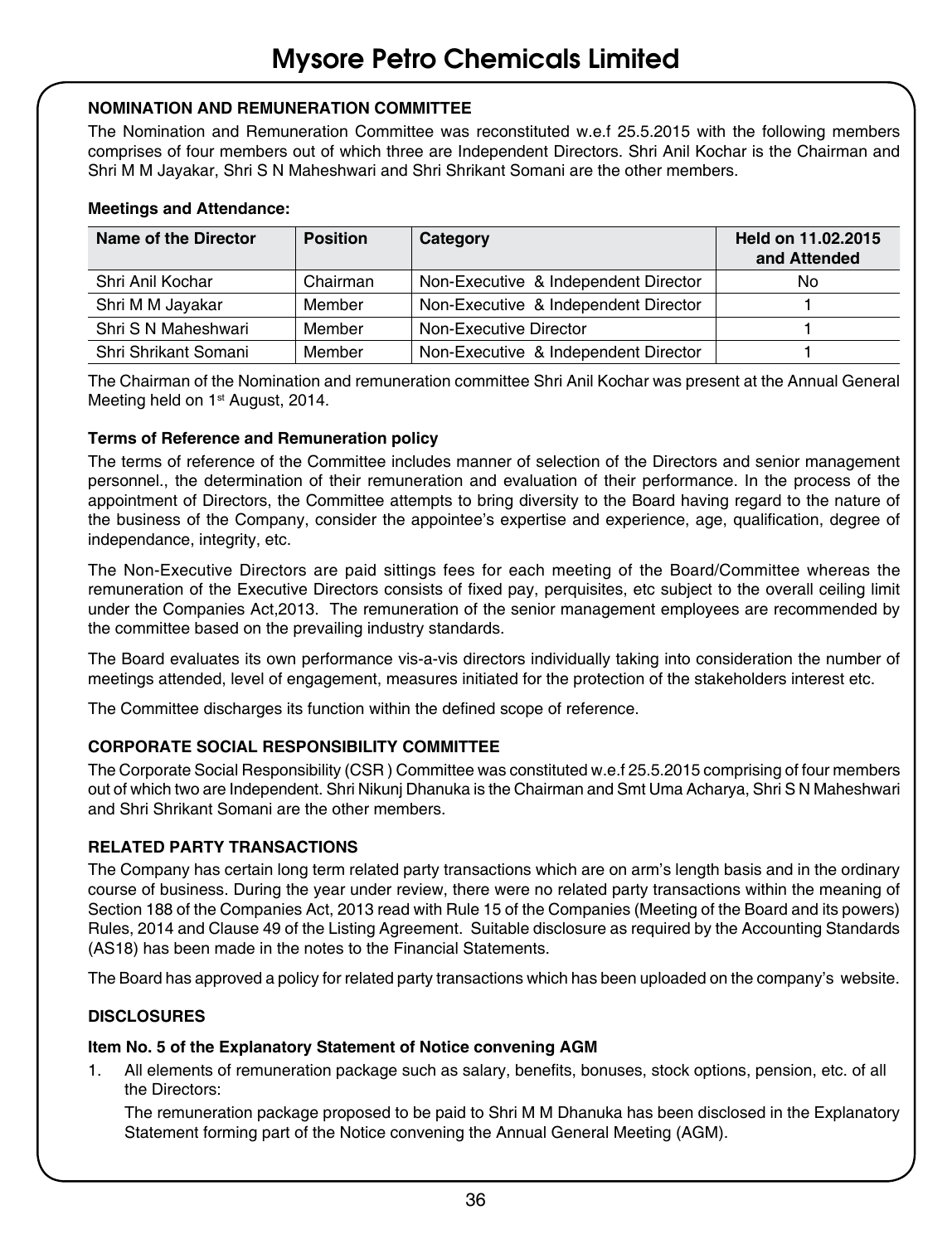There are no Directors who are in receipt of any remuneration except Sitting fees paid for attending the Board/ Committee meetings.

2. Details of fixed component and performance linked incentives along with the performance criteria:

The Managing Director of the Company is entitled to only a fixed remuneration as explained in the Notice of AGM. There is no performance linked incentives offered to any of the Directors.

3. Service contracts, notice period, severance fees:

Shri M M Dhanuka was appointed as a Managing Director for a period of five years w.e.f. 1st December, 2013. It is proposed to revise his term of appointment to hold office for a period upto 30th June, 2018.

The agreement can be terminated by either side by providing three months notice.

There are no severance fees.

4. Stock option details, if any, and whether the same has been issued at a discount as well as the period over which accrued and over which exercisable:

The Company has not issued any stock options.

#### **Strictures and Penalties:**

No strictures or penalties have been imposed on the Company by the Stock Exchanges or by the Securities and Exchange Board of India (SEBI) or by any statutory authority on any matters related to capital markets during the last three years.

#### **Compliance with Accounting Standards**

In the preparation of the financial statements, the Company has followed the Accounting Standards notified pursuant to Companies (Accounting Standards) Rules, 2006 (as amended) and the relevant provision of the Companies Act, 1956 read with General Circular 8/2014 dated April 04, 2014, issued by the Ministry of Corporate Affairs. The significant accounting policies which are consistently applied have been set out in the Notes to the Financial Statements.

#### **Internal Controls**

The Company has a formal system of internal control testing which examines both the design effectiveness and operational effectiveness to ensure reliability of financial and operational information and all statutory /regulatory compliances. The Company's business processes are on SAP-ERP platforms and has a strong monitoring and reporting process resulting in financial discipline and accountability.

#### **CEO & MD / CFO Certification**

The CEO & MD and the CFO have issued certificate pursuant to the provisions of Clause 49 of the Listing Agreement certifying that the financial statements do not contain any untrue statement and these statements represent a true and fair view of the Company's affairs. The said certificate is annexed and forms part of the Annual Report.

#### **Code of Conduct**

The Board of Directors has approved a Code of Business Conduct which is applicable to the Members of the Board and all senior employees of the Company. The Code lays down the standard of conduct which is expected to be followed by the Directors and the designated employees in their business dealings and in particular on matters relating to integrity in the work place, in business practices and in dealing with stakeholders. All the Board Members and the Senior Management personnel have confirmed compliance with the Code. The Code has been posted on the Company's website **www.igpetro.com**.

#### **VIGIL MECHANISM / WHISTLE BLOWER POLICY**

The Company is committed to the high standards of Corporate Governance and stakeholder responsibility and hence has adopted the Vigil Mechanism/Whistle Blower Policy to deal with instances of fraud and mismanagement, if any. The Policy ensures that strict confidentiality is maintained whilst dealing with concerns and also that no discrimination will be meted out to any person for a genuinely raised concern. All protected disclosures should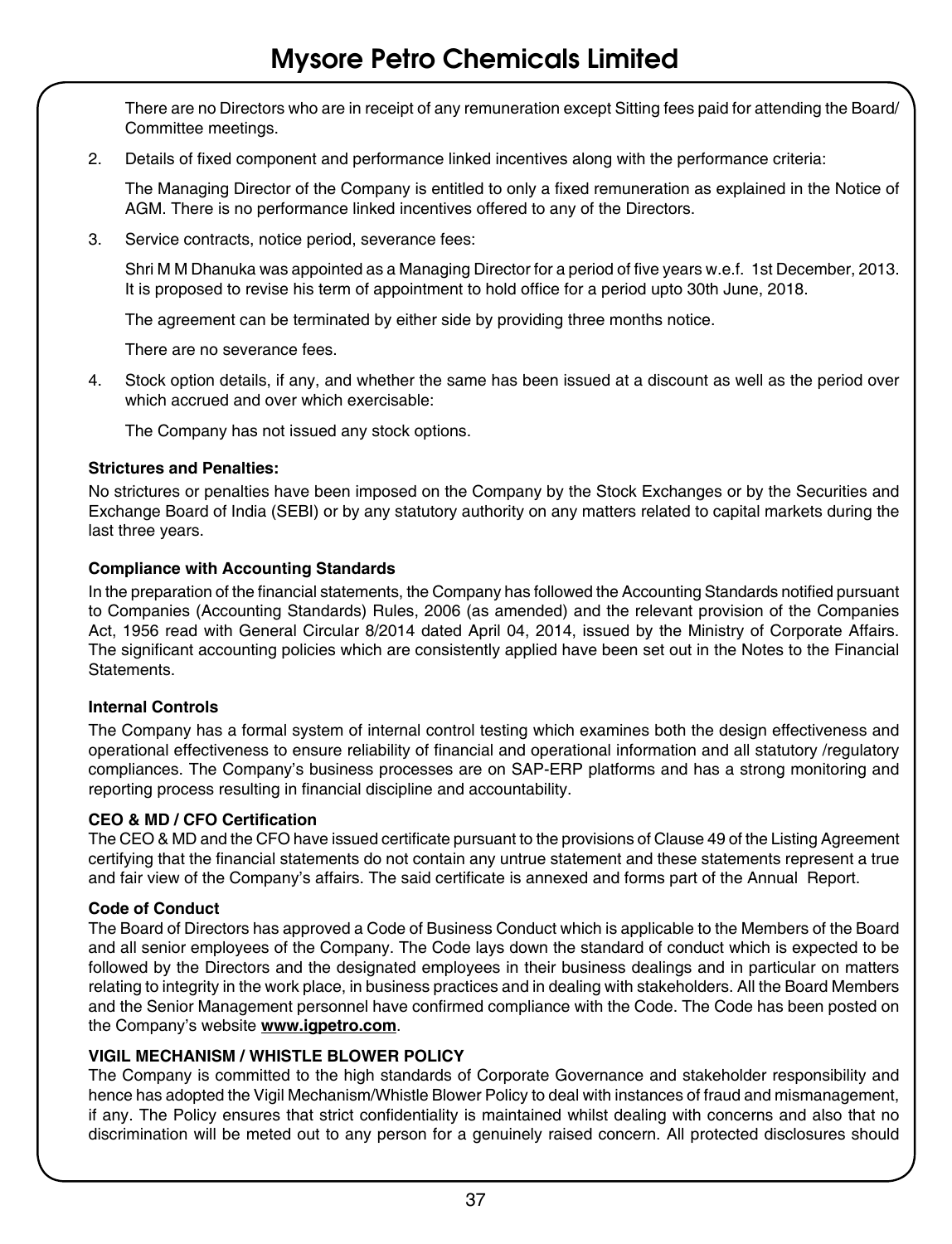be reported in writing by the complainant as soon as possible about the instances of unethical behavior, actual or suspected fraud or violation of the Company's code of conduct. The Company Secretary is the Vigilance Officer who should be reported about the disclosures. All protected disclosures shall be thoroughly investigated and action or corrective action taken as it may deem fit. The investigation reports shall be placed before the Audit Committee and the Board.

#### **PREVENTION OF INSIDER TRADING**

The Company has adopted a Code of Conduct for Prevention of Insider Trading with a view to regulate trading in securities by the Directors and designated employees of the Company. The Code requires pre-clearance for dealing in the Company's shares and prohibits the purchase or sale of Company shares by the Directors and the designated employees while in possession of unpublished price sensitive information in relation to the Company and during the period when the Trading Window is closed. The Company Secretary is responsible for implementation of the Code.

All Board Directors and the designated employees have confirmed compliance with the code.

#### **COMMUNICATION WITH THE MEMBERS/SHAREHOLDERS**

The information related to the Unaudited quarterly / half yearly Financial Results are announced within forty-five days of the close of the quarter. The Audited Annual Financial Results are announced within two months from the close of the financial year as per the requirements of the Listing Agreement with the Stock Exchange. The aforesaid financial results are sent to BSE Limited (BSE) where the Company's securities are listed. The results are thereafter published within forty-eight hours in English and Kannada newspapers. The audited financial statements for a part of the Annual Report which is sent to the Members well in advance of the Annual General Meeting.

The Company also informs from time to time all the price sensitive matters or such other matters which in its opinion are material and of relevance to the members.

The Annual Report of the Company, the quarterly / half yearly and the annual results are also placed on the Company's website: **www.igpetro.com** and can be downloaded.

| <b>Financial Year</b> | Date       | Time       | Venue                   |
|-----------------------|------------|------------|-------------------------|
| 2011-12               | 20/07/2012 |            | Hotel Woodlands, 5.     |
| 2012-13               | 24/09/2013 | 12.30 p.m. | Raja Rammohan Roy Road, |
| 2013-14               | 01/08/2014 |            | Bengaluru - 560 025     |

#### **i) Annual General Meeting**

#### **ii) Special Resolutions**

| <b>Financial Year</b> | Date of AGM | <b>Purpose</b>                                                                     |
|-----------------------|-------------|------------------------------------------------------------------------------------|
| 2012-13               | 24/09/2013  | Re-appointment of Shri M M Dhanuka as Managing Director<br>of a period of 5 years. |

#### **iii) Special Resolution Passed by Postal Ballot**

During the year under review no special reolution has been passed through Postal Ballot.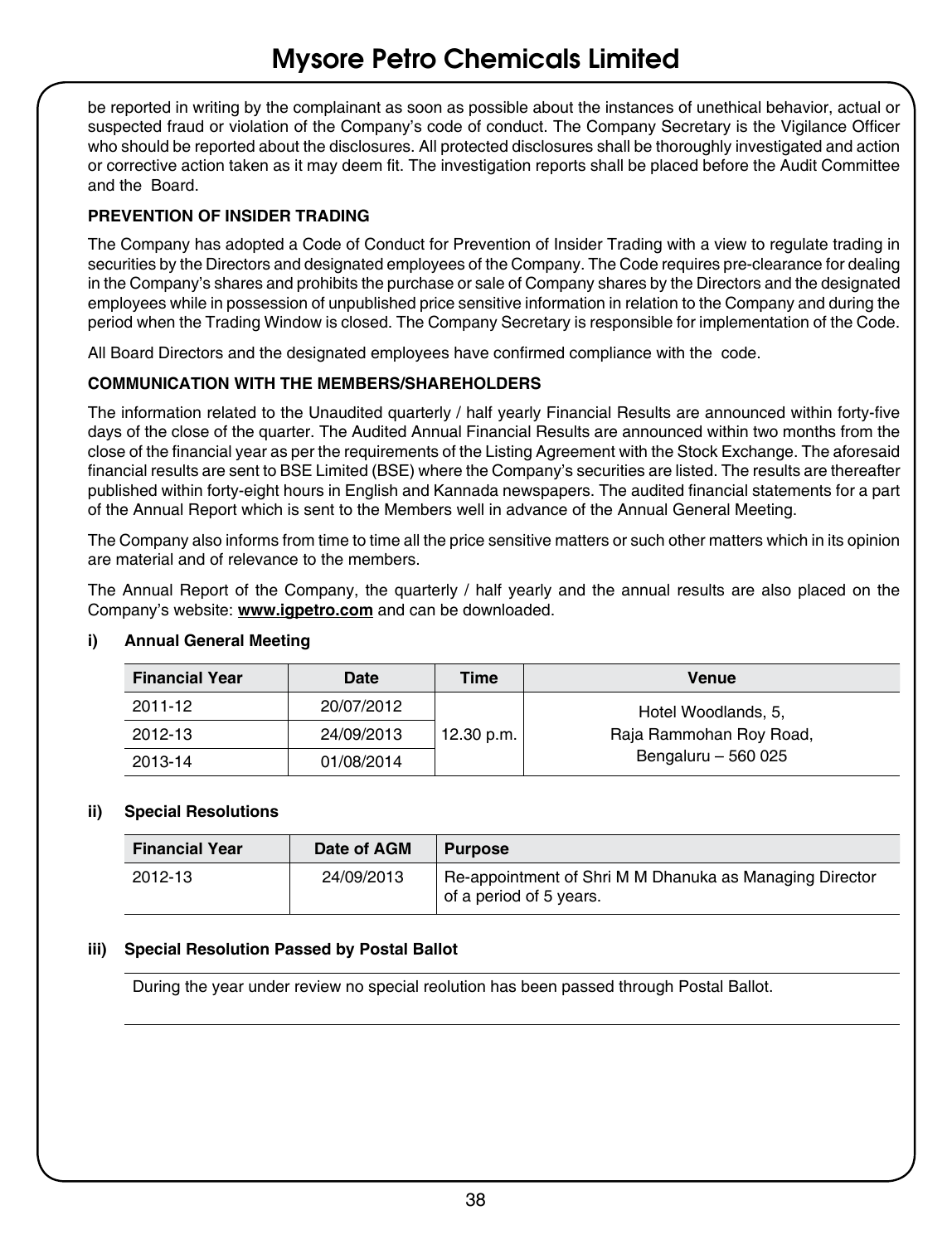| <b>General Shareholder information</b> |    |                                                                                                                                                                                                                                                                                          |  |                                                                                                                                                                                  |  |  |
|----------------------------------------|----|------------------------------------------------------------------------------------------------------------------------------------------------------------------------------------------------------------------------------------------------------------------------------------------|--|----------------------------------------------------------------------------------------------------------------------------------------------------------------------------------|--|--|
| Date, Time and Venue of AGM            | ÷  | Monday, 24 <sup>th</sup> August 2015 at 12.30 p.m. at Hotel Woodlands, 5, Raja Rammohan<br>Roy Road, Bengaluru - 560 025.                                                                                                                                                                |  |                                                                                                                                                                                  |  |  |
| <b>Financial Calender/Results</b>      | ÷  | 1 <sup>st</sup> April to 31 <sup>st</sup> March                                                                                                                                                                                                                                          |  |                                                                                                                                                                                  |  |  |
|                                        |    | The quarterly results will be adopted by the Board of directors as per the following<br>tentative schedule:                                                                                                                                                                              |  |                                                                                                                                                                                  |  |  |
|                                        |    | Quarters ending on :                                                                                                                                                                                                                                                                     |  |                                                                                                                                                                                  |  |  |
|                                        |    | June 2015<br>÷                                                                                                                                                                                                                                                                           |  | Considered on 17 <sup>th</sup> July, 2015                                                                                                                                        |  |  |
|                                        |    | September 2015<br>÷                                                                                                                                                                                                                                                                      |  | 1st/2 <sup>nd</sup> week of November 2015                                                                                                                                        |  |  |
|                                        |    | December 2015<br>÷                                                                                                                                                                                                                                                                       |  | 1st/2 <sup>nd</sup> week of February 2016                                                                                                                                        |  |  |
|                                        |    | March 2016<br>÷<br>(Audited results)                                                                                                                                                                                                                                                     |  | before 30 <sup>th</sup> May 2016                                                                                                                                                 |  |  |
| Date of Book Closure                   | ÷  |                                                                                                                                                                                                                                                                                          |  | The Share Transfer Books and the Register of Members will be closed from<br>Tuesday, 18 <sup>th</sup> August 2015 to Monday, 24 <sup>th</sup> August 2015 (both days inclusive). |  |  |
| Dividend Payment Date                  | ÷. | on 28th August 2015.                                                                                                                                                                                                                                                                     |  | The Directors have recommended a Dividend of $\bar{\tau}$ 2/- per share (20%) on equity<br>shares for the year ended 31st March 2015. Dividend, if declared, will be paid        |  |  |
| Listing on Stock Exchange              | ÷  | Bombay Stock Exchange Limited (BSE).<br>The listing fees for the year 2015-2016 has been paid to BSE.                                                                                                                                                                                    |  |                                                                                                                                                                                  |  |  |
| Stock Code                             |    | 506734 on BSE.                                                                                                                                                                                                                                                                           |  |                                                                                                                                                                                  |  |  |
| <b>ISIN Code</b>                       | ÷  | INE 741A01011                                                                                                                                                                                                                                                                            |  |                                                                                                                                                                                  |  |  |
| <b>Share Transfer System</b>           | ÷  | in this regard.                                                                                                                                                                                                                                                                          |  | Being done by the Registrar & Transfer Agents in compliance of the provisions                                                                                                    |  |  |
| Dematerialisation of shares            | ÷  |                                                                                                                                                                                                                                                                                          |  | 94.75% of the shares have been dematerialised by the members as on 31.3.2015.                                                                                                    |  |  |
| Registrar & Transfer Agents            | ÷  | Bigshare Services Pvt. Ltd.<br>E-2/3 Ansa Industrial Estate, Saki Vihar Road<br>Sakinaka, Andheri (E), Mumbai 400 072.<br>Contact person: Mrs. Indira Reddy / Ms. Ujata Pokharkar<br>Tel No.: (91) 022-40430200/40430210 · Fax No.: (91) 022-28475207<br>E-mail: info@bigshareonline.com |  |                                                                                                                                                                                  |  |  |
| Website                                | ÷  | The website of the Company www.igpetro.com (MPCL page link) contains<br>information about the business activities of the Company and the financial<br>results of the Company.                                                                                                            |  |                                                                                                                                                                                  |  |  |
| Dedicated e-mail for Investors         | ÷  | To enable investors to register their grievances, the Company has designated<br>an exclusive e-mail id viz. mpcl.complaints@igpetro.com. All investors are<br>requested to avail this facility.                                                                                          |  |                                                                                                                                                                                  |  |  |

| Market Price Data during the year ended 31st March, 2015 (Month-Wise) |  |
|-----------------------------------------------------------------------|--|
|-----------------------------------------------------------------------|--|

| Month (2014-2015) | Hiah  | Low   | Month (2014-2015) | Hiah  | Low   |
|-------------------|-------|-------|-------------------|-------|-------|
| Apr-14            | 15.04 | 9.17  | $Oct-14$          | 43.60 | 36.00 |
| May-14            | 25.40 | 13.30 | Nov-14            | 67.10 | 36.60 |
| $Jun-14$          | 43.30 | 23.10 | $Dec-14$          | 63.00 | 45.15 |
| Jul-14            | 43.30 | 36.30 | Jan-15            | 83.40 | 45.55 |
| Aug-14            | 44.75 | 33.85 | $Feb-15$          | 74.90 | 47.75 |
| Sep-14            | 54.30 | 35.15 | Mar-15            | 51.10 | 39.50 |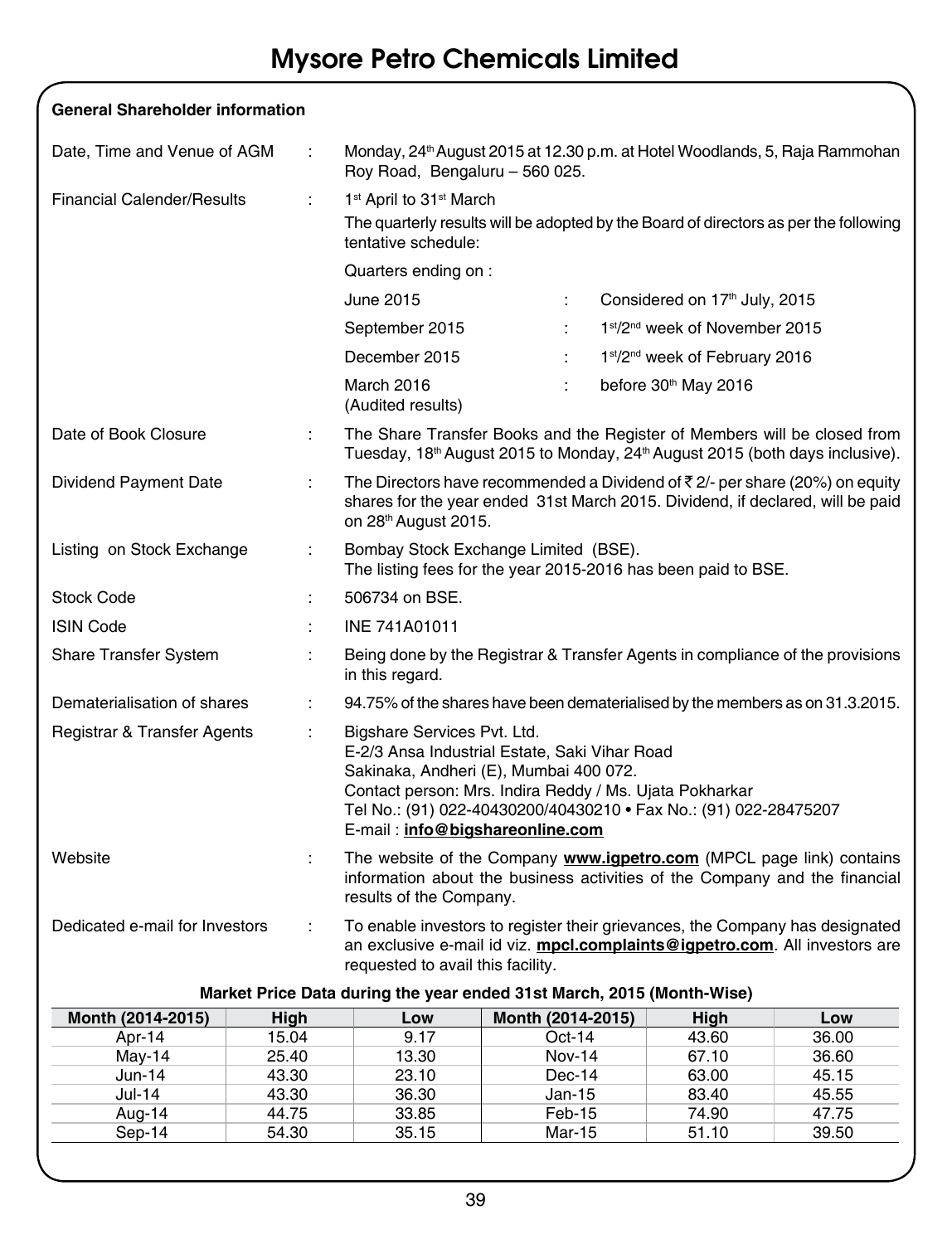#### **Performance of MPCL share price in comparison with Sensex (BSE)**



#### **SHARE HOLDING PATTERN AS ON 31st March, 2015**

#### **a) Shareholding Pattern as on 31st March, 2015**

| SI. No. | Category                                    | No. of Shares | % of Shareholding |
|---------|---------------------------------------------|---------------|-------------------|
|         | Promoters & Persons acting in Concert       | 4805305       | 72.99             |
| 2       | Mutual funds / Banks / Fls                  | 197865        | 3.01              |
| 3       | Private Corporate Bodies - Indian & Foreign | 203927        | 3.10              |
| 4       | <b>NRIS</b>                                 | 17116         | 0.26              |
| 5       | Indian Public                               | 1359275       | 20.64             |
|         | <b>Grand Total</b>                          | 6583488       | 100.00            |

#### **b) Distribution Shareholding as on 31st March, 2015**

| SI. |        | <b>Shareholding of Nominal</b> | Number of<br>Percentage of |              | <b>Share Amount</b> | Percentage of |  |
|-----|--------|--------------------------------|----------------------------|--------------|---------------------|---------------|--|
| No. | ₹      |                                | <b>Shareholders</b>        | <b>Total</b> |                     | Total         |  |
|     |        | 5000                           | 7412                       | 94.50        | 7637890             | 11.60         |  |
| 2   | 5001   | 10000                          | 238                        | 3.03         | 1916370             | 2.91          |  |
| 3   | 10001  | 20000                          | 96                         | 1.22         | 1428210             | 2.17          |  |
| 4   | 20001  | 30000                          | 38                         | 0.49         | 976010              | 1.48          |  |
| 5   | 30001  | 40000                          | 9                          | 0.11         | 318240              | 0.48          |  |
| 6   | 40001  | 50000                          | 12                         | 0.15         | 561420              | 0.85          |  |
| 7   | 50001  | 100000                         | 14                         | 0.18         | 1089570             | 1.66          |  |
| 8   | 100001 | 999999                         | 24                         | 0.32         | 51907170            | 78.85         |  |
|     |        |                                | 7843                       | 100.00       | 65834880            | 100.00        |  |

#### **Plant Location**

T-1, MIDC Industrial Area, Taloja 410 208, Dist. Raigad, Maharashtra.

#### **Address for correspondence**

The Company Secretary 401-404, Raheja Centre, 214, Nariman Point, Mumbai - 400 021 Phone : (91) 022-30286100 E-mail : **igpetro@vsnl.com**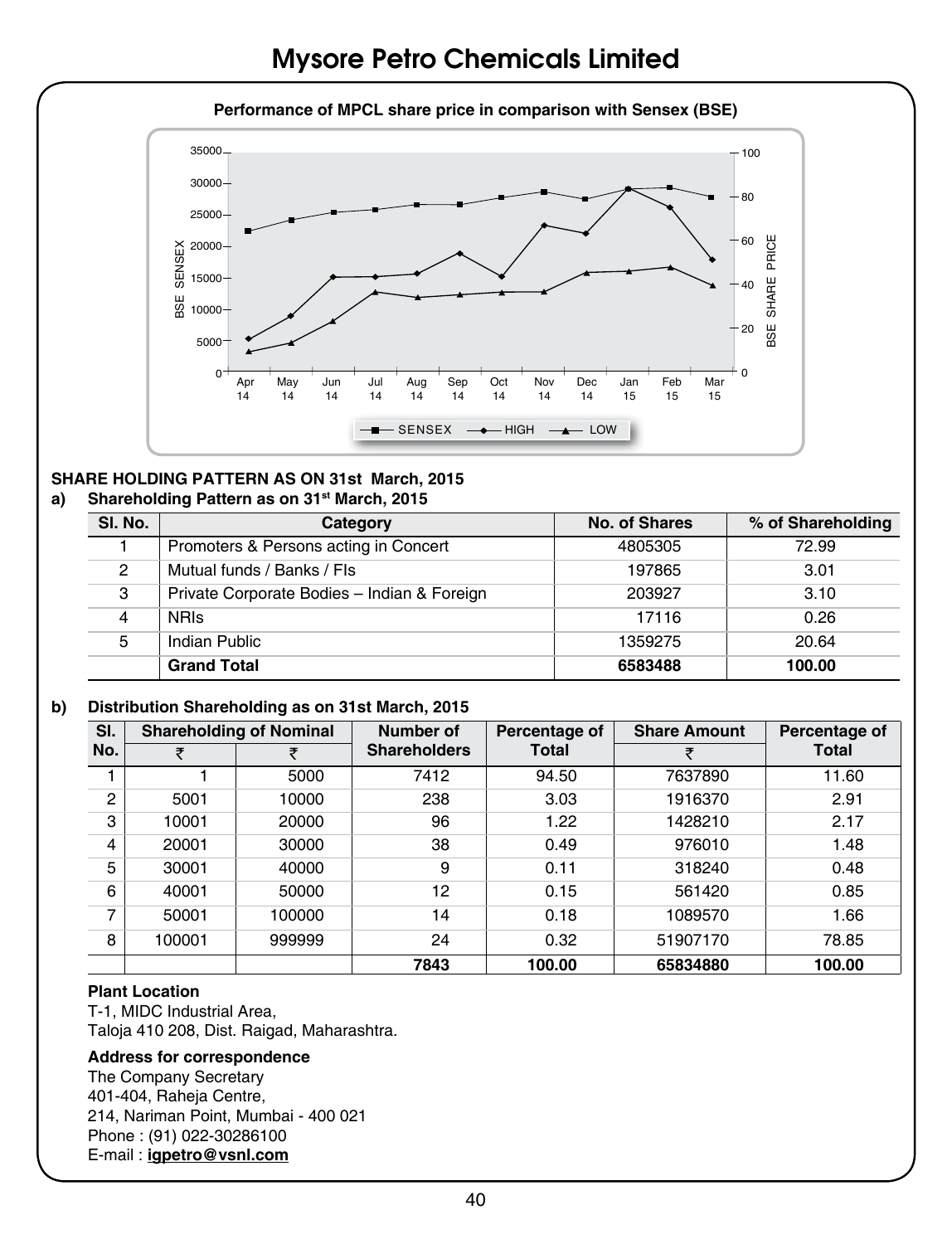### **DECLARATION ON CODE OF CONDUCT**

I hereby declare that all the Directors of the Company and Senior Management personnel as defined in the Code of Conduct of the Company have submitted annual declarations for the year ended 31st March, 2015 confirming their compliance with the Code of Conduct.

**M M Dhanuka** 

Mumbai, 17<sup>th</sup> July, 2015 Managing Director & CEO

### **AUDITORS' REPORT ON CORPORATE GOVERNANCE**

To the Members

Mysore Petro Chemicals Limited

We have reviewed the relevant records of Mysore Petro Chemicals Limited for the year ended 31<sup>st</sup> March 2015 relating to compliance of conditions of Corporate Governance as stipulated in Clause 49 of the Listing Agreement entered into, by the company, with the stock exchanges.

The compliance of conditions of corporate governance is the responsibility of the management. Our review was limited to procedures and implementation thereof, adopted by the company for ensuring the compliance of the conditions of the corporate governance. It is neither an audit nor an expression of opinion on the financial statements of the company.

In our opinion and according to the information and explanations given to us, we have to state that, to the best of our knowledge the company has complied with the conditions of corporate governance stipulated in clause 49 of the above mentioned listing agreement.

We state that, in respect of investors grievances received during the year ended 31<sup>st</sup> March 2015, no investor grievances are pending without a reply from the company for a period exceeding one month as per the records maintained by the share transfer and shareholders / investors grievance committee.

We further state that, such compliance is neither an assurance as to the future viability of the Company, nor as to the efficiency or effectiveness with which the management has conducted affairs of the Company.

> For **Hariharan & Co.**  Chartered Accountants Firm's Registration No. 001083S

**K Nagarajan**  Place : Mumbai Partner Date : 25<sup>th</sup> May, 2015 Membership No. 16398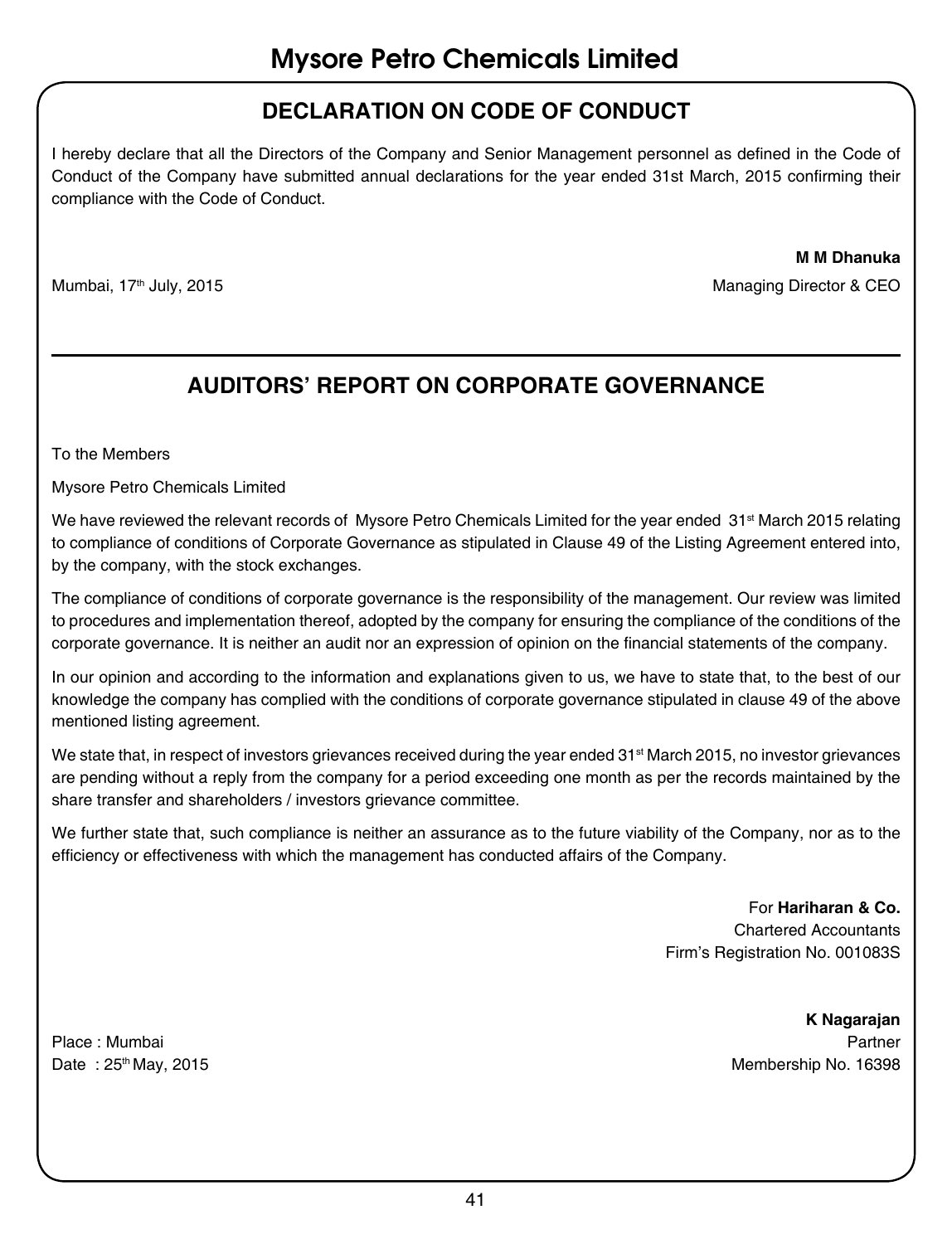## **INDEPENDENT AUDITORS' REPORT**

To the Members of

#### **MYSORE PETRO CHEMICALS LIMITED**

#### **Report on the Financial Statements**

We have audited the accompanying financial statements of Mysore Petro Chemicals Limited ("the Company"), which comprise the Balance Sheet as at 31<sup>st</sup> March, 2015, the Statement of Profit and Loss, the Cash Flow Statement for the year then ended, and a summary of the significant accounting policies and other explanatory information.

#### **Management's Responsibility for the Financial Statements**

The Company's Board of Directors is responsible for the matters stated in Section 134(5) of the Companies Act, 2013 ("the Act") with respect to the preparation of these financial statements that give a true and fair view of the financial position, financial performance and cash flows of the Company in accordance with the accounting principles generally accepted in India, including the Accounting Standards specified under Section 133 of the Act, read with Rule 7 of the Companies (Accounts) Rules, 2014. This responsibility also includes maintenance of adequate accounting records in accordance with the provisions of the Act for safeguarding the assets of the Company and for preventing and detecting frauds and other irregularities; selection and application of appropriate accounting policies; making judgments and estimates that are reasonable and prudent ; and design, implementation and maintenance of adequate internal financial controls, that were operating effectively for ensuring the accuracy and completeness of the accounting records, relevant to the preparation and presentation of the financial statements that give a true and fair view and are free from material misstatement, whether due to fraud or error.

#### **Auditor's Responsibility**

Our responsibility is to express an opinion on these financial statements based on our audit.

We have taken into account the provisions of the Act, the accounting and auditing standards and matters which are required to be included in the audit report under the provisions of the Act and the Rules made there under.

We conducted our audit in accordance with the Standards on Auditing specified under Section 143(10) of the Act. Those Standards require that we comply with ethical requirements and plan and perform the audit to obtain reasonable assurance about whether the financial statements are free from material misstatement.

An audit involves performing procedures to obtain audit evidence about the amounts and the disclosures in the financial statements. The procedures selected depend on the auditor's judgment, including the assessment of the risks of material misstatement of the financial statements, whether due to fraud or error. In making those risk assessments, the auditor considers internal financial control relevant to the Company's preparation of the financial statements that give a true and fair view in order to design audit procedures that are appropriate in the circumstances, but not for the purpose of expressing an opinion on whether the Company has in place an adequate internal financial controls system over financial reporting and the operating effectiveness of such controls. An audit also includes evaluating the appropriateness of the accounting policies used and the reasonableness of the accounting estimates made by the Company's Directors, as well as evaluating the overall presentation of the financial statements.

We believe that the audit evidence we have obtained is sufficient and appropriate to provide a basis for our audit opinion on the financial statements.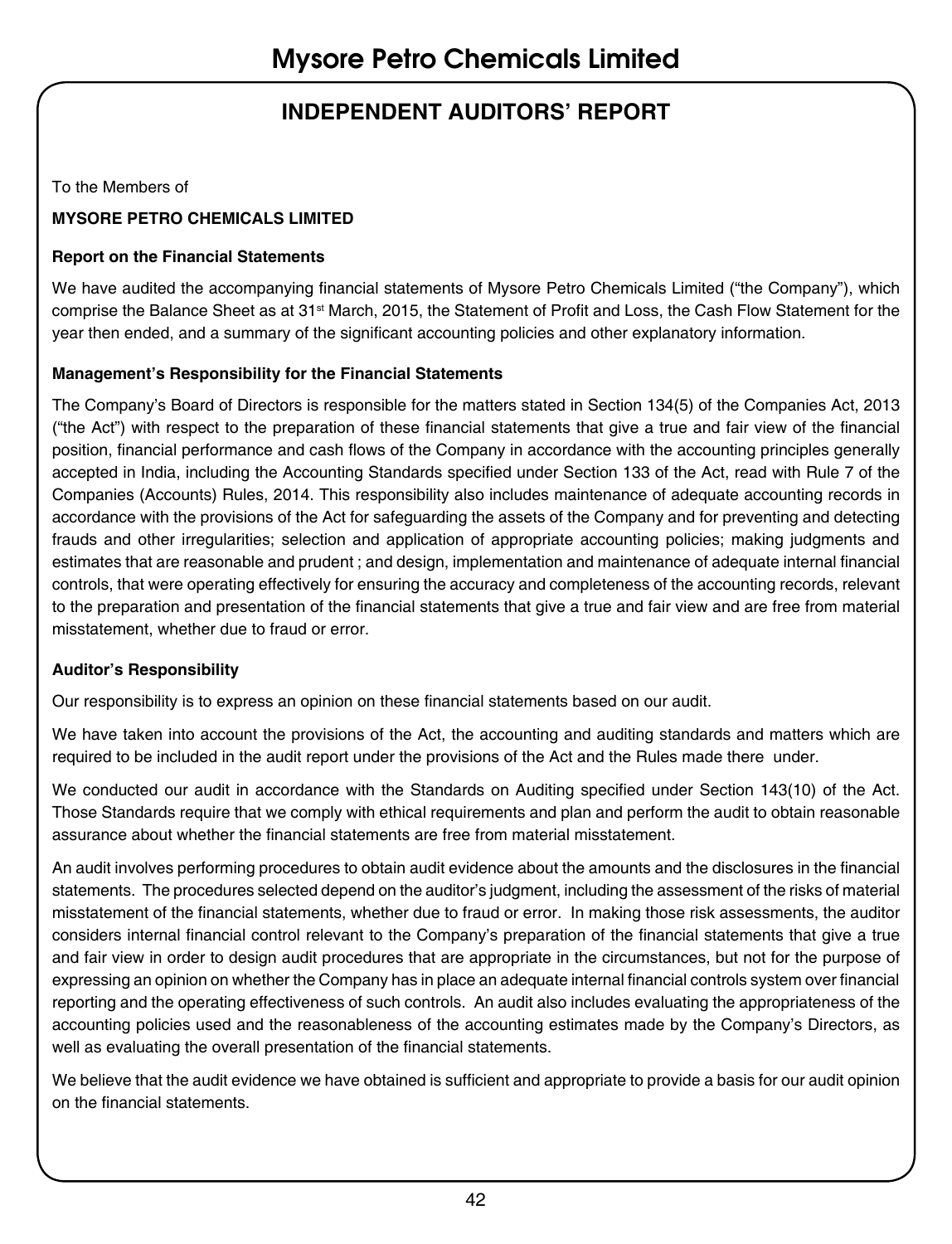#### **Opinion**

In our opinion and to the best of our information and according to the explanations given to us, the aforesaid financial statements give the information required by the Act in the manner so required and give a true and fair view in conformity with the accounting principles generally accepted in India, of the state of affairs of the Company as at 31<sup>st</sup> March, 2015, and its profit and its cash flows for the year ended on that date.

#### **Report on Other Legal and Regulatory Requirements**

- 1. As required by the Companies (Auditor's Report) Order, 2015 ("the Order") issued by the Central Government of India in terms of sub-section (11) of Section 143 of the Act, and on the basis of such checks of the books and records of the Company as we considered appropriate and according to the information and explanations given to us during the course of audit, we give in the Annexure a statement on the matters specified in the paragraphs 3 and 4 of the Order .
- 2. As required by Section 143 (3) of the Act, we report that:
	- (a) We have sought and obtained all the information and explanations which to the best of our knowledge and belief were necessary for the purposes of our audit.
	- (b) In our opinion, proper books of account as required by law have been kept by the Company so far as it appears from our examination of those books.
	- (c) The Balance Sheet, the Statement of Profit and Loss, and the Cash Flow Statement dealt with by this Report are in agreement with the books of account.
	- (d) In our opinion, the aforesaid financial statements comply with the Accounting Standards specified under Section 133 of the Act, read with Rule 7 of the Companies (Accounts) Rules, 2014.
	- (e) On the basis of the written representations received from the directors as on 31<sup>st</sup> March, 2015 taken on record by the Board of Directors, none of the directors is disqualified as on 31<sup>st</sup> March, 2015 from being appointed as a director in terms of Section 164 (2) of the Act.
	- (f) With respect to the other matters to be included in the Auditor's Report in accordance with Rule 11 of the Companies (Audit and Auditors) Rules, 2014, in our opinion and to the best of our information and according to the explanations given to us:
		- i. The Company has disclosed the impact of pending litigations on its financial position in its financial statements.
		- ii. The Company did not have any long-term contracts including derivative contracts for which there were any material foreseeable losses.
		- iii. There were no amounts which were required to be transferred to the Investor Education and Protection Fund by the Company.

For **Hariharan & Co.**

Chartered Accountants Firm's Registration No. 001083S

**K Nagarajan** 

Mumbai Partner 25th May, 2015 Membership No. 16398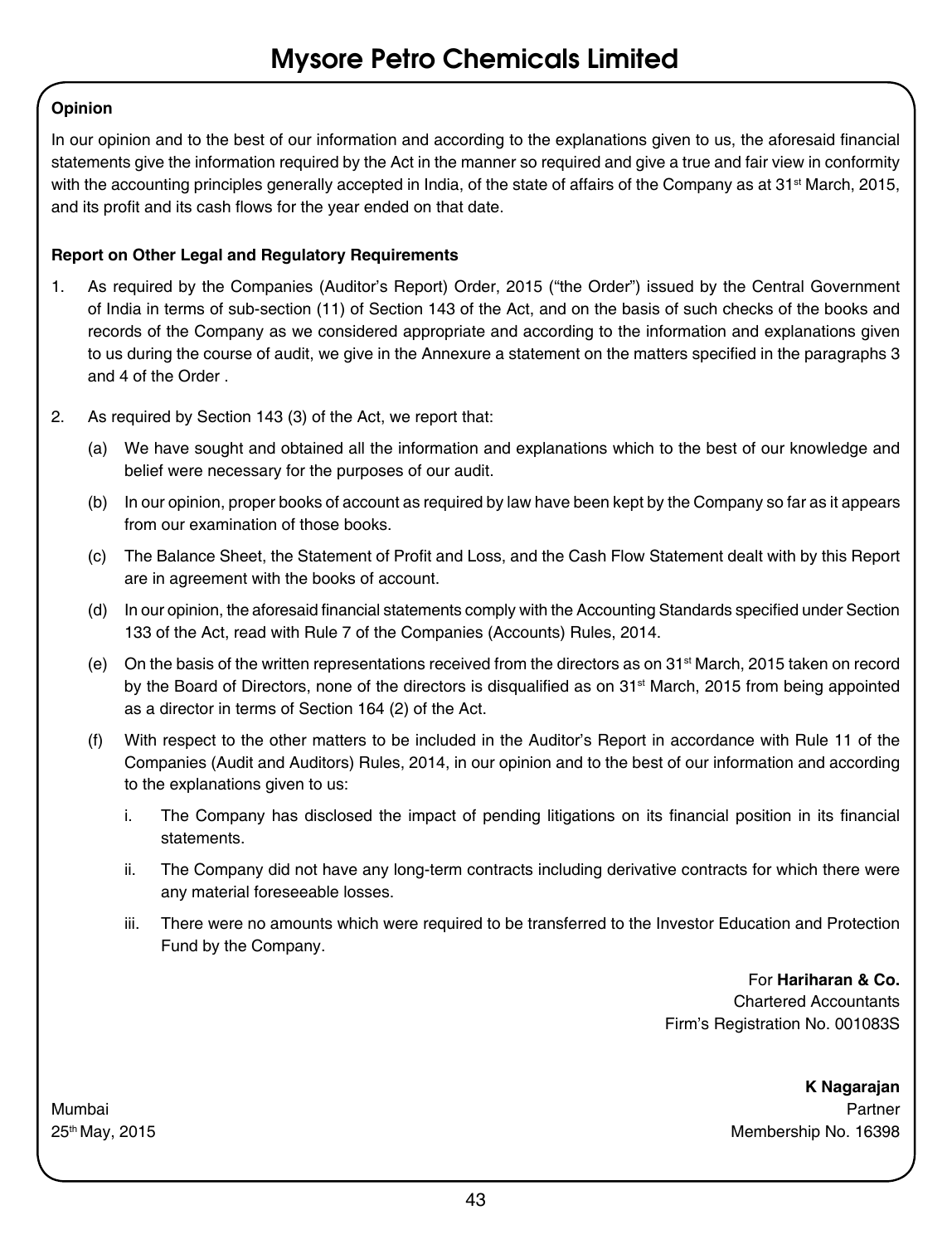### **ANNEXURE TO THE INDEPENDENT AUDITORS' REPORT**

#### **Annexure referred to in paragraph 1 under the heading "Report on Other Legal and Regulatory Requirements" of our report of even date for the year ended 31st March 2015**

- 1. (a) The Company has maintained proper records showing full particulars including quantitative details and situation of fixed assets.
	- (b) The fixed assets have been physically verified by the management according to the programme of periodical physical verification in phased manner which in our opinion is reasonable having regard to the size of the Company and the nature of its fixed assets. The discrepancies noticed on such physical verification were not material.
- 2. (a) The inventories of the Company have been physically verified by the management at reasonable intervals. In respect of stock lying with third parties, the same have been substantially confirmed/checked with subsequent receipts.
	- (b) The procedures of physical verification of inventories followed by the management are reasonable and adequate in relation to the size of the Company and nature of its business.
	- (c) In our opinion and according to information and explanations given to us, the Company is maintaining proper records of inventory. The discrepancies noticed on such physical verification of inventory as compared to book records were not material.
- 3. The Company has not granted any loan secured or unsecured to any companies, firms or other parties covered in the register maintained under Section 189 of the Companies Act, 2013. Accordingly, the provisions of Clause 3(iii) (a) & (b) of the Order are not applicable.
- 4. In our opinion and according to the information and explanations given to us, there are adequate internal control systems commensurate with the size of the Company and the nature of its business for the purchase of inventory and fixed assets and for the sale of goods and services. Based on the audit procedure performed and on the basis of information and explanations provided by the management, during the course of audit, we have not observed any continuing failure to correct major weaknesses in internal control system.
- 5. In our opinion and according to the information and explanations given to us, the Company has complied with the directive issued by the Reserve Bank of India and the provisions of Section 73 to 76 of the Act or any other relevant provisions of the Act and the rules framed there under (to the extent applicable) with regard to deposit accepted from the public. We have been informed that no order has been passed by the Company Law Board or National Company Tribunal or Reserve Bank of India or any Court or other tribunal in this regard.
- 6. On the basis of records produced to us, we are of the opinion that, prima facie, the cost records prescribed by the Central Government of India under sub section (1) of section 148 of the Companies act 2013, relating to the Product of the company have been made and maintained. We are not required to and accordingly, have not made a detailed examination of such records.
- 7. (a) According to the records of the Company and information and explanations given to us, the Company is generally regular in depositing undisputed statutory dues including provident fund, employees' state insurance, income-tax, sales-tax, wealth tax,service tax, duty of customs, duty of excise, value added tax and cess and other material statutory dues with the appropriate authorities to the extent applicable and there were no undisputed statutory dues payable for a period of more than six months from the date they became payable as at 31st March, 2015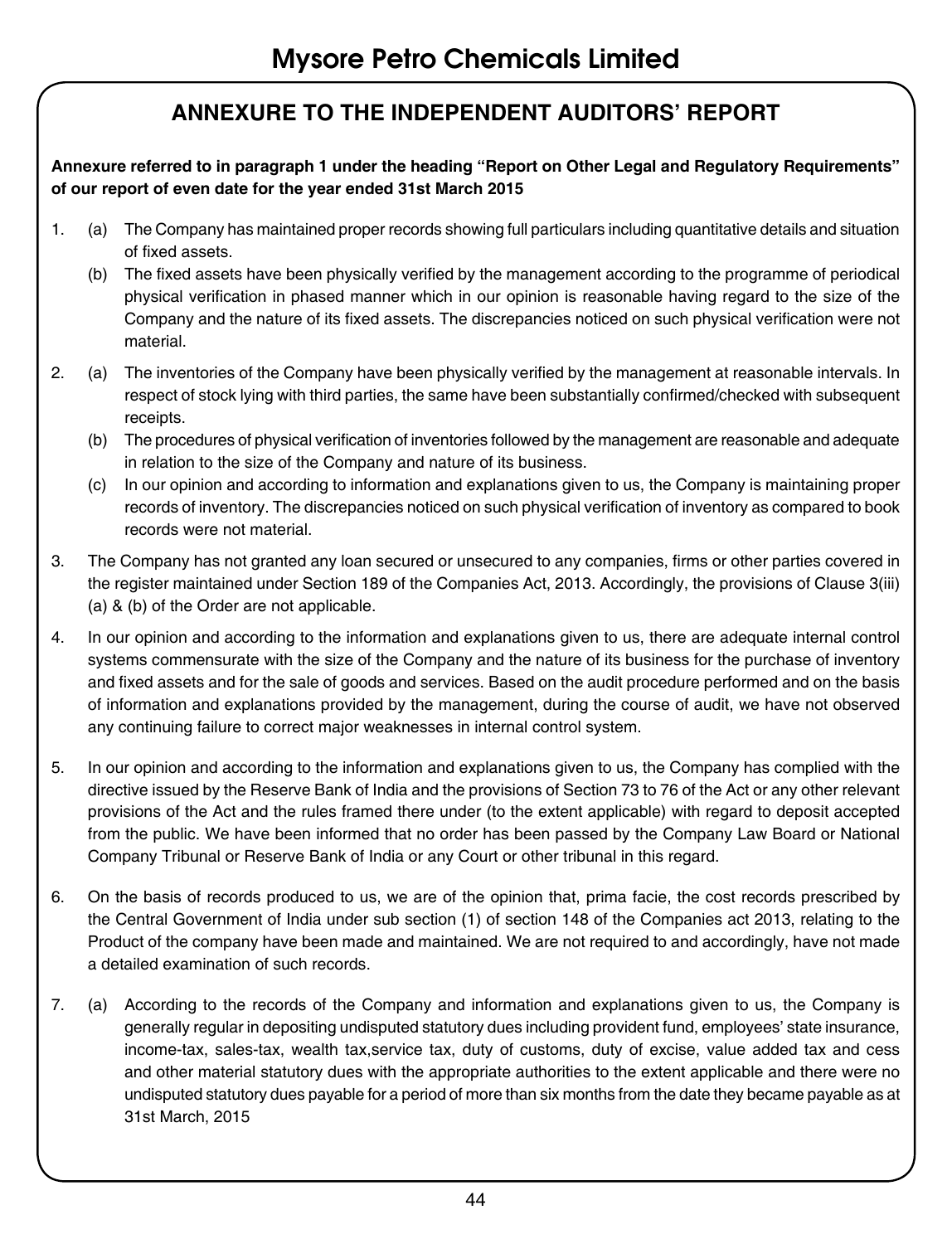(b) According to the records and information & explanations given to us, there are no dues in respect of Wealth Tax, Service Tax, Custom Duty, Excise Duty, VAT and Cess that have not been deposited with the appropriate authorities to the extent applicable on account of any dispute and the dues in respect of Income tax and Sales tax that have not been deposited with the appropriate authorities on account of dispute and the forum where the dispute is pending are given below :-

| Name of the statute                      | Nature of the | Period           | Amount                              | Forum where dispute is |
|------------------------------------------|---------------|------------------|-------------------------------------|------------------------|
|                                          | dues          | (Financial Year) | $(5 \in \mathsf{In} \textsf{Lacs})$ | pendina                |
| Karnataka Special entry<br>Tax Act, 2004 | Sales Tax     | 2008-09          | 23.98                               | Karnataka High Court   |

Refer Note No. 23(a)

- (c) According to the records of the Company and information and explanations given to us, there were no amount due to be transferred to Investor Education and Protection Fund in accordance with the relevant provisions of the Companies Act and Rules made there under.
- 8. The Company does not have accumulated losses at the end of the financial year and has not incurred cash losses in the current financial year & in the immediately preceding financial year.
- 9. In our opinion, on the basis of audit procedure and according to the information and explanations given to us, the Company does not have any dues to Banks, financial institutions or debenture holders.
- 10. According to the information and explanations given to us, corporate guarantee has been issued by the company for loan taken by others {Refer Note No 23(b)} from bank, the terms and conditions whereof are not, prima facie, prejudicial to the interest of the Company.
- 11. On the basis of information and explanations given to us, term loan were applied for the purpose for which the loans were obtained.
- 12. Based on the audit procedure performed and on the basis of information and explanations provided by the management, no fraud on or by the Company has been noticed or reported during the course of our audit.

For **Hariharan & Co.** Chartered Accountants Firm's Registration No. 001083S

**K Nagarajan** Mumbai Partner

25th May, 2015 Membership No.16398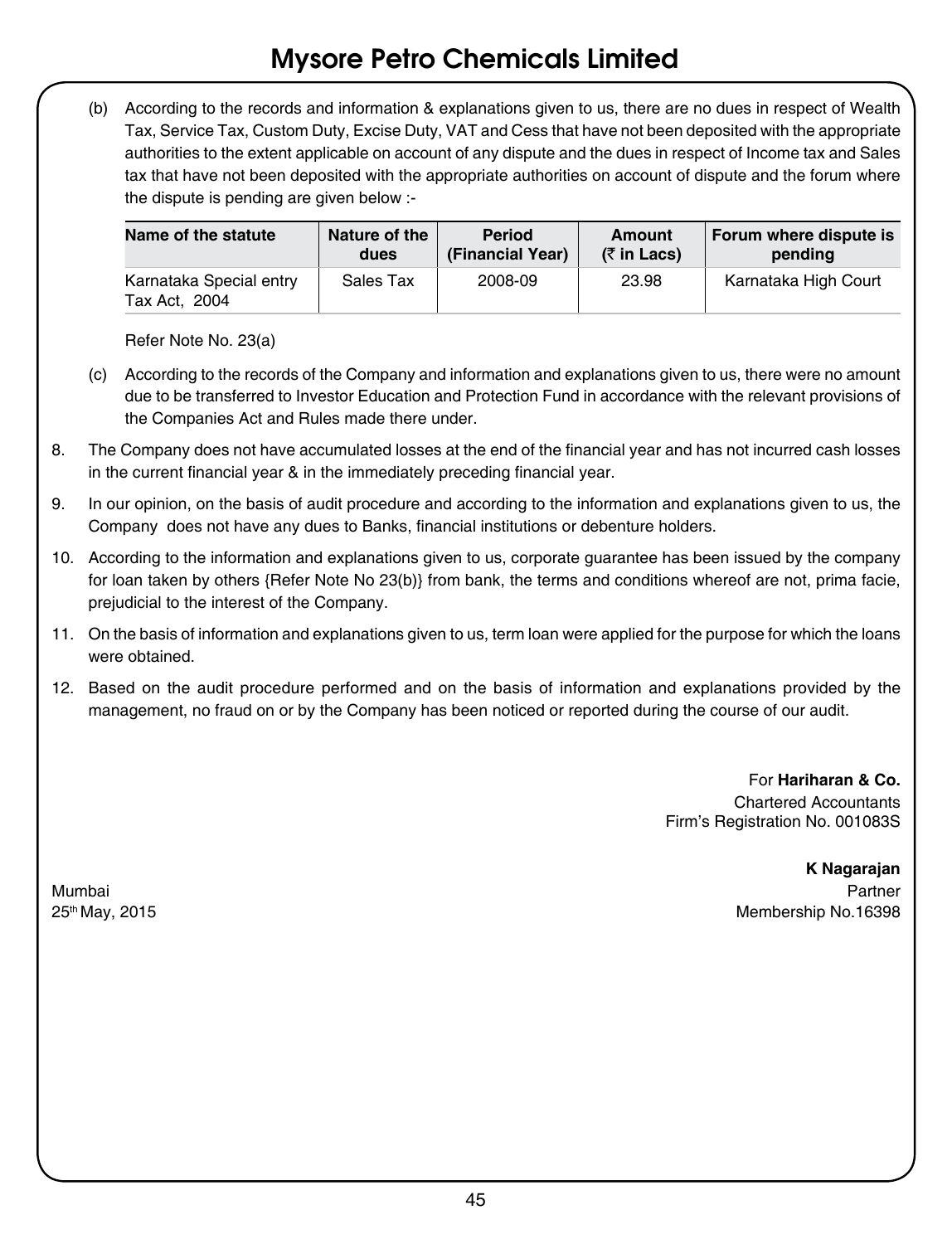### **Balance Sheet as at March 31, 2015**

|                                                                                                  |                          | <b>Notes</b>                   | As at                                          | As at                  |  |
|--------------------------------------------------------------------------------------------------|--------------------------|--------------------------------|------------------------------------------------|------------------------|--|
|                                                                                                  |                          |                                | March 31, 2015<br>₹ in Lacs                    | March 31, 2014         |  |
|                                                                                                  |                          |                                |                                                | ₹ in Lacs              |  |
| <b>EQUITIES AND LIABILITIES</b>                                                                  |                          |                                |                                                |                        |  |
| Shareholders' funds                                                                              |                          |                                |                                                |                        |  |
| <b>Share Capital</b>                                                                             |                          | 1                              | 658.76                                         | 658.76                 |  |
| Reserves and Surplus                                                                             |                          | $\overline{2}$                 | 2,268.25                                       | 2,280.94               |  |
|                                                                                                  |                          |                                | 2,927.01                                       | 2,939.70               |  |
| <b>Non-Current Liabilities</b>                                                                   |                          | 3                              |                                                |                        |  |
| Long Term Borrowings                                                                             |                          | 3(a)                           | 627.08                                         | 1,439.90               |  |
| <b>Long Term Liabilities</b>                                                                     |                          | 3(b)                           | 625.00                                         | 625.00                 |  |
| <b>Long Term Provisions</b>                                                                      |                          | 3 (c)                          | 142.58                                         | 159.97                 |  |
| Deferred Tax Liabilities                                                                         |                          | 4                              | 229.95                                         | 180.30                 |  |
|                                                                                                  |                          |                                | 1,624.61                                       | 2,405.17               |  |
| <b>Current Liabilities</b>                                                                       |                          | 5                              |                                                |                        |  |
| <b>Short Term Borrowings</b>                                                                     |                          | 5 (a)                          | 7.46                                           |                        |  |
| <b>Trade Payables</b>                                                                            |                          | 5 (b)                          | 226.69                                         | 206.76                 |  |
| <b>Other Current Liabilities</b>                                                                 |                          | 5 (c)                          | 170.84                                         | 426.63                 |  |
| <b>Short Term Provisions</b>                                                                     |                          | 5 (d)                          | 158.54                                         | 115.05                 |  |
|                                                                                                  |                          |                                | 563.53                                         | 748.44                 |  |
|                                                                                                  | <b>TOTAL</b>             |                                | 5,115.15                                       | 6,093.31               |  |
| <b>ASSETS</b>                                                                                    |                          |                                |                                                |                        |  |
| <b>Non Current Assets</b>                                                                        |                          |                                |                                                |                        |  |
| <b>Fixed Assets (Net)</b>                                                                        |                          |                                |                                                |                        |  |
| <b>Tangible Assets</b>                                                                           |                          | 6                              | 2,078.65                                       | 2,850.31               |  |
| Capital Work-In-Progress                                                                         |                          | 6                              | 1.23                                           |                        |  |
|                                                                                                  |                          |                                | 2,079.88                                       | 2,850.31               |  |
| Non Current Investments                                                                          |                          | 7                              | 864.63                                         | 869.32                 |  |
| Long Term Loans and Advances                                                                     |                          | 8                              | 1,386.09                                       | 1,237.67               |  |
|                                                                                                  |                          |                                | 4,330.60                                       | 4,957.30               |  |
| <b>Current Assets</b>                                                                            |                          |                                |                                                |                        |  |
| Inventories                                                                                      |                          | 9                              | 217.43                                         | 274.27                 |  |
| <b>Trade Receivables</b>                                                                         |                          | 10                             | 403.07                                         | 601.10                 |  |
| Cash and Bank Balances                                                                           |                          | 11                             | 56.31                                          | 47.02                  |  |
| Short Terrn Loans and Advances                                                                   |                          | 12                             | 107.74                                         | 213.62                 |  |
|                                                                                                  |                          |                                | 784.55                                         | 1,136.01               |  |
|                                                                                                  | <b>TOTAL</b>             |                                | 5,115.15                                       | 6,093.31               |  |
| <b>Significant Accounting Policies</b>                                                           |                          | Α                              |                                                |                        |  |
| <b>Notes on Financial Statements</b>                                                             |                          | $1 - 30$                       |                                                |                        |  |
| As per our report of even date<br>For <b>Hariharan &amp; Co.</b><br><b>Chartered Accountants</b> |                          |                                | For and on behalf of the Board of Directors of |                        |  |
| Firm's Registration No. 001083S                                                                  |                          | <b>M M Dhanuka</b>             |                                                | Nikunj Dhanuka         |  |
| K Nagarajan                                                                                      |                          | <b>Managing Director</b>       |                                                | M M Jayakar            |  |
| Partner                                                                                          |                          |                                |                                                | <b>Anil Kochar</b>     |  |
|                                                                                                  |                          |                                |                                                | <b>S N Maheshwari</b>  |  |
| Membership No. 16398                                                                             |                          |                                |                                                | <b>Shrikant Somani</b> |  |
|                                                                                                  | <b>Anand Kadkol</b>      | Paras Jain                     |                                                |                        |  |
| Mumbai                                                                                           |                          | <b>Chief Financial Officer</b> |                                                | Uma Acharya            |  |
| 25th May, 2015                                                                                   | <b>Company Secretary</b> |                                |                                                | <b>Directors</b>       |  |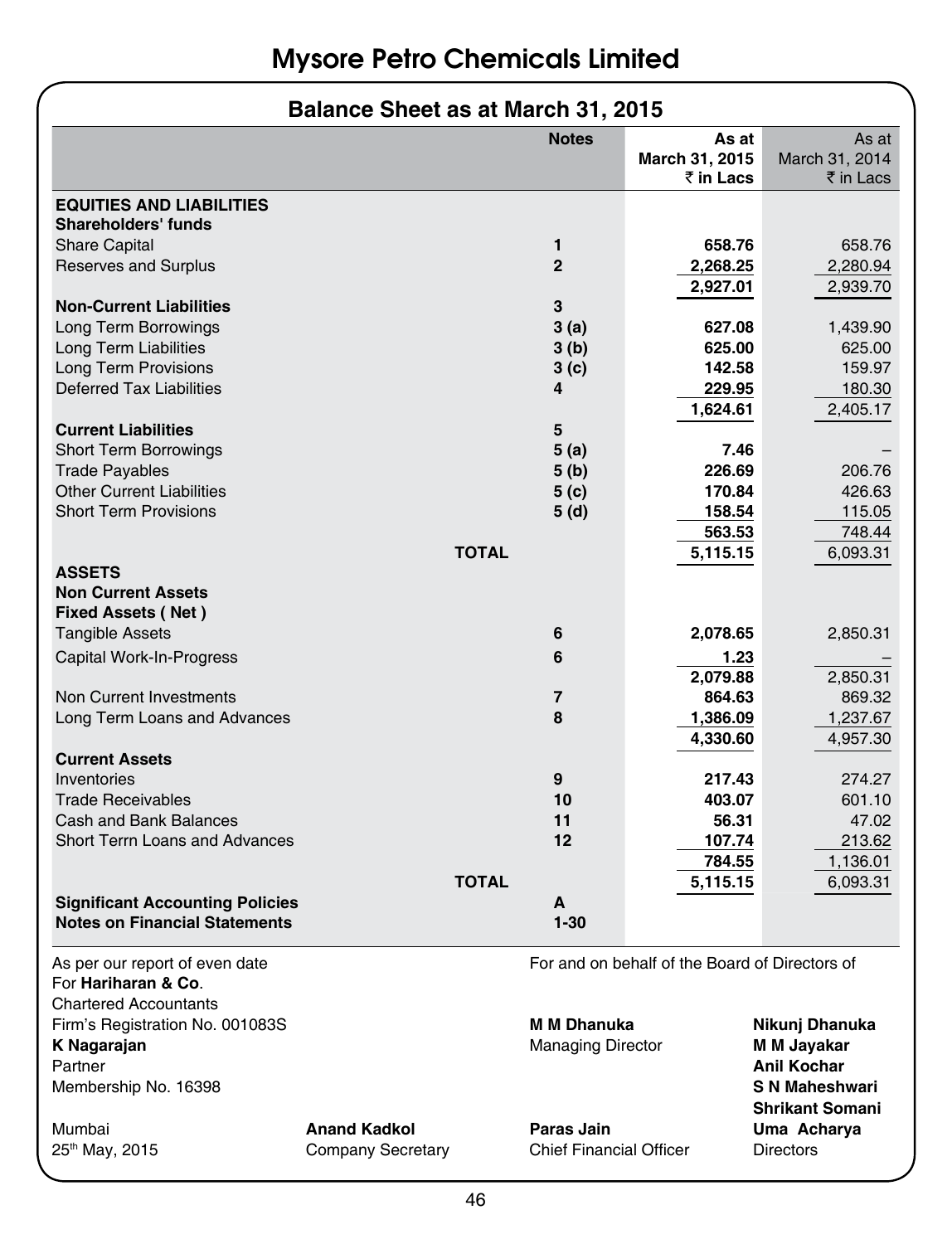| Statement of Profit and Loss for the year ended March 31, 2015 |              |                                                |                            |  |  |
|----------------------------------------------------------------|--------------|------------------------------------------------|----------------------------|--|--|
|                                                                | <b>Notes</b> | 2014-2015                                      | 2013-2014                  |  |  |
|                                                                |              | ₹ in Lacs                                      | $\bar{\bar{\tau}}$ in Lacs |  |  |
| Revenue                                                        |              |                                                |                            |  |  |
| Revenue from Operations (Gross)                                | 13           | 3,696.73                                       | 4,474.78                   |  |  |
| Less: Excise Duty                                              |              | 409.99                                         | 482.26                     |  |  |
| Revenue from Operations (Net)                                  |              | 3,286.74                                       | 3,992.52                   |  |  |
| Other Income                                                   | 14           | 94.94                                          | 6.35                       |  |  |
| <b>Total Revenue</b>                                           |              | 3,381.68                                       | 3,998.87                   |  |  |
| <b>Expenditure</b>                                             |              |                                                |                            |  |  |
| Cost of Material Consumed                                      | 15           | 80.83                                          | 241.82                     |  |  |
| Decrease / (Increase) in Inventories                           | 16           | 49.67                                          | 454.27                     |  |  |
| <b>Employees Benefits Expense</b>                              | 17           | 971.86                                         | 1,253.28                   |  |  |
| <b>Other Expenses</b>                                          | 18           | 637.01                                         | 1,007.90                   |  |  |
| Depreciation and Amortisation Expenses                         | 6            | 273.98                                         | 352.59                     |  |  |
| Finance cost                                                   | 19           | 135.14                                         | 246.30                     |  |  |
| <b>Total Expenditure</b>                                       |              | 2,148.49                                       | 3,556.16                   |  |  |
| Profit before Tax                                              |              | 1,233.19                                       | 442.71                     |  |  |
| <b>Tax Expenses</b>                                            |              |                                                |                            |  |  |
| - Current Tax                                                  |              | 462.00                                         | 68.55                      |  |  |
| - Deferred Tax                                                 | 20           | 49.65                                          | 36.84                      |  |  |
| Profit for the year                                            |              | 721.54                                         | 337.32                     |  |  |
| <b>Earning per share</b>                                       |              |                                                |                            |  |  |
| Face value of shares ₹ 10 each (Previous year ₹ 10 each)       |              |                                                |                            |  |  |
| Basic & Diluted $\bar{\tau}$                                   | 21           | 10.96                                          | 5.12                       |  |  |
| <b>Significant Accounting Policies</b>                         | A            |                                                |                            |  |  |
| <b>Notes on Financial Statements</b>                           | $1 - 30$     |                                                |                            |  |  |
| As per our report of even date                                 |              | For and on behalf of the Board of Directors of |                            |  |  |

For **Hariharan & Co**. Chartered Accountants Firm's Registration No. 001083S **M M Dhanuka Nikunj Dhanuka** Partner **Anil Kochar** Membership No. 16398 **S N Maheshwari**

Company Secretary

**Managing Director** 

Mumbai **Anand Kadkol Paras Jain Uma Acharya**

 **Shrikant Somani**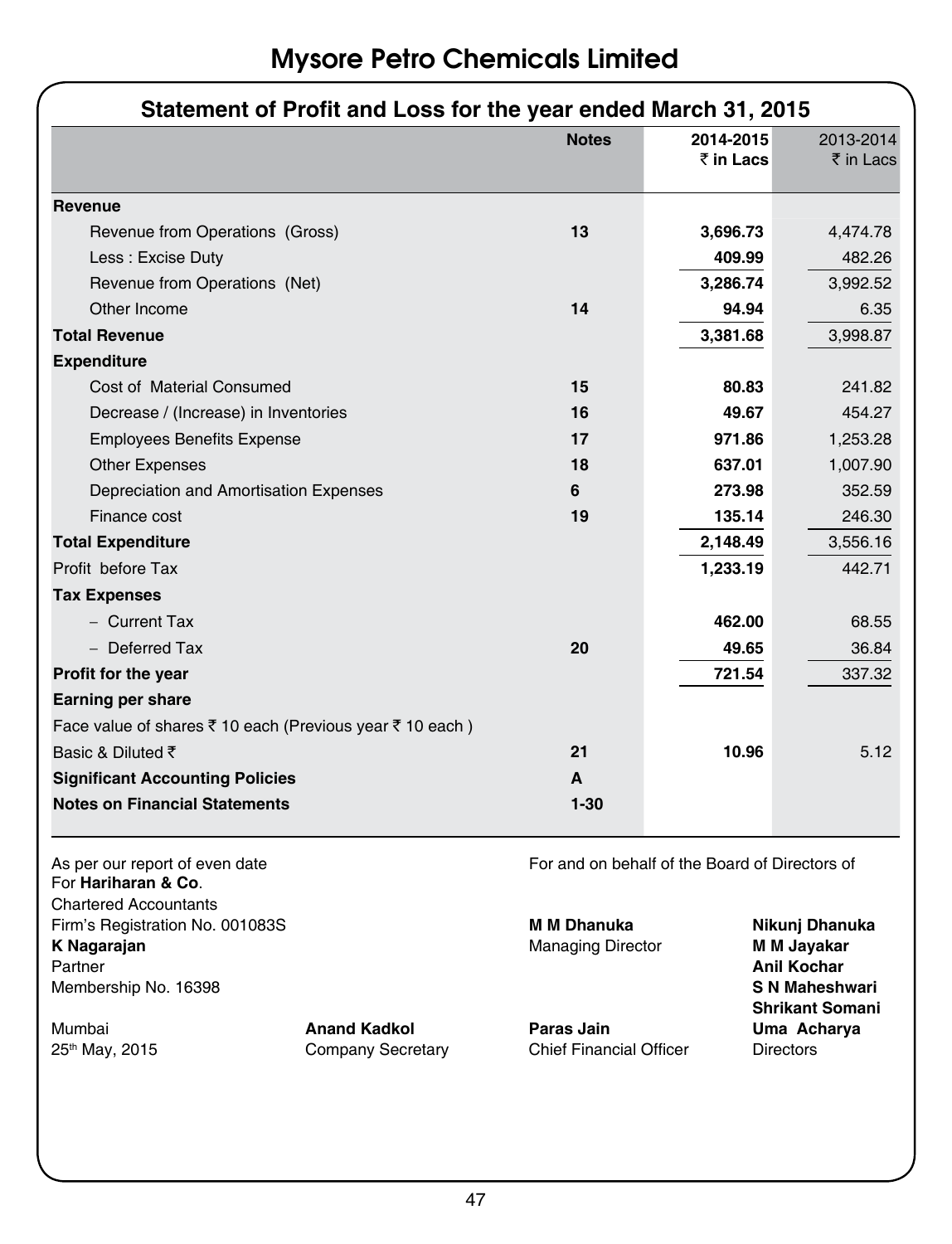|    | Cash Flow Statement for the year ended March 31, 2015                                                             |                          |                          |  |  |
|----|-------------------------------------------------------------------------------------------------------------------|--------------------------|--------------------------|--|--|
|    |                                                                                                                   | 2014-2015                | 2013-2014                |  |  |
|    |                                                                                                                   | $(7 \in \text{Ln}$ Lacs) | $(5 \in \text{Ln}$ Lacs) |  |  |
| А. | <b>CASH FLOW FROM OPERATING ACTIVITIES</b>                                                                        |                          |                          |  |  |
|    | Net Profit before tax and Extraordinary Items                                                                     | 1,233.19                 | 442.71                   |  |  |
|    | Non-cash Adjustment to reconcile profit before tax to net cash flow:                                              |                          |                          |  |  |
|    | Depreciation / Amortisation Expenses                                                                              | 273.98                   | 352.59                   |  |  |
|    | Provision for Impairment of Assets                                                                                |                          | 7.37                     |  |  |
|    | Loss / (Profit) on Sale/Write off of Fixed Assets                                                                 | 1.82                     | 11.32                    |  |  |
|    | Profit on Sale of Investments                                                                                     | (33.94)                  |                          |  |  |
|    | Sundry Balances / Excess Provision Written Back                                                                   | 39.92                    | 9.87                     |  |  |
|    | <b>Interest Expense</b>                                                                                           | 134.59                   | 240.89                   |  |  |
|    | Interest Income                                                                                                   | (13.06)                  | (6.30)                   |  |  |
|    | Dividend Income                                                                                                   | (0.03)                   | (0.03)                   |  |  |
|    | <b>OPERATING PROFIT BEFORE WORKING CAPITAL CHANGES</b>                                                            | 1,636.47                 | 1,058.42                 |  |  |
|    | <b>Movements in Working Capital</b>                                                                               |                          |                          |  |  |
|    | Increase / (decrease) in Trade Payables / Other Current liabilities<br>Decrease / (increase) in Trade receivables | (221.38)<br>171.75       | (1, 118.85)              |  |  |
|    | Decrease / (increase) in Inventories                                                                              | 56.84                    | 719.92<br>732.96         |  |  |
|    | Decrease / (increase) in loans and advances                                                                       | (126.24)                 | (151.47)                 |  |  |
|    |                                                                                                                   | (119.03)                 | 182.56                   |  |  |
|    | <b>CASH GENERATED FROM/(USED IN) OPERATIONS</b>                                                                   | 1517.44                  | 1240.98                  |  |  |
|    | Direct Taxes Paid (Net of refunds)                                                                                | (377.20)                 | (97.98)                  |  |  |
|    | NET CASH FLOW FROM / (USED IN) OPERATING ACTIVITIES                                                               | 1,140.24                 | 1,143.00                 |  |  |
| В. | <b>CASH FLOW FROM INVESTING ACTIVITIES</b>                                                                        |                          |                          |  |  |
|    | Purchase of Fixed Assets, including intangible assets, CWIP                                                       | (74.86)                  | (248.10)                 |  |  |
|    | Proceeds from Sale of Fixed Assets                                                                                | 11.29                    | 7.88                     |  |  |
|    | Sale/(Purchase) of Investments                                                                                    | 38.63                    | (20.00)                  |  |  |
|    | Interest Received                                                                                                 | 11.96                    | 8.34                     |  |  |
|    | Dividend Received                                                                                                 | 0.03                     | 0.03                     |  |  |
|    | NET CASH FLOW FROM /(USED IN) INVESTING ACTIVITIES                                                                | (12.95)                  | (251.85)                 |  |  |
| C. | <b>CASH FLOW FROM FINANCING ACTIVITIES</b>                                                                        |                          |                          |  |  |
|    | Proceeds / (Repayments) of Long-term borrowings                                                                   | (822.16)                 |                          |  |  |
|    | Proceeds / (Repayments) of Short - term borrowings                                                                |                          | (790.40)                 |  |  |
|    | Dividend Paid on equity shares (Including Dividend Distribution Tax)                                              | (112.75)                 |                          |  |  |
|    | Interest Paid                                                                                                     | (183.09)                 | (139.40)                 |  |  |
|    | NET CASH FLOW FROM /(USED IN) FINANCING ACTIVITIES                                                                | (1, 118.00)              | (929.80)                 |  |  |
|    | NET INCREASE / (DECREASE) (A+B+C)                                                                                 | 9.29                     | (38.65)                  |  |  |
|    | CASH AND BANK BALANCES AS AT 1.4.2014 (Opening Balance)                                                           | 47.02                    | 85.67                    |  |  |
|    | CASH AND BANK BALANCES AS AT 31.3.2015 (Closing Balance)                                                          | 56.31                    | 47.02                    |  |  |

NOTE : Previous year figures have been regrouped / reclassified wherever applicable.

| As per our report of even date  |                     | For and on behalf of the Board of Directors of |                        |
|---------------------------------|---------------------|------------------------------------------------|------------------------|
| For Hariharan & Co.             |                     |                                                |                        |
| <b>Chartered Accountants</b>    |                     |                                                |                        |
| Firm's Registration No. 001083S |                     | <b>M M Dhanuka</b>                             | Nikuni Dhanuka         |
| K Nagarajan                     |                     | <b>Managing Director</b>                       | M M Jayakar            |
| Partner                         |                     |                                                | <b>Anil Kochar</b>     |
| Membership No. 16398            |                     |                                                | S N Maheshwari         |
|                                 |                     |                                                | <b>Shrikant Somani</b> |
| Mumbai                          | <b>Anand Kadkol</b> | Paras Jain                                     | Uma Acharya            |
| 25 <sup>th</sup> May, 2015      | Company Secretary   | <b>Chief Financial Officer</b>                 | <b>Directors</b>       |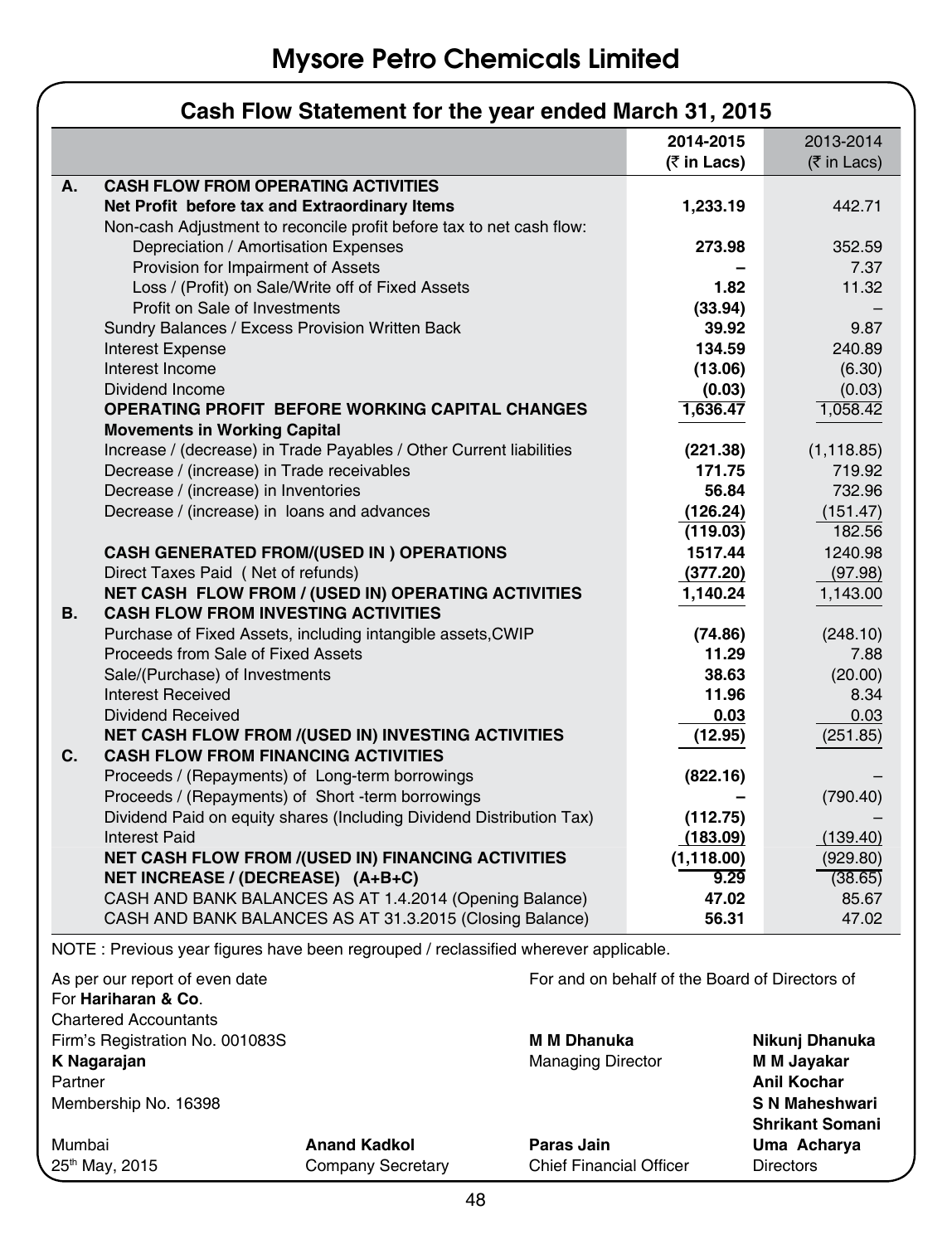#### **Note A. Significant Accounting Policies**

#### **a. Basis of preparation**

The financial statements have been prepared to comply in all material respects with the Notified accounting standard by Companies Accounting Standards Rules, 2006 and the relevant provisions of the Companies Act, 1956. The financial statements have been prepared under the historical cost convention on an accrual basis except in case of assets for which provision for impairment is made and revaluation is carried out. The accounting policies have been consistently applied by the Company and except for the changes in accounting policy discussed more fully below, are consistent with those used in the previous year.

#### **b. Use of estimates**

The preparation of financial statements in conformity with generally accepted accounting principles requires management to make estimates and assumptions that affect the reported amounts of assets and liabilities and disclosure of contingent liabilities at the date of the financial statements and the results of operations during the reporting period end. Although these estimates are based upon management's best knowledge of current events and actions, actual results could differ from these estimates.

#### **c. Fixed Assets**

Fixed assets are stated at cost less accumulated depreciation and impairment losses if any. Cost comprises the purchase price and any attributable cost of bringing the asset to its working condition for its intended use. Borrowing costs relating to acquisition of fixed assets which takes substantial period of time to get ready for its intended use are also included to the extent they relate to the period till such assets are ready to be put to use.

#### **d. Depreciation and Amortisation**

- i. Leasehold land is amortized over the period of lease.
- ii. Intangible assets are amortized over the estimated useful life of 4 years.
- iii. Depreciation on Plant & Equipments, Furnitue, Office Equipments, Buildings and Vehicles is provided on straight line basis based on the revised remaining useful life of the assets as per Part-C of Schedule II of the Companies Act, 2013.

#### **e. Impairment of Assets**

The carrying amounts of assets are reviewed at each balance sheet date if there is any indication of impairment based on internal/external factors. An impairment loss is recognized wherever the carrying amount of an asset exceeds its recoverable amount. The recoverable amount is the greater of the asset's net selling price and value in use. In assessing value in use, the estimated future cash flows are discounted to their present value at the weighted average cost of capital.

After impairment, depreciation is provided on the revised carrying amount of the asset over its remaining useful life.

#### **f. Investments**

Investments that are readily realizable and intended to be held for not more than a year are classified as current investments. All other investments are classified as long-term investments. Current investments are carried at lower of cost and fair value determined on an individual investment basis. Long-term investments are carried at cost. However, provision for diminution in value is made to recognize a decline other than temporary in the value of the investments.

#### **g. Inventories**

Inventories are valued as follows: Raw materials, components, stores and spares

Lower of cost and net realizable value. However, materials and other items held for use in the production of inventories are not written down below cost if the finished products in which they will be incorporated are expected to be sold at or above cost. Cost is determined on a weighted average basis.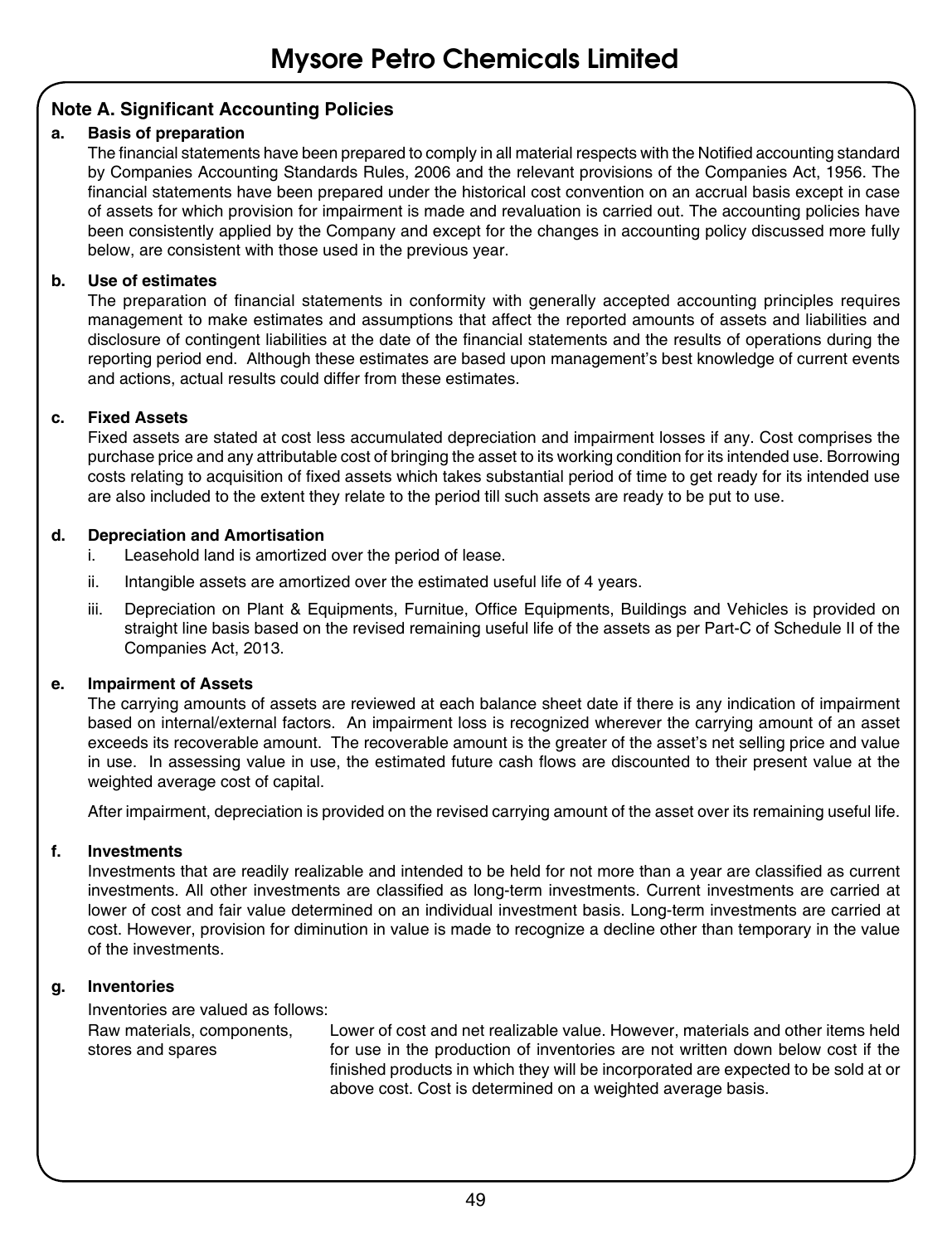Stock in Process and Finished goods

Lower of cost and net realizable value. Cost includes direct materials and labour and a proportion of manufacturing overheads based on normal operating capacity. Cost of finished goods includes excise duty.

Net realizable value is the estimated selling price in the ordinary course of business less estimated costs of completion and estimated costs necessary to make the sale.

#### **h. Revenue Recognition**

Revenue is recognized to the extent that it is probable that the economic benefits will flow to the Company and the revenue can be reliably measured.

#### **Sale of Goods**

Revenue is recognized when the significant risks and rewards of ownership of the goods have passed to the buyer. Excise Duty deducted from turnover (gross) is the amount that is included in the amount of turnover (gross) and not the entire amount of liability arised during the year.

#### **Interest**

Revenue is recognized on a time proportion basis taking into account the amount outstanding and the rate applicable.

#### **Dividends**

Revenue is recognized when the shareholders' right to receive payment is established by the balance sheet date.

#### **i. Foreign Currency Transaction**

#### *i. Initial Recognition*

Foreign currency transactions are recorded in the reporting currency by applying to the foreign currency amount the exchange rate between the reporting currency and the foreign currency at the date of the transaction.

#### *ii. Conversion*

Foreign currency monetary items are reported using the closing rate. Non-monetary items which are carried in terms of historical cost denominated in a foreign currency are reported using the exchange rate at the date of the transaction and non-monetary items which are carried at fair value or other similar valuation denominated in a foreign currency are reported using the exchange rates that existed when the values were determined.

#### *iii. Exchange Differences*

Exchange differences arising on the settlement of monetary items or on reporting company's monetary items at rates different from those at which they were initially recorded during the year or reported in previous financial statements, are recognized as income or as expenses in the year in which they arise except in case of long term liabilities, where they relate to acquisition of fixed assets, in which case they are adjusted to the carrying cost of such assets.

#### *iv. Forward Exchange Contracts not intended for trading or speculation purposes*

The premium or discount arising at the inception of forward exchange contracts is amortized as expense or income over the life of the contract. Exchange differences on such contracts are recognized in the statement of profit and loss in the year in which the exchange rates change. Any profit or loss arising on cancellation or renewal of forward exchange contract is recognized as income or as expense for the year.

#### **j. Retirement and other employee benefits**

- i. Retirement benefits in the form of Provident Fund, in case of certain employees, are a defined contribution scheme and the contributions are charged to the Statement of Profit and Loss of the year when the contributions to the respective funds are due. There are no other obligations other than the contribution payable to the respective trusts.
- ii. Gratuity liability and Provident Fund, in case of other employees not covered under defined contribution scheme, are defined benefit obligations. Gratuity liability is provided for on the basis of an actuarial valuation on projected unit credit method made at the end of each financial year. Provident Fund contribution to the Trust is charged to the Statement of Profit and Loss of the year when the contribution to the fund is due. Any deficit in the fund is provided for and funded.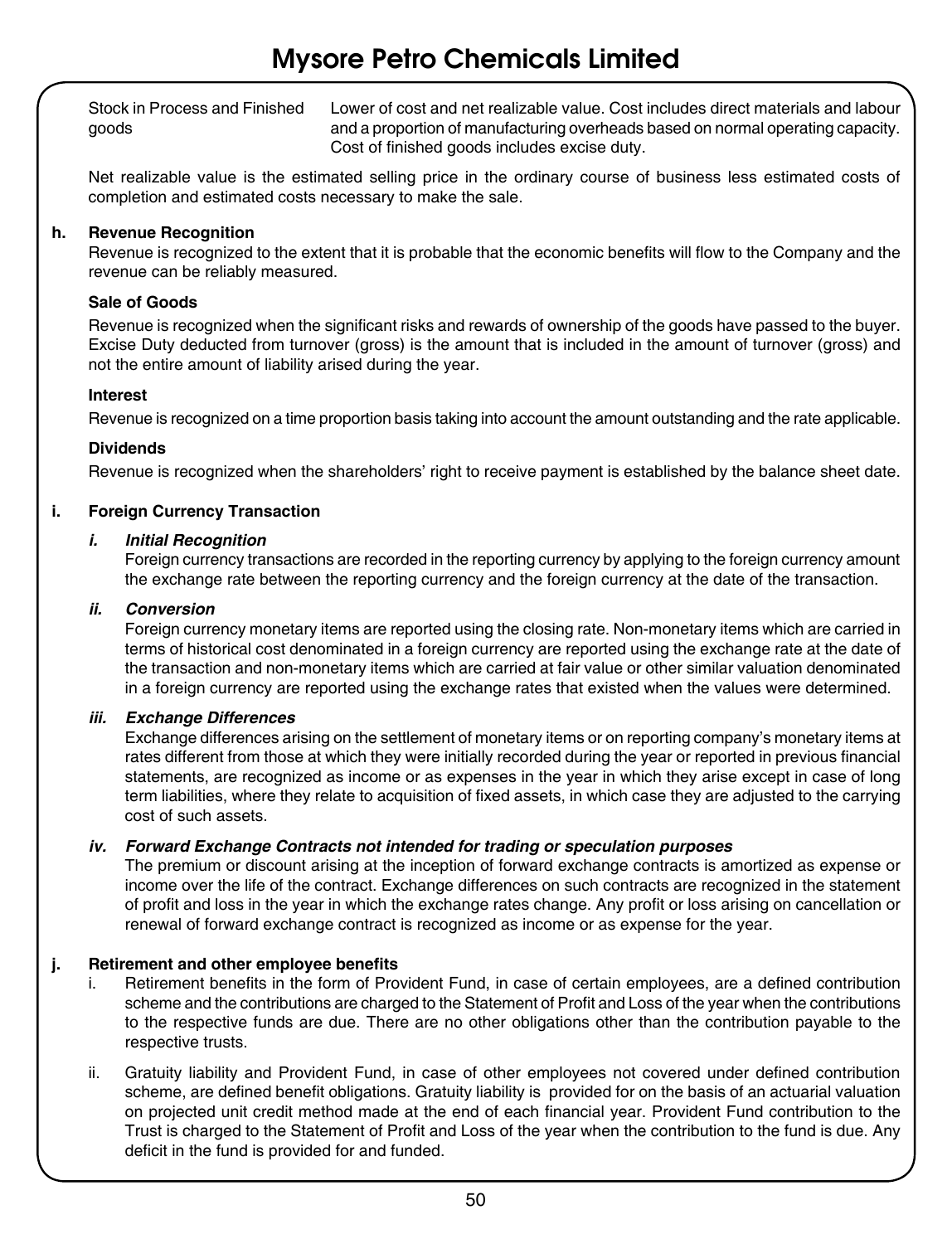- iii. Short term compensated absences are provided for based on estimates. Long term compensated absences are provided for based on actuarial valuation. The actuarial valuation is done as per projected unit credit method.
- iv. Actuarial gains/losses are immediately taken to Statement of Profit and Loss and are not deferred.

#### **k. Income taxes**

Tax expense comprises of current tax. Current income tax is measured at the amount expected to be paid to the tax authorities in accordance with the Indian Income Tax Act.

Deferred tax is measured based on the tax rates and the tax laws enacted or substantively enacted at the balance sheet date. Deferred tax assets are recognized only to the extent that there is reasonable certainty that sufficient future taxable income will be available against which such deferred tax assets can be realized. In situations where the company has unabsorbed depreciation or carry forward tax losses, all deferred tax assets are recognized only if there is virtual certainty supported by convincing evidence that they can be realized against future taxable profits.

Deferred tax assets are reviewed at each balance sheet date. The company writes-down the carrying amount of deferred tax asset to the extent that it is no longer reasonably certain or virtually certain, as the case may be, that sufficient future taxable income will be available against which deferred tax asset can be realized. Any such writedown is reversed to the extent that it becomes reasonably certain or virtually certain, as the case may be, that sufficient future taxable income will be available.

At each balance sheet date the Company re-assesses unrecognized deferred tax assets. It recognizes unrecognized deferred tax assets to the extent that it has become reasonably certain or virtually certain, as the case may be that sufficient future taxable income will be available against which such deferred tax assets can be realized.

#### **l. Earnings Per Share**

Basic earnings per share are calculated by dividing the net profit or loss for the period attributable to equity shareholders by the weighted average number of equity shares outstanding during the period. Partly paid equity shares are treated as a fraction of an equity share to the extent that they were entitled to participate in dividends relative to a fully paid equity share during the reporting period.

For the purpose of calculating diluted earnings per share, the net profit or loss for the period attributable to equity shareholders and the weighted average number of shares outstanding during the period are adjusted for the effects of all dilutive potential equity shares.

#### **m. Provisions, Contingent Liabilities & Contingent Assets**

A provision is recognized when an enterprise has a present obligation as a result of past event it is probable that an outflow of resources will be required to settle the obligation, in respect of which a reliable estimate can be made. Provisions are not discounted to its present value and are determined based on best estimate required to settle the obligation at the balance sheet date. These are reviewed at each balance sheet date and adjusted to reflect the current best estimates. Provision for expenditure relating to voluntary retirement is made when the employee accepts the offer of early retirement.

#### **n. Cash and Cash equivalents**

Cash and cash equivalents in the balance sheet comprise cash at bank and in hand and short-term investments with an original maturity of three months or less.

#### **o. Derivative Instruments**

The Company uses derivative financial instruments such as forward exchange contracts to hedge its risks associated with foreign currency fluctuations. Accounting policy for forward exchange contracts is given in note i (iv) above.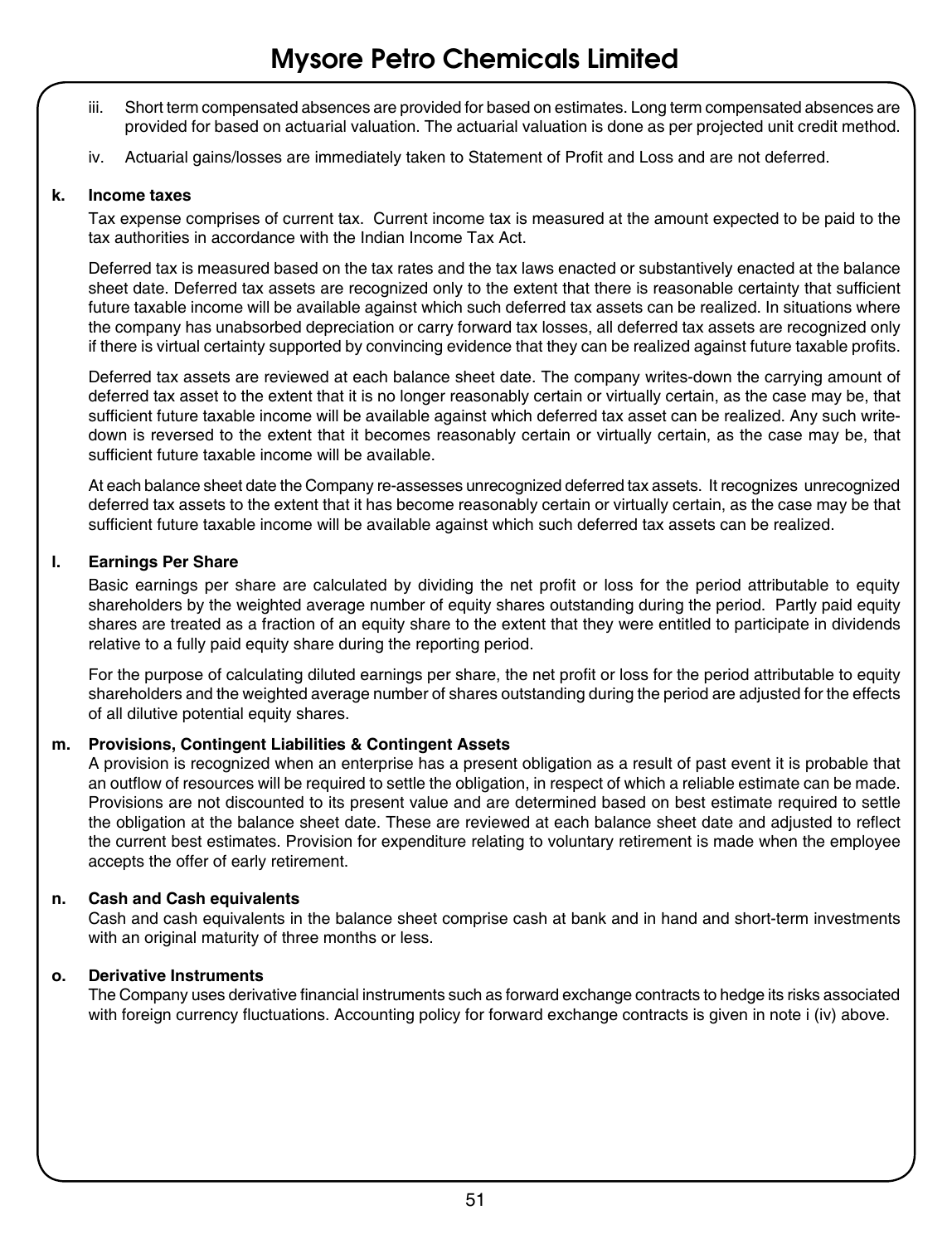| <b>NOTES ON FINANCIAL STATEMENTS</b>                                                                                                                                                                                                                                                                                                                                                                            |                                      |        |                                      |
|-----------------------------------------------------------------------------------------------------------------------------------------------------------------------------------------------------------------------------------------------------------------------------------------------------------------------------------------------------------------------------------------------------------------|--------------------------------------|--------|--------------------------------------|
|                                                                                                                                                                                                                                                                                                                                                                                                                 | As at<br>March 31, 2015<br>₹ in Lacs |        | As at<br>March 31, 2014<br>₹ in Lacs |
| <b>NOTE - 1 : SHARE CAPITAL</b>                                                                                                                                                                                                                                                                                                                                                                                 |                                      |        |                                      |
| <b>Authorised</b>                                                                                                                                                                                                                                                                                                                                                                                               |                                      |        |                                      |
| 5,00,000 (Previous year 5,00,000) Redeemable Cumulative<br>Preference Shares of ₹100 each                                                                                                                                                                                                                                                                                                                       | 500.00                               |        | 500.00                               |
| 1,00,00,000 (Previous year 1,00,00,000) Equity shares of ₹10 each                                                                                                                                                                                                                                                                                                                                               | 1,000.00                             |        | 1,000.00                             |
|                                                                                                                                                                                                                                                                                                                                                                                                                 | 1,500.00                             |        | 1,500.00                             |
| <b>Issued</b>                                                                                                                                                                                                                                                                                                                                                                                                   |                                      |        |                                      |
| 65,90,938 Equity shares of ₹10 each<br>(Previous year 65,90,938)                                                                                                                                                                                                                                                                                                                                                | 659.09                               |        | 659.09                               |
| <b>Subscribed and Paid up</b>                                                                                                                                                                                                                                                                                                                                                                                   |                                      |        |                                      |
| 65,83,488 * Equity shares of ₹10 each<br>(Previous year 65,83,488)*                                                                                                                                                                                                                                                                                                                                             | 658.35                               |        | 658.35                               |
| Add: Amount paid up on 7450 Equity shares<br>(Previous year 7450 Equity shares) forfeited                                                                                                                                                                                                                                                                                                                       | 0.41                                 |        | 0.41                                 |
|                                                                                                                                                                                                                                                                                                                                                                                                                 | 658.76                               |        | 658.76                               |
| Shareholders holding more than 5% Shares in the company<br>Ellenbarrie Steels & Allied Industrial Ltd. No. of Shares 372574<br>(Previous year 372574), Gembel Trade Enterprises Ltd. No.<br>of Shares 769020 (Previous year 769020), Savita Investment<br>Company Ltd.- No. of Shares 1509503 (Previous year 1509503),<br>Shekhavati Investment Corporation Ltd. No. of Shares 656094<br>(Previous year 556094) |                                      |        |                                      |
| Includes 1,25,000 shares issued for consideration other than<br>cash and 21,19,983 Bonus shares allotted by capitalisation of<br>the Capital Redemption Reserve and securities premium.                                                                                                                                                                                                                         |                                      |        |                                      |
| <b>NOTE - 2 : RESERVES &amp; SURPLUS</b>                                                                                                                                                                                                                                                                                                                                                                        |                                      |        |                                      |
| <b>Securities Premium Reserve</b>                                                                                                                                                                                                                                                                                                                                                                               |                                      |        |                                      |
| Balance as per last Balance Sheet                                                                                                                                                                                                                                                                                                                                                                               | 398.89                               |        | 398.89                               |
| <b>General Reserve</b>                                                                                                                                                                                                                                                                                                                                                                                          |                                      |        |                                      |
| Balance as per last Balance Sheet                                                                                                                                                                                                                                                                                                                                                                               | 100.00                               |        |                                      |
| Add: Transferred from Statement of Profit & Loss                                                                                                                                                                                                                                                                                                                                                                | 200.00                               | 100.00 |                                      |
| Less: depreciation in respect of assets whose useful life is over                                                                                                                                                                                                                                                                                                                                               | 280.01<br>19.99                      |        | 100.00                               |
| <b>Revaluation Reserve</b><br>Balance as per last Balance Sheet                                                                                                                                                                                                                                                                                                                                                 | 555.01                               | 618.13 |                                      |
| Less: Transferred to Respective Fixed Assets<br>(Refer Serial No. 1 to Note 6)                                                                                                                                                                                                                                                                                                                                  | 555.01                               |        |                                      |
| Depreciation on Increased value of Assets due to Revaluation                                                                                                                                                                                                                                                                                                                                                    |                                      | 63.12  | 555.01                               |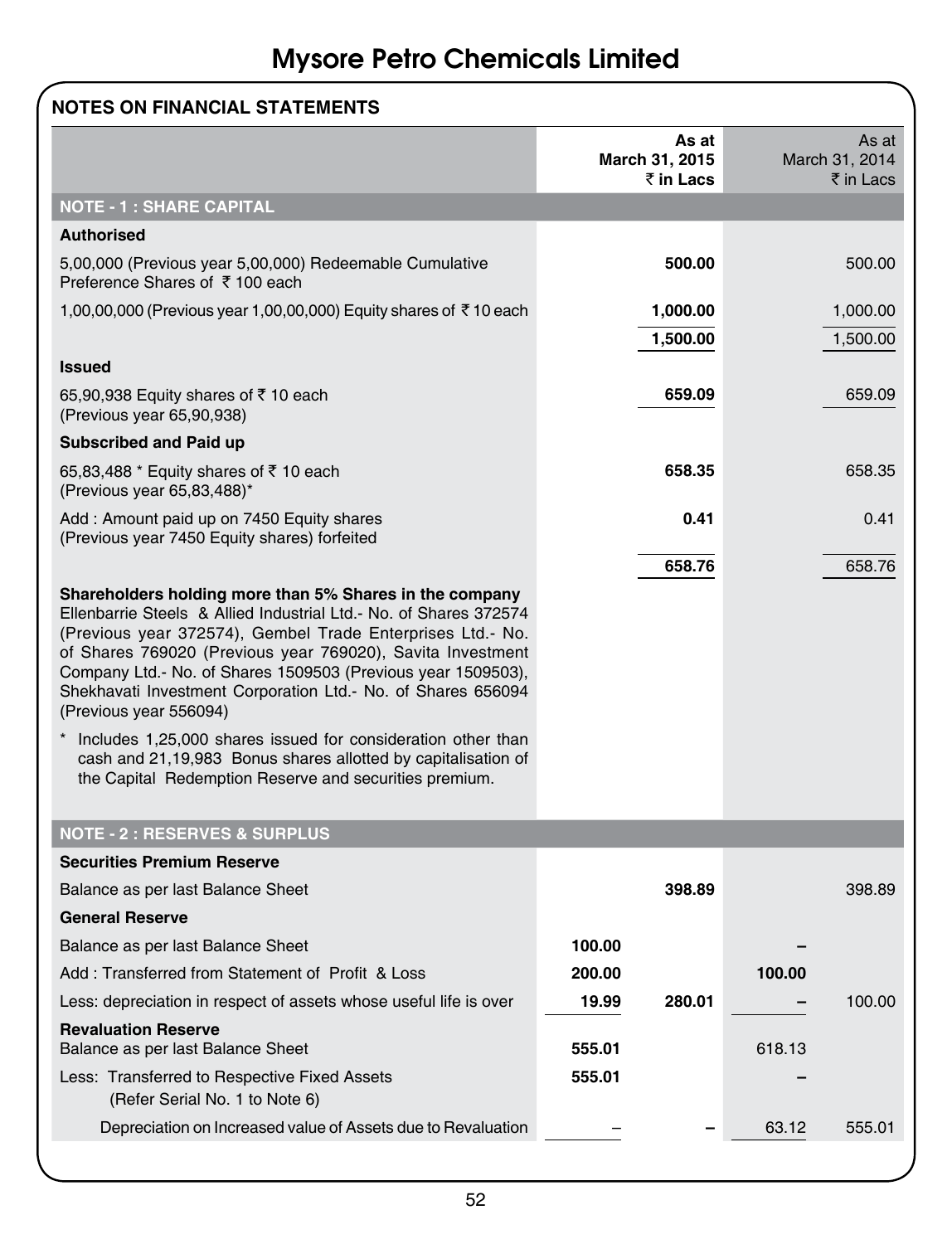|                                                                                                                           | As at<br>March 31, 2015<br>$\bar{z}$ in Lacs | As at<br>March 31, 2014<br>$\bar{\tau}$ in Lacs |
|---------------------------------------------------------------------------------------------------------------------------|----------------------------------------------|-------------------------------------------------|
| Subsidy under the Central Govt. - Subsidy Scheme 1971<br>Balance as per last Balance Sheet<br><b>Amalgamation Reserve</b> | 36.00                                        | 36.00                                           |
| Balance as per last Balance Sheet                                                                                         | 37.50                                        | 37.50                                           |
| Surplus in Statement of Profit and Loss<br>Opening Balance at the beginning of the year                                   | 1,153.54                                     | 1,030.99                                        |
| Add: Profit for the year                                                                                                  | 721.54                                       | 337.32                                          |
| <b>Less: Appropriations</b><br><b>Transferred to General Reserve</b>                                                      | 200.00                                       | 100.00                                          |
| Proposed equity dividend (Amount per share ₹ 2.00<br>Previous year ₹ 1.50)                                                | 131.67                                       | 98.75                                           |
| Tax on Proposed dividend                                                                                                  | 26.80                                        | 16.02                                           |
| Tax on dividend - earlier year                                                                                            | 0.76<br>1,515.85                             | 1,153.54                                        |
|                                                                                                                           | 2,268.25                                     | 2,280.94                                        |
| <b>NOTE - 3: NON-CURRENT LIABILITIES</b>                                                                                  |                                              |                                                 |
| <b>Long Term Borrowings</b>                                                                                               |                                              |                                                 |
| <b>Secured Loans</b><br>a.                                                                                                |                                              |                                                 |
| <b>Hire Purchase Finance</b>                                                                                              | 9.34<br>9.34                                 |                                                 |
| <b>Unsecured Loans</b>                                                                                                    |                                              |                                                 |
| From Bodies Corporate                                                                                                     | 388.74                                       | 711.40                                          |
| <b>From Directors</b>                                                                                                     | 229.00                                       | 229.00                                          |
| <b>Fixed Deposits</b>                                                                                                     |                                              | 499.50                                          |
|                                                                                                                           | 617.74                                       | 1,439.90                                        |
|                                                                                                                           | 627.08                                       | 1,439.90                                        |
| <b>Long Term Liabilities</b><br>b.                                                                                        |                                              |                                                 |
| Security Deposits - Related Party                                                                                         | 625.00                                       | 625.00                                          |
| <b>Long Term Provisions</b><br>с.                                                                                         |                                              |                                                 |
| <b>Provision for Gratuity</b><br>Provision for Leave Encashment                                                           | 70.56<br>72.02                               | 86.67<br>73.30                                  |
|                                                                                                                           | 142.58                                       | 159.97                                          |
|                                                                                                                           |                                              |                                                 |
| <b>NOTE - 4 : DEFERRED TAX LIABILITIES</b>                                                                                | 229.95                                       | 180.30                                          |
| <b>NOTE - 5 : CURRENT LIABILITIES</b>                                                                                     |                                              |                                                 |
| <b>Short Term Borrowings - Secured</b><br>а.                                                                              |                                              |                                                 |
| Current Maturities of Finance Lease Obligations (Secured by                                                               | 7.46                                         |                                                 |
| the assets so acquired)                                                                                                   | 7.46                                         |                                                 |
|                                                                                                                           |                                              |                                                 |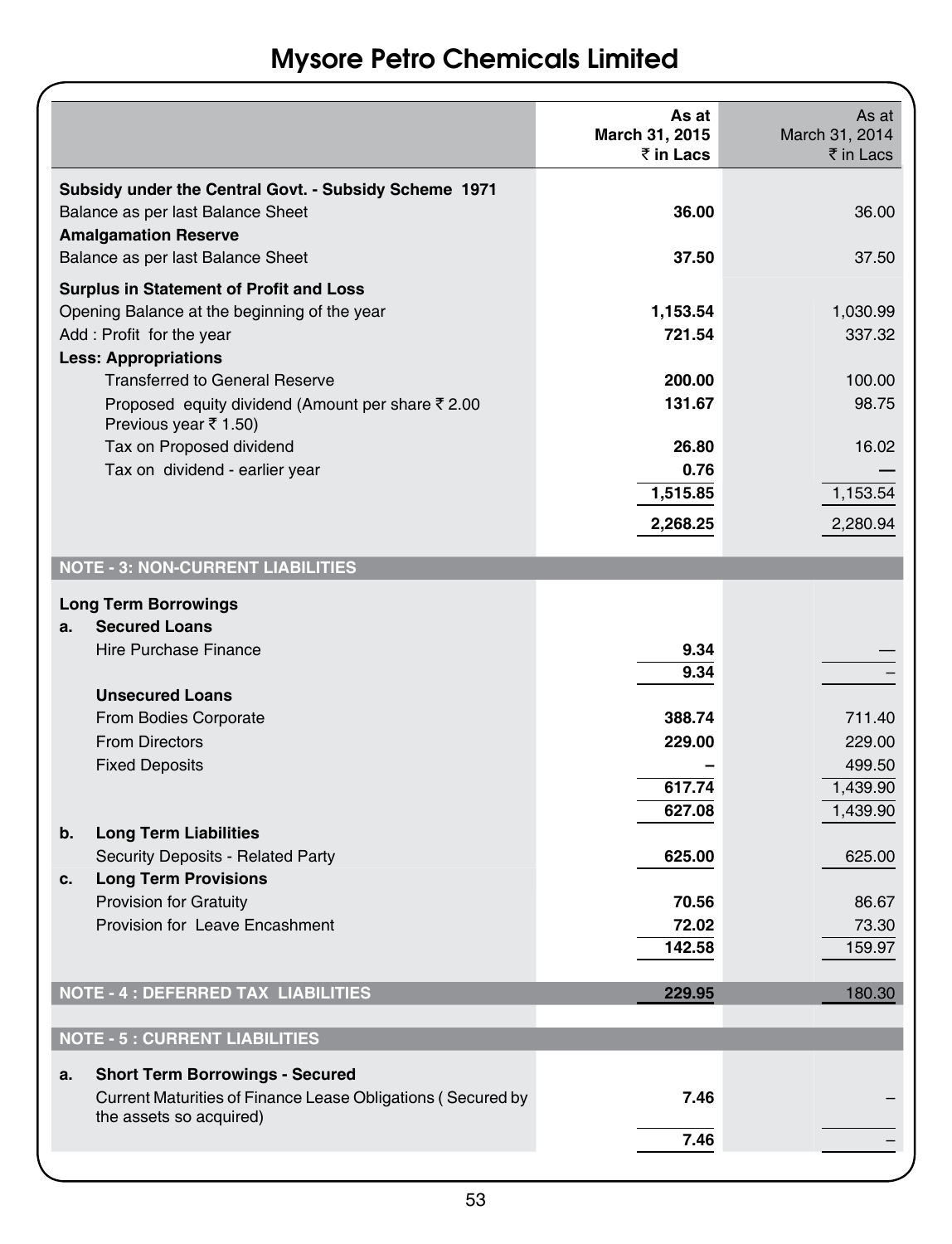|                                                                                                             | As at<br>March 31, 2015<br>₹ in Lacs | As at<br>March 31, 2014<br>$\bar{\bar{\tau}}$ in Lacs |
|-------------------------------------------------------------------------------------------------------------|--------------------------------------|-------------------------------------------------------|
| <b>NOTE - 5 : CURRENT LIABILITIES (Contd.)</b>                                                              |                                      |                                                       |
| $b$ .<br><b>Trade Payables</b>                                                                              |                                      |                                                       |
| <b>Sundry Creditors</b>                                                                                     |                                      |                                                       |
| Total outstanding dues of Micro, Medium and<br><b>Small Enterprises</b>                                     | 11.12                                | 5.73                                                  |
| Total Outstanding dues of creditors other than<br>Micro, Medium and Small Enterprises                       | 215.57                               | 201.03                                                |
|                                                                                                             | 226.69                               | 206.76                                                |
| <b>Other Current Liabilities</b><br>c.                                                                      |                                      |                                                       |
| <b>Advance from Customers</b>                                                                               | 0.07                                 | 1.75                                                  |
| <b>Investor Education and Protection Fund</b><br>shall be credited (as and when due) for<br>unpaid dividend | 4.27                                 | 1.49                                                  |
| <b>Book Overdraft</b>                                                                                       |                                      | 168.53                                                |
| Interest Accrued But not Due on Loans                                                                       | 112.83                               | 161.33                                                |
| <b>Other Liabilities</b>                                                                                    | 53.67                                | 93.53                                                 |
|                                                                                                             | 170.84                               | 426.63                                                |
| <b>Short Term Provisions</b><br>d.                                                                          |                                      |                                                       |
| Provision for Wealth Tax                                                                                    | 0.07                                 | 0.28                                                  |
| Proposed equity dividend                                                                                    | 131.67                               | 98.75                                                 |
| Tax on Proposed dividend                                                                                    | 26.80                                | 16.02                                                 |
|                                                                                                             | 158.54                               | 115.05                                                |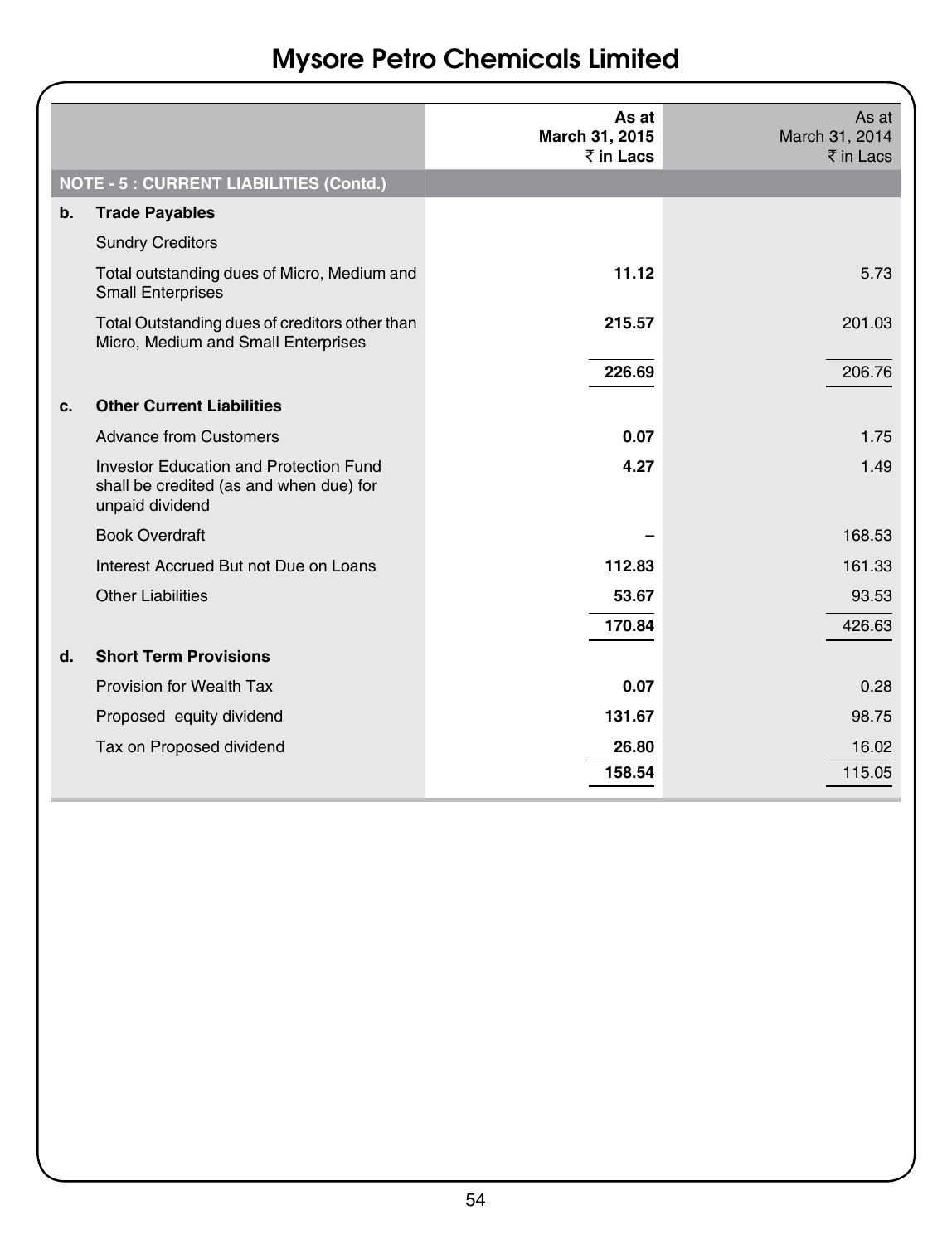|    | NOTE - 6 : FIXED ASSETS                                                                                                                                                                                                                                                                                                                                                                                                                                                                                                                                                                                 |                   |              |                                                                                                                                                                                                                                                                                                                                     |                     |                                                                                                                                                                                                                                                                                                                                                                                  |                 |              |                    |                    |                    |                    |                    |
|----|---------------------------------------------------------------------------------------------------------------------------------------------------------------------------------------------------------------------------------------------------------------------------------------------------------------------------------------------------------------------------------------------------------------------------------------------------------------------------------------------------------------------------------------------------------------------------------------------------------|-------------------|--------------|-------------------------------------------------------------------------------------------------------------------------------------------------------------------------------------------------------------------------------------------------------------------------------------------------------------------------------------|---------------------|----------------------------------------------------------------------------------------------------------------------------------------------------------------------------------------------------------------------------------------------------------------------------------------------------------------------------------------------------------------------------------|-----------------|--------------|--------------------|--------------------|--------------------|--------------------|--------------------|
|    |                                                                                                                                                                                                                                                                                                                                                                                                                                                                                                                                                                                                         |                   |              |                                                                                                                                                                                                                                                                                                                                     |                     |                                                                                                                                                                                                                                                                                                                                                                                  |                 |              |                    |                    |                    |                    | (₹ in Lacs)        |
|    | <b>DESCRIPTION</b>                                                                                                                                                                                                                                                                                                                                                                                                                                                                                                                                                                                      |                   | GROSS BLOCK  |                                                                                                                                                                                                                                                                                                                                     |                     |                                                                                                                                                                                                                                                                                                                                                                                  | DEPRECIATION    |              |                    |                    | IMPAIRMENT LOSS    | NET BLOCK          |                    |
|    |                                                                                                                                                                                                                                                                                                                                                                                                                                                                                                                                                                                                         | 1.4.2014<br>As at | Additions    | Deductions                                                                                                                                                                                                                                                                                                                          | 31.3.2015<br>As at  | As at<br>1.4.2014                                                                                                                                                                                                                                                                                                                                                                | for the<br>year | Deductions   | 31.3.2015<br>As at | 31.3.2014<br>As at | 31.3.2015<br>As at | 31.3.2015<br>As at | 31.3.2014<br>As at |
|    | <b>Tangible Assets</b>                                                                                                                                                                                                                                                                                                                                                                                                                                                                                                                                                                                  |                   |              |                                                                                                                                                                                                                                                                                                                                     |                     |                                                                                                                                                                                                                                                                                                                                                                                  |                 |              |                    |                    |                    |                    |                    |
|    | ξ<br>1. Land & Land Developm                                                                                                                                                                                                                                                                                                                                                                                                                                                                                                                                                                            | 14.77             | $\mathbf{I}$ | $\mathbf{I}$                                                                                                                                                                                                                                                                                                                        | 14.77               | $\begin{array}{c} \rule{0pt}{2.5ex} \rule{0pt}{2.5ex} \rule{0pt}{2.5ex} \rule{0pt}{2.5ex} \rule{0pt}{2.5ex} \rule{0pt}{2.5ex} \rule{0pt}{2.5ex} \rule{0pt}{2.5ex} \rule{0pt}{2.5ex} \rule{0pt}{2.5ex} \rule{0pt}{2.5ex} \rule{0pt}{2.5ex} \rule{0pt}{2.5ex} \rule{0pt}{2.5ex} \rule{0pt}{2.5ex} \rule{0pt}{2.5ex} \rule{0pt}{2.5ex} \rule{0pt}{2.5ex} \rule{0pt}{2.5ex} \rule{0$ | $\overline{1}$  | I.           | ı                  | $\mathbf{I}$       | $\mathbf I$        | 14.77              | 14.77              |
|    | 2. Lease Hold Land                                                                                                                                                                                                                                                                                                                                                                                                                                                                                                                                                                                      | 27.00             | I            | I                                                                                                                                                                                                                                                                                                                                   | 27.00               | 6.56                                                                                                                                                                                                                                                                                                                                                                             | 0.28            | $\mathbf{I}$ | 6.84               | $\mathbf{I}$       | ı                  | 20.16              | 20.44              |
|    | 3. Roads & Drains                                                                                                                                                                                                                                                                                                                                                                                                                                                                                                                                                                                       | 40.92             | 7.33         |                                                                                                                                                                                                                                                                                                                                     | 48.25               | 19.32                                                                                                                                                                                                                                                                                                                                                                            | 8.27            | п            | 27.59              | 13.02              | 13.02              | 7.64               | 8.58               |
|    | 4. Buildings                                                                                                                                                                                                                                                                                                                                                                                                                                                                                                                                                                                            | 516.93            |              | 124.47                                                                                                                                                                                                                                                                                                                              | 392.46              | 249.61                                                                                                                                                                                                                                                                                                                                                                           | 8.38            | 54.79        | 203.20             |                    | I.                 | 189.26             | 267.32             |
| ću | Plant & Equipments                                                                                                                                                                                                                                                                                                                                                                                                                                                                                                                                                                                      | 13,041.37         | 47.77        | 2,504.84                                                                                                                                                                                                                                                                                                                            | 10,584.30 10,585.08 |                                                                                                                                                                                                                                                                                                                                                                                  | 237.58          | 2,019.51     | 8,803.15           | $\mathbf{I}$       | ı                  | 1,781.15           | 2,456.29           |
|    | 6. Railway Siding                                                                                                                                                                                                                                                                                                                                                                                                                                                                                                                                                                                       | 5.13              |              |                                                                                                                                                                                                                                                                                                                                     | 5.13                | 4.87                                                                                                                                                                                                                                                                                                                                                                             |                 |              | 4.87               | 0.26               | 0.26               | ı                  |                    |
|    | ents<br>7. Furniture & office equipm                                                                                                                                                                                                                                                                                                                                                                                                                                                                                                                                                                    | 40.57             | 0.10         |                                                                                                                                                                                                                                                                                                                                     | 40.67               | 27.02                                                                                                                                                                                                                                                                                                                                                                            | 2.66            | T            | 29.68              | 9.09               | 9.09               | $\frac{6}{1}$      | 4.46               |
|    | 8. Vehicles                                                                                                                                                                                                                                                                                                                                                                                                                                                                                                                                                                                             | 137.18            | 35.23        | 34.45                                                                                                                                                                                                                                                                                                                               | 137.96              | 58.73                                                                                                                                                                                                                                                                                                                                                                            | 36.80           | 21.34        | 74.19              |                    | ı                  | 63.77              | 78.45              |
|    |                                                                                                                                                                                                                                                                                                                                                                                                                                                                                                                                                                                                         | 13,823.87         | 90.43        | 2,663.76                                                                                                                                                                                                                                                                                                                            | 11,250.54 10,951.19 |                                                                                                                                                                                                                                                                                                                                                                                  | 293.97          | 2,095.64     | 9,149.52           | 22.37              | 22.37              | 2,078.65           | 2,850.31           |
|    | Intangible Assets                                                                                                                                                                                                                                                                                                                                                                                                                                                                                                                                                                                       |                   |              |                                                                                                                                                                                                                                                                                                                                     |                     |                                                                                                                                                                                                                                                                                                                                                                                  |                 |              |                    |                    |                    |                    |                    |
|    | 1. Software                                                                                                                                                                                                                                                                                                                                                                                                                                                                                                                                                                                             | 0.47              |              |                                                                                                                                                                                                                                                                                                                                     | <b>170</b>          | 0.47                                                                                                                                                                                                                                                                                                                                                                             | ī               | I            | <b>170</b>         | I                  | ı                  |                    |                    |
|    | Total                                                                                                                                                                                                                                                                                                                                                                                                                                                                                                                                                                                                   | 13,824.34         | 90.43        | 2,663.76                                                                                                                                                                                                                                                                                                                            | 11,251.01 10,951.66 |                                                                                                                                                                                                                                                                                                                                                                                  | 293.97          | 2,095.64     | 9,149.99           | 22.37              | 22.37              | 2,078.65           | 2,850.31           |
|    | Previous year                                                                                                                                                                                                                                                                                                                                                                                                                                                                                                                                                                                           | 13,797.54         | 104.47       | 77.67                                                                                                                                                                                                                                                                                                                               | 13,824.34 10,594.42 |                                                                                                                                                                                                                                                                                                                                                                                  | 415.71          | 58.47        | 10,951.66          |                    | 22.37              | 2,850.31           |                    |
|    | Certain Fixed assets in the Phthtalic Anhydride plant at Raichur were revalued on the basis of net replacement value determined by an approved<br>valuer during the year ended 31.03.2000. To follow uniform valuation of all assets the company has reinstated the historic cost value of these<br>Fixed Assets. Accordingly the revalued amount of Plant & Equipments and other assets have been reversed on 01.04.2014 resulting in deduction<br>under Plant & Equipments, ₹ 54.79 lacs under Buildings thus resulting net reversal to revaluation of reserve of ₹ 555.01 lacs.<br>in Gross Block of |                   |              | ₹ 2504.84 lacs under Plant & Equipments, ₹ 124.47 lacs under Buildings, reduction of depreciation reserve of ₹ 2019.51 lacs                                                                                                                                                                                                         |                     |                                                                                                                                                                                                                                                                                                                                                                                  |                 |              |                    |                    |                    |                    |                    |
| ςi | for shares in office premises in a co-operative society<br>Land includes ₹1                                                                                                                                                                                                                                                                                                                                                                                                                                                                                                                             |                   |              | .36 lacs (Previous year ₹ 1.36 lacs) for undivided share in office premises land. Buildings include ₹ 250/- (Previous year ₹ 250/-)                                                                                                                                                                                                 |                     |                                                                                                                                                                                                                                                                                                                                                                                  |                 |              |                    |                    |                    |                    |                    |
| က  | ₹ 19.99 lacs is adjusted against the General Reserve under Reserves and Surplus. Depreciation for Previous Year of ₹ 415.71 lacs includes<br>₹63.12 lacs charged to Revaluation Reserve.<br>of Fixed Assets, the depreciation charge for the year would have been higher by ₹ 81.35 Lacs. Further carrying value of<br>Fixed Assets,<br>Effective from<br>Assets as per                                                                                                                                                                                                                                 |                   |              | April 1, 2014, the company has charged Depreciation based on the revised remaining useful life of the Fixed<br>the requirements of Schedule-II of the Companies Act 2013. Had there not been any change in useful life<br>where the remaining useful life of the Assets was determined to be nil as on April 1,2014, aggregating to |                     |                                                                                                                                                                                                                                                                                                                                                                                  |                 |              |                    |                    |                    |                    |                    |

Capital work in progress represents Plant & Equipments under erection ₹1.23 lacs (Previous Year ₹ Nil) 4. Capital work in progress represents Plant & Equipments under erection ₹ 1.23 lacs (Previous Year ₹ Nil )

 $\vec{r}$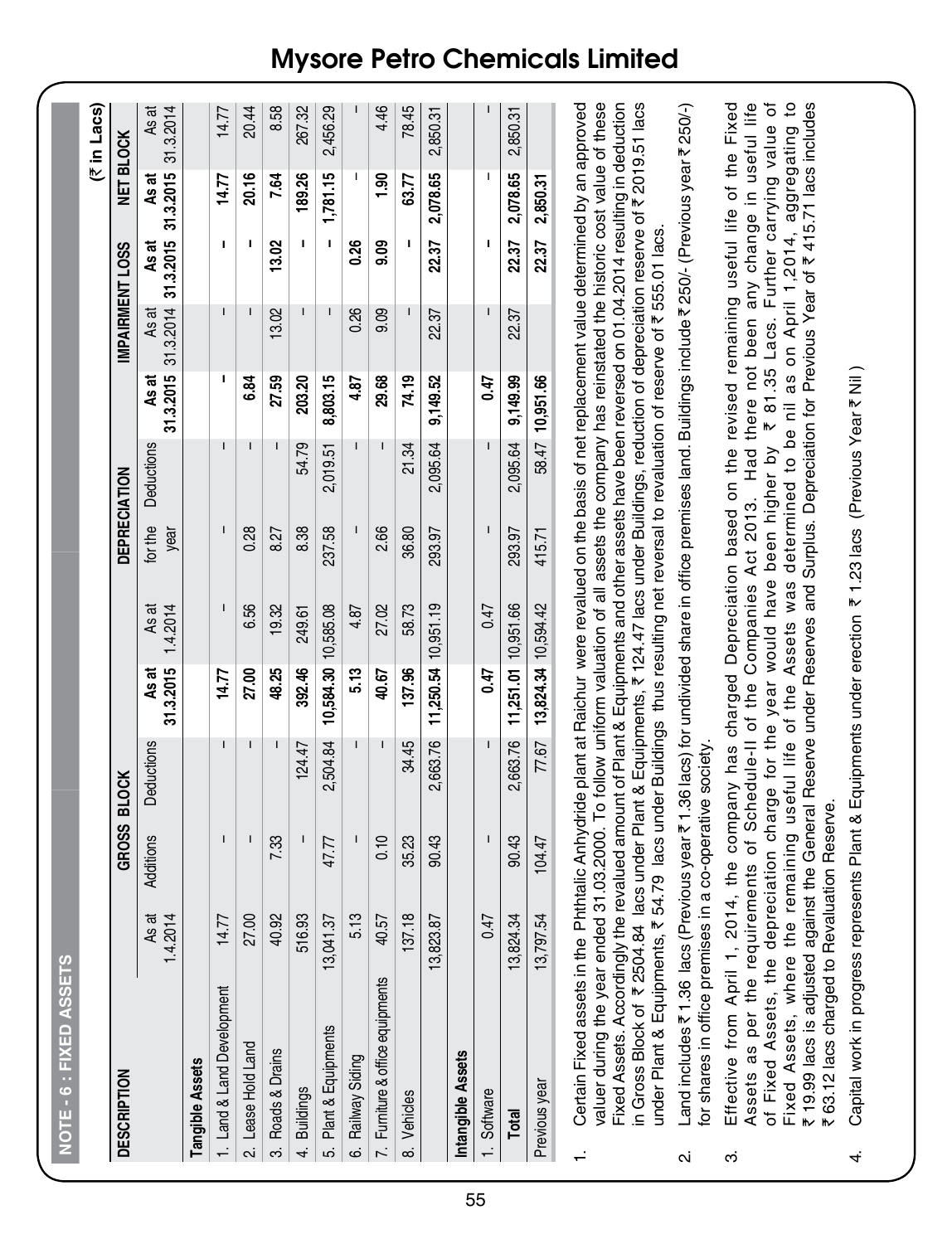| <b>NOTE - 7 : NON CURRENT INVESTMENTS</b> |                                                                                                                                                  |               | As at<br>March 31, 2015<br>₹ in Lacs |               | As at<br>March 31, 2014<br>$\bar{\tau}$ in Lacs |
|-------------------------------------------|--------------------------------------------------------------------------------------------------------------------------------------------------|---------------|--------------------------------------|---------------|-------------------------------------------------|
|                                           | Long Term Investments, Other than Trade: (At Cost)                                                                                               | No. of        |                                      | No. of        |                                                 |
| А.                                        | <b>Government securities</b>                                                                                                                     | <b>Shares</b> |                                      | <b>Shares</b> |                                                 |
|                                           | Six years National Saving Certificates of the face<br>value of ₹30,000 (Previous Year ₹30,000) lodged<br>as security with Government Department. |               | 0.30                                 |               | 0.30                                            |
| В.                                        | Equity Shares of $\bar{z}$ 10/- each<br>Fully Paid up                                                                                            |               |                                      |               |                                                 |
|                                           | Quoted                                                                                                                                           |               |                                      |               |                                                 |
|                                           | I G Petrochemicals Limited<br>Sand Plast (I) Limited                                                                                             | 40,75,000     | 826.92<br>0.60                       | 40,75,000     | 826.92<br>0.60                                  |
|                                           | <b>Listed but not Quoted</b>                                                                                                                     | 24,020        |                                      | 24,020        |                                                 |
|                                           | Bihariji Construction (I) Limited                                                                                                                | 3,80,600      | 8.42                                 | 4,86,000      | 10.75                                           |
|                                           | <b>Bihariji Projects Limited</b>                                                                                                                 | 3,80,000      | 8.14                                 | 4,90,000      | 10.50                                           |
|                                           | <b>Unquoted</b>                                                                                                                                  |               |                                      |               |                                                 |
|                                           | The Saraswat Co. Op. Bank Limited                                                                                                                | 2,500         | 0.25                                 | 2,500         | 0.25                                            |
| C.                                        | Debentures of ₹ 10,00,000/- each @ 11.80%<br>The Lakshmi Vilas Bank Limited                                                                      | $\mathbf{2}$  | 20.00                                | 2             | 20.00                                           |
|                                           |                                                                                                                                                  |               | 864.63                               |               | 869.32                                          |
|                                           | <b>Book Value</b>                                                                                                                                |               |                                      |               |                                                 |
|                                           | Quoted Investments                                                                                                                               |               | 827.52                               |               | 827.52                                          |
|                                           | (Market Value ₹ 2184.79 lacs)                                                                                                                    |               |                                      |               |                                                 |
|                                           | (Previous year ₹962.01 lacs)<br>Listed but not Quoted                                                                                            |               | 16.56                                |               | 21.25                                           |
|                                           | Unquoted                                                                                                                                         |               | 20.55                                |               | 20.55                                           |
|                                           |                                                                                                                                                  |               | 864.63                               |               | 869.32                                          |
|                                           |                                                                                                                                                  |               |                                      |               |                                                 |
|                                           | <b>NOTE - 8 : LONG TERM LOANS &amp; ADVANCES</b>                                                                                                 |               |                                      |               |                                                 |
|                                           | (Unsecured, Considered Good unless otherwise stated)                                                                                             |               |                                      |               |                                                 |
|                                           | Deposit - others                                                                                                                                 |               | 121.05                               |               | 120.56                                          |
|                                           | <b>Capital Advances</b>                                                                                                                          |               | 1,265.04                             |               | 1,117.11                                        |
|                                           |                                                                                                                                                  |               | 1,386.09                             |               | 1,237.67                                        |
|                                           | <b>NOTE - 9 : INVENTORIES</b>                                                                                                                    |               |                                      |               |                                                 |
|                                           | (at lower of cost and net realisable value)                                                                                                      |               |                                      |               |                                                 |
|                                           | <b>Raw Material</b>                                                                                                                              |               | 1.32<br>179.28                       |               | 173.27                                          |
|                                           | Stores and spares<br>Work-in-Progress                                                                                                            |               | 21.59                                |               | 27.93                                           |
|                                           | Finished Goods (including stock in transit ₹ 3.66 lacs,                                                                                          |               | 15.24                                |               | 73.07                                           |
|                                           | Previous Year ₹8.97 lacs)                                                                                                                        |               |                                      |               |                                                 |
|                                           |                                                                                                                                                  |               | 217.43                               |               | 274.27                                          |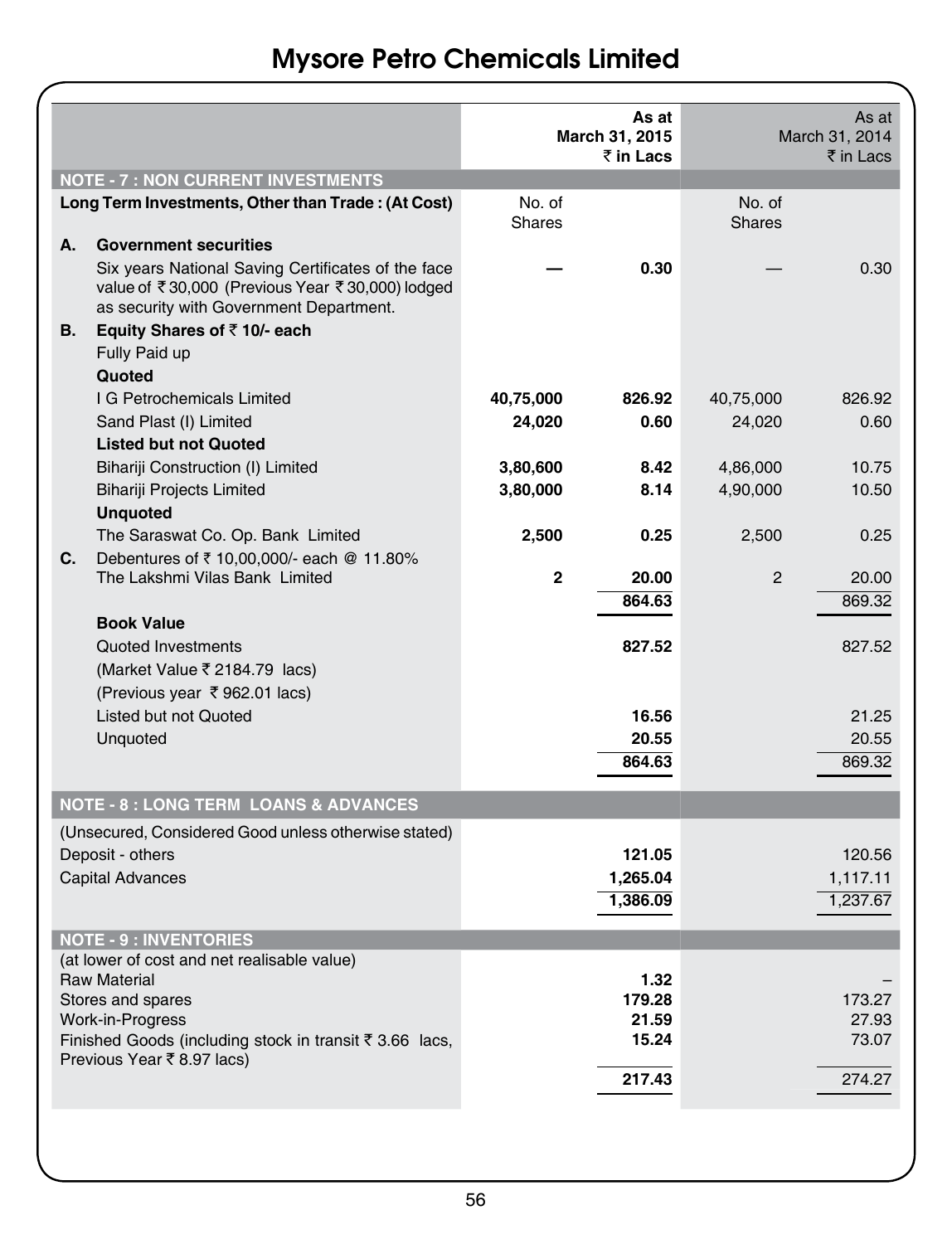|                                                                     | As at                       | As at                       |
|---------------------------------------------------------------------|-----------------------------|-----------------------------|
|                                                                     | March 31, 2015<br>₹ in Lacs | March 31, 2014<br>₹ in Lacs |
| <b>NOTE - 10 : TRADE RECEIVABLES</b>                                |                             |                             |
| Debts outstanding for a period exceeding six months                 |                             |                             |
| Unsecured, Considered Good                                          | 116.80                      | 26.30                       |
| Other debts                                                         |                             |                             |
| Unsecured, Considered Good                                          | 286.27                      | 574.80                      |
|                                                                     | 403.07                      | 601.10                      |
|                                                                     |                             |                             |
| <b>NOTE - 11: CASH AND BANK BALANCES</b>                            |                             |                             |
| Cash and cash equivalents                                           |                             |                             |
| Cash in hand                                                        | 6.25                        | 3.76                        |
| <b>Balance with Scheduled Banks</b>                                 |                             |                             |
| In Current Accounts                                                 | 39.12                       | 35.82                       |
|                                                                     | 45.37                       | 39.58                       |
| <b>Other Bank Balances</b>                                          |                             |                             |
| In Fixed Deposits (Held with Scheduled Banks as Margin)             | 5.72                        | 5.00                        |
| In Fixed Deposits (Held with Government<br>Departments as Security) | 0.95                        | 0.95                        |
| In Unpaid Dividend Account                                          | 4.27                        | 1.49                        |
|                                                                     | 10.94                       | 7.44                        |
|                                                                     | 56.31                       | 47.02                       |
|                                                                     |                             |                             |
| <b>NOTE - 12 : SHORT TERM LOANS AND ADVANCES</b>                    |                             |                             |
| Advances recoverable in cash or kind or for value to<br>be received |                             |                             |
| <b>Considered Good</b>                                              | 73.44                       | 74.90                       |
| <b>Balance with Central Excise Authorities</b>                      | 0.77                        | 15.07                       |
| Income Tax Deducted at Source / Advance Tax (Net<br>of Provision)   | 33.53                       | 123.65                      |
|                                                                     | 107.74                      | 213.62                      |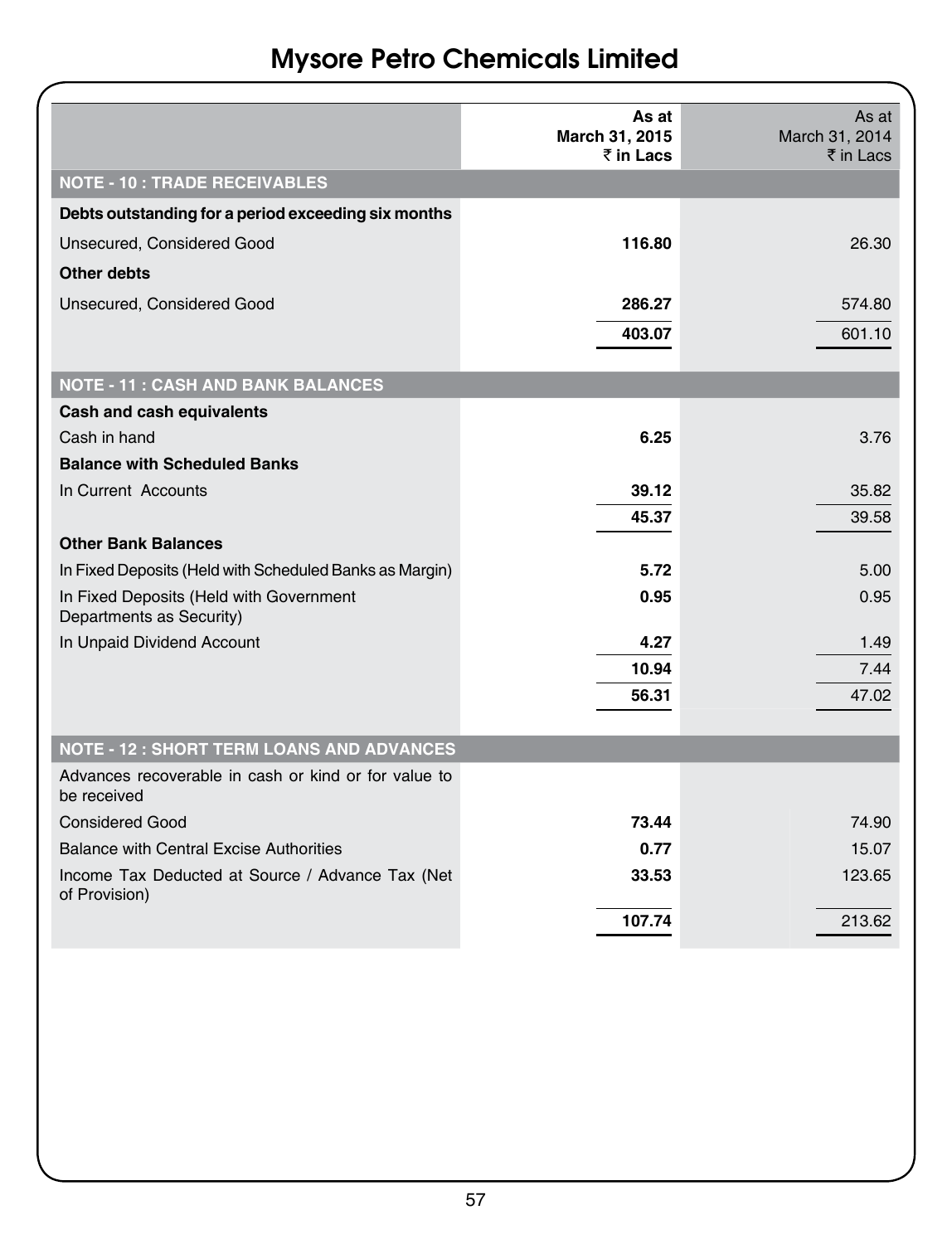|                                                                      | 2014-2015      | 2013-2014            |
|----------------------------------------------------------------------|----------------|----------------------|
|                                                                      | ₹ in Lacs      | $\bar{\tau}$ in Lacs |
| <b>NOTE - 13 : REVENUE FROM OPERATION</b>                            |                |                      |
| Sale of Products                                                     |                |                      |
| <b>Phthalic Anhydride</b>                                            | 1.00           | 839.89               |
| Maleic Anhydride                                                     | 3,695.73       | 3,634.89             |
|                                                                      | 3,696.73       | 4,474.78             |
|                                                                      |                |                      |
| <b>NOTE - 14 : OTHER INCOME</b>                                      |                |                      |
| <b>Interest</b>                                                      |                |                      |
| Bank Deposits (TDS ₹ Nil, Previous year ₹ Nil)                       | 0.49           | 3.15                 |
| Others (TDS ₹ 0.32 lacs, Previous year ₹ 0.32 lacs)                  | 12.57          | 3.15                 |
| <b>Dividend Income</b>                                               |                |                      |
| Long term investments-Non-trade                                      | 0.03           | 0.03                 |
| Profit on sale of Investments                                        | 33.94          |                      |
| Miscellaneous Income                                                 | 47.91          | 0.02                 |
|                                                                      | 94.94          | 6.35                 |
| <b>NOTE - 15: COST OF MATERIAL CONSUMED</b>                          |                |                      |
| <b>Raw Materials</b>                                                 |                |                      |
| Inventories as at March 31, 2014                                     |                | 245.16               |
| Add: Purchases                                                       | 82.15          | 2.67                 |
| Less: Sales                                                          |                | (6.01)               |
|                                                                      | 82.15          | 241.82               |
| Less: Inventories as at March 31, 2015                               | 1.32<br>80.83  | 241.82               |
|                                                                      |                |                      |
| Orthoxylene                                                          |                | 231.08               |
| <b>Others</b>                                                        | 80.83          | 10.74                |
|                                                                      | 80.83          | 241.82               |
| <b>NOTE - 16 : DECREASE / (INCREASE) IN INVENTORIES</b>              |                |                      |
| Inventories as at March 31, 2014                                     |                |                      |
| Work-in-Progress                                                     | 27.93          | 217.16               |
| <b>Finished Goods</b>                                                | 73.07          | 365.45               |
| Inventories as at March 31, 2015                                     |                |                      |
| Work-in-Progress                                                     | 21.59          | 27.93                |
| <b>Finished Goods</b>                                                | 15.24<br>64.17 | 73.07<br>481.61      |
| Differential Excise duty in respect of Closing Stock & Opening Stock | (14.50)        | (27.34)              |
|                                                                      | 49.67          | 454.27               |
|                                                                      |                |                      |

 In accordance with ASI 14 (Revised) on disclosure of Revenue from Sales Transactions issued by Institute of Chartered Accountants of India, Excise duty on sales has been reduced from sales in statement of Profit & Loss and Excise duty on increase/decrease in stock amounting to  $\bar{z}$  (14.50) lacs, (Previous Year  $\bar{z}$  (27.34) lacs) has been considered as expense as above.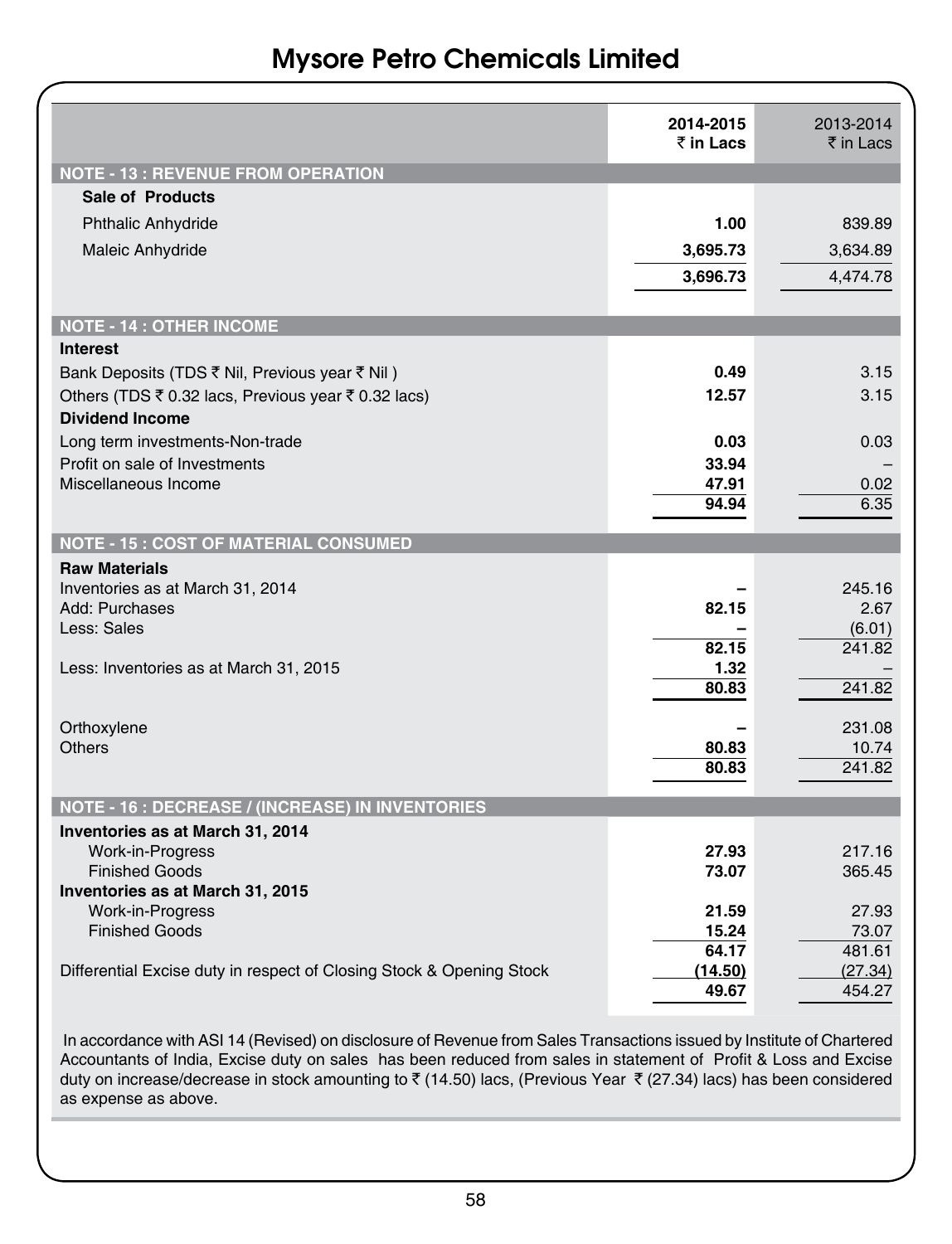|                                                                                                                                                    | 2014-2015<br>₹ in Lacs                       | 2013-2014<br>₹ in Lacs                         |
|----------------------------------------------------------------------------------------------------------------------------------------------------|----------------------------------------------|------------------------------------------------|
| <b>NOTE - 17 : EMPLOYEES BENEFITS EXPENSE</b>                                                                                                      |                                              |                                                |
| Salaries, Wages and Bonus<br>Contribution to Provident and Other Funds<br><b>Gratuity expenses</b><br>Workmen and staff welfare expenses           | 759.94<br>48.34<br>26.24<br>137.34<br>971.86 | 957.26<br>60.81<br>76.98<br>158.23<br>1,253.28 |
| <b>NOTE - 18: OTHER EXPENSES</b>                                                                                                                   |                                              |                                                |
| Consumption of Stores, Spares and Packing Materials<br>Power, Fuel and Water charges<br><b>Repairs and Maintenance</b>                             | 72.28<br>87.47                               | 107.78<br>120.83                               |
| <b>Plant and Equipments</b><br><b>Buildings</b>                                                                                                    | 74.93<br>0.94                                | 102.36<br>13.95                                |
| <b>Others</b>                                                                                                                                      | 4.30                                         | 7.53                                           |
| <b>Insurance Premium</b><br><b>Selling Expenses</b>                                                                                                | 23.32                                        | 26.91                                          |
| <b>Brokerage and Commission</b>                                                                                                                    | 5.81                                         | 4.31                                           |
| Transportation                                                                                                                                     | 67.76                                        | 74.34                                          |
| Rent<br><b>Rates and Taxes</b>                                                                                                                     | 2.73<br>15.97                                | 1.22<br>8.97                                   |
| Travelling & Conveyance                                                                                                                            | 76.16                                        | 96.20                                          |
| Communication cost                                                                                                                                 | 5.66                                         | 6.89                                           |
| Legal & Professional fees                                                                                                                          | 26.51                                        | 38.63                                          |
| Miscellaneous Expenses                                                                                                                             | 145.22                                       | 357.87                                         |
| Donation and Contribution to Charitable Institutions                                                                                               | 20.00                                        | 18.00                                          |
| <b>Directors Sitting Fees</b>                                                                                                                      | 3.24                                         | 0.47                                           |
| Payment to Auditors (Refer Note - 18.1)<br>Loss on Sale/Write off of Fixed Assets (Net)                                                            | 2.89<br>1.82                                 | 2.95<br>11.32                                  |
| Provision on Impairment of Fixed Assets                                                                                                            |                                              | 7.37                                           |
|                                                                                                                                                    | 637.01                                       | 1,007.90                                       |
| <b>NOTE - 18.1 : PAYMENTS TO AUDITORS</b>                                                                                                          |                                              |                                                |
| Audit Fees including Limited Review Fees ₹ 0.50 Lacs (Previous Year ₹ 0.50<br>Lacs) excluding service tax of ₹0.25 Lacs (Previous Year ₹0.25 Lacs) | 2.00                                         | 2.00                                           |
| Tax Audit Fees (Excluding Service tax of ₹ 0.09 Lacs, (Previous year ₹ 0.09<br>Lacs)                                                               | 0.75                                         | 0.75                                           |
| Reimbursement of Expenses                                                                                                                          | 0.14<br>2.89                                 | 0.20<br>2.95                                   |
| <b>NOTE - 19 : FINANCE COST</b>                                                                                                                    |                                              |                                                |
| <b>Interest on Fixed Loans</b>                                                                                                                     |                                              |                                                |
| On Other Loans                                                                                                                                     | 130.45                                       | 181.23                                         |
| Interest - Others                                                                                                                                  | 4.14                                         | 59.66                                          |
| <b>Bank Charges</b>                                                                                                                                | 0.55<br>135.14                               | 5.41<br>246.30                                 |
| <b>NOTE - 20 : TAX EXPENSES</b>                                                                                                                    |                                              |                                                |
| Deferred Tax Liability represents the difference between the Book depreciation<br>and Tax Depreciation for the year.                               | 49.65                                        | 36.84                                          |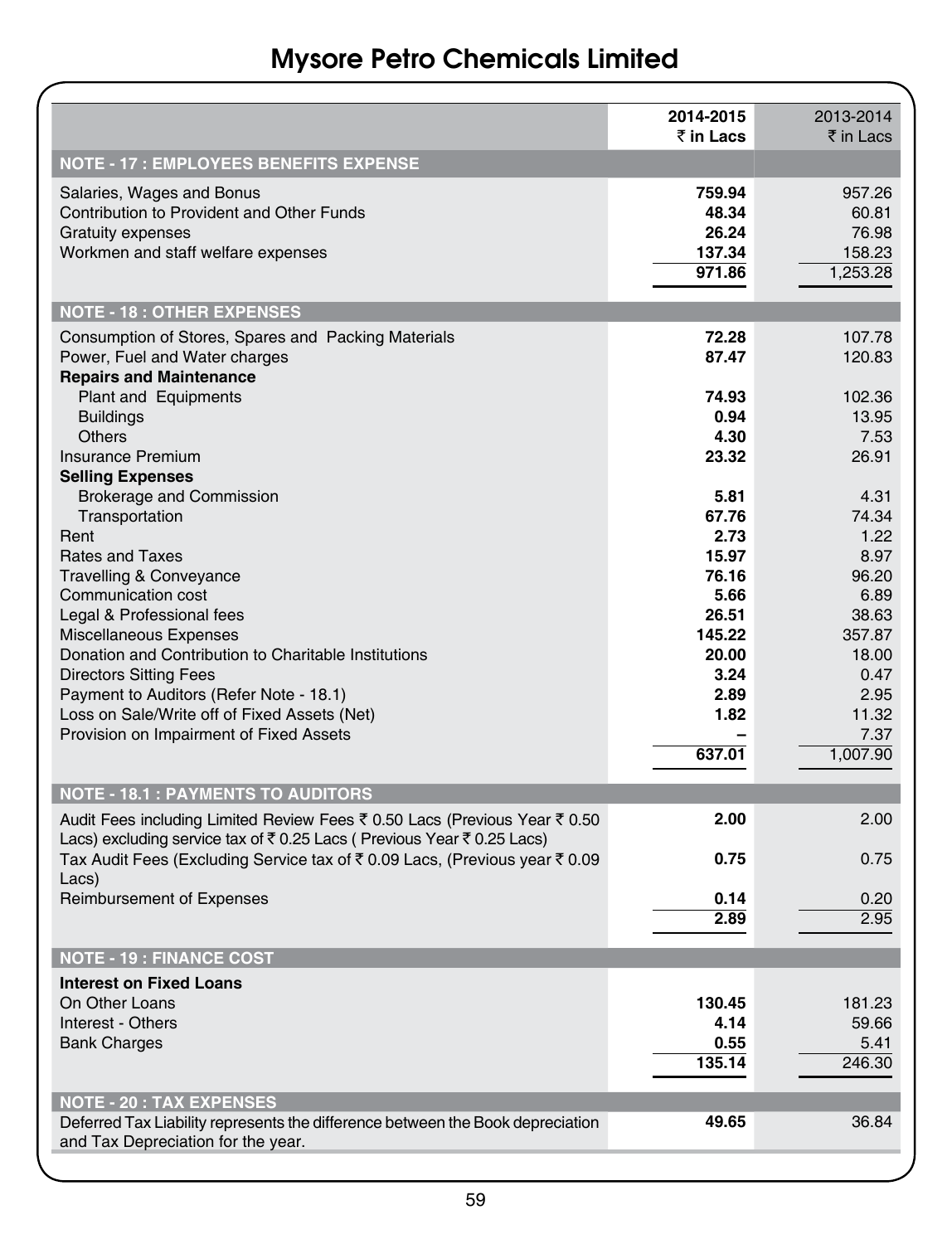|          |                                                                                                                                          | 2014-2015<br>$\bar{z}$ in Lacs | 2013-2014<br>₹ in Lacs |
|----------|------------------------------------------------------------------------------------------------------------------------------------------|--------------------------------|------------------------|
|          |                                                                                                                                          |                                |                        |
|          | NOTE - 21: EARNING PER SHARE OF ₹10 EACH (EPS)<br>Profit after tax as per Statement of Profit & Loss                                     | 721.54                         | 337.32                 |
|          | Weighted average No. of Shares for calculating basic and diluted EPS                                                                     | 6583488                        | 6583488                |
|          | Basic & Diluted EPS - $\bar{z}$                                                                                                          | 10.96                          | 5.12                   |
|          |                                                                                                                                          |                                |                        |
|          | <b>NOTE - 22 : CAPITAL COMMITMENT</b>                                                                                                    |                                |                        |
|          | Estimated amount of contracts remaining to be executed on capital account and                                                            | 67.01                          | 214.12                 |
|          | not provided for (net of advances).                                                                                                      |                                |                        |
|          | <b>NOTE - 23 : CONTINGENT LIABILITIES</b>                                                                                                |                                |                        |
|          | Contingent Liabilities not provided for                                                                                                  |                                |                        |
| a)       | Sales Tax matter under appeal - Case decided in favour of the company which                                                              | 23.98                          | 23.98                  |
|          | are taken further in appeal by Karnataka State Sales Tax Department.                                                                     | 4.644.58                       | 4,757.12               |
| b)<br>C) | Corporate Guarantees Given. (Amount outstanding).<br>The operations of Phthalic Anhydride Plant at Raichur, Karnataka was closed         |                                |                        |
|          | during 3 <sup>rd</sup> week of April 2013. The Board of Directors of the Company in their                                                |                                |                        |
|          | meeting held on 4 <sup>th</sup> June 2013 had decided to close the unit permanently                                                      |                                |                        |
|          | due to Economic unavaibility and the unit was closed since 16 <sup>th</sup> July 2013.                                                   |                                |                        |
|          | The workmen's union have raised certain demands and the matter has                                                                       |                                |                        |
|          | been referred to Industrial Tribunal, Hubballi, Karnataka by the Labour                                                                  |                                |                        |
|          | Department, Government of Karnataka and the matter is pending. As the                                                                    |                                |                        |
|          | matter is subjudice no provision has been made. Future cash out flow of the<br>same are determinable on receipt of judgement / decision. |                                |                        |
|          | The employees benefits expense includes amount of $\bar{\tau}$ 58.12 lacs (Previous                                                      |                                |                        |
|          | year of ₹329.69 lacs) towards settlement to management staff and workmen.                                                                |                                |                        |
|          | 52 workmen have not accepted the dues amounting to ₹93.17 lacs (without                                                                  |                                |                        |
|          | considering the effect of demand of the union), however provision has been                                                               |                                |                        |
|          | made.                                                                                                                                    |                                |                        |
| d)       | Workmen's Union demand of the Company at Taloja with effect from                                                                         |                                |                        |
|          | 1 <sup>st</sup> June, 2014 is under negotiation, amount presently not ascertainable.                                                     |                                |                        |
|          | <b>NOTE - 24 : SEGMENT INFORMATION</b>                                                                                                   |                                |                        |
|          | The Company is mainly engaged in the business of manufacture and sale of chemicals and as the Company is                                 |                                |                        |
|          | meneged exacutationally as a united ontituatibuscus functional beads reporting to the ten menegement there are                           |                                |                        |

managed organizationally as a united entity with various functional heads reporting to the top management there are no separate reportable segments as per Accounting Standard 17 - Segmental Reporting issued by the Institute of Chartered Accountants of India.

#### **NOTE - 25 : RELATED PARTY DISCLOSURE**

|     | Relationship                         |                                                              |
|-----|--------------------------------------|--------------------------------------------------------------|
| (a) | <b>Subsidiary Companies</b>          | Nil                                                          |
| (b) | Other related Parties / Associates   | I G Petrochemicals Limited                                   |
| (c) | Key Management Personnel             | Mr. M M Dhanuka - Managing Director                          |
|     |                                      | Mr. Paras Jain - Chief Financial Officer                     |
|     |                                      | Mr. Anand Kadkol - Company Secretary                         |
| (d) | Relatives of key management          | Mr. Nikunj Dhanuka - Brother's Son of Managing Director      |
|     | personnel and their enterprises      | Mrs. Binadevi Dhanuka - Wife of Managing Director            |
|     | where transactions have taken place. | Mr. Mayank Dhanuka - Son of Managing Director                |
|     |                                      | Mrs. Rajkumari Dhanuka - Brother's wife of Managing Director |
|     |                                      | Mrs. Neha Dhanuka - Son's wife of Managing Director          |
|     |                                      | Mr. Umang Dhanuka - Brother's Son of Managing Director       |

Note: Related party relationship is as identified by the Company and relied upon by the Auditors.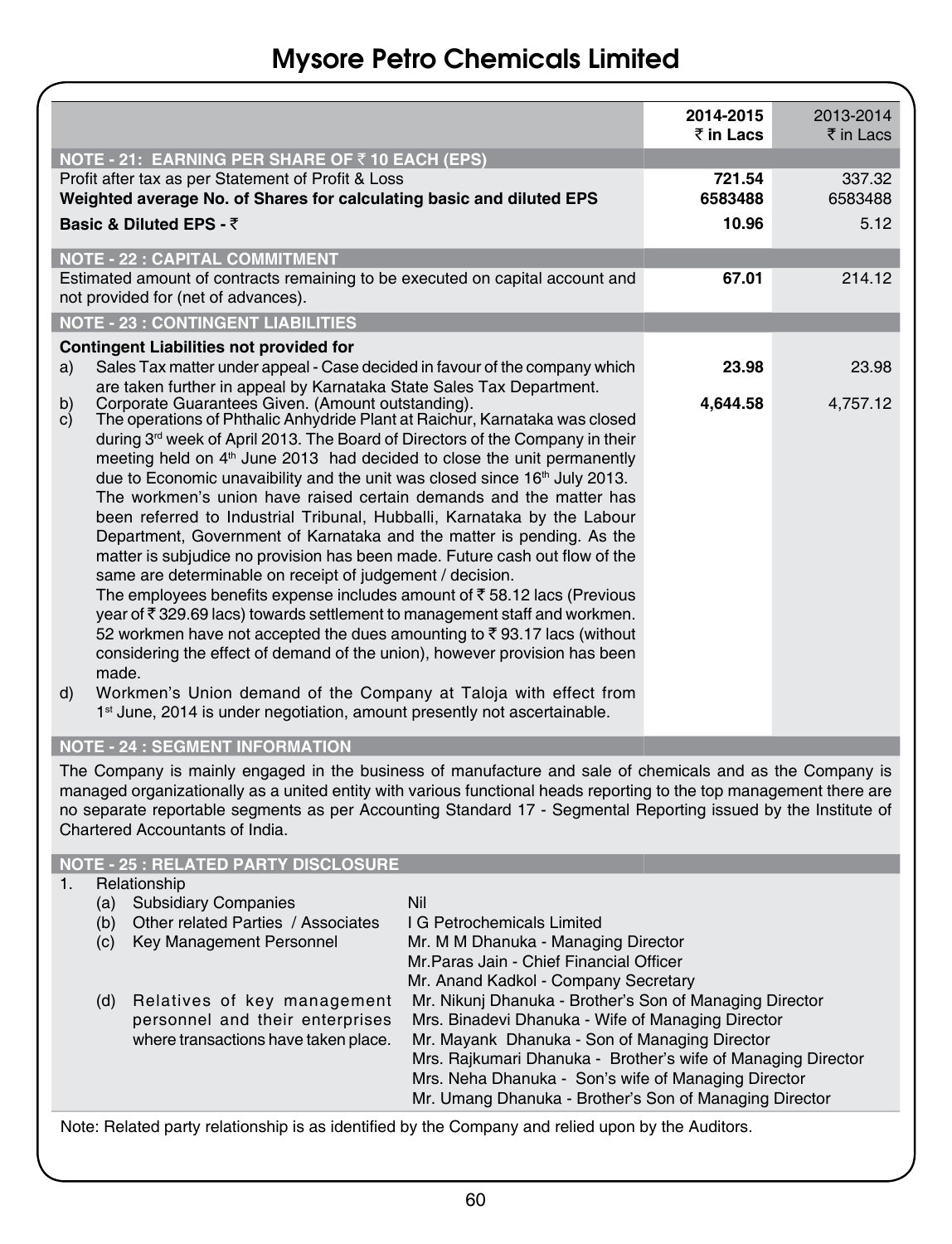|    | <b>NOTE - 25 : RELATED PARTY DISCLOSURE (Contd.)</b>                                                           |                                                         |                   |                              |                              |
|----|----------------------------------------------------------------------------------------------------------------|---------------------------------------------------------|-------------------|------------------------------|------------------------------|
| 2. | Transaction carried out with related parties referred in 1 above, in ordinary course of business are as under: |                                                         |                   |                              |                              |
|    |                                                                                                                | $(7 \text{ ln}$ Lacs)<br>Related parties referred to in |                   |                              |                              |
|    | <b>Nature of Transaction</b>                                                                                   | $1(a)$ above                                            | $1(b)$ above      | $1(c)$ above                 | $1(d)$ above                 |
| 1) | Purchase*                                                                                                      |                                                         | 200.96<br>(79.15) |                              |                              |
| 2) | Income                                                                                                         |                                                         |                   |                              |                              |
|    | Guarantee Commission                                                                                           |                                                         | 53.83<br>$(-)$    |                              |                              |
| 3) | <b>Expenses</b><br>Service Charges                                                                             |                                                         |                   |                              |                              |
|    |                                                                                                                |                                                         | (280.90)          |                              |                              |
|    | Interest                                                                                                       |                                                         |                   | 21.71<br>(6.89)              | 56.20<br>(21.02)             |
|    | Remuneration                                                                                                   |                                                         |                   | 82.91<br>(61.83)             |                              |
| 4) | <b>Finance</b><br>Outstanding                                                                                  |                                                         |                   |                              |                              |
|    | <b>Property Deposit Received</b>                                                                               |                                                         | 625.00            |                              |                              |
|    |                                                                                                                |                                                         | (625.00)          |                              |                              |
|    | <b>Other Payables</b>                                                                                          |                                                         |                   | 19.54                        | 50.58                        |
|    | Loans Payables                                                                                                 |                                                         |                   | (6.20)<br>167.00<br>(167.00) | (18.92)<br>62.00<br>(561.50) |

Note: Amount in bracket represents figures for previous year.

\*As per contract with I G Petrochemicals Limited , certain exchange transaction of services / goods mutually beneficial have been entered into which have not been quantified above.

#### **NOTE - 26 : EMPLOYEE BENEFITS**

#### **i. General Description of defined benefit plan Gratuity**

The Company has a defined benefit gratuity plan. Every employee who has completed five years or more of service gets a gratuity on departure at 15 days salary (last drawn salary) for each completed year of service. The scheme is funded with an insurance company in the form of a qualifying insurance policy.

The following tables summarise the components of net benefit expense recognized in the Statement of profit and loss and the funded status and amounts recognized in the balance sheet.

#### **a. Profit and Loss account**

Net employee benefit expense (recognized in Employee Benefits Expense in Note 17)

|                                                    | Gratuity (funded)<br>March 31, 2015<br>₹ in Lacs | Gratuity (funded)<br>March 31, 2014<br>₹ in Lacs |
|----------------------------------------------------|--------------------------------------------------|--------------------------------------------------|
| Current service cost                               | 15.22                                            | 14.91                                            |
| Interest cost on benefit obligation                | 20.85                                            | 30.69                                            |
| Expected return on plan assets                     | 8%                                               | 8%                                               |
| Net actuarial (gain) / loss recognized in the year | 5.56                                             | 45.67                                            |
| Actual return on plan assets                       | 15.39                                            | 14.29                                            |
| Net Benefit / Cost                                 | 26.24                                            | 76.98                                            |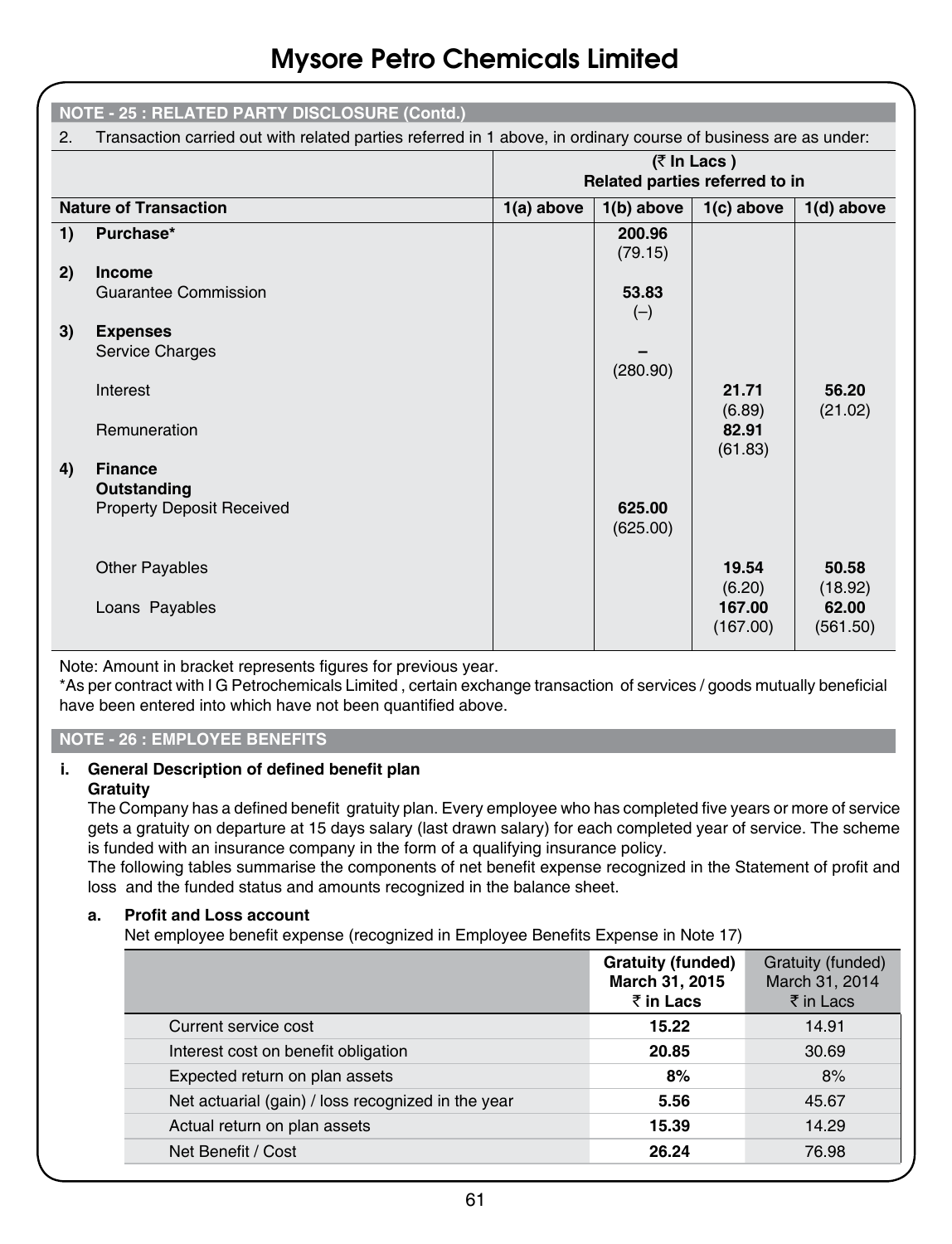|    |                                                                                                                | <b>Gratuity (funded)</b><br>March 31, 2015<br>₹ in Lacs | Gratuity (funded)<br>March 31, 2014<br>₹ in Lacs |
|----|----------------------------------------------------------------------------------------------------------------|---------------------------------------------------------|--------------------------------------------------|
| b. | <b>Balance sheet</b>                                                                                           |                                                         |                                                  |
|    | Details of Provision for gratuity                                                                              |                                                         |                                                  |
|    | Defined benefit obligation                                                                                     | 283.39                                                  | 266.29                                           |
|    | Fair value of plan assets                                                                                      | 212.83                                                  | 179.62                                           |
|    | Less: Unrecognized past service cost Plan asset / (liability)                                                  | (70.56)                                                 | (86.67)                                          |
| c. | Changes in the present value of the defined benefit<br>obligation are as follows:                              |                                                         |                                                  |
|    | Opening defined benefit obligation                                                                             | 266.29                                                  | 383.60                                           |
|    | Interest cost                                                                                                  | 20.85                                                   | 30.69                                            |
|    | Current service cost                                                                                           | 15.22                                                   | 14.91                                            |
|    | Benefits paid                                                                                                  | 26.30                                                   | 208.58                                           |
|    | Actuarial (gains) / losses on obligation                                                                       | 7.33                                                    | 45.67                                            |
|    | Closing defined benefit obligation                                                                             | 283.39                                                  | 266.29                                           |
| d. | Changes in the fair value of plan assets are as follows:                                                       |                                                         |                                                  |
|    | Opening fair value of plan assets                                                                              | 179.62                                                  | 161.99                                           |
|    | <b>Expected return</b>                                                                                         | 8%                                                      | 8%                                               |
|    | Contributions by employer                                                                                      | 20.96                                                   | 3.34                                             |
|    | Benefits paid                                                                                                  | 4.91                                                    |                                                  |
|    | Actuarial gains / (losses)                                                                                     | 1.77                                                    | 45.67                                            |
|    | Closing fair value of plan assets                                                                              | 212.83                                                  | 179.62                                           |
|    | Actual Return on plan Assets                                                                                   | 17.16                                                   | 14.29                                            |
|    | Estimated contribution to be made in next annual year                                                          | 24.00                                                   | 12.00                                            |
|    | The major categories of plan assets as a percentage of the fair value of total plan assets are<br>as follows:  |                                                         |                                                  |
|    |                                                                                                                | %                                                       | $\%$                                             |
|    | Investments with insurer                                                                                       | 100                                                     | 100                                              |
| e. | The principal assumptions used in determining gratuity obligations for the Company's plans<br>are shown below: |                                                         |                                                  |
|    |                                                                                                                | %                                                       | $\%$                                             |
|    | Discount rate                                                                                                  | 7.95                                                    | 8.00                                             |
|    | Expected rate of return on assets                                                                              | 8.70                                                    | 8.82                                             |
|    | Employee turnover                                                                                              | 1                                                       | 1                                                |
|    | <b>Salary Escalation</b>                                                                                       | 4                                                       | 4                                                |
|    | Mortality                                                                                                      | L.I.C. (1994 - 96)<br><b>Ultimate</b>                   | L.I.C. (1994 - 96)<br>Ultimate                   |

The estimates of future salary increases, considered in actuarial valuation, take account of inflation, seniority, promotion and other relevant factors such as supply and demand in the employment market.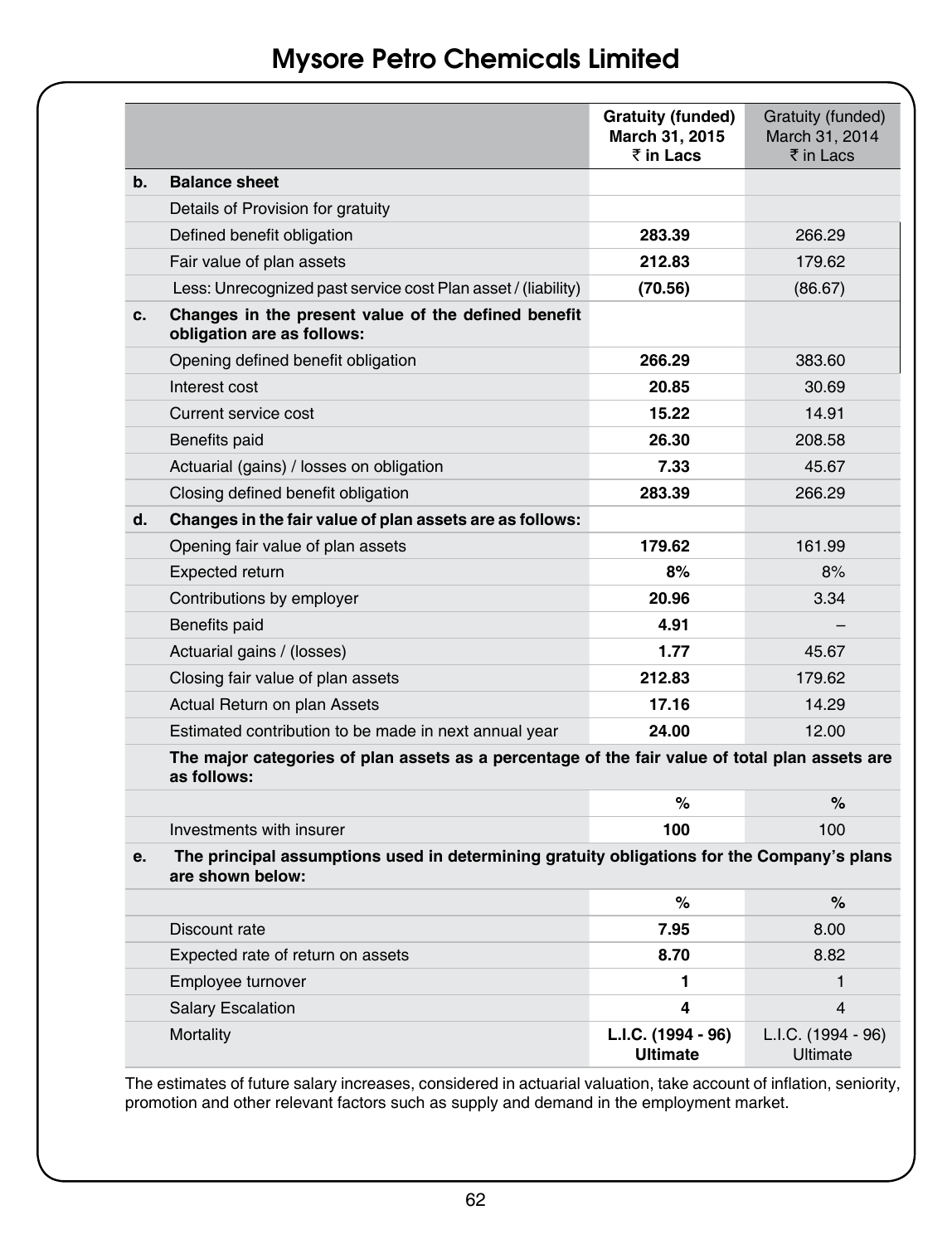#### **Provident Fund**

Pending the issuance of Guidance Note from the Actuarial Society of India, the Company's Actuary has expressed his inability to reliably measure the Provident Fund Liability. There is no deficit in the fund as at March 31st 2015 and no provision has been made.

#### **ii. Defined Contribution Plan**

Employee Benefits Expenses in Note 17 includes the following contributions to defined contribution plan

|                                                  | March 31, 2015<br>₹ in Lacs | March 31, 2014<br>₹ in Lacs |
|--------------------------------------------------|-----------------------------|-----------------------------|
| <b>Contribution to Provident and Other Funds</b> |                             |                             |
| Contribution to Provident Fund                   | 38.77                       | 51.21                       |
| <b>Employees Pension Fund</b>                    | 8.66                        | 8.60                        |
| <b>EDLI</b>                                      | 0.91                        | 1.00                        |
| <b>Total</b>                                     | 48.34                       | 60.81                       |
| Workmen and Staff Welfare fund                   |                             |                             |
| <b>ESIC</b>                                      | 0.39                        | 0.35                        |
| Labour Welfare Fund                              | 0.04                        | 0.04                        |
| <b>Total</b>                                     | 0.43                        | 0.39                        |

|     |                                                                             | March 31, 2015<br>₹ in Lacs | March 31, 2014<br>$\bar{\tau}$ in Lacs |
|-----|-----------------------------------------------------------------------------|-----------------------------|----------------------------------------|
|     | NOTE - 27 : SUPPLEMENTARY STATUTORY INFORMATION                             |                             |                                        |
| i.  | Expenditure in foreign currency (Accrual basis)                             |                             |                                        |
|     | Travelling                                                                  | 17.95                       | 15.77                                  |
|     | <b>Total</b>                                                                | 17.95                       | 15.77                                  |
| ii. | Value of imports calculated on CIF basis<br>(Including High Seas Purchases) |                             |                                        |
|     | Stores & Spares                                                             |                             | 12.57                                  |
|     | <b>Total</b>                                                                |                             | 12.57                                  |

#### **iii. Details of dues to Micro, Small and Medium Enterprises as per MSMED Act, 2006**

Outstanding to parties covered under the Micro, Small and Medium Enterprises as per MSMED Act, 2006 have been identified on the basis of information available with the Company. This has been relied upon by the Auditors.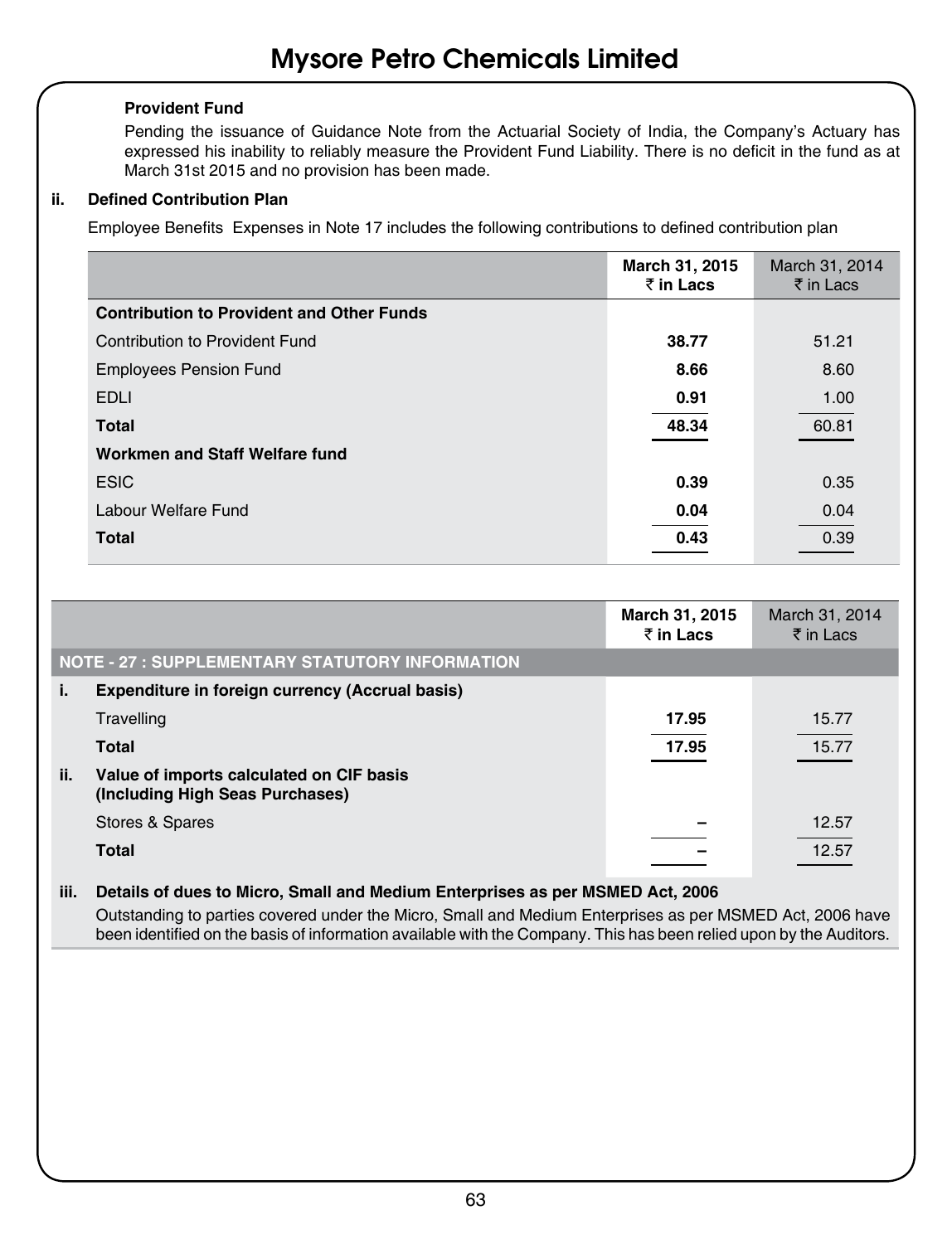#### **NOTE - 28 : REMITTANCE OF DIVIDEND TO NON -RESIDENT SHAREHOLDERS**

|                                        | March 31, 2015<br>₹ in Lacs | March 31, 2014<br>₹ in Lacs |
|----------------------------------------|-----------------------------|-----------------------------|
| <b>Number of Shareholders</b>          |                             |                             |
| Number of Shareholders                 | 32                          | 30                          |
| Number of Equity Share held            | 14657                       | 22751                       |
| Amount Remitted $(\bar{\tau}$ in lacs) | 0.22                        | N.A.                        |
| Year to which the Dividend related     | March 31, 2014              | March 31, 2013              |

#### **NOTE - 29: IMPORTED AND INDIGENOUS RAW MATERIAL, COMPONENTS & SPARE PARTS CONSUMED.**

#### **i. Imported and indigenous raw materials consumed**

| <b>Product</b> | March 31, 2015           |                          | March 31, 2014 |           |  |
|----------------|--------------------------|--------------------------|----------------|-----------|--|
|                | % of total               | ₹ in Lacs                | % of total     | ₹ in Lacs |  |
| Imported       | $\overline{\phantom{0}}$ | $\overline{\phantom{0}}$ |                |           |  |
| Indigenous     | 100                      | 80.83                    | 100            | 241.82    |  |
| <b>Total</b>   | 100                      | 80.83                    | 100            | 241.82    |  |

#### **ii. Imported and indigenous spare parts consumed**

| <b>Product</b> | March 31, 2015           |           | March 31, 2014 |           |
|----------------|--------------------------|-----------|----------------|-----------|
|                | % of total               | ₹ in Lacs | % of total     | ₹ in Lacs |
| Imported       | $\overline{\phantom{0}}$ | 0.09      |                | 0.13      |
| Indigenous     | 100                      | 31.49     | 100            | 60.30     |
| <b>Total</b>   | 100                      | 31.58     | 100            | 60.43     |

#### **NOTE - 30 : PREVIOUS YEAR COMPARATIVES**

Previous year's figures have been regrouped / reclassified wherever necessary to correspond with the current year's classification / disclosure.

For **Hariharan & Co**. Chartered Accountants Firm's Registration No. 001083S **M M Dhanuka Nikunj Dhanuka K Nagarajan** Managing Director **M M Jayakar** Partner **Anil Kochar** Membership No. 16398 **S N Maheshwari**

As per our report of even date For and on behalf of the Board of Directors of

Mumbai **Anand Kadkol Paras Jain Uma Acharya** 25<sup>th</sup> May, 2015 **Company Secretary** Chief Financial Officer Chief Chief Enterprise Company Secretary

 **Shrikant Somani**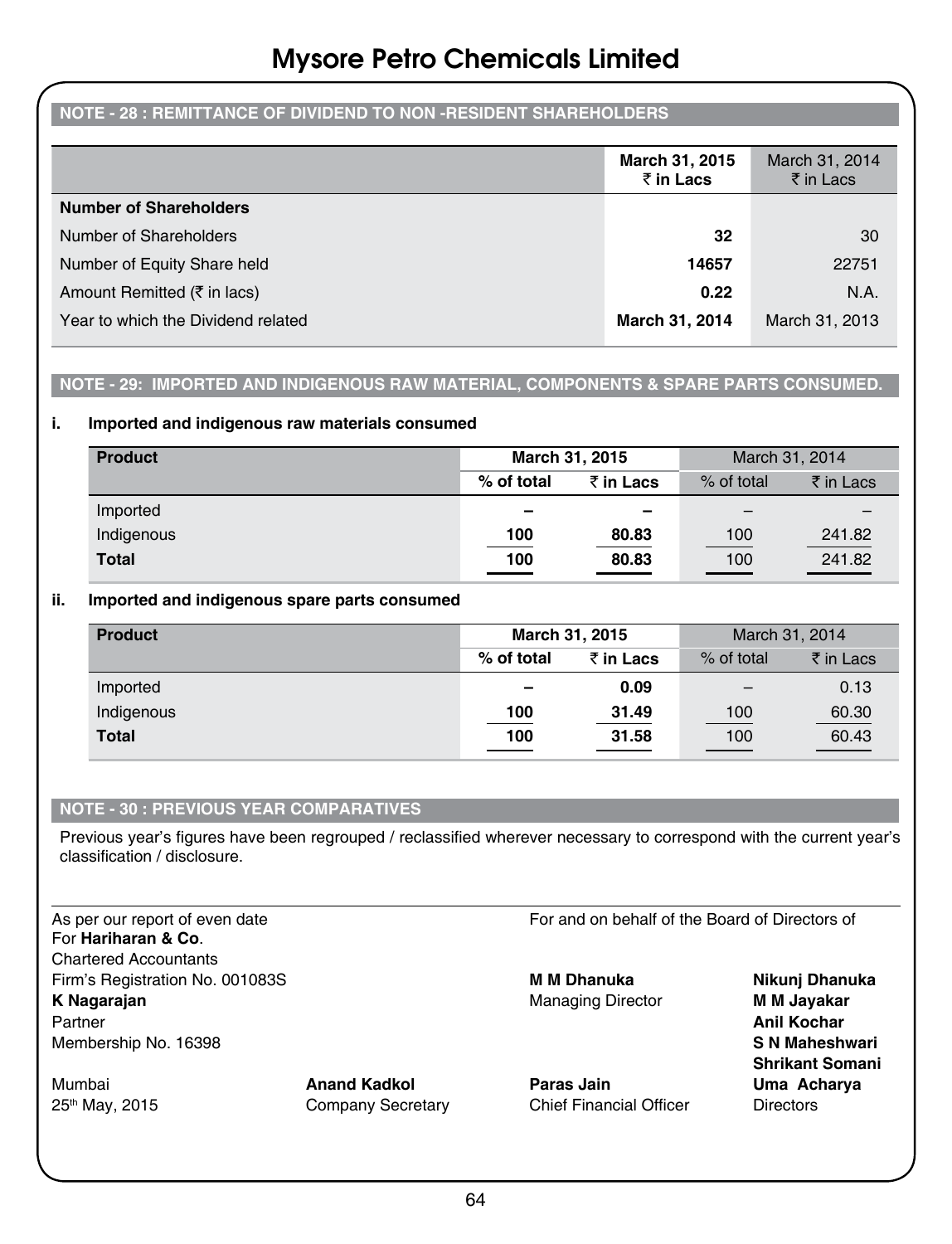

# MYSORE PETRO CHEMICALS LIMITED

CIN: L24221KA1969PLC001799

**Registered Office:** D-4, Jyothi Complex, 134/1, Infantry Road, Bengaluru - 560 001 **Corporate Office:** 401, Raheja Centre, 214, Nariman Point, Mumbai - 400 021 **Tel. :** 022 30286100 • **Fax:** 022 22040747 • **Email:** igpetro@vsnl.com

### ATTENDANCE SLIP

(to be presented at the entrance)

I/We hereby record my/our presence at the 45<sup>th</sup> Annual General Meeting of the Company at Woodlands Hotel, 5, Raja Rammohan Roy Road, Bengaluru - 560 025 on Monday, 24<sup>th</sup> August, 2015 at 12.30 p.m.

PLEASE COMPLETE THIS ATTENDANCE SLIP AND HAND IT OVER AT THE ENTRANCE OF THE MEETING HALL. JOINT SHAREHOLDER(S) MAY OBTAIN ADDITIONAL SLIP AT THE VENUE OF THE MEETING.

\* TEAR HERE TEAR HERE Folio No. \_\_\_\_\_\_\_\_\_\_\_\_\_\_\_\_\_\_\_\_\_\_\_\_\_DP ID No. \_\_\_\_\_\_\_\_\_\_\_\_\_\_\_\_\_\_\_\_\_\_\_\_\_\_\_\_\_\_Client ID No. \_\_\_\_

Name of the Member Signature Signature Signature

Name of the Proxy holder  $\Box$  Signature  $\Box$  Signature  $\Box$ 

- 1. Only Member / Proxy holder can attend the Meeting.
- 2. Member / Proxy holder should bring his / her copy of the Annual Report for reference at the Meeting.

#### 

## MYSORE PETRO CHEMICALS LIMITED

CIN: L24221KA1969PLC001799

**Registered Office:** D-4, Jyothi Complex, 134/1, Infantry Road, Bengaluru - 560 001 **Corporate Office:** 401, Raheja Centre, 214, Nariman Point, Mumbai - 400 021 **Tel. :** 022 30286100 • **Fax:** 022 22040747 • **Email:** igpetro@vsnl.com

### PROXY FORM

(Pursuant to Section 105(6) of the Companies Act, 2013 read with Rule 19(3) of the Companies (Management and Administration) Rules, 2014)

| ∙חו P יה |
|----------|

I/We the member(s) of Mysore Petro Chemicals Limited holding shares hereby appoint:

| (1) |                                                                                                                                                                                                                                |                                                                                                                                                                                                                                                                                                                                        | E-Mail Id: <b>E-Mail Id: E-Mail Id: E-Mail Id: E-Mail Id: E-Mail Id: E-Mail Id: E-Mail Id: E-Mail Id: E-Mail Id: E-Mail Id: E-Mail Id: E-Mail Id: E-Mail Id: E-Mail Id: E-Mail Id: E-Mail Id: E-</b> |
|-----|--------------------------------------------------------------------------------------------------------------------------------------------------------------------------------------------------------------------------------|----------------------------------------------------------------------------------------------------------------------------------------------------------------------------------------------------------------------------------------------------------------------------------------------------------------------------------------|------------------------------------------------------------------------------------------------------------------------------------------------------------------------------------------------------|
|     |                                                                                                                                                                                                                                | Address: Andreas Address Address Andreas Address Address Address Address Address Address Address Address Address Address Address Address Address Address Address Address Address Address Address Address Address Address Addre                                                                                                         | or failing him;                                                                                                                                                                                      |
| (2) |                                                                                                                                                                                                                                | E-Mail Id: The Communication of the Communication of the Communication of the Communication of the Communication of the Communication of the Communication of the Communication of the Communication of the Communication of t                                                                                                         |                                                                                                                                                                                                      |
|     | Address: Andreas Address Address and Address and Address and Address and Address and Address Address and Address Address and Address and Address and Address and Address and Address and Address and Address and Address and A |                                                                                                                                                                                                                                                                                                                                        | or failing him;                                                                                                                                                                                      |
| (3) | Name: Name: Name: Name: Name: Name: Name: Name: Name: Name: Name: Name: Name: Name: Name: Name: Name: Name: Name: Name: Name: Name: Name: Name: Name: Name: Name: Name: Name: Name: Name: Name: Name: Name: Name: Name: Name:  | E-Mail Id: The Contract of the Contract of the Contract of the Contract of the Contract of the Contract of the Contract of the Contract of the Contract of the Contract of the Contract of the Contract of the Contract of the<br>Address: Address: Address: Address: Address: Address: Address: Address: Address: Address: Address: A |                                                                                                                                                                                                      |
|     |                                                                                                                                                                                                                                |                                                                                                                                                                                                                                                                                                                                        |                                                                                                                                                                                                      |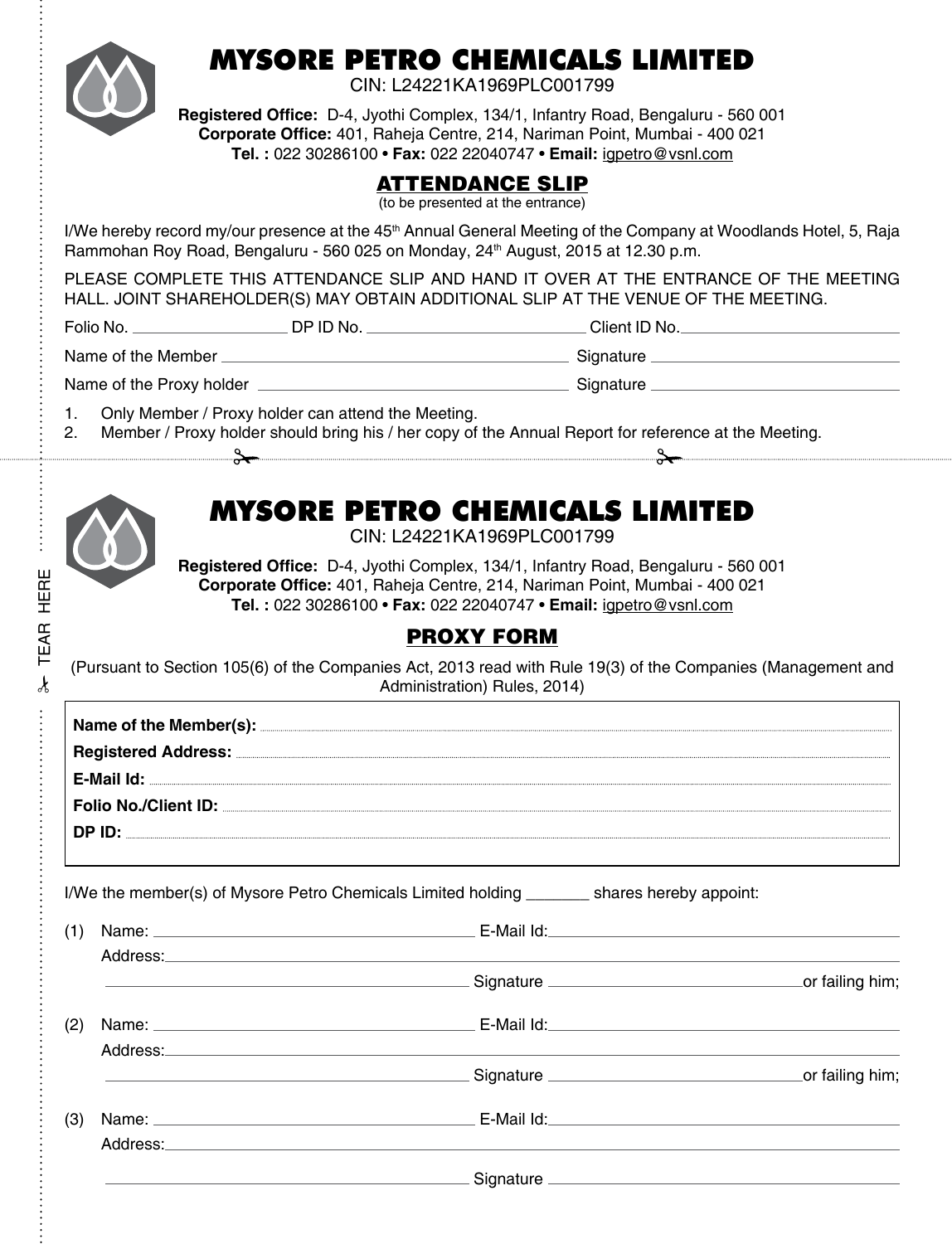$\rightarrow$ 

as my/our proxy to attend and vote (on a poll) for me/us and on my/our behalf at the 45<sup>th</sup> Annual General Meeting of the Company to be held on Monday, 24<sup>th</sup> August, 2015 at 12.30 p.m. at Woodlands Hotel, 5, Raja Rammohan Roy Road, Bengaluru - 560 025 and at any adjournment thereof in respect of such resolutions as are indicated below:

| <b>Resolution</b> | <b>RESOLUTIONS</b>                                                                                                                                                                       | Type of           | For | <b>Against</b> |
|-------------------|------------------------------------------------------------------------------------------------------------------------------------------------------------------------------------------|-------------------|-----|----------------|
| No.               | <b>Ordinary Business</b>                                                                                                                                                                 | <b>Resolution</b> |     |                |
| $\mathbf{1}$ .    | Consider and adopt the Audited Financial Statements of the<br>Company for the financial year ended 31st March 2015 and<br>the Report of the Board of Directors and the Auditors' Report. | Ordinary          |     |                |
| 2.                | Declare Dividend on equity shares.                                                                                                                                                       | Ordinary          |     |                |
| 3.                | Appointment of Shri S N Maheshwari (DIN 00193540)<br>who retires by rotation and being eligible offers himself for<br>reappointment.                                                     | Ordinary          |     |                |
| 4.                | Appointment of Statutory Auditors.                                                                                                                                                       | Ordinary          |     |                |
|                   | <b>Special Business</b>                                                                                                                                                                  |                   |     |                |
| 5.                | Revision of terms of appointment of Shri M M Dhanuka                                                                                                                                     | Ordinary          |     |                |
| 6.                | Appointment of Smt. Uma Acharya (DIN 07165976) as an<br>Independent Director                                                                                                             | Ordinary          |     |                |
| 7 <sub>1</sub>    | Adoption of new Articles of Association                                                                                                                                                  | Ordinary          |     |                |
| 8.                | Maintenance of the Register of Members, etc. at a place<br>other than the Registered Office of the Company                                                                               | Special           |     |                |

Signed this \_\_\_\_\_\_\_\_\_ day of \_\_\_\_\_\_\_\_ 2015

Signature of the Member

|  |  | Affix   |  |  |
|--|--|---------|--|--|
|  |  | Revenue |  |  |
|  |  | Stamp   |  |  |
|  |  |         |  |  |
|  |  |         |  |  |
|  |  |         |  |  |

Signature of the proxy holder

**Note :** This form of proxy in order to be effective should be duly completed and deposited at the Registered Office of the Company, not less than 48 hours before the commencement of the Meeting.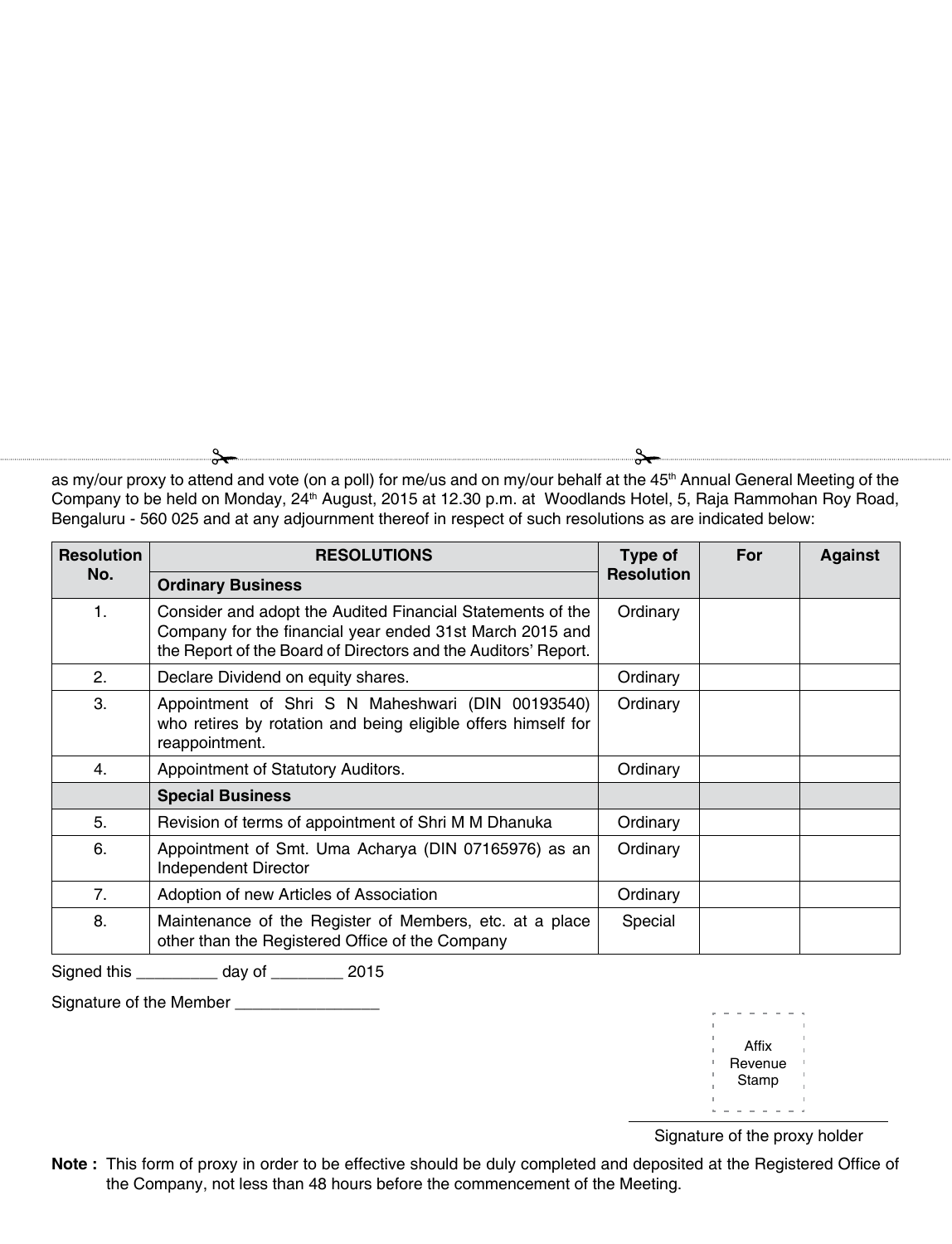

## MYSORE PETRO CHEMICALS LIMITED

CIN: L24221KA1969PLC001799

**Registered Office:** D-4, Jyothi Complex, 134/1, Infantry Road, Bengaluru - 560 001 **Corporate Office:** 401, Raheja Centre, 214, Nariman Point, Mumbai-400 021 **Tel. :** 022 30286100 • **Fax:** 022 22040747 • **Email:** igpetro@vsnl.com

### **BALLOT FORM**

1. Name & Address of the Sole / :

First named Shareholder

- 2. Joint holders, if any
- 3. Registered Folio No. / DP ID No. & Client ID :
- 4. No. of Shares held
- 5. I/ We hereby exercise my/ our vote in respect of the Resolution(s) to be passed for the businesses stated in the Notice dated 17<sup>th</sup> July, 2015 convening the Annual General Meeting on 24<sup>th</sup> August, 2015 by conveying my/ our assent or dissent to the Resolution(s) by placing tick (√) mark in the appropriate boxes below:

| SI.<br>No.     | <b>Description</b>                                                                                                                                                                                      | No. of Shares | I/We assent to the<br><b>Resolution (FOR)</b> | I/We dissent to<br>the Resolution<br>(AGAINST) |
|----------------|---------------------------------------------------------------------------------------------------------------------------------------------------------------------------------------------------------|---------------|-----------------------------------------------|------------------------------------------------|
| $\mathbf{1}$ . | Consider and adopt the Audited Financial Statements<br>of the Company for the financial year ended<br>31 <sup>st</sup> March 2015 and the Report of the Board of<br>Directors and the Auditors' Report. |               |                                               |                                                |
| 2.             | Declare Dividend on equity shares.                                                                                                                                                                      |               |                                               |                                                |
| 3.             | Appointment of Shri S N Maheshwari (DIN 00193540)<br>who retires by rotation and being eligible offers himself<br>for reappointment.                                                                    |               |                                               |                                                |
| 4.             | Appointment of Statutory Auditors.                                                                                                                                                                      |               |                                               |                                                |
| 5.             | Revision of terms of appointment of Shri M M Dhanuka                                                                                                                                                    |               |                                               |                                                |
| 6.             | Appointment of Smt. Uma Acharya (DIN 07165976) as<br>an Independent Director                                                                                                                            |               |                                               |                                                |
| 7 <sub>1</sub> | Adoption of new Articles of Association                                                                                                                                                                 |               |                                               |                                                |
| 8.             | Maintenance of the Register of Members, etc. at a<br>place other than the Registered Office of the Company                                                                                              |               |                                               |                                                |

#### Place:

Date:

**Notes:**

#### (Signature of the Shareholder)

- a. Last date for receipt of Ballot form by Scrutinizer is 21<sup>st</sup> August, 2015.
- b. Please read the instructions for E-voting procedure as stated in the Notice of the Annual General Meeting dated 17<sup>th</sup> July, 2015 before exercising your vote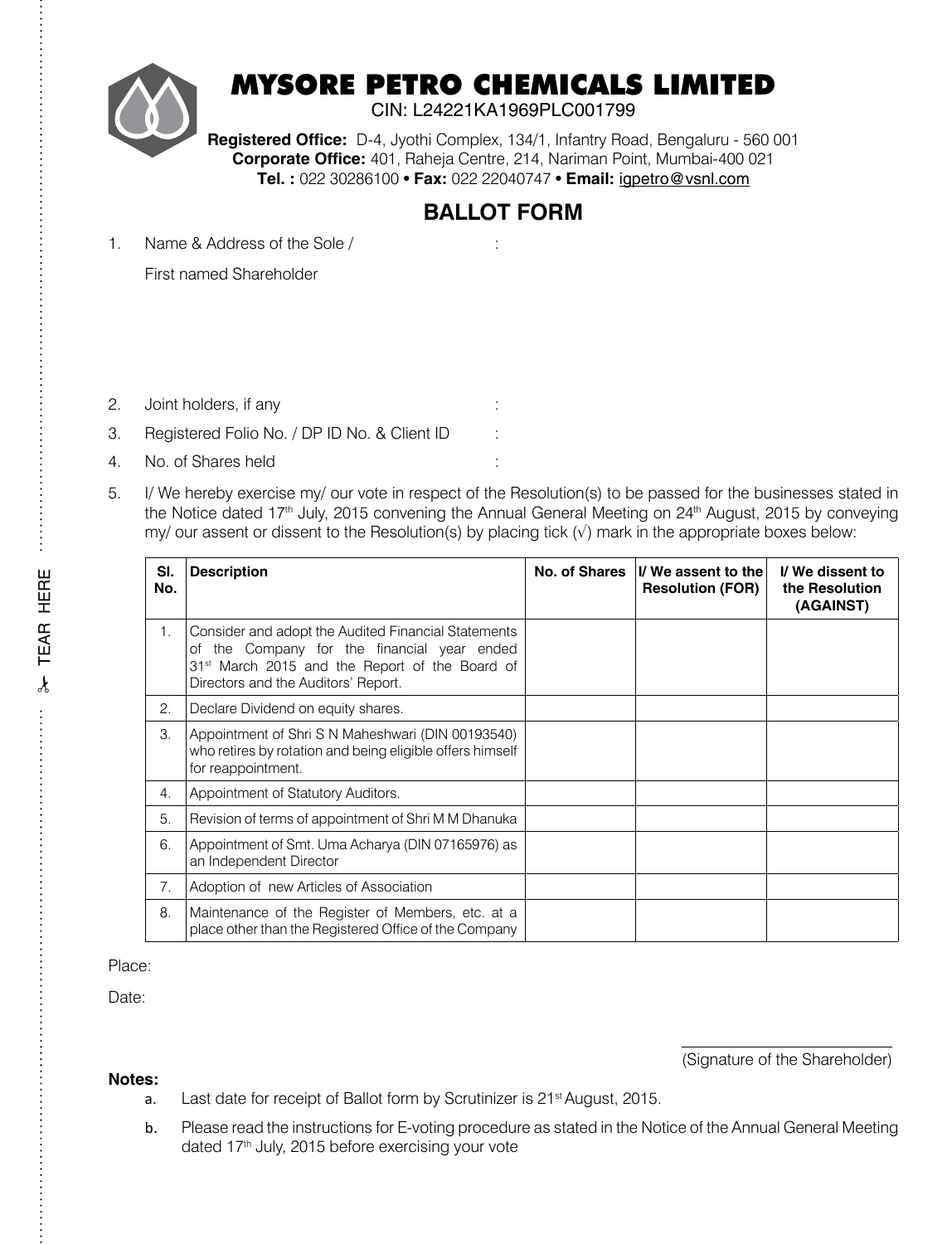### **INSTRUCTIONS**

- 1. Members may fill up the Ballot Form printed overleaf and submit the same in a sealed envelope to The Scrutinizer, Mysore Petro Chemcials Ltd., 401-404, Raheja Centre, 214, Nariman Point, Mumbai - 400 021 so as to reach by 6.00 p.m. on 21<sup>st</sup> August, 2015. Ballot Form received thereafter will be treated as if the reply from the Member has not been received.
- 2. The Company will not be responsible if the Ballot Form is lost in transit.
- 3. The Ballot Form shall be signed by the Member as per the specimen signature registered with the Company/Depositories. In case of joint holding, the form should be signed by the first named shareholder and in his/her absence by the next named shareholder.
- 4. An incomplete or incorrect form is liable to be rejected and the decision of the Scrutinizer on the validity of the forms will be final.
- 5. The voting rights of the members shall be in proportion to the paid-up value of their shares in the equity share capital of the Company as on the cut off date i.e. 17<sup>th</sup> August, 2015.
- 6. In the event member casts his votes through both the processes, i.e. E-voting and Ballot Form, the votes in the electronic system would be considered and the Ballot Form would be ignored.
- 7. The right of voting by Ballot Form shall not be exercised by a proxy.
- 8. The identity/signature of the members holding shares in electronic/demat form is verified with the specimen signatures furnished by the Depositories and that of members holding shares in physical form is verified as per the records of the Share Transfer Agent of the Company i.e. Bigshare Services Pvt. Ltd.
- 9. Where the Ballot Form has been signed by an authorized representative of the body corporate/Trust/ Society, etc. a certified copy of the relevant authorization/Board resolution to vote should accompany the Ballot Form. A Power of Attorney (POA) holder may vote on behalf of a Member, mentioning the registration number of the POA registered with the Company.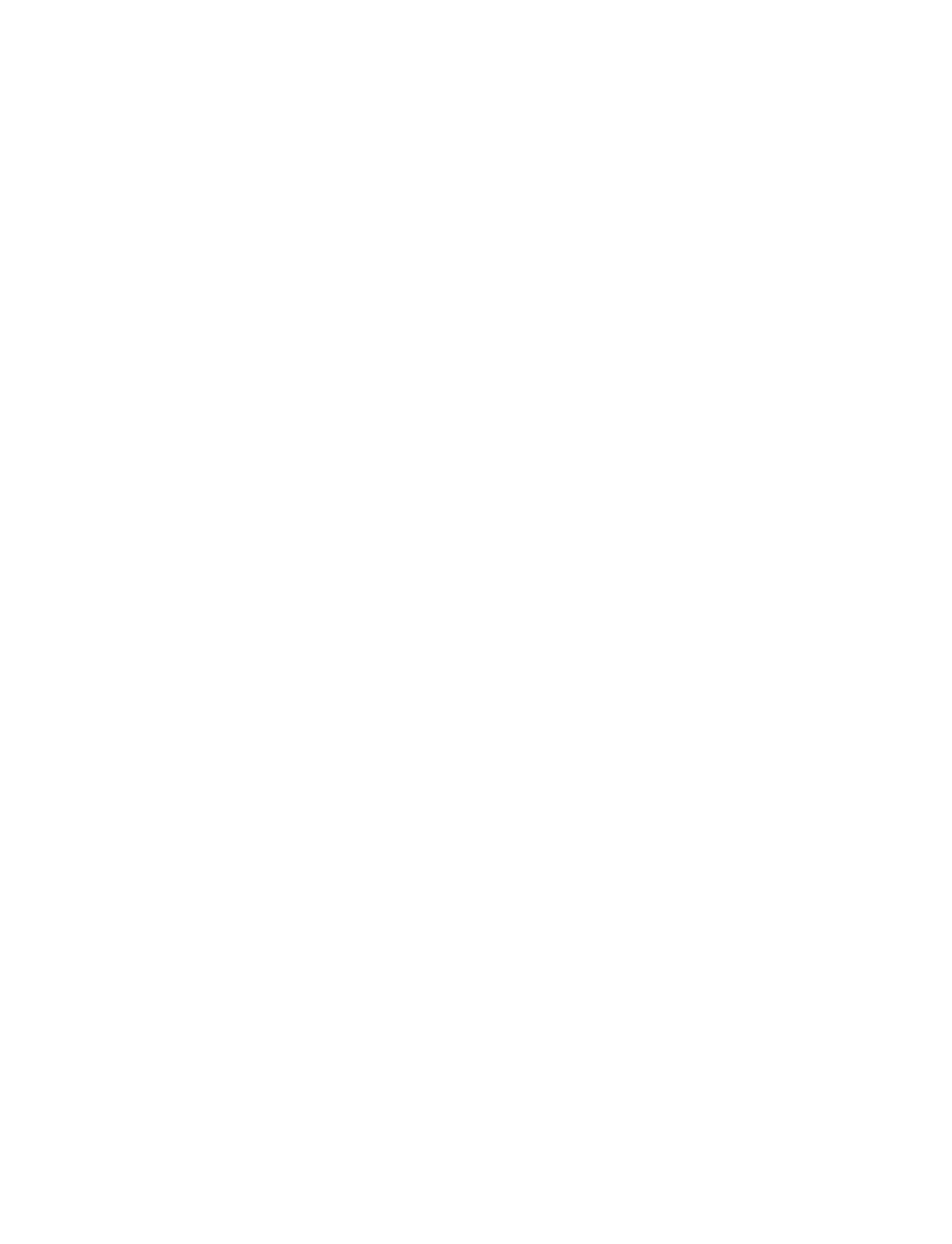*If undelivered, please return to :*

## MYSORE PETRO CHEMICALS LIMITED

401-404, Raheja Centre 214, Nariman Point Mumbai - 400 021.